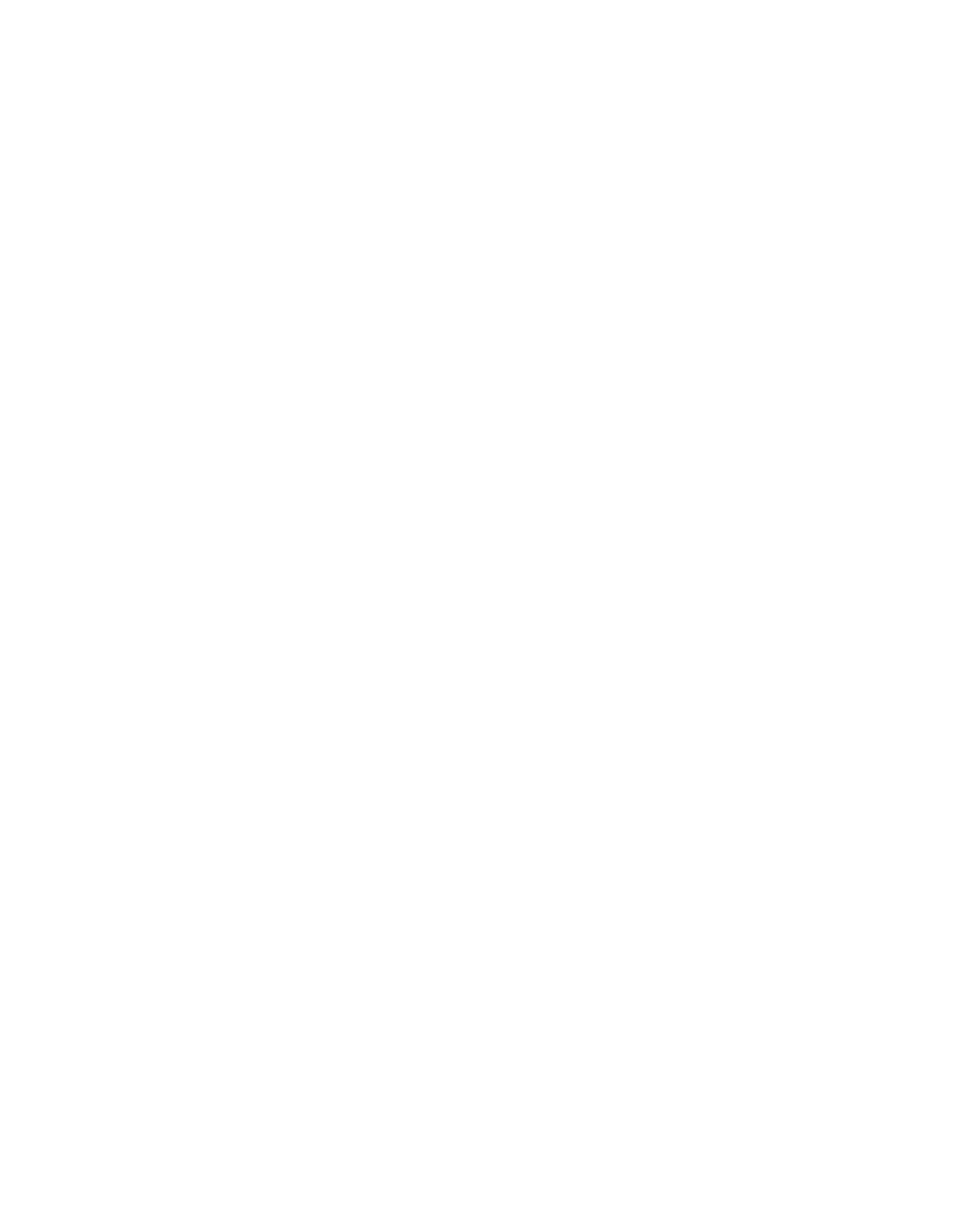# Preface

The Greek and Roman gods, supposedly, resented those mortals endowed with superlative gifts and happiness, and punished them. The life and achievements of Rufus Bowen (1947–1978) remind us of this belief of the ancients. When Rufus died unexpectedly, at age thirty-one, from brain hemorrhage, he was a very happy and successful man. He had great charm, that he did not misuse, and superlative mathematical talent. His mathematical legacy is important, and will not be forgotten, but one wonders what he would have achieved if he had lived longer. Bowen chose to be simple rather than brilliant. This was the hard choice, especially in a messy subject like smooth dynamics in which he worked. Simplicity had also been the style of Steve Smale, from whom Bowen learned dynamical systems theory.

Rufus Bowen has left us a masterpiece of mathematical exposition: the slim volume Equilibrium States and the Ergodic Theory of Anosov Diffeomorphisms (Springer Lecture Notes in Mathematics 470 (1975)). Here a number of results which were new at the time are presented in such a clear and lucid style that Bowen's monograph immediately became a classic. More than thirty years later, many new results have been proved in this area, but the volume is as useful as ever because it remains the best introduction to the basics of the ergodic theory of hyperbolic systems.

The area discussed by Bowen came into existence through the merging of two apparently unrelated theories. One theory was equilibrium statistical mechanics, and specifically the theory of states of infinite systems (Gibbs states, equilibrium states, and their relations as discussed by R.L. Dobrushin, O.E. Lanford, and D. Ruelle). The other theory was that of hyperbolic smooth dynamical systems, with the major contributions of D.V. Anosov and S. Smale. The two theories came into contact when Ya.G. Sinai introduced Markov partitions and symbolic dynamics for Anosov diffeomorphisms. This allowed the poweful techniques and results of statistical mechanics to be applied to smooth dynamics, an extraordinary development in which Rufus Bowen played a major role. Some of Bowen's ideas were as follows. First, only one-dimensional statistical mechanics is discussed: this is a richer theory, which yields what is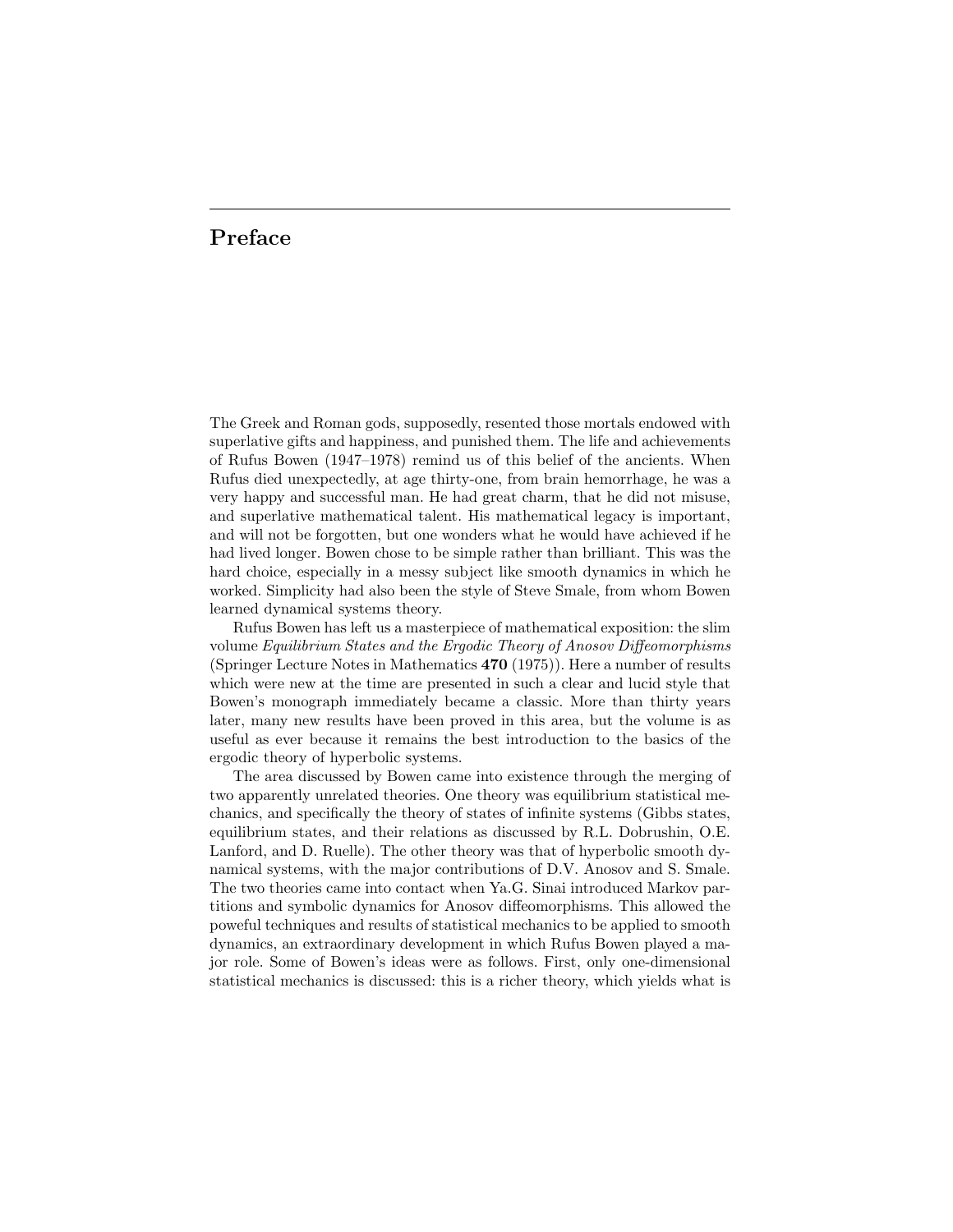## VI Preface

needed for applications to dynamical systems, and makes use of the powerful analytic tool of transfer operators. Second, Smale's Axiom A dynamical systems are studied rather than the less general Anosov systems. Third, Sinai's Markov partitions are reworked to apply to Axiom A systems and their construction is simplified by the use of shadowing. The combination of simplifications and generalizations just outlined led to Bowen's concise and lucid monograph. This text has not aged since it was written and its beauty is as striking as when it was first published in 1975.

Jean-René Chazottes has had the idea to make Bowen's monograph more easily available by retyping it. He has scrupulously respected the original text and notation, but corrected a number of typos and made a few other minor corrections, in particular in the bibliography, to improve usefulness and readability. In his enterprise he has been helped by Jerôme Buzzi, Pierre Collet, and Gerhard Keller. For this work of love all of them deserve our warmest thanks.

Bures sur Yvette, mai 2007 David Ruelle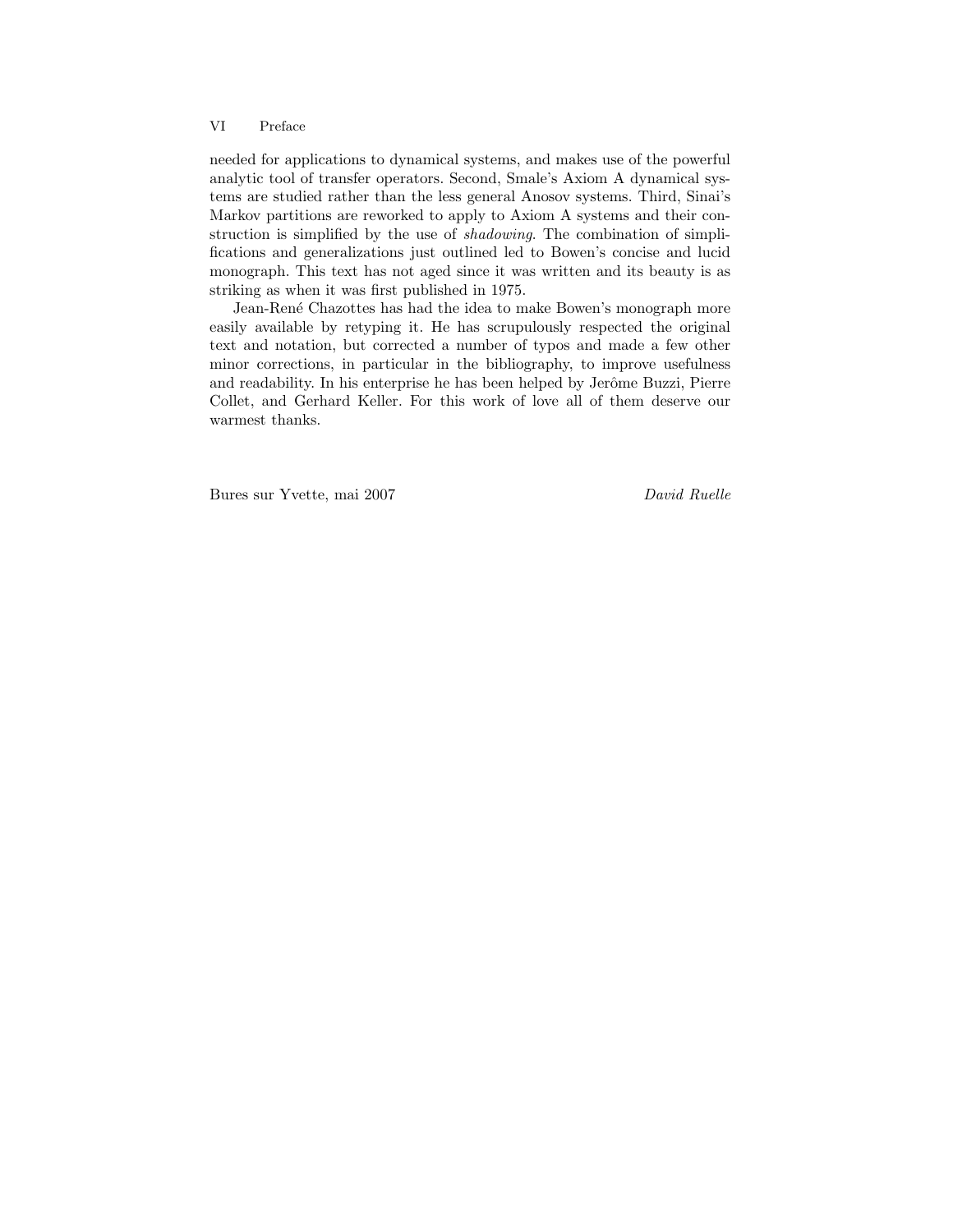# Contents

| $\mathbf{0}$           |                                           | $\mathbf{1}$ |
|------------------------|-------------------------------------------|--------------|
| 1                      |                                           | 3            |
|                        |                                           | 3            |
|                        | B. Ruelle's Perron-Frobenius Theorem      | 8            |
|                        |                                           | 13           |
|                        |                                           | 16           |
|                        |                                           | 22           |
|                        |                                           | 27           |
| $\mathbf{2}$           | GENERAL THERMODYNAMIC FORMALISM           | 29           |
|                        |                                           | 29           |
|                        |                                           | 32           |
|                        |                                           | 36           |
|                        |                                           | 42           |
|                        |                                           | 45           |
| 3                      | AXIOM A DIFFEOMORPHISMS                   | 47           |
|                        |                                           | 47           |
|                        |                                           | 49           |
|                        |                                           | 53           |
|                        |                                           | 58           |
|                        |                                           | 61           |
| $\boldsymbol{\Lambda}$ | ERGODIC THEORY OF AXIOM A DIFFEOMORPHISMS | 63           |
|                        |                                           | 63           |
|                        |                                           |              |
|                        |                                           | 71           |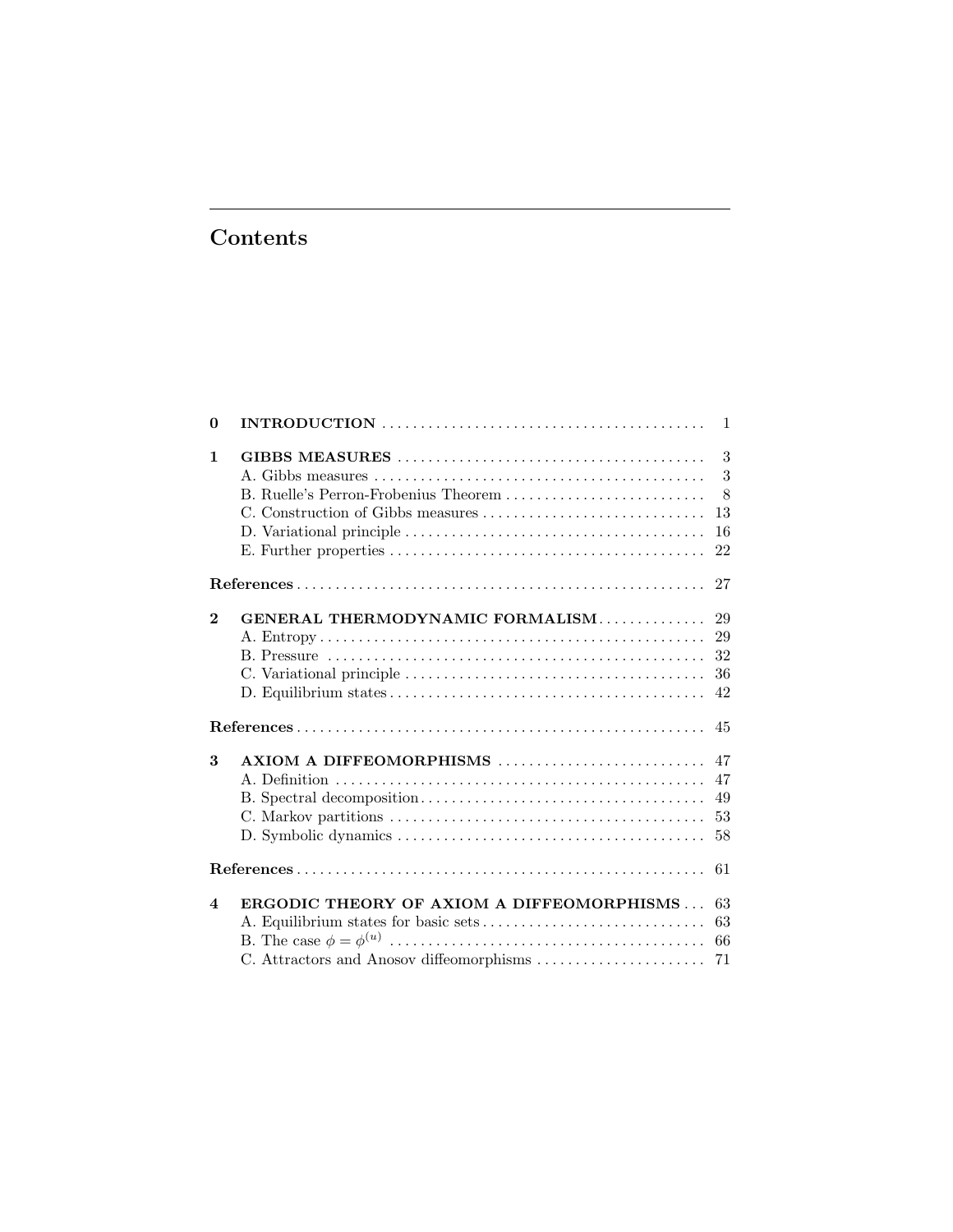| VIII Contents |  |
|---------------|--|
|               |  |
|               |  |

These notes came out of a course given at the University of Minnesota and were revised while the author was on a Sloan Fellowship.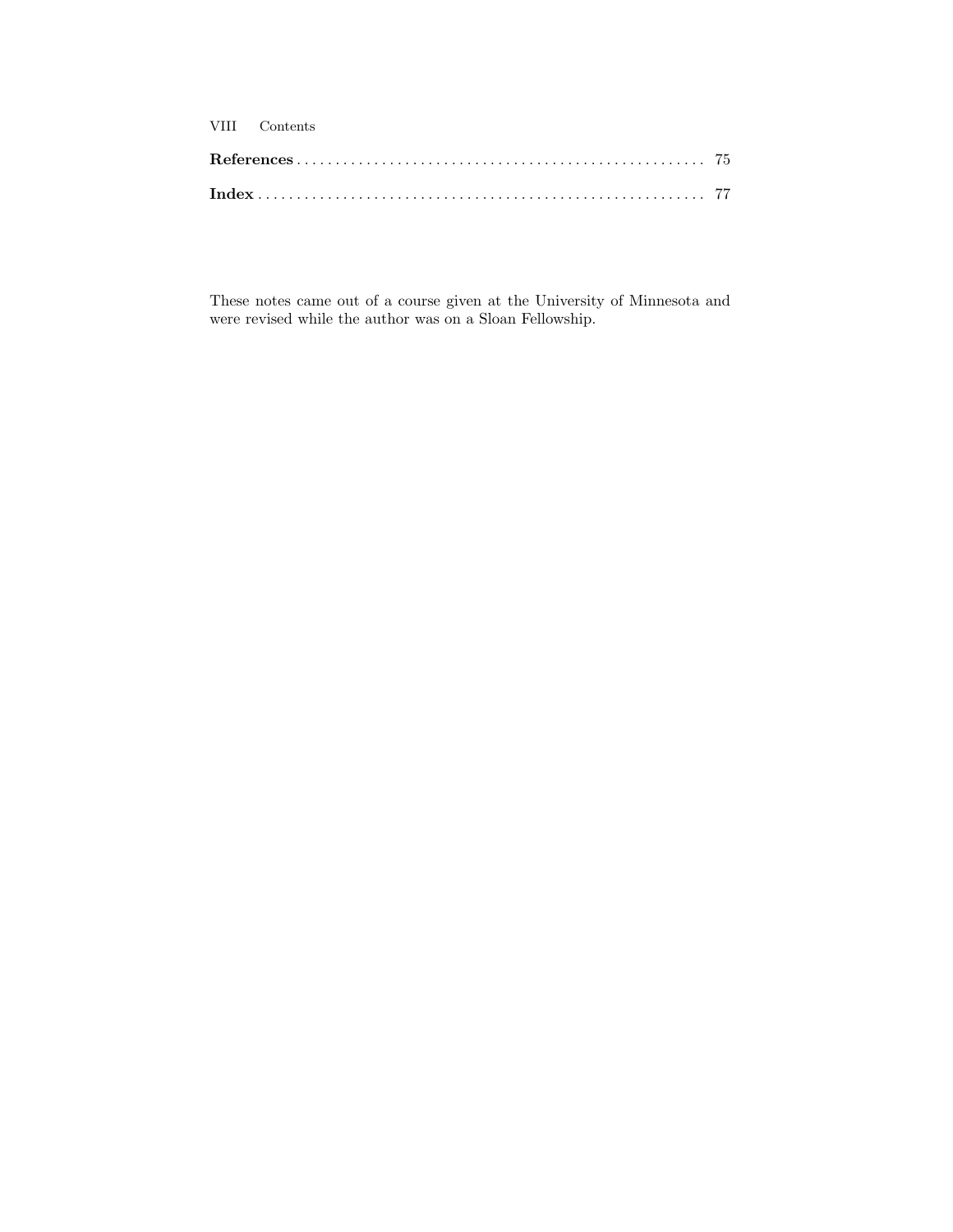# INTRODUCTION

The main purpose of these notes is to present the ergodic theory of Anosov and Axiom A diffeomorphisms. These diffeomorphisms have a complicated orbit structure that is perhaps best understood by relating them topologically and measure theoretically to shift spaces. This idea of studying the same example from different viewpoints is of course how the subjects of topological dynamics and ergodic theory arose from mechanics. Here these subjects return to help us understand differentiable systems.

These notes are divided into four chapters. First we study the statistical properties of Gibbs measures. These measures on shift spaces arise in modern statistical mechanics; they interest us because they solve the problem of determining an invariant measure when you know it approximately in a certain sense. The Gibbs measures also satisfy a variational principle. This principle is important because it makes no reference to the shift character of the underlying space. Through this one is led to develop a "thermodynamic formalism" on compact spaces; this is carried out in chapter two. In the third chapter Axiom A diffeomorphisms are introduced and their symbolic dynamics constructed: this states how they are related to shift spaces. In the final chapter this symbolic dynamics is applied to the ergodic theory of Axiom A diffeomorphisms.

The material of these notes is taken from the work of many people. I have attempted to give the main references at the end of each chapter, but no doubt some are missing. On the whole these notes owe most to D. Ruelle and Ya. Sinai.

To start, recall that  $(X, \mathcal{B}, \mu)$  is a probability space if  $\mathcal{B}$  is a  $\sigma$ -field of subsets of X and  $\mu$  is a nonnegative measure on  $\mathscr{B}$  with  $\mu(X) = 1$ . By an *automorphism* we mean a bijection  $T : X \to X$  for which

(i) 
$$
E \in \mathcal{B}
$$
 iff  $T^{-1}E \in \mathcal{B}$ ,  
\n(ii)  $\mu(T^{-1}E) = \mu(E)$  for  $E \in \mathcal{B}$ .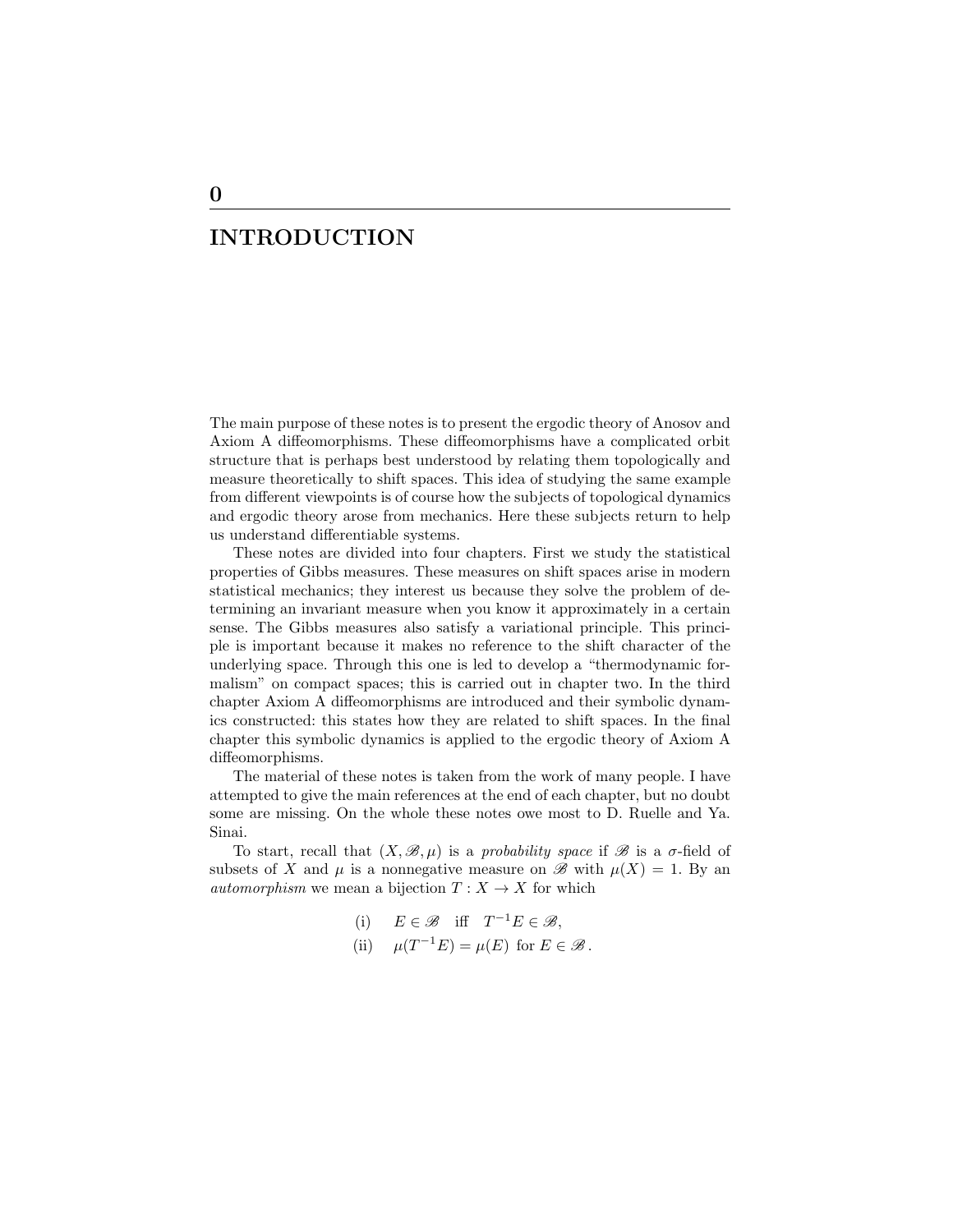## 2 0 INTRODUCTION

If  $T: X \to X$  is a homeomorphism of a compact metric space, a natural σ-field  $\mathscr B$  is the family of Borel sets. A probability measure on this σ-field is called a *Borel* probability measure. Let  $\mathcal{M}(X)$  be the set of Borel probability measures on X and  $\mathcal{M}_T(X)$  the subset of invariant ones, i.e.  $\mu \in \mathcal{M}_T(X)$  if  $\mu(T^{-1}E) = \mu(E)$  for all Borel sets E. For any  $\mu \in \mathcal{M}(X)$  one can define  $T^*\mu \in \mathcal{M}(X)$  by  $T^*\mu(E) = \mu(T^{-1}E)$ .

Remember that the real-valued continuous functions  $\mathscr{C}(X)$  on the compact metric space X form a Banach space under  $||f|| = \max_{x \in X} |f(x)|$ . The weak  $*$ -topology on the space  $\mathscr{C}(X)$ <sup>\*</sup> of continuous linear functionals  $\alpha : \mathscr{C}(X) \to \mathbb{R}$ is generated by sets of the form

$$
U(f, \varepsilon, \alpha_0) = \{ \alpha \in \mathscr{C}(X)^* : |\alpha(f) - \alpha_0(f)| < \varepsilon \}
$$

with  $f \in \mathscr{C}(X), \, \varepsilon > 0, \, \alpha_0 \in \mathscr{C}(X)^*$ .

**Riesz Representation**. For each  $\mu \in \mathcal{M}(X)$  define  $\alpha_{\mu} \in \mathcal{C}(X)^*$  by  $\alpha_{\mu}(f) =$  $\int f d\mu$ . Then  $\mu \leftrightarrow \alpha_{\mu}$  is a bijection between  $\mathscr{M}(X)$  and

$$
\{\alpha \in \mathscr{C}(X)^* : \alpha(1) = 1 \text{ and } \alpha(f) \ge 0 \text{ whenever } f \ge 0\}.
$$

We identify  $\alpha_{\mu}$  with  $\mu$ , often writing  $\mu$  when we mean  $\alpha(\mu)$ . The weak  $*$ topology on  $\mathscr{C}(X)^*$  carries over by this identification to a topology on  $\mathscr{M}(X)$ (called the weak topology).

**Proposition.**  $\mathcal{M}(X)$  is a compact convex metrizable space.

*Proof.* Let  ${f_n}_{n=1}^{\infty}$  be a dense subset of  $\mathscr{C}(X)$ . The reader may check that the weak topology on  $\mathcal{M}(X)$  is equivalent to the one defined by the metric

$$
d(\mu, \mu') = \sum_{n=1}^{\infty} 2^{-n} \|f_n\|^{-1} \left| \int f_n d\mu - \int f_n d\mu' \right| \quad \Box
$$

**Proposition.**  $\mathcal{M}_T(X)$  is a nonempty closed subset of  $\mathcal{M}(X)$ .

*Proof.* Check that  $T^* : \mathcal{M}(X) \to \mathcal{M}(X)$  is a homeomorphism and note that  $\mathcal{M}_T(X) = \{\mu \in \mathcal{M}(X) : T^*\mu = \mu\}.$  Pick  $\mu \in \mathcal{M}(X)$  and let  $\mu_n = \frac{1}{n}(\mu +$  $T^*\mu+\cdots+(T^*)^{n-1}\mu$ . Choose a subsequence  $\mu_{n_k}$  converging to  $\mu'\in\mathcal{M}(X)$ . Then  $\mu' \in \mathscr{M}_T(X)$ .  $\Box$ 

**Proposition.**  $\mu \in \mathcal{M}_T(X)$  if and only if

$$
\int (f \circ T) \ d\mu = \int f d\mu \quad \text{for all } f \in \mathscr{C}(X).
$$

Proof. This is just what the Riesz Representation Theorem says about the statement  $T^*\mu = \mu$ .  $\Box$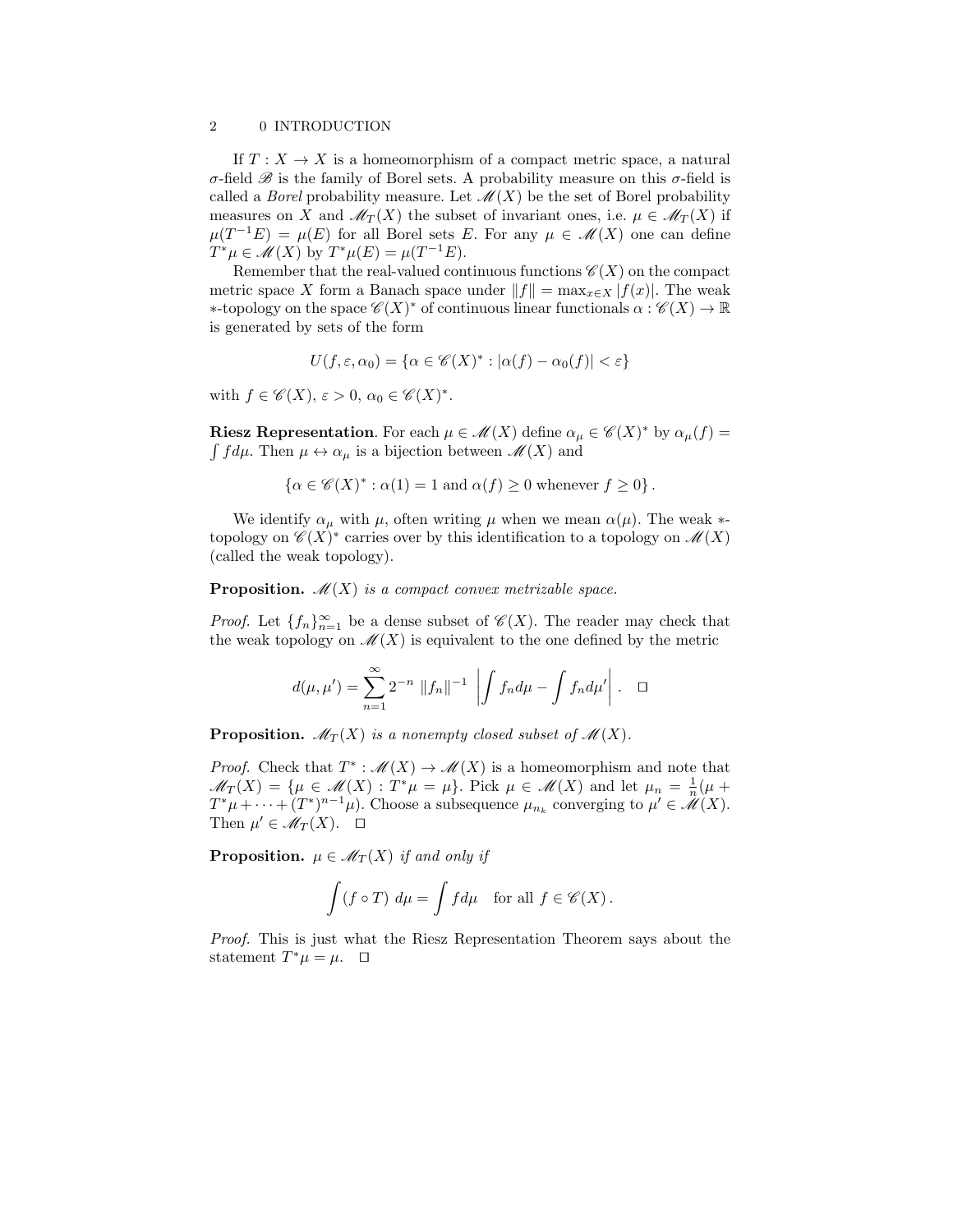# A. Gibbs distribution

Suppose a physical system has possible states  $1, \ldots, n$  and the energies of these states are  $E_1, \ldots, E_n$ . Suppose that this system is put in contact with a much larger "heat source" which is at temperature  $T$ . Energy is thereby allowed to pass between the original system and the heat source, and the temperature T of the heat source remains constant as it is so much larger than our system. As the energy of our system is not fixed any of the states could occur. It is a physical fact derived in statistical mechanics that the probability  $p_i$  that state  $j$  occurs is given by the Gibbs distribution

$$
p_j = \frac{e^{-\beta E_j}}{\sum_{i=1}^n e^{-\beta E_i}},
$$

where  $\beta = \frac{1}{kT}$  and k is a physical constant.

We shall not attempt the physical justification for the Gibbs distribution, but we will state a mathematical fact closely connected to the physical reasoning.

**1.1. Lemma**. Let real numbers  $a_1, \ldots, a_n$  be given. Then the quantity

$$
F(p_1, ..., p_n) = \sum_{i=1}^n -p_i \log p_i + \sum_{i=1}^n p_i a_i
$$

has maximum value  $\log \sum_{i=1}^{n} e^{a_i}$  as  $(p_1, \ldots, p_n)$  ranges over the simplex  $\{(p_1,\ldots,p_n): p_i \geq 0, p_1 + \cdots + p_n = 1\}$  and that maximum is assumed only by

$$
p_j = e^{a_j} \left( \sum_i e^{a_i} \right)^{-1}.
$$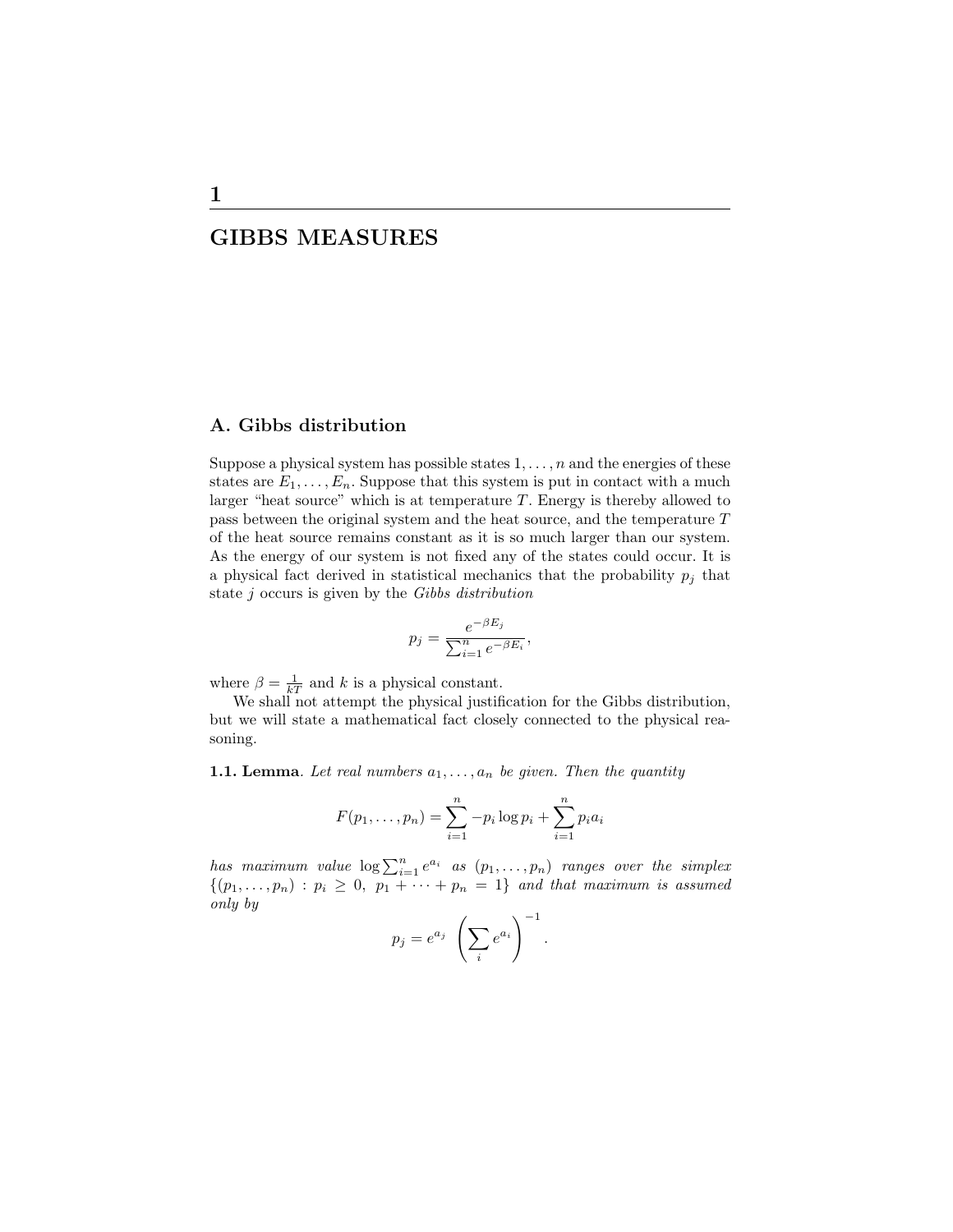This is proved by calculus. The quantity  $H(p_1, \ldots, p_n) = \sum_{i=1}^n -p_i \log p_i$  is called the *entropy* of the distribution  $(p_1, \ldots, p_n)$  (note:  $\varphi(x) = -x \log x$  is continuous on [0, 1] if we set  $\varphi(0) = 0$ .) The term  $\sum_{i=1}^{n} p_i a_i$  is of course the average value of the function  $a(i) = a_i$ . In the statistical mechanics case  $a_i =$  $-\beta E_i$ , entropy is denoted S and average energy E. The Gibbs distribution then maximizes

$$
S - \beta E = S - \frac{1}{kT}E,
$$

or equivalently minimizes  $E - kTS$ . This is called the free energy. The principle that "nature minimizes entropy" applies when energy is fixed, but when energy is not fixed "nature minimizes free energy." We will now look at a simple *infinite* system, the one-dimensional lattice. Here one has for each integer a physical system with possible states  $1, 2, \ldots, n$ . A configuration of the system consists of assigning an  $x_i \in \{1, \ldots, n\}$  for each *i*:

$$
x_{-2} \quad x_{-1} \quad x_0 \quad x_1 \quad x_2 \quad x_3
$$

Thus a configuration is a point

$$
\underline{x} = \{x_i\}_{i=-\infty}^{+\infty} \in \prod_{\mathbb{Z}} \{1, \ldots, n\} = \Sigma_n.
$$

We now make assumptions about energy:

- (1) associated with the occurrence of a state k is a contribution  $\Phi_0(k)$  to the total energy of the system independent of which position it occurs at;
- (2) if state  $k_1$  occurs in place  $i_1$ , and  $k_2$  in  $i_2$ , then the potential energy due to their interaction  $\Phi_2^*(i_1, i_2, k_1, k_2)$  depends only on their relative position, *i.e.*, there is a function  $\Phi_2 : \mathbb{Z} \times \{1, \ldots, n\} \times \{1, \ldots, n\} \to \mathbb{R}$  so that

$$
\varPhi_2^*(i_1,i_2,k_1,k_2)=\varPhi_2(i_1-i_2;k_1,k_2)
$$

(also:  $\Phi_2(j; k_1, k_2) = \Phi_2(-j; k_2, k_1)$ ).

(3) all energy is due to contributions of the form (1) and (2).

Under these hypotheses the energy contribution due to  $x_0$  being in the 0th place is

$$
\phi^*(\underline{x}) = \Phi_0(x_0) + \sum_{j \neq 0} \frac{1}{2} \Phi_2(j; x_j, x_0).
$$

(We "give" each of  $x_0$  and  $x_k$  half the energy due to their interaction). We now assume that  $\|\Phi_2\|_j = \sup_{k_1,k_2} |\Phi(j;k_1,k_2)|$  satisfies

$$
\sum_{j=1}^{\infty} \|\varPhi_2\|_j < \infty\,.
$$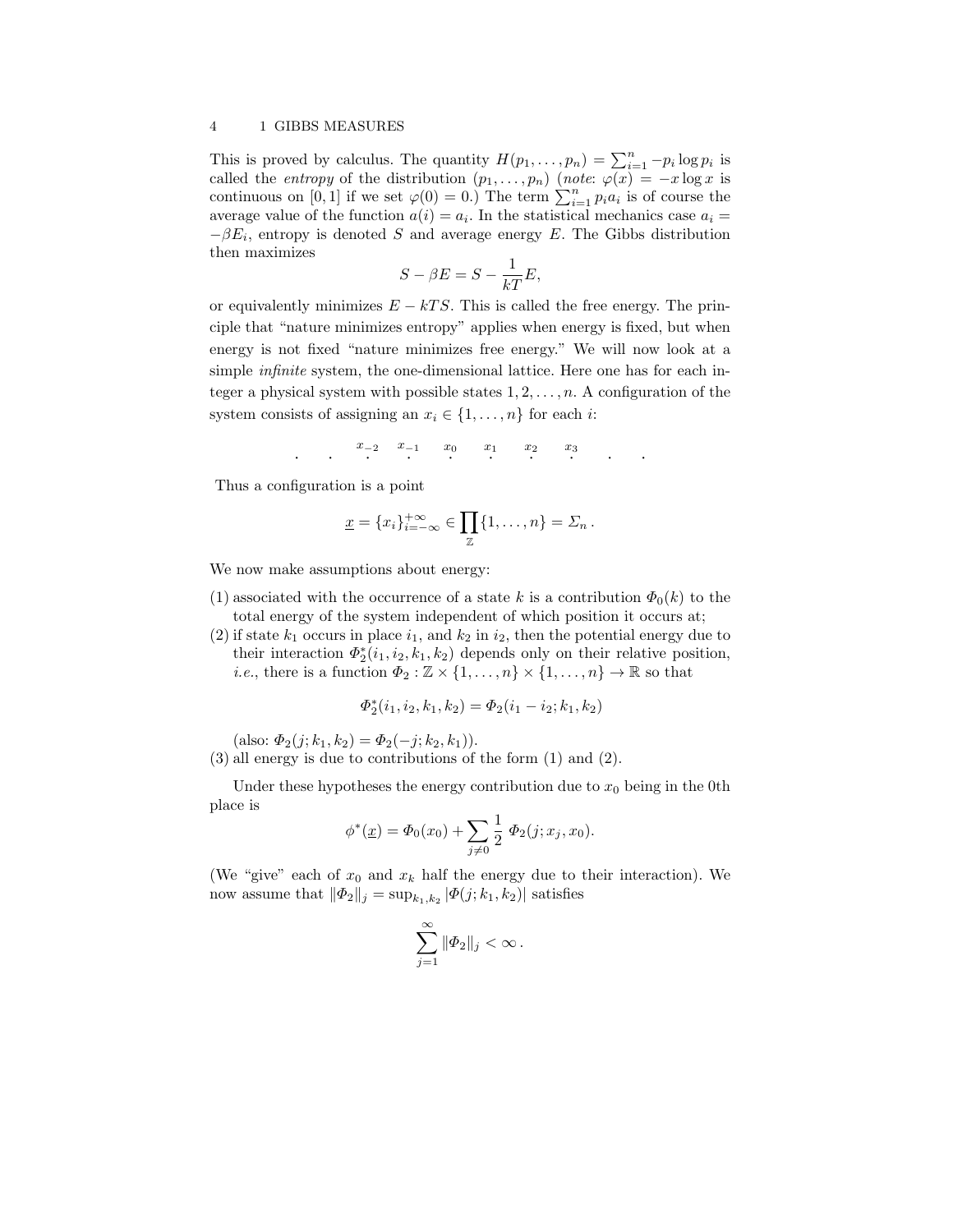Then  $\phi^*(\underline{x}) \in \mathbb{R}$  and depends continuously on  $\underline{x}$  when  $\{1, \ldots, n\}$  is given the discrete topology and  $\Sigma_n = \prod_{\mathbb{Z}} \{1, \ldots, n\}$  the product topology.

If we just look at  $x_{-m} \ldots x_0 \ldots x_m$  we have a finite system  $(n^{2m+1})$  possible configurations) and an energy

$$
E_m(x_{-m},...,x_m) = \sum_{j=-m}^m \Phi_0(x_j) + \sum_{-m \le j < k \le m} \Phi_2(k-j; x_k, x_j)
$$

and the Gibbs distribution  $\mu_m$  assigns probabilities proportional to  $e^{-\beta E_m(x_{-m},...,x_m)}$ . Now just suppose that for each  $x_{-m},\ldots,x_m$  the limit

$$
\mu(x_{-m}...x_m) = \lim_{k \to \infty} \sum \{ \mu_k(x'_{-k}...x'_k) : x'_i = x_i \ \forall |i| \le m \}
$$

exists. Then  $\mu \in \mathcal{M}(\Sigma_n)$  and it would be natural to call  $\mu$  the Gibbs distribution on  $\Sigma_n$  (for the given energy and  $\beta$ ). If we are given  $\underline{x} = \{x_i\}_{i=-\infty}^{\infty}$ , then instead of  $E_m(x_{-m}, \ldots, x_m)$  one might add in the contributions by interactions of  $x_j$  ( $-m \leq j \leq m$ ) with all other  $x_k$ 's, *i.e.*,

$$
\sum_{j=-m}^{m} \left( \Phi_0(x_j) + \sum_{k=-\infty}^{\infty} \frac{1}{2} \Phi_2(k-j; x_k, x_j) \right).
$$

If we define the (left) *shift* homeomorphism  $\sigma : \Sigma_n \to \Sigma_n$  by  $\sigma \{x_i\}_{i=-\infty}^{\infty}$  ${x_{i+1}}_{i=-\infty}^{\infty}$ , then this expression is just  $\sum_{j=-m}^{m} \phi^*(\sigma^j \underline{x})$ . This expression differs from  $E_m(x_{-m}, \ldots, x_m)$  by at most

$$
\sum_{j=-m}^{m} \left( \sum_{k=j+m+1}^{\infty} \frac{1}{2} \|\Phi_2\|_{k} + \sum_{k=m-j+1}^{\infty} \frac{1}{2} \|\Phi_2\|_{k} \right) \leq \sum_{k=1}^{\infty} k \|\Phi_2\|_{k}.
$$

Thus, if  $C = \sum_{k=1}^{\infty} \sum_{k=1}^{n}$ <br> $\sum_{i=-m}^{m} \phi^*(\sigma^j \underline{x})$  by nus, if  $C = \sum_{k=1}^{\infty} k \|\Phi_2\|_k < \infty$  then  $E_m(x_{-m}, \ldots, x_m)$  differs from  $\sum_{j=-m}^{m} \phi^*(\sigma^j \underline{x})$  by at most C. If we used  $\sum_{j=-m}^{m} \phi^*(\sigma^j \underline{x})$  instead of  $E_m(x_{-m},...,x_m)$  in the Gibbs distribution  $\mu_m$ , the probabilities would change by factors in  $[e^{-2C}, e^{2C}]$ . The point is that taking  $x_i$  into consider- $\sum_{k=1}^{\infty} k \|\Phi_2\|_k < \infty.$ ation for  $i \notin [-m, m]$  may change  $\mu_m$ , but not drastically if one assumes

We want now to state a theorem we have been leading up to. For  $\phi : \Sigma_n \to$ R continuous define

$$
\text{var}_k \phi = \sup \{ |\phi(\underline{x}) - \phi(y)| : x_i = y_i \ \forall \ |i| \le k \}.
$$

As  $\phi$  is uniformly continuous,  $\lim_{k\to\infty} \text{var}_k \phi = 0$ .

**1.2. Theorem**. Suppose  $\phi : \Sigma_n \to \mathbb{R}$  and there are  $c > 0$ ,  $\alpha \in (0,1)$  so that  $\text{var}_k \phi \leq c \alpha^k$  for all k. Then there is a unique  $\mu \in \mathscr{M}_\sigma(\Sigma_n)$  for which one can find constants  $c_1 > 0$ ,  $c_2 > 0$ , and P such that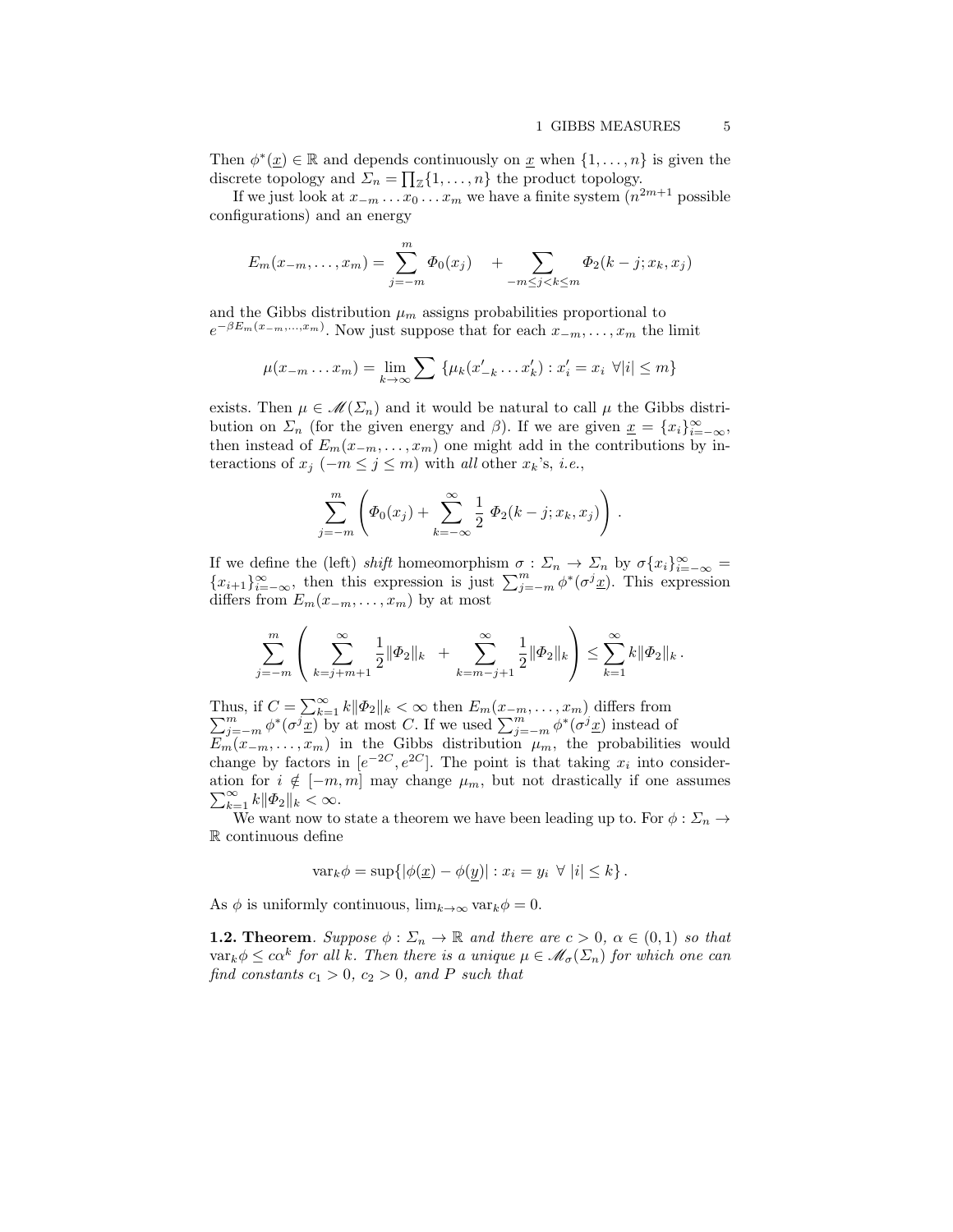$$
c_1 \le \frac{\mu\{y : y_i = x_i \ \forall \ i = 0, \dots, m\}}{\exp\left(-Pm + \sum_{k=0}^{m-1} \phi(\sigma^k \underline{x})\right)} \le c_2
$$

for every  $x \in \Sigma_n$  and  $m \geq 0$ .

This measure  $\mu$  is written  $\mu_{\phi}$  and called Gibbs measure of  $\phi$ . Up to constants in  $[c_1, c_2]$  the relative probabilities of the  $x_0 \dots x_m$ 's are given by  $\exp\sum_{k=0}^{m-1}\phi(\sigma^k\underline{x})$ . For the physical system discussed above one takes  $\phi = -\beta \phi^*$ . In statistical mechanics Gibbs states are not *defined* by the above theorem. We have ignored many subtleties that come up in more complicated systems  $(e, q, h)$  higher dimensional lattices), where the theorem will not hold. Our discussion was a gross one intended to motivate the theorem; we refer to Ruelle [9] or Lanford [6] for a refined outlook.

For later use we want to make a small generalization of  $\Sigma_n$  before we prove the theorem. If A is an  $n \times n$  matrix of 0's and 1's, let

$$
\Sigma_A = \{ \underline{x} \in \Sigma_n : A_{x_i x_{i+1}} = 1 \ \forall i \in \mathbb{Z} \}.
$$

That is, we consider all  $\underline{x}$  in which A says that  $x_i x_{i+1}$  is allowable for every i. One easily sees that  $\Sigma_A$  is closed and  $\sigma \Sigma_A = \Sigma_A$ . We will always assume that A is such that each k between 1 and n occurs at  $x_0$  for some  $\underline{x} \in \Sigma_A$ . (Otherwise one could have  $\Sigma_A = \Sigma_B$  with B an  $m \times m$  matrix and  $m < n$ .)

**1.3. Lemma.**  $\sigma : \Sigma_A \to \Sigma_A$  is topologically mixing (i.e., when U,V are nonempty open subsets of  $\Sigma_A$ , there is an N so that  $\sigma^m U \cap V \neq \emptyset \ \forall m \geq N$ ) if and only if  $A^M > 0$  (i.e.,  $A_{i,j}^M > 0$   $\forall i, j$ ) for some M.

*Proof.* One sees inductively that  $A_{i,j}^m$  is the number of  $(m + 1)$ -strings  $a_0a_1 \ldots a_m$  of integers between 1 and n with

(a) 
$$
A_{a_k a_{k+1}} = 1 \quad \forall k,
$$
  
(b)  $a_0 = i, a_m = j.$ 

Let  $U_i = \{ \underline{x} \in \Sigma_A : x_0 = i \} \neq \emptyset$ .

Suppose  $\Sigma_A$  is mixing. Then  $\exists N_{i,j}$  with  $U_i \cap \sigma^n U_j \neq \emptyset$   $\forall n \ge N_{i,j}$ . If  $\underline{a} \in U_i \cap \sigma^n U_j$ , then  $a_0 a_1 \ldots a_n$  satisfies (a) and (b); so  $A^m_{i,j} > 0$   $\forall i, j$  when  $m \geq \max_{i,j} N_{i,j}$ 

Suppose  $A^{\tilde{M}} > 0$  for some M. As each number between 1 and n occurs as  $x_0$  for some  $\underline{x} \in \Sigma_A$ , each row of A has at least one positive entry. From this it follows by induction that  $A^m > 0$  for all  $m \geq M$ .

Consider open subsets U, V of  $\Sigma_A$  with  $\underline{a} \in U$ ,  $\underline{b} \in V$ . There is an r so that  $U \supseteq \{x \in \Sigma : x \in \Sigma | k| \leq a\}$ 

$$
U \supset \{ \underline{x} \in \Sigma_A : x_k = a_k \quad \forall |k| \le r \}
$$
  

$$
V \supset \{ \underline{x} \in \Sigma_A : x_k = b_k \quad \forall |k| \le r \}.
$$

For  $t \geq 2r + M$ ,  $m = t - 2r \geq M$  and  $A<sup>m</sup> > 0$ . Hence find  $c_0, \ldots, c_m$  with  $c_0 = b_r, c_m = a_{-r}, A_{c_k,c_{k+1}} = 1$  for all k. Then

$$
\underline{x} = \cdots b_{-2}b_{-1}b_0 \cdots b_r c_1 \cdots c_{m-1}a_{-r} \cdots a_0 a_1 \cdots
$$

is in  $\Sigma_A$  and  $\underline{x} \in \sigma^t U \cap V$ . So  $\Sigma_A$  is topologically mixing.  $\square$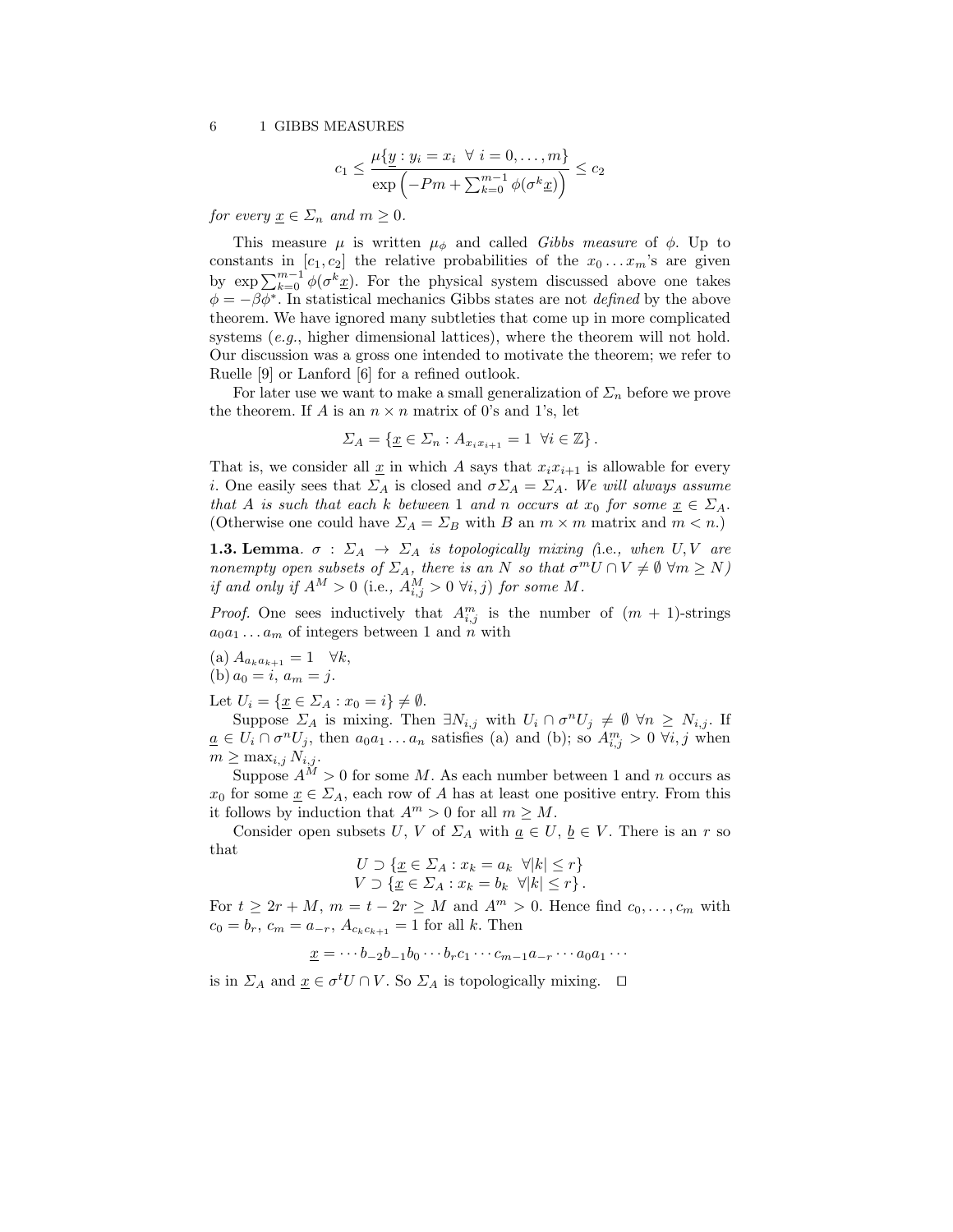Let  $\mathscr{F}_A$  be the family of all continuous  $\phi : \Sigma_A \to \mathbb{R}$  for which  $var_k \phi \leq b\alpha^k$ (for all  $k \geq 0$ ) for some positive constants b and  $\alpha \in (0, 1)$ . For any  $\beta \in (0, 1)$ one can define the metric  $d_{\beta}$  on  $\Sigma_A$  by  $d_{\beta}(\underline{x}, y) = \beta^N$  where N is the largest nonnegative integer with  $x_i = y_i$  for every  $|i| < N$ . Then  $\mathscr{T}_A$  is just the set of functions which have a positive Hölder exponent with respect to  $d_{\beta}$ . The theorem we are interested in then reads

**1.4. Existence of Gibbs measures**. Suppose  $\Sigma_A$  is topologically mixing and  $\phi \in \mathscr{F}_A$ . There is unique  $\sigma$ -invariant Borel probability measure  $\mu$  on  $\Sigma_A$  for which one can find constants  $c_1 > 0$ ,  $c_2 > 0$  and P such that

$$
c_1 \le \frac{\mu\{y : y_i = x_i \text{ for all } i \in [0, m)\}}{\exp\left(-Pm + \sum_{k=0}^{m-1} \phi(\sigma^k \underline{x})\right)} \le c_2
$$

for every  $\underline{x} \in \Sigma_A$  and  $m \geq 0$ .

This theorem will not be proved for some time. The first step is to reduce the  $\phi$ 's one must consider.

**Definition.** Two functions  $\psi$ ,  $\phi \in \mathscr{C}(\Sigma_A)$  are homologous with respect to  $\sigma$ (written  $\psi \sim \phi$ ) if there is a  $u \in \mathscr{C}(\Sigma_A)$  so that

$$
\psi(\underline{x}) = \phi(\underline{x}) - u(\underline{x}) + u(\sigma \underline{x}).
$$

**1.5. Lemma**. Suppose  $\phi_1 \sim \phi_2$  and Theorem 1.4 holds for  $\phi_1$ . Then it holds for  $\phi_2$  and  $\mu_{\phi_1} = \mu_{\phi_2}$ .

Proof.

$$
\left| \sum_{k=0}^{m-1} \phi_1(\sigma^k \underline{x}) - \sum_{k=0}^{m-1} \phi_2(\sigma^k \underline{x}) \right| = \left| \sum_{k=0}^{m-1} u(\sigma^{k+1} \underline{x}) - u(\sigma^k \underline{x}) \right|
$$
  
=  $|u(\sigma^m \underline{x}) - u(\underline{x})| \le 2||u||.$ 

The exponential in the required inequality changes by at most a factor of  $e^{2\|u\|}$  when  $\phi_1$  is replaced by  $\phi_2$ . Thus the inequality remains valid with  $c_1$ ,  $c_2$  changed and P,  $\mu$  unchanged.  $\Box$ 

**1.6. Lemma**. If  $\phi \in \mathscr{F}_A$ , then  $\phi$  is homologous to some  $\psi \in \mathscr{F}_A$  with  $\psi(\underline{x}) =$  $\psi(y)$  whenever  $x_i = y_i$  for all  $i \geq 0$ .

*Proof.* For each  $1 \leq t \leq n$  pick  $\{a_{k,t}\}_{k=-\infty}^{\infty} \in \Sigma_A$  with  $a_{0,t} = t$ . Define  $r: \Sigma_A \to \Sigma_A$  by  $r(\underline{x}) = \underline{x}^*$  where

$$
x_k^* = \begin{cases} x_k & \text{for} \quad k \ge 0 \\ a_{k,x_0} & \text{for} \quad k \le 0. \end{cases}
$$

Let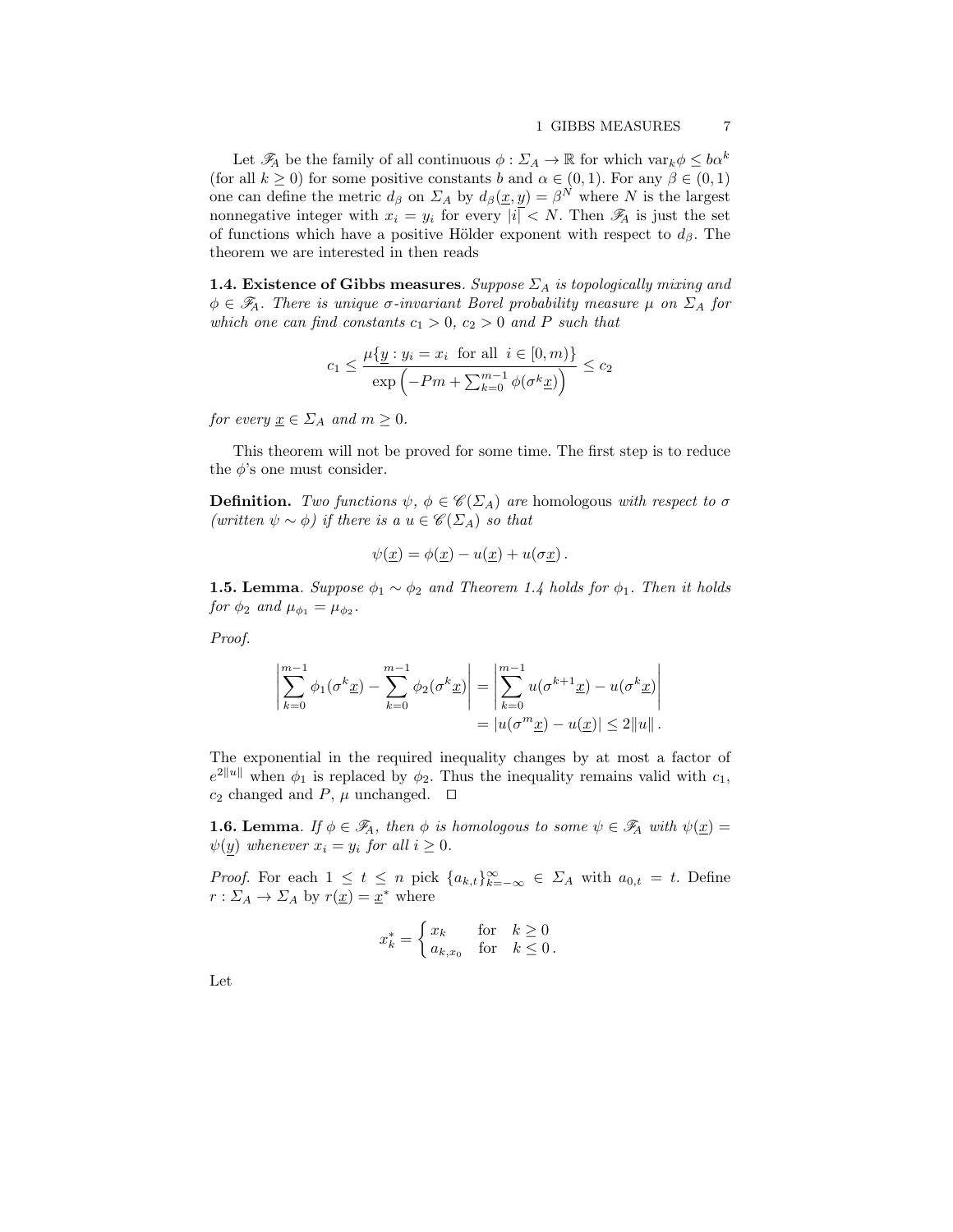$$
u(\underline{x}) = \sum_{j=0}^{\infty} (\phi(\sigma^j \underline{x}) - \phi(\sigma^j r(\underline{x}))).
$$

Since  $\sigma^j \underline{x}$  and  $\sigma^j r(\underline{x})$  agree in places from  $-j$  to  $+\infty$ ,

$$
|\phi(\sigma^j \underline{x}) - \phi(\sigma^j r(\underline{x}))| \leq \text{var}_j \phi \leq b\alpha^j
$$

.

As  $\sum_{j=0}^{\infty} b \alpha^j < \infty$ , u is defined and continuous. If  $x_i = y_i$  for all  $|i| \leq n$ , then, for  $j \in [0, n]$ ,

$$
|\phi(\sigma^j \underline{x}) - \phi(\sigma^j \underline{y})| \le \text{var}_{n-j} \phi \le b\alpha^{n-j}
$$

and

$$
|\phi(\sigma^j r(\underline{x})) - \phi(\sigma^j r(\underline{y}))| \le b\alpha^{n-j}.
$$

Hence

$$
|u(\underline{x}) - u(\underline{y})| \le \sum_{j=0}^{\left[\frac{n}{2}\right]} |\phi(\sigma^j \underline{x}) - \phi(\sigma^j \underline{y})| + \phi(\sigma^j r(\underline{x})) - \phi(\sigma^j r(\underline{y}))| + 2 \sum_{j > \left[\frac{n}{2}\right]} \alpha^j
$$
  

$$
\le 2b \left( \sum_{j=0}^{\left[\frac{n}{2}\right]} \alpha^{n-j} + \sum_{j > \left[\frac{n}{2}\right]} \alpha^j \right) \le \frac{4b \alpha^{\left[\frac{n}{2}\right]}}{1 - \alpha}.
$$

This shows that  $u \in \mathscr{F}_A$ . Hence  $\psi = \phi - u + u \circ \sigma$  is in  $\mathscr{F}_A$  also. Furthermore

$$
\psi(\underline{x}) = \phi(\underline{x}) + \sum_{j=-1}^{\infty} (\phi(\sigma^{j+1}r(\underline{x})) - \phi(\sigma^{j+1}\underline{x})) + \sum_{j=0}^{\infty} (\phi(\sigma^{j+1}\underline{x}) - \phi(\sigma^j r(\sigma \underline{x})))
$$
  
=  $\phi(r(\underline{x})) + \sum_{j=0}^{\infty} (\phi(\sigma^{j+1}r(\underline{x})) - \phi(\sigma^j r(\sigma \underline{x}))).$ 

The final expression depends only on  ${x_i}_{i=0}^{\infty}$ , as we wanted. D. Lind cleaned up the above proof for us.  $\Box$ 

Lemmas 1.5 and 1.6 tell us that in looking for a Gibbs measure  $\mu_\phi$  for  $\phi \in \mathscr{F}_A$  (*i.e.*, proving Theorem 1.4) we can restrict our attention to functions  $\phi$  for which  $\phi(\underline{x})$  depends only on  $\{x_i\}_{i=0}^{\infty}$ .

# B. Ruelle's Perron-Frobenius Theorem

We introduce now one-sided shift spaces. One writes  $\underline{x}$  for  $\{x_i\}_{i=0}^{\infty}$  (we will continue to write  $\underline{x}$  for  $\{x_i\}_{i=-\infty}^{\infty}$  but never for both things at the same time). Let

$$
\Sigma_A^+ = \left\{ \underline{x} \in \prod_{i=0}^{\infty} \{1, \dots, n\} \; : \; A_{x_i, x_{i+1}} = 1 \text{ for all } i \ge 0 \right\}
$$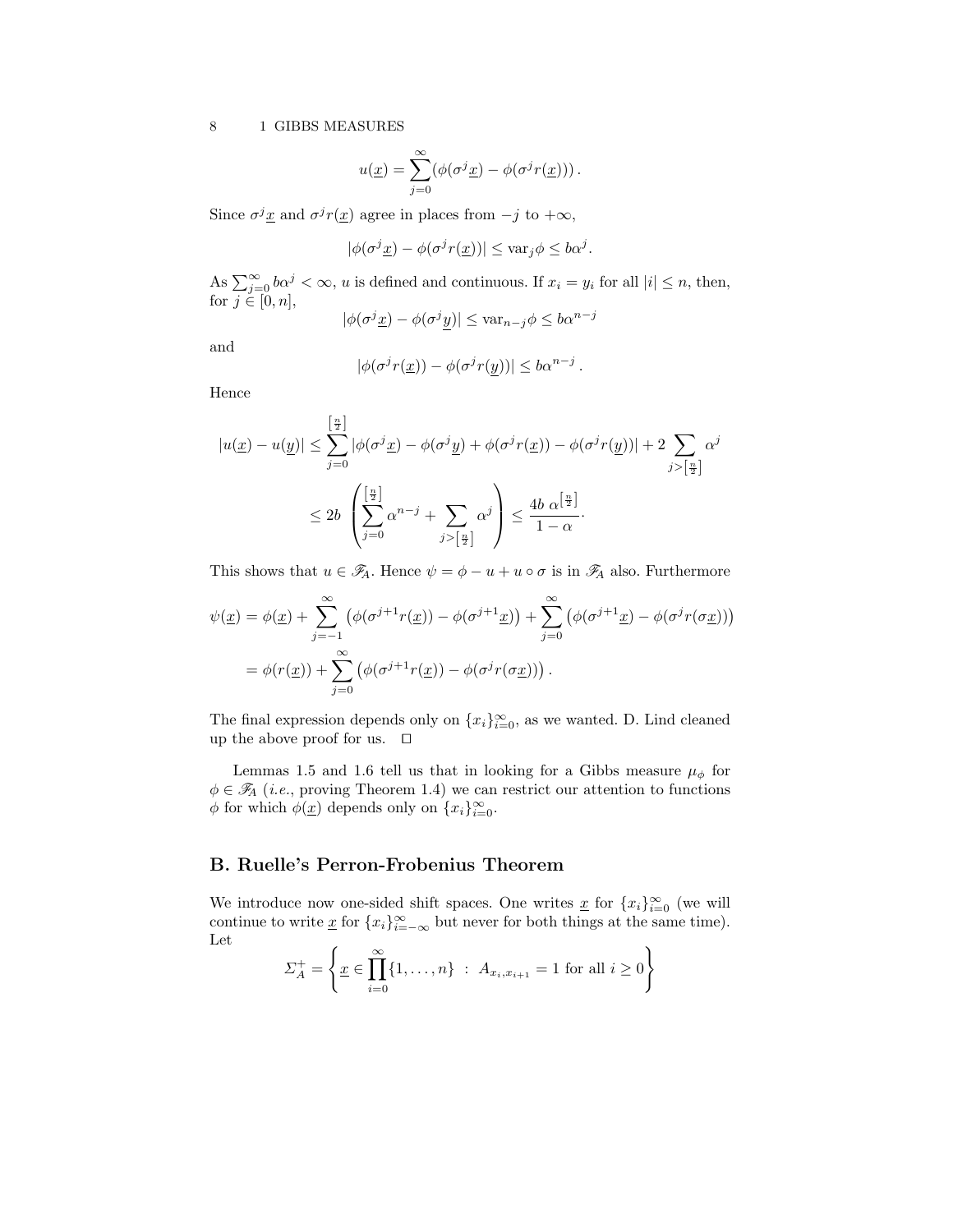and define  $\sigma : \Sigma_A^+ \to \Sigma_A^+$  by  $\sigma(\underline{x})_i = x_{i+1}$ .  $\sigma$  is a finite-to-one continuous map of  $\Sigma_A^+$  onto itself. If  $\phi \in \mathscr{C}(\Sigma_A^+)$  we get  $\phi \in \mathscr{C}(\Sigma_A)$  by  $\phi(\{x_i\}_{i=-\infty}^{\infty})=$  $\phi(\{x_i\}_{i=0}^{\infty})$ . Suppose  $\phi \in \mathscr{C}(\Sigma_A)$  satisfies  $\phi(\underline{x}) = \phi(\underline{y})$  whenever  $x_i = y_i$ for all  $i \geq 0$ . Then one can think of  $\phi$  as belonging to  $\mathscr{C}(\Sigma_A^+)$  as follows:  $\phi(\{x_i\}_{i=0}^{\infty}) = \phi(\{x_i\}_{i=-\infty}^{\infty})$  where  $x_i$  for  $i \leq 0$  are chosen in any way subject to  ${x_i}_{i=-\infty}^{\infty} \in \Sigma_A$ . The functions  $\mathscr{C}(\Sigma_A^+)$  are thus identified with a certain subclass of  $\mathscr{C}(\Sigma_A)$ . We saw in Lemmas 1.5 and 1.6 that one only needs to get Gibbs measures for  $\phi \in \mathscr{C}(\Sigma_A^+) \cap \mathscr{F}_A$  in order to get them for all  $\phi \in \mathscr{F}_A$ .

In this section we will prove a theorem of Ruelle that will later be used to construct and study Gibbs measures. For  $\phi \in \mathscr{C}(\Sigma_{A}^{+})$  define the operator  $\mathcal{L} = \mathcal{L}_{\phi}$  on  $\mathscr{C}(\Sigma_A^+)$  by

$$
(\mathcal{L}_{\phi}f)(\underline{x})=\sum_{\underline{y}\ \in \sigma^{-1}\underline{x}}e^{\phi(\underline{y})}f(\underline{y})\,.
$$

It is the fact that  $\sigma$  is not one-to-one on  $\Sigma_A^+$  that will make this operator useful.

1.7. Ruelle's Perron-Frobenius Theorem [10, 11]. Let  $\Sigma_A$  be topologically mixing,  $\phi \in \mathscr{F}_A \cap \mathscr{C}(\Sigma_A^+)$  and  $\mathcal{L} = \mathcal{L}_{\phi}$  as above. There are  $\lambda > 0$ ,  $h \in \mathscr{C}(\Sigma_A^+)$  with  $h > 0$  and  $v \in \mathscr{M}(\Sigma_A^+)$  for which  $\mathcal{L}h = \lambda h$ ,  $\mathcal{L}^*v = \lambda v$ ,  $\nu(h) = 1$  and

$$
\lim_{m \to \infty} \|\lambda^{-m} \mathcal{L}^m g - \nu(g)h\| = 0 \text{ for all } g \in \mathscr{C}(\Sigma_A^+).
$$

*Proof.* Because  $\mathcal L$  is a positive operator and  $\mathcal L_1 > 0$ , one has that  $G(\mu) =$  $(\mathcal{L}^*\mu(1))^{-1}\mathcal{L}^*\mu \in \mathscr{M}(\Sigma_A^+)$  for  $\mu \in \mathscr{M}(\Sigma_A^+)$ . There is a  $\nu \in \mathscr{M}(\Sigma_A^+)$  with  $G(\nu) = \nu$  by the Schauder-Tychonoff Theorem (see Dunford and Schwartz, Linear Operators I, p. 456): Let  $E$  be a nonempty compact convex subset of a locally convex topological vector space. Then any continuous  $G : E \to E$ has a fixed point. In our case  $G(\nu) = \nu$  gives  $\mathcal{L}^* \nu = \lambda \nu$  with  $\lambda > 0$ .

We will prove 1.7 via a sequence of lemmas. Let  $b > 0$  and  $\alpha \in (0, 1)$  be any constants so that  $var_k \phi \leq b\alpha^k$  for all  $k \geq 0$ . Set  $B_m = \exp\left(\sum_{k=m+1}^{\infty} 2b\alpha^k\right)$ and define

$$
\begin{split} \varLambda &= \{f \in \mathscr{C}(\varSigma_A^+) : \hspace{0.2cm} f \geq 0, \, \nu(f) = 1 \, , \, \, f(\underline{x}) \leq B_m f(\underline{x}'), \\ & \qquad \qquad \text{whenever} \hspace{0.2cm} x_i = x_i' \hspace{0.2cm} \text{for all} \hspace{0.2cm} i \in [0,m] \} \, . \end{split}
$$

**1.8. Lemma**. There is an  $h \in \Lambda$  with  $\mathcal{L}h = \lambda h$  and  $h > 0$ .

*Proof.* One checks that  $\lambda^{-1} \mathcal{L}f \in \Lambda$  when  $f \in \Lambda$ . Clearly  $\lambda^{-1} \mathcal{L}f \geq 0$  and

$$
\nu(\lambda^{-1}\mathcal{L}f) = \lambda^{-1}\mathcal{L}^*\nu(f) = \nu(f) = 1.
$$

Assume  $x_i = x'_i$  for  $i \in [0, m]$ . Then

$$
\mathcal{L}f(\underline{x}) = \sum_{j} e^{\phi(j\underline{x})} f(j\underline{x})
$$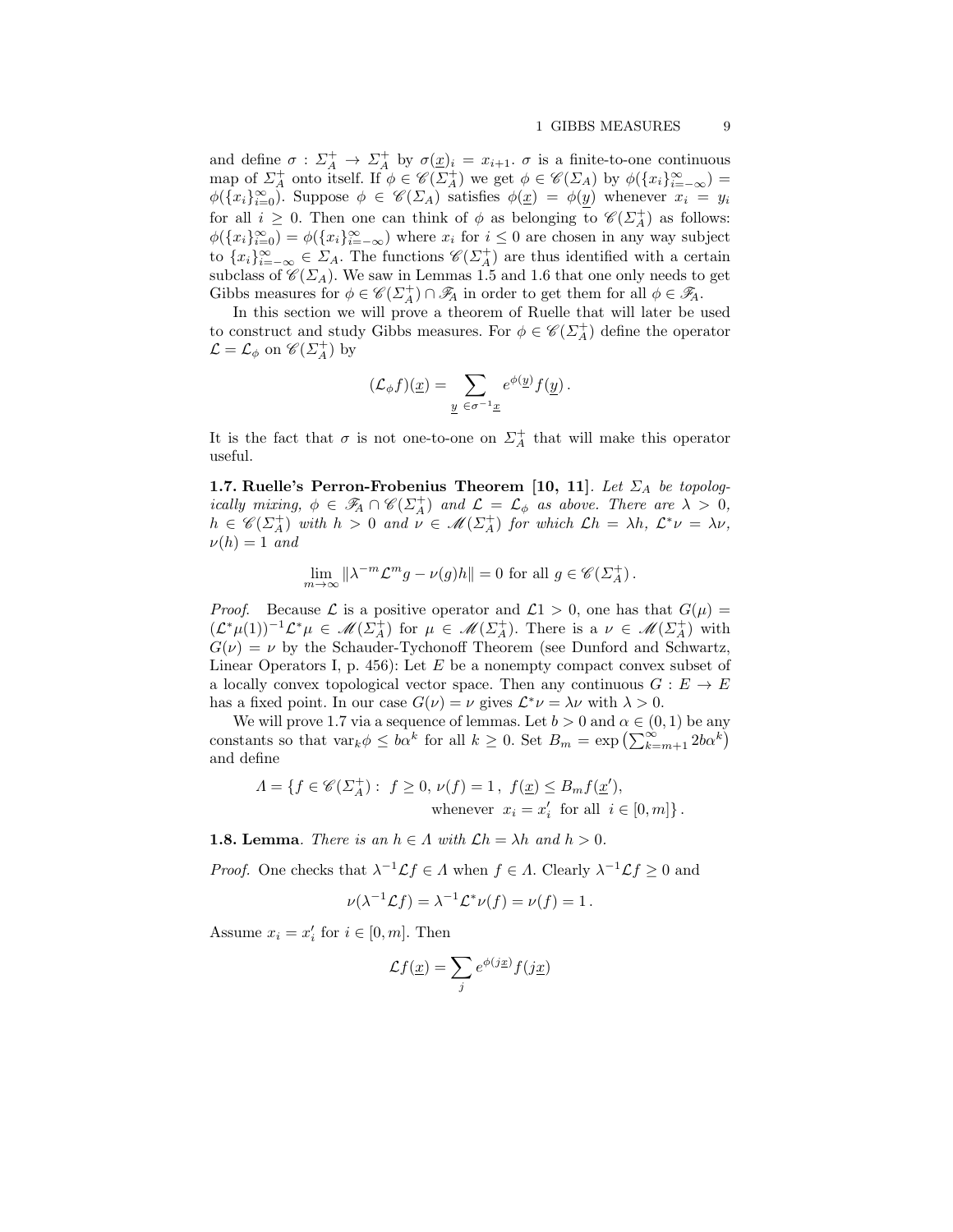where the sum ranges over all j with  $A_{jx_0} = 1$ . For  $\underline{x}'$  the expression runs over the same j; as  $j\underline{x}$  and  $j\underline{x}^{\prime}$  agree in places 0 to  $m + 1$ 

$$
e^{\phi(j\underline{x})}f(j\underline{x}) \le e^{\phi(j\underline{x}')}e^{b\alpha^{m+1}}B_{m+1}f(j\underline{x}') \le B_me^{\phi(j\underline{x}')}f(j\underline{x}')
$$

and so

$$
\mathcal{L}f(\underline{x}) \leq B_m \mathcal{L}f(\underline{x}').
$$

Consider any  $\underline{x}, \underline{z} \in \Sigma_A^+$ . Since  $A^M > 0$  there is a  $\underline{y}' \in \sigma^{-M} \underline{x}$  with  $y'_0 = z_0$ . For  $f \in \Lambda$ 

$$
\mathcal{L}^M f(\underline{x}) = \sum_{\underline{y} \in \sigma^{-M} \underline{x}} \exp \left( \sum_{k=0}^{M-1} \phi(\sigma^k \underline{y}) f(\underline{y}) \right)
$$
  
 
$$
\geq e^{-M \|\phi\|} f(\underline{y}').
$$

Let  $K = \lambda^M e^{M ||\phi||} B_0$ . Then  $1 = \nu(\lambda^{-M} \mathcal{L}^M f) \geq K^{-1} f(\underline{z})$  gives  $||f|| \leq K$  as  $\underline{z}$ is arbitrary. As  $\nu(f) = 1, f(\underline{z}) \geq 1$  for some  $\underline{z}$  and we get inf  $\lambda^{-M} \mathcal{L}^M f \geq K^{-1}$ .

If  $x_i = x'_i$  for  $i \in [0, m]$  and  $f \in \Lambda$ , one has

$$
|f(\underline{x}) - f(\underline{x}')| \le (B_m - 1)K \to 0
$$

as  $m \to \infty$ , since  $B_m \to 1$ . Thus  $\Lambda$  is equicontinuous and compact by the Arzela-Ascoli Theorem.  $\Lambda \neq \emptyset$  as  $1 \in \Lambda$ . Applying Schauder-Tychonoff Theorem to  $\lambda^{-1}\mathcal{L}: A \to A$  gives us  $h \in A$  with  $\mathcal{L}h = \lambda h$ . Furthermore  $\inf h = \inf \lambda^{-M} \mathcal{L}^M h \geq K^{-1}$ .  $\Box$ 

**1.9. Lemma**. There is an  $\eta \in (0,1)$  so that for  $f \in \Lambda$  one has  $\lambda^{-M} \mathcal{L}^M f =$  $\eta h + (1 - \eta)f'$  with  $f' \in \Lambda$ .

*Proof.* Let  $g = \lambda^{-M} \mathcal{L}^M f - \eta h$  where  $\eta$  is to be determined. Provided  $\eta \|h\| \leq$  $K^{-1}$  we will have  $g \geq 0$ . Assume  $x_i = x'_i$  for all  $i \in [0, m]$ . We want to pick  $\eta$ so that  $g(\underline{x}) \leq B_m g(\underline{x}')$ , or equivalently

$$
(\star) \quad \eta(B_m h(\underline{x}') - h(\underline{x})) \leq B_m \lambda^{-M} \mathcal{L}^M f(\underline{x}') - \lambda^{-M} \mathcal{L}^M f(\underline{x}) \, .
$$

We saw above that  $\mathcal{L}f_1(\underline{x}) \leq B_{m+1} e^{b\alpha^{m+1}} \mathcal{L}f_1(\underline{x}') \leq B_{m+1} e^{b\alpha^{m}} \mathcal{L}f_1(\underline{x}')$  for any  $f_1 \in \Lambda$ . Applying this to  $f_1 = \lambda^{-M+1} \mathcal{L}^{M-1} f$  one has

$$
\lambda^{-M} \mathcal{L}^M f(\underline{x}) \leq B_{m+1} e^{b\alpha^m} \lambda^{-M} \mathcal{L}^M f(\underline{x}').
$$

Now  $h(\underline{x}) \geq B_m^{-1} h(\underline{x}')$  because  $h \in \Lambda$ . To get  $(\star)$  it is therefore enough to have

$$
\eta(B_m - B_m^{-1})h(\underline{x}') \le (B_m - B_{m+1}e^{b\alpha^m}) \lambda^{-M} \mathcal{L}^M f(\underline{x}')
$$

or

$$
\eta(B_m - B_m^{-1})||h|| \le (B_m - B_{m+1}e^{b\alpha^m})K^{-1}.
$$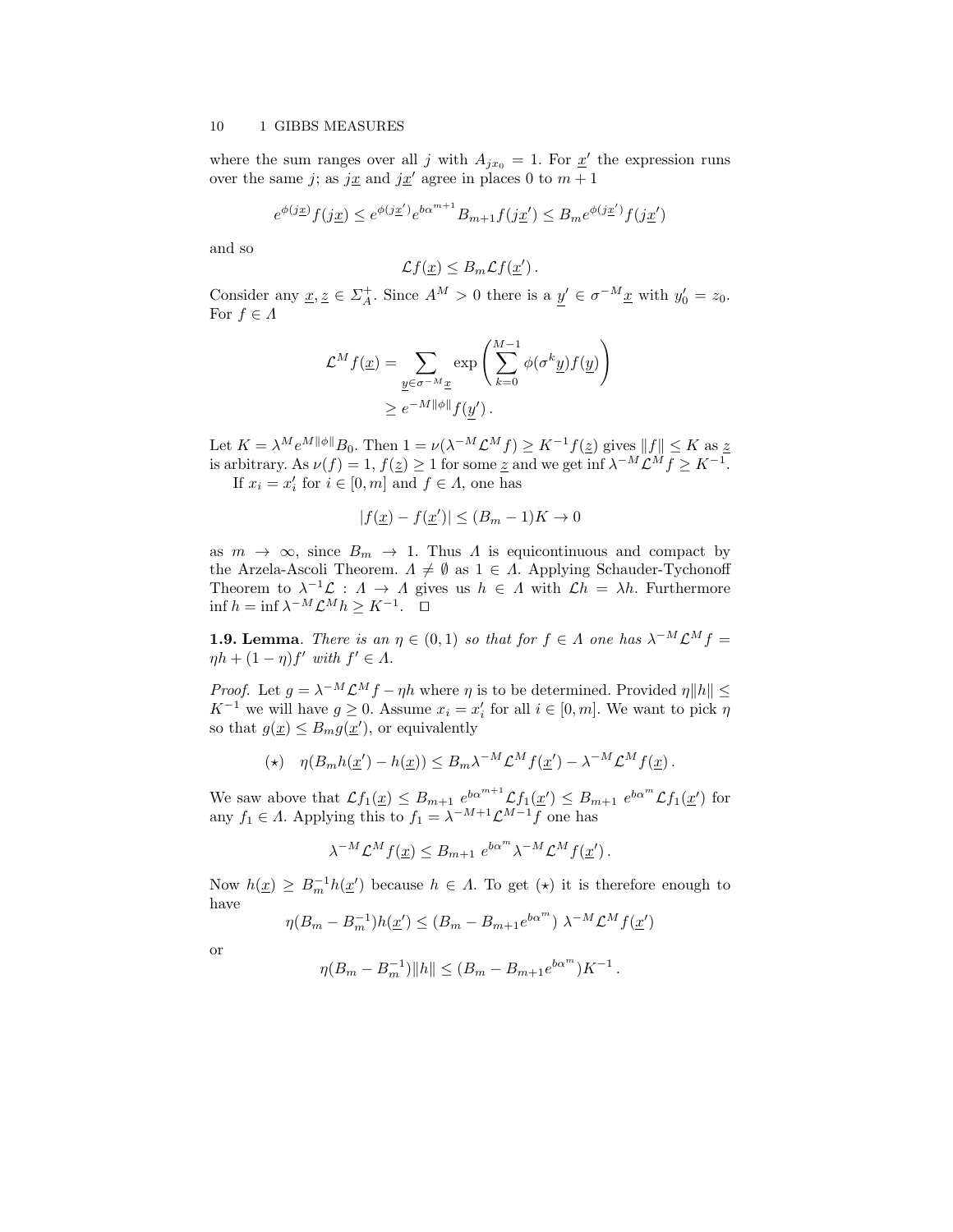There is an L so that the logarithms of  $B_m$ ,  $B_m^{-1}$  and  $B_{m+1}e^{b\alpha^m}$  are in  $[-L, L]$ for all  $m$ . Let  $u_1$ ,  $u_2$  be positive constants such that

$$
u_1(x - y) \le e^x - e^y \le u_2(x - y)
$$
 for all  $x, y \in [-L, L], x > y$ .

For  $(\star)$  to hold it is enough for  $\eta > 0$  to satisfy

$$
\eta \|h\| u_1(\log B_m + \log B_m) \le K^{-1} u_2(\log B_m - \log(B_{m+1}e^{b\alpha^m}))
$$

or

$$
\eta \|h\| u_1 \left(\frac{4b\alpha^{m+1}}{1-\alpha}\right) \leq K^{-1} u_2 b \alpha^m
$$

or

$$
\eta \le u_2(1-\alpha)(4\alpha u_1||h||K)^{-1} . \qquad \Box
$$

**1.10. Lemma**. There are constants  $A > 0$  and  $\beta \in (0,1)$  so that

$$
\|\lambda^{-n}\mathcal{L}^n f - h\| \le A\beta^n
$$

for all  $f \in A$ ,  $n \geq 0$ .

*Proof.* Let  $n = Mq + r$ ,  $0 \le r < M$ . Inductively one sees from Lemma 1.9 and  $\mathcal{L}h = \lambda h$  that, for  $f \in \Lambda$ ,

$$
\lambda^{-Mq} \mathcal{L}^{Mq} f = (1 - (1 - \eta)^q) h + (1 - \eta)^q f'_q
$$

where  $f'_q \in A$ . As  $||f'_q|| \leq K$  one has

$$
\|\lambda^{-Mq}\mathcal{L}^{Mq}f - h\| \le (1-\eta)^q(\|h\| + K)
$$

and

$$
\|\lambda^{-n}\mathcal{L}^n f - h\| = \|\lambda^{-r}\mathcal{L}^r(\lambda^{-Mq}\mathcal{L}^{Mq}f - h)\|
$$
  
\n
$$
\leq A(1 - \eta)^{q+1}
$$
  
\n
$$
\leq A\beta^n,
$$

where

$$
A = (1 - \eta)^{-1} (||h|| + K) \sup_{0 \le r < M} ||\lambda^{-r} \mathcal{L}^r||
$$

and

$$
\beta^M = 1 - \eta \, . \qquad \Box
$$

**1.11. Lemma**. Let  $\mathcal{C}_r = \{f \in \mathcal{C}(\Sigma_A^+) : \text{var}_r f = 0\}$ . If  $F \in \Lambda$ ,  $f \in \mathcal{C}_r$ ,  $f \geq 0$ and  $fF \not\equiv 0$ , then  $\nu(fF)^{-1}\lambda^{-r}\mathcal{L}^r(fF) \in \Lambda$ .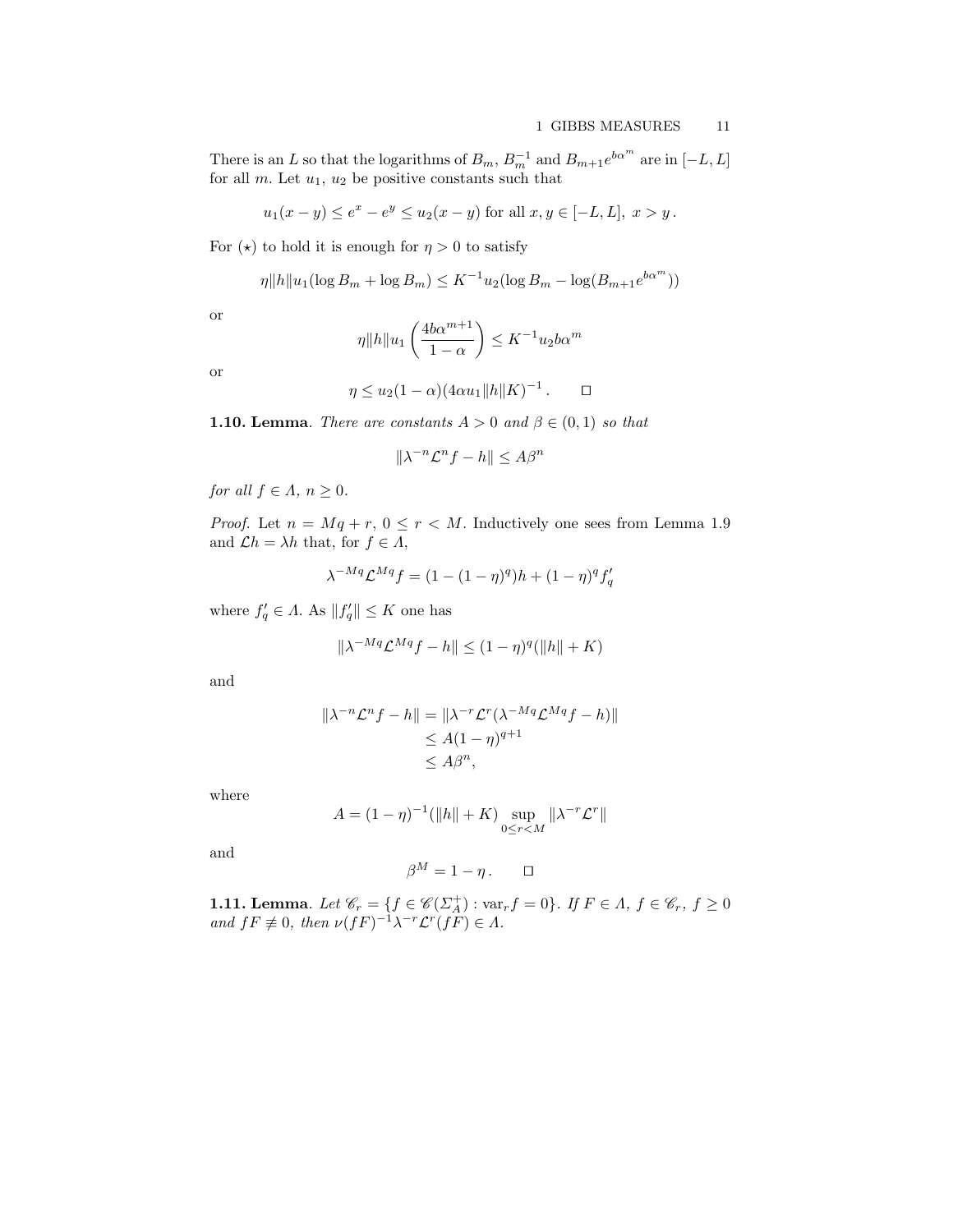*Proof.* Assume  $x_i = x'_i$  for  $i \in [0, m]$ . Then

$$
\mathcal{L}^r(fF)(\underline{x}) = \sum_{j_1\cdots j_r \underline{x}} \exp\left(\sum_{k=0}^{r-1} \phi(\sigma^k(j_1\cdots j_r \underline{x}))\right) f(j_1\cdots j_r \underline{x}) F(j_1\cdots j_r \underline{x})
$$

where  $j_1 \cdots j_r$  runs over all r-strings of symbols for which  $j_1 \cdots j_r \underline{x} \in \Sigma_A^+$ . In the expression for  $\mathcal{L}^r(fF)(\underline{x}')$  one has  $j_1 \cdots j_r$  running over the same r-strings. Now  $f(j_1 \cdots j_r \underline{x}) = f(j_1 \cdots j_r \underline{x}')$  as  $f \in \mathscr{C}_r$ ,  $F(j_1 \cdots j_r \underline{x}) \leq$  $B_{m+r}F(j_1\cdots j_r\underline{x}'),$  and  $\phi(\sigma^k(j_1\cdots j_r\underline{x})) \leq \phi(\sigma^k(j_1\cdots j_r\underline{x}')) + \text{var}_{m+r-k}\phi.$ Since

$$
B_{m+r} \exp\left(\sum_{k=0}^{r-1} \text{var}_{m+r-k} \phi\right) \leq B_{m+r} \exp\left(\sum_{j=m+1}^{m+r} b\alpha^j\right) \leq B_m,
$$

each term in the above expression for  $\mathcal{L}^r(fF)(\underline{x})$  is bounded by  $B_m$  times the corresponding term for  $\mathcal{L}^r(fF)(\underline{x}')$ . Hence  $\mathcal{L}^r(fF)(\underline{x}) \leq B_m \mathcal{L}^r(fF)(\underline{x}')$ .

One must still show  $\nu(fF) > 0$ . Reasoning as in the proof of 1.8 (with  $\mathcal{L}^r(fF)$  in place of f) we get

$$
\lambda^r \nu(fF) = \nu(\lambda^{-M} \mathcal{L}^{M+r}(fF)) \ge K^{-1} \mathcal{L}^r(fF)(\underline{z}),
$$

for any <u>z</u>. But  $(fF)(\underline{w}) > 0$  gives  $\mathcal{L}^r(fF)(\sigma^r \underline{w}) > 0$  and so  $\nu(fF) > 0$ .  $\Box$ 

**1.12. Lemma.** For  $f \in \mathcal{C}_r$ ,  $F \in \Lambda$  and  $n \geq 0$ ,

$$
\|\lambda^{-n-r} \mathcal{L}^{n+r}(fF) - \nu(fF)h\| \leq A\nu(|fF|)\beta^n.
$$

For  $g \in \mathscr{C}(\Sigma_A^+)$  one has  $\lim_{m\to\infty} \|\lambda^{-m}\mathcal{L}^mg - \nu(g)h\| = 0.$ 

*Proof.* Write  $f = f^+ - f^-$  with  $f^+, f^- \ge 0$  and  $f^+, f^- \in \mathscr{C}_r$ . Then

$$
\|\lambda^{-n-r} \mathcal{L}^{n+r}(f^{\pm}F) - \nu(f^{\pm}F)h\| \leq A\nu(|f^{\pm}F|)\beta^n.
$$

For  $f^{\pm}F \equiv 0$ , this is obvious; for  $f^{\pm}F \not\equiv 0$  we apply Lemmas 1.11 and 1.10. These inequalities add up to give us the first statement of the lemma.

Given g and  $\varepsilon > 0$  one can find r and  $f_1, f_2 \in \mathscr{C}_r$  so that  $f_1 \leq g \leq f_2$  and  $0 \le f_2 - f_1 \le \varepsilon$ . As  $|\nu(f_i) - \nu(g)| < \varepsilon$ , the first statement of the lemma with  $F = 1$  gives

$$
\|\lambda^{-m}\mathcal{L}^m(f_i) - \nu(g)h\| \le \varepsilon(1 + \|h\|)
$$

for large *m*. Since  $\lambda^{-m} \mathcal{L}^m f_1 \leq \lambda^{-m} \mathcal{L}^m g \leq \lambda^{-m} \mathcal{L}^m f_2$ ,

$$
\|\lambda^{-m}\mathcal{L}^mg - \nu(g)h\| \le \varepsilon(1 + \|h\|)
$$

for large  $m$ .  $\square$ 

The proof of 1.7 is finished.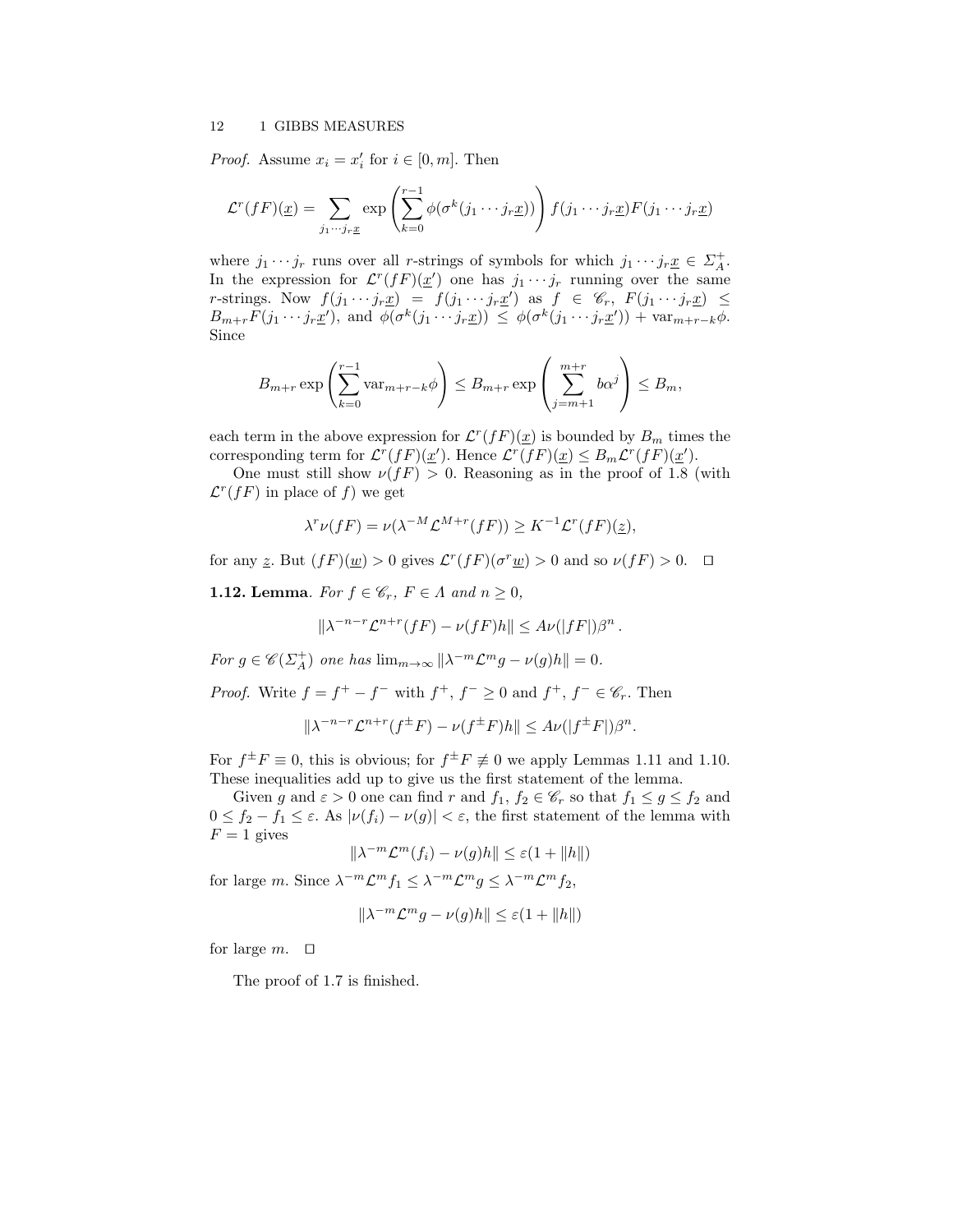# C. Construction of Gibbs measures

We continue to assume that  $\phi \in \mathscr{F}_A \cap \mathscr{C}(\Sigma_A^+)$  and  $\nu$ ,  $h$ ,  $\lambda$  are as in Ruelle's Perron-Frobenius Theorem. Then  $\mu = h\nu$  is a probability measure on  $\Sigma_A^+$ ;  $\mu(f) = \nu(hf) = \int f(\underline{x})h(\underline{x}) \ d\nu(\underline{x}).$ 

**1.13. Lemma**.  $\mu$  is invariant under  $\sigma : \Sigma_A^+ \to \Sigma_A^+$ .

*Proof.* We need to show that  $\mu(f) = \mu(f \circ \sigma)$  for  $f \in \mathscr{C}(\Sigma_A^+)$ . Notice that

$$
((\mathcal{L}f) \cdot g)(\underline{x}) = \sum_{\underline{y} \in \sigma^{-1}\underline{x}} e^{\phi(\underline{y})} f(\underline{y}) g(\underline{x})
$$

$$
= \sum_{\underline{y} \in \sigma^{-1}\underline{x}} e^{\phi(\underline{y})} f(\underline{y}) g(\sigma \underline{y})
$$

$$
= \mathcal{L}(f \cdot (g \circ \sigma))(\underline{x}).
$$

Using this

$$
\mu(f) = \nu(hf)
$$
  
=  $\nu(\lambda^{-1}Lh \cdot f)$   
=  $\lambda^{-1}\nu(\mathcal{L}(h \cdot (f \circ \sigma)))$   
=  $\lambda^{-1}(\mathcal{L}^*\nu)(h \cdot (f \circ \sigma))$   
=  $\nu(h \cdot (f \circ \sigma))$   
=  $\mu(f \circ \sigma)$ .

Because  $\mu$  is  $\sigma$ -invariant on  $\Sigma_A^+$  there is a natural way to make  $\mu$  into a measure on  $\Sigma_A$ . For  $f \in \mathscr{C}(\Sigma_A)$  define  $f^* \in \mathscr{C}(\Sigma_A^+)$  by

$$
f^*(\{x_i\}_{i=0}^{\infty}) = \min\{f(\underline{y}) : \underline{y} \in \Sigma_A, \ y_i = x_i \text{ for all } i \ge 0\}.
$$

Notice that for  $m, n \geq 0$  one has

$$
||(f \circ \sigma^n)^* \circ \sigma^m - (f \circ \sigma^{n+m})^*|| \leq \text{var}_n f.
$$

Hence

$$
|\mu((f\circ\sigma^n)^*) - \mu((f\circ\sigma^{n+m})^*)| = |\mu((f\circ\sigma^n)^*\circ\sigma^m) - \mu((f\circ\sigma^{n+m})^*)| \le \text{var}_n f
$$

which approaches 0, as  $n \to \infty$ , since f is continuous. Hence  $\tilde{\mu}(f) = \lim_{n \to \infty} \mu((f \circ \sigma^n)^*)$  exists by the Cauchy criterion. It is straightforward to check that  $\tilde{\mu} \in \mathscr{C}(\Sigma_A)^*$ . By the Riesz Representation Theorem we see that  $\tilde{\mu}$  defines a probability measures on  $\Sigma_A$ , which we will denote by  $\mu$  despite the possible ambiguity. Note that

$$
\tilde{\mu}(f \circ \sigma) = \lim_{n \to \infty} \mu((f \circ \sigma^{n+1})^*) = \tilde{\mu}
$$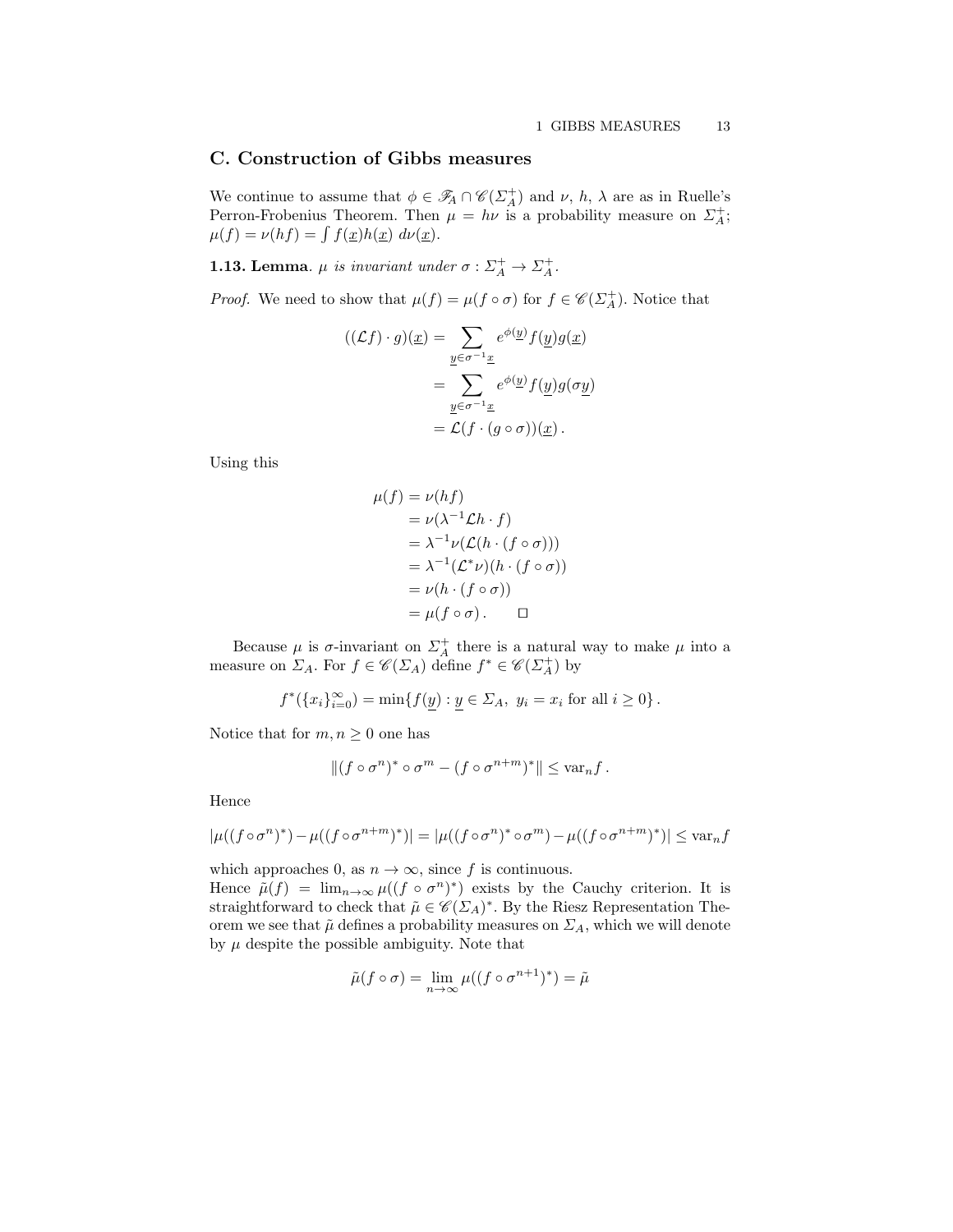proving that  $\tilde{\mu}$  is  $\sigma$ -invariant. Also  $\tilde{\mu}(f) = \mu(f)$  for  $f \in \mathscr{C}(\Sigma_A)^*$ .

Recall that  $\mu$  is ergodic if  $\mu(E) = 0$  or 1 whenever E is a Borel set with  $\sigma^{-1}E = E$ . One calls  $\mu$  mixing if

$$
\lim_{n \to \infty} \mu(E \cap \sigma^{-n} F) = \mu(E)\mu(F),
$$

for all Borel sets  $E$  and  $F$ . It is clear that mixing implies ergodicity and a standard argument shows that the mixing condition only need be checked for  $E$  and  $F$  in a basis for the topology.

**1.14. Proposition**.  $\mu$  is mixing for  $\sigma : \Sigma_A \to \Sigma_A$ .

*Proof.* Writing  $S_m \phi(\underline{x}) = \sum_{k=0}^{m-1} \phi(\sigma^k \underline{x})$  one checks inductively that for f,  $g \in \mathscr{C}(\Sigma_{A}^{+})$  one has

$$
(\mathcal{L}^m f)(\underline{x}) = \sum_{\underline{y} \in \sigma^{-m} \underline{x}} e^{S_m \phi(\underline{y})} f(\underline{y}).
$$

Then

$$
((\mathcal{L}^m f) \cdot g)(\underline{x}) = \sum_{\underline{y} \in \sigma^{-m} \underline{x}} e^{S_m \phi(\underline{y})} f(\underline{y}) g(\sigma^m \underline{y})
$$

$$
= \mathcal{L}^m (f \cdot (g \circ \sigma^m)).
$$

Let

$$
E = \{ \underline{y} \in \Sigma_A : y_i = a_i, r \le i \le s \},
$$
  

$$
F = \{ y \in \Sigma_A : y_i = b_i, u \le i \le v \}.
$$

In checking the mixing condition for E and F we may assume  $r = u = 0$ because  $\mu$  is  $\sigma$ -invariant. We want to calculate

$$
\mu(E \cap \sigma^{-n} F) = \mu(\chi_E \cdot \chi_{\sigma^{-n} F})
$$
  
=  $\mu(\chi_E \cdot (\chi_F \circ \sigma^n))$   
=  $\nu(h\chi_E \cdot (\chi_F \circ \sigma^n))$   
=  $\lambda^{-n} \mathcal{L}^{*n} \nu(h\chi_E \cdot (\chi_F \circ \sigma^n))$   
=  $\nu(\lambda^{-n} \mathcal{L}^n(h\chi_E \cdot (\chi_F \circ \sigma^n)))$   
=  $\nu(\lambda^{-n} \mathcal{L}^n(h\chi_E) \cdot \chi_F).$ 

Now

$$
|\mu(E \cap \sigma^{-n} F) - \mu(E)\mu(F)| = |\mu(E \cap \sigma^{-n} F) - \nu(h\chi_E)\nu(h\chi_F)|
$$
  
= 
$$
|\nu((\lambda^{-n} \mathcal{L}^n(h\chi_E) - \nu(h\chi_E)h)\chi_F)|
$$
  

$$
\leq ||\lambda^{-n} \mathcal{L}^n(h\chi_E) - \nu(h\chi_E)h|| \nu(F).
$$

Because  $\chi_E \in \mathscr{C}_s$  Lemma 1.12 gives, for  $n \geq s$ ,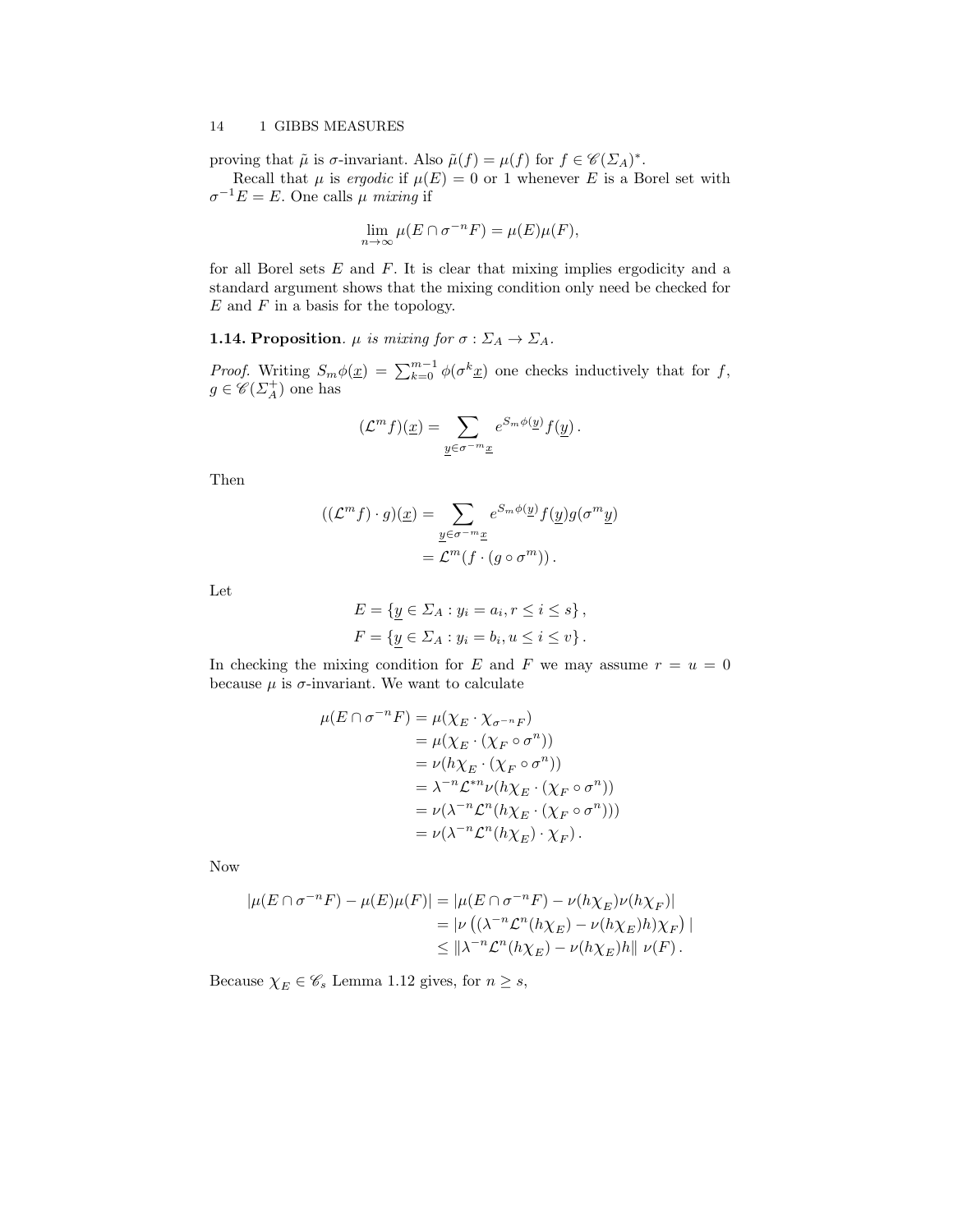$$
\|\lambda^{-n}\mathcal{L}^n(h\chi_E) - \nu(h\chi_E)h\| \leq A\mu(E)\beta^{n-s}
$$

where  $\beta \in (0,1)$ . One then has

$$
|\mu(E \cap \sigma^{-n}F) - \mu(E)\mu(F)| \le A'\mu(E)\mu(F)\beta^{n-s}
$$

for  $n \geq s$  where  $A' = A$  (inf h)<sup>-1</sup>. Thus  $\mu(E \cap \sigma^{-n} F) \to \mu(E)\mu(F)$ .  $\Box$ 

**1.15. Lemma**. Let  $a = \sum_{k=0}^{\infty} \text{var}_k \phi < \infty$ . If  $\underline{x}, \underline{y} \in \Sigma_A$  with  $x_i = y_i$  for  $i \in [0, m)$ , then

$$
|S_m\phi(\underline{x}) - S_m\phi(\underline{y})| \le a.
$$

*Proof.* Define  $y'$  by

$$
y_i' = \begin{cases} y_i & \text{for } i \ge 0 \\ x_i & \text{for } i \le 0. \end{cases}
$$

Since  $\phi \in \mathscr{C}(\Sigma_{A}^{+}), \phi(\sigma^{k}\underline{y}') = \phi(\sigma^{k}\underline{y})$  for  $k \geq 0$ . Hence

$$
|S_m\phi(\underline{x}) - S_m\phi(\underline{y})| \le \sum_{k=0}^{m-1} |\phi(\sigma^k \underline{x}) - \phi(\sigma^k \underline{y}')|
$$
  

$$
\le \sum_{k=0}^{m-1} \text{var}_{m-1-k}\phi
$$
  

$$
\le a. \quad \Box
$$

We now complete the proof of 1.4.

**1.16. Theorem**.  $\mu$  is a Gibbs measure for  $\phi \in \mathscr{F}_A \cap \mathscr{C}(\Sigma_A^+)$ .

*Proof.* Let  $E = \{ \underline{y} \in \Sigma_A : y_i = x_i \text{ for } i \in [0, m) \}.$  For any  $\underline{z} \in \Sigma_A^+$  there is at most one  $y' \in \overline{\sigma}^{-m} \underline{z}$  with  $y' \in E$ . Thus, using 1.15,

$$
\mathcal{L}^m(h\chi_E)(\underline{z}) = \sum_{\underline{y} \in \sigma^{-m} \underline{z}} e^{S_m \phi(\underline{y})} h(\underline{y}) \chi_E(\underline{y})
$$
  

$$
\leq e^{S_m \phi(\underline{x})} e^{a} ||h||
$$

and so

$$
\mu(E) = \nu(h\chi_E)
$$
  
=  $\lambda^{-m}\nu(\mathcal{L}^m(h\chi_E))$   
 $\leq \lambda^{-m}e^{S_m\phi(\underline{x})}e^a \Vert h \Vert.$ 

Thus take  $c_2 = e^a ||h||$ . On the other hand, for any  $\leq \in \Sigma_A^+$  there is at least one  $y' \in \sigma^{-m-M}$  *z* with  $y' \in E$ . Then

$$
\mathcal{L}^{m+M}(h\chi_E)(\underline{z}) \ge e^{S_{m+M}\phi(\underline{y}')}h(\underline{y}')\n\n\ge e^{-M\|\phi\|-a} \text{ (inf } h) e^{S_m\phi(\underline{x})}
$$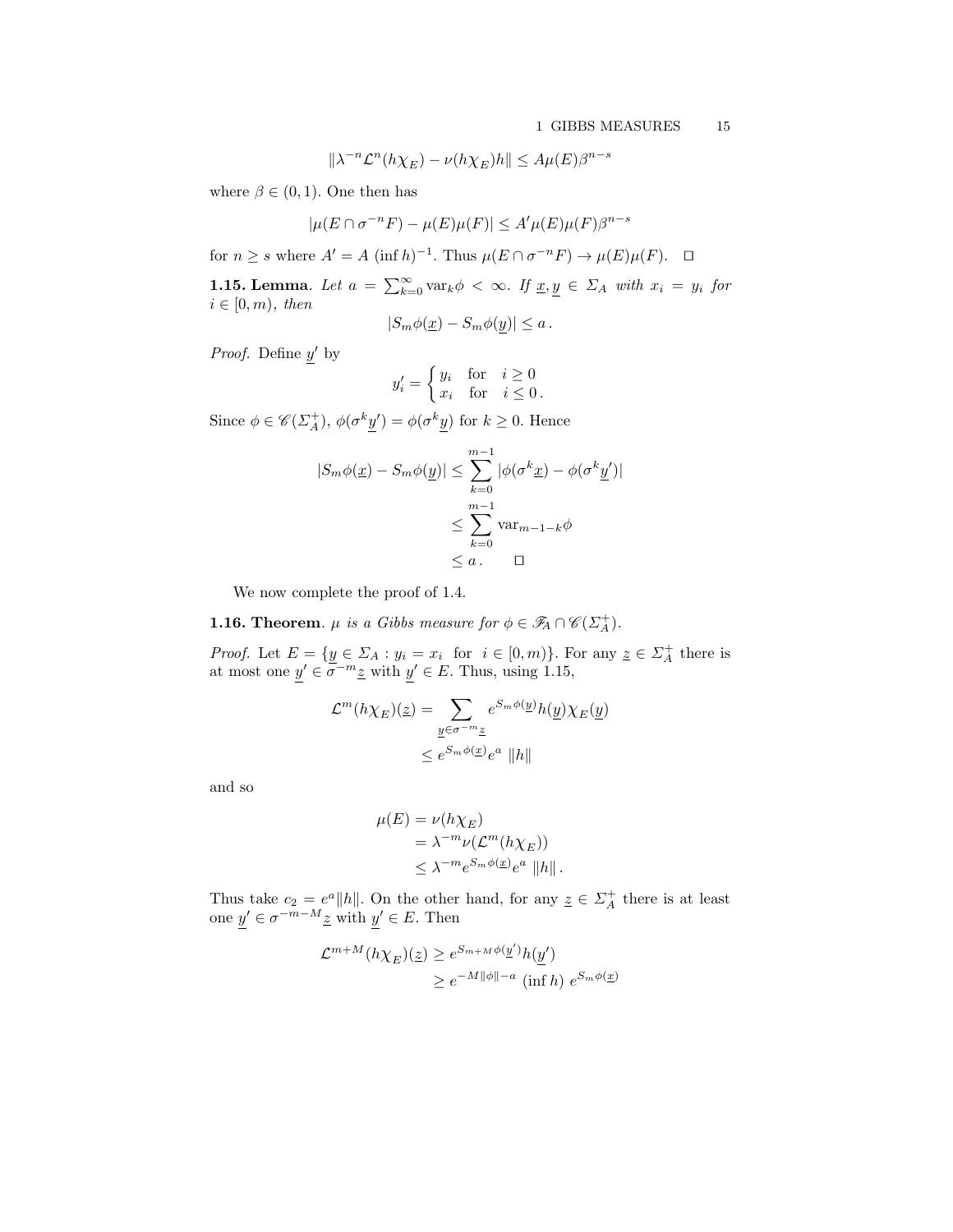and

$$
\mu(E) = \lambda^{-m-M} \nu(\mathcal{L}^{m+M}(h\chi_E)) \ge c_1 \lambda^{-m} e^{S_m \phi(\underline{x})}
$$

where  $c_1 = \lambda^{-M} e^{-M||\phi|| - a}$ . We have verified the desired inequalities on measures of cylinder sets given in 1.4 with  $P = \log \lambda$ .

Suppose now that  $\mu'$  is any other measure satisfying the inequalities in Theorem 1.4 with constants  $c'_1, c'_2, P'$ . For  $\underline{x} \in \Sigma_A$  let  $E_m(\underline{x}) = \{ \underline{y} \in \Sigma_A :$  $y_i = x_i$  for all  $i \in [0, m)$ . Let  $T_m$  be a finite subset of  $\Sigma_A$  so that  $\Sigma_A =$  $\bigcup_{\underline{x}\in T_m} E_m(\underline{x})$  disjointly. Then

$$
c'_1 e^{-P'm} \sum_{\underline{x} \in T_m} e^{S_m \phi(\underline{x})} \le \sum_{\underline{x} \in T_m} \mu'(E_m(\underline{x}))
$$
  
= 1  

$$
\le c'_2 e^{-P'm} \sum_{\underline{x} \in T_m} e^{S_m \phi(\underline{x})}
$$

.

From this one sees that  $P' = \lim_{m \to \infty} \frac{1}{m} \log \left( \sum_{\underline{x} \in T_m} e^{S_m \phi(\underline{x})} \right)$ . One can apply the same reasoning to  $\mu$ ; hence  $P' = P$  as they equal the same limit.

The estimates on  $\mu'(E_m(\underline{x}))$  and  $\mu(E_m(\underline{x}))$  give us  $\mu'(E_m(\underline{x})) \leq d\mu(E_m(\underline{x}))$ where  $d = c_2' c_1^{-1}$ . Taking limits this extends to  $\mu'(E) \leq d\mu(E_m)$  for all Borel sets E. In particular  $\mu'(E) = 0$  when  $\mu(E) = 0$ . By the Radon-Nikodym Theorem  $\mu' = f\mu$  for some  $\mu$ -integrable f. Applying  $\sigma$  one has

$$
\mu' = \sigma^* \mu'
$$
  
=  $(f \circ \sigma) \sigma^* \mu$   
=  $(f \circ \sigma) \mu$ .

As the Radon-Nikodym derivative is unique up to  $\mu$ -equivalence,  $f \circ \sigma \stackrel{\text{a.e.}}{=} f$ . Because  $\mu$  is ergodic this gives f equivalent to some constant c.

 $1 = \mu'(\Sigma_A) = \int c \ d\mu = c$  and  $\mu = \mu'. \quad \Box$ 

# D. Variational principle

We will describe Gibbs measures as those maximizing a certain quantity, in a way analogous to Lemma 1.1. If  $\mathcal{C} = \{C_1, \ldots, C_k\}$  is a partition of a measure space  $(X, \mathscr{B}, \mu)$  (*i.e.*, the  $C_i$ 's are pairwise disjoint and  $X = \bigcup_{i=1}^k C_i$ ), one defines the entropy

$$
H_{\mu}(\mathcal{C}) = \sum_{i=1}^{k} (-\mu(C_i) \log \mu(C_i)).
$$

If  $D$  is another (finite) partition,

$$
\mathcal{C} \vee \mathcal{D} = \{C_i \cap D_j : C_i \in \mathcal{C}, D_j \in \mathcal{D}\}.
$$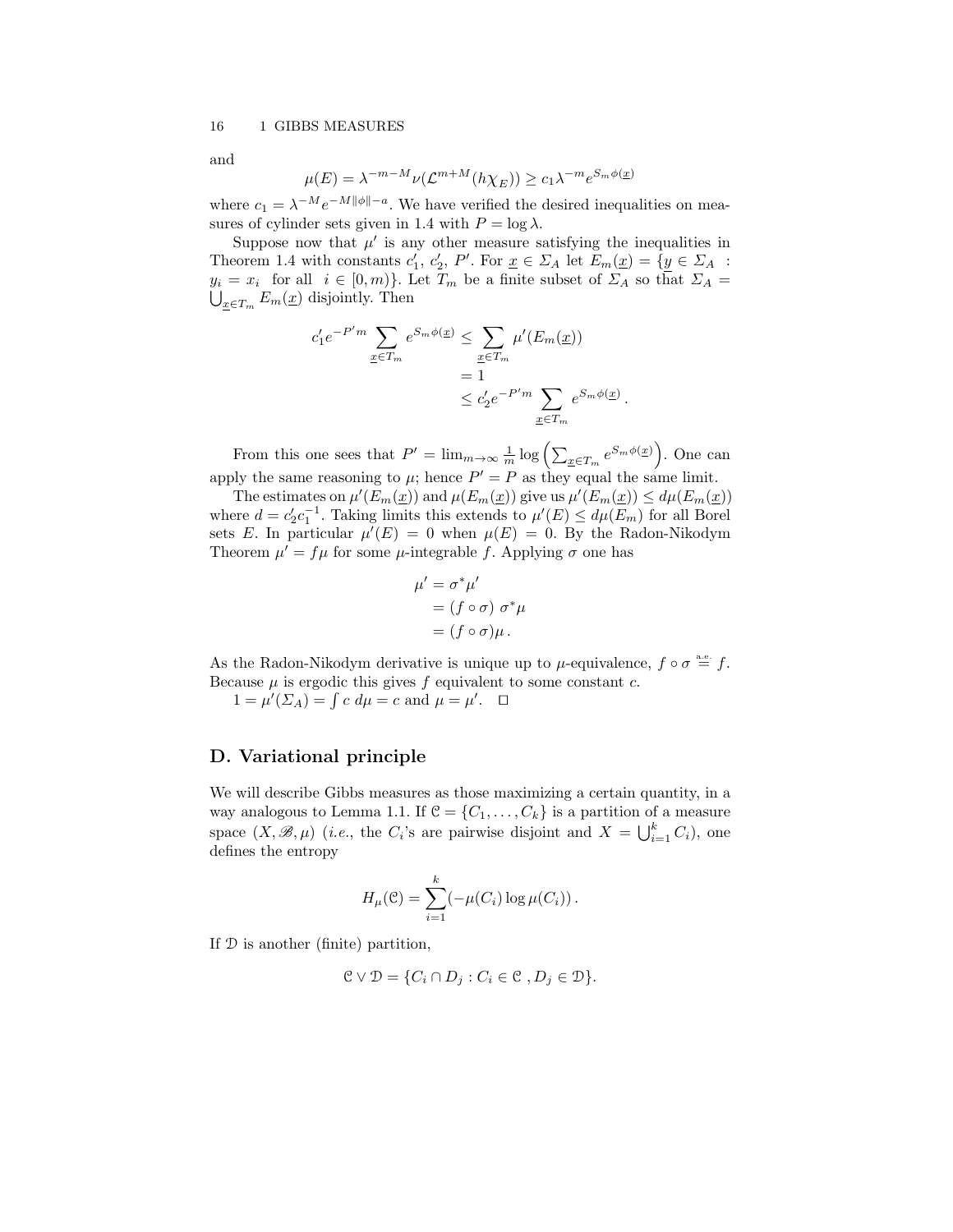**1.17. Lemma.**  $H_{\mu}(\mathcal{C} \vee \mathcal{D}) \leq H_{\mu}(\mathcal{C}) + H_{\mu}(\mathcal{D})$ .

Proof.

$$
H_{\mu}(\mathcal{C} \vee \mathcal{D}) - H_{\mu}(\mathcal{C}) = \sum_{i,j} (-\mu(C_i \cap D_j) \log \mu(C_i \cap D_j)) - \sum_{i} (-\mu(C_i) \log \mu(C_i))
$$
  

$$
= \sum_{i,j} -\mu(C_i \cap D_j) \log \frac{\mu(C_i \cap D_j)}{\mu(C_i)}
$$
  

$$
= \sum_{j} \sum_{i} \mu(C_i) \left( \frac{-\mu(C_i \cap D_j)}{\mu(C_i)} \log \frac{\mu(C_i \cap D_j)}{\mu(C_i)} \right).
$$

The function  $\varphi(x) = -x \log x$  ( $\varphi(0) = 0$ ) is concave on [0, 1] as  $\varphi''(x) < 0$  for  $x \in (0, 1)$ . From this it follows that

$$
\varphi(a_1x_1 + a_2x_2) \ge a_1\varphi(x_1) + a_2\varphi(x_2)
$$

when  $x_1, x_2 \in [0, 1], a_1 + a_2 = 1.$  Inductively one sees that  $\varphi(\sum_{i=1}^n a_i x_i) \ge \sum_{i=1}^n a_i \varphi(x_i)$  when  $\sum_{i=1}^n a_i = 1$  and  $a_i \ge 0$ .



Applying this to  $a_i = \mu(C_i)$  and  $x_i = \frac{\mu(C_i \cap D_j)}{\mu(C_i)}$  we get

$$
\sum_{i} \mu(C_i) \varphi\left(\frac{\mu(C_i \cap D_j)}{\mu(C_i)}\right) \leq \varphi\left(\sum_{i} \mu(C_i \cap D_j)\right) = \varphi(\mu(D_j)).
$$

So

$$
H_{\mu}(\mathcal{C} \vee \mathcal{D}) - H_{\mu}(\mathcal{C}) \le \sum_{j} \varphi(\mu(D_j)) = H_{\mu}(\mathcal{D}). \qquad \Box
$$

**1.18. Lemma**. Suppose  $\{a_m\}_{m=1}^{\infty}$  is a sequence satisfying inf  $\frac{a_m}{m} > -\infty$ ,  $a_{m+n} \le a_m + a_n$  for all  $m, n$ . Then  $\lim_{m \to \infty} \frac{a_m}{m}$  exists and equals  $\inf_m \frac{a_m}{m}$ .

*Proof.* Fix  $m > 0$ . For  $j > 0$ , write  $j = km + n$  with  $0 \leq n < m$ . Then

$$
\frac{a_j}{j} = \frac{a_{km+n}}{km+n} \le \frac{a_{km}}{km} + \frac{a_n}{km} \le \frac{ka_m}{km} + \frac{a_n}{km}.
$$

Letting  $j \to \infty$ ,  $k \to \infty$  one gets

$$
\limsup_{j} \frac{a_j}{j} \le \frac{a_m}{m} \cdot
$$

Thus  $\limsup_j \frac{a_j}{j} \leq \inf_m \frac{a_m}{m}$ . As  $\liminf_j \frac{a_j}{j} \geq \inf_m \frac{a_m}{m}$ , one gets that  $\lim_j \frac{a_j}{j}$  exists and equals  $\inf_m \frac{a_m}{m}$ .  $\square$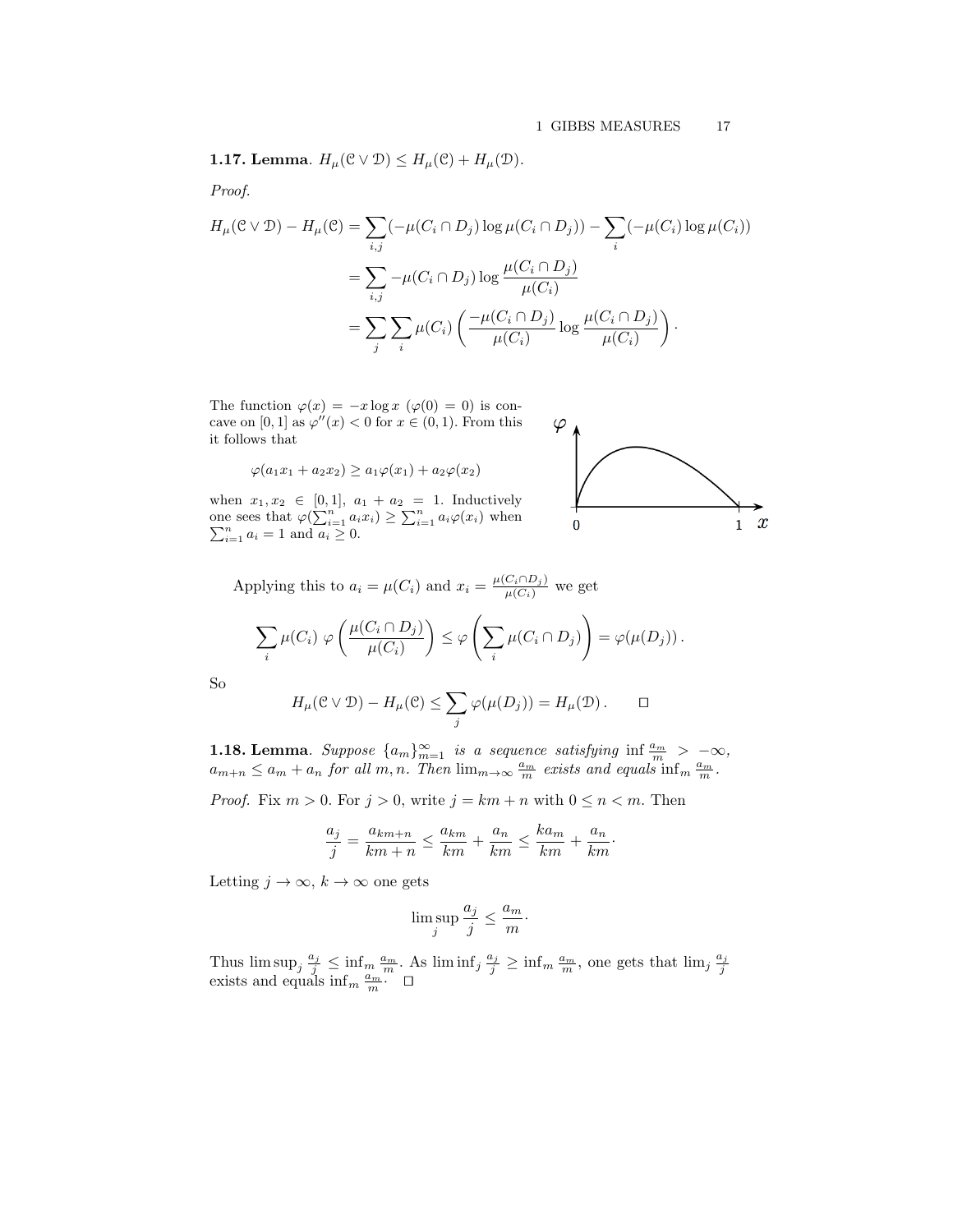**1.19. Lemma.** If  $D$  is a (finite) partition of  $(X, \mathcal{B}, \mu)$  and  $T$  an automorphism of  $(X, \mathcal{B}, \mu)$ , then

$$
h_{\mu}(T, \mathcal{D}) = \lim_{m \to \infty} \frac{1}{m} H_{\mu}(\mathcal{D} \vee T^{-1} \mathcal{D} \vee \dots \vee T^{-m+1} \mathcal{D})
$$

exists.

*Proof.* Let  $a_m = H_\mu(\mathcal{D} \vee T^{-1} \mathcal{D} \vee \cdots \vee T^{-m+1} \mathcal{D})$ . Then  $a_{m+n} \leq H_\mu(\mathcal{D} \vee T^{-1} \mathcal{D} \vee \cdots \vee T^{-m+1} \mathcal{D}) + H_\mu(T^{-m} \mathcal{D} \vee \cdots \vee T^{-m-n+1} \mathcal{D}) \leq a_m + a_n$ 

since

$$
T^{-m}\mathcal{D} \vee \cdots \vee T^{-m-n+1}\mathcal{D} = T^{-m}(\mathcal{D} \vee \cdots \vee T^{-n+1}\mathcal{D})
$$

and  $\mu$  is T-invariant.  $\square$ 

**Definition.** Let  $\mu \in \mathcal{M}_{\sigma}(\Sigma_A)$  and  $\mathcal{U} = \{U_1, \ldots, U_n\}$  where  $U_i = \{x \in \Sigma_A :$  $x_0 = i$ . Then  $s(\mu) = h_{\mu}(\sigma, \mathfrak{U})$  is called the entropy of  $\mu$ .

Suppose now that  $\phi \in \mathscr{C}(\Sigma_A)$  and that  $a_0a_1 \cdots a_{m-1}$  are integers between 1 and *n* satisfying  $A_{a_k a_{k+1}} = 1$ . Write

$$
\sup_{a_0 a_1 \cdots a_{m-1}} S_m \phi = \sup \left\{ \sum_{k=0}^{m-1} \phi(\sigma^k \underline{x}) : \underline{x} \in \Sigma_A, \ x_i = a_i \text{ for all } 0 \le i < m \right\}
$$

and

$$
Z_m(\phi) = \sum_{a_0 a_1 \cdots a_{m-1}} \exp \left( \ \sup_{a_0 a_1 \cdots a_{m-1}} S_m \phi \right).
$$

**1.20. Lemma**. For  $\phi \in \mathscr{C}(\Sigma_A)$ ,  $P(\phi) = \lim_{m \to \infty} \frac{1}{m} \log Z_m(\phi)$  exists (called the pressure of  $\phi$ ).

Proof. Notice that

$$
\sup_{a_0 a_1 \cdots a_{m+n-1}} S_{m+n} \phi \le \sup_{a_0 a_1 \cdots a_{m-1}} S_m \phi + \sup_{a_m \cdots a_{m+n-1}} S_n \phi.
$$

From this one gets  $Z_{m+n}(\phi) \leq Z_m(\phi)Z_n(\phi)$ ; the terms in  $Z_{m+n}(\phi)$  are bounded by terms in  $Z_m(\phi)Z_n(\phi)$  and  $Z_m(\phi)Z_n(\phi)$  may have more terms, all positive. Apply Lemma 1.18 to  $a_m = \log Z_m(\phi)$  (notice  $a_m \geq -m||\phi||$ ).  $\Box$ 

**1.21. Proposition**. Suppose  $\phi \in \mathscr{C}(\Sigma_A)$  and  $\mu \in \mathscr{M}_{\sigma}(\Sigma_A)$ . Then

$$
s(\mu) + \int \phi \, d\mu \le P(\phi).
$$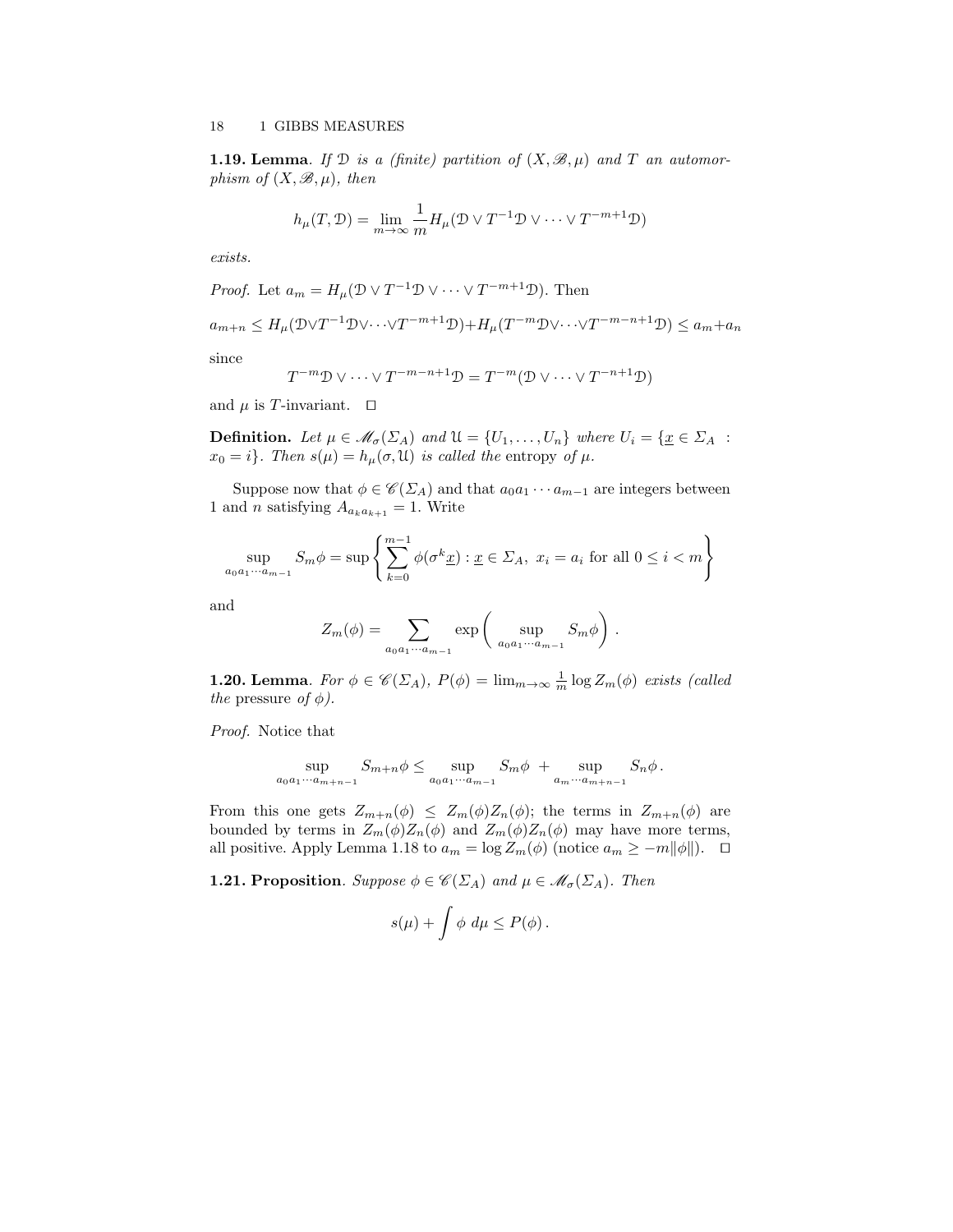Proof. As  $\int \phi \circ \sigma^k d\mu = \int \phi d\mu$ ,  $\frac{1}{m} \int S_m \phi d\mu = \int \phi d\mu$  where  $S_m \phi(\underline{x}) =$  $\sum_{k=0}^{m-1} \phi(\sigma^k \underline{x})$ . Hence

$$
s(\mu)+\int \phi \ d\mu \leq \lim_{m\to\infty}\frac{1}{m}\left(H_{\mu}(\mathfrak{U}\vee\cdots\vee\sigma^{-m+1}\mathfrak{U})+\int S_m\phi \ d\mu\right).
$$

Now  $\mathcal{U} \vee \cdots \vee \sigma^{-m+1} \mathcal{U}$  partitions points  $\underline{x} \in \Sigma_A$  according to  $x_0 x_1 \cdots x_{m-1}$ . Thus

$$
H_{\mu}(\mathfrak{U} \vee \cdots \vee \sigma^{-m+1}\mathfrak{U}) + \int S_m \phi \ d\mu
$$
  
\n
$$
\leq \sum_{a_0 \cdots a_{m-1}} \mu(a_0 \cdots a_{m-1})(-\log \mu(a_0 \cdots a_{m-1})) + \sup_{a_0 a_1 \cdots a_{m-1}} S_m \phi
$$
  
\n
$$
\leq \log Z_m(\phi)
$$
 by Lemma 1.1.

Now let  $m \to \infty$ .  $\square$ 

**1.22. Theorem**. Let  $\phi \in \mathscr{F}_A$ ,  $\Sigma_A$  topologically mixing and  $\mu_{\phi}$  the Gibbs measure of  $\phi$ . Then  $\mu_{\phi}$  is the unique  $\mu \in \mathscr{M}_{\sigma}(\Sigma_A)$  for which

$$
s(\mu) + \int \phi \ d\mu = P(\phi) \, .
$$

**Proof.** Given  $a_0 \cdots a_{m-1}$ , pick  $\underline{x}$  with  $x_i = a_i$   $(i = 0, \ldots, m-1)$  and

$$
S_m \phi(\underline{x}) = \sup_{a_0 a_1 \cdots a_{m-1}} S_m \phi.
$$

Now, as  $\mu = \mu_{\phi}$  is the Gibbs measure,

$$
\frac{\mu\{y \in \Sigma_A : y_i = a_i \ \forall \ 0 \le i < m\}}{\exp(-Pm + S_m \phi(\underline{x}))} \in [c_1, c_2].
$$

Summing the measure of these sets over all possible  $a_0 \cdots a_{m-1}$ 's gives 1; so

$$
c_1 \exp(-Pm)Z_m(\phi) \le 1 \le c_2 \exp(-Pm)Z_m(\phi)
$$

or

$$
\frac{Z_m(\phi)}{\exp(Pm)} \in [c_2^{-1}, c_1^{-1}].
$$

It follows that  $P(\phi) = \lim_{m \to \infty} \frac{1}{m} \log Z_m(\phi) = P$ . If  $y_i = x_i$  for all  $i = 0, \ldots, m-1$ , then

$$
|S_m\phi(\underline{y}) - S_m\phi(\underline{x})| \le \sum_{k=0}^{m-1} |\phi(\sigma^k \underline{y}) - \phi(\sigma^k \underline{y})|
$$
  
\n
$$
\le \text{var}_0 \phi + \text{var}_1 \phi + \dots + \text{var}_{\left[\frac{m}{2}\right]} \phi + \text{var}_{m-\left[\frac{m}{2}\right]} \phi + \dots + \text{var}_0 \phi
$$
  
\n
$$
\le 2c \sum_{k=0}^{\left[\frac{m}{2}\right]} \alpha^k \le \frac{2c}{1-\alpha} = d.
$$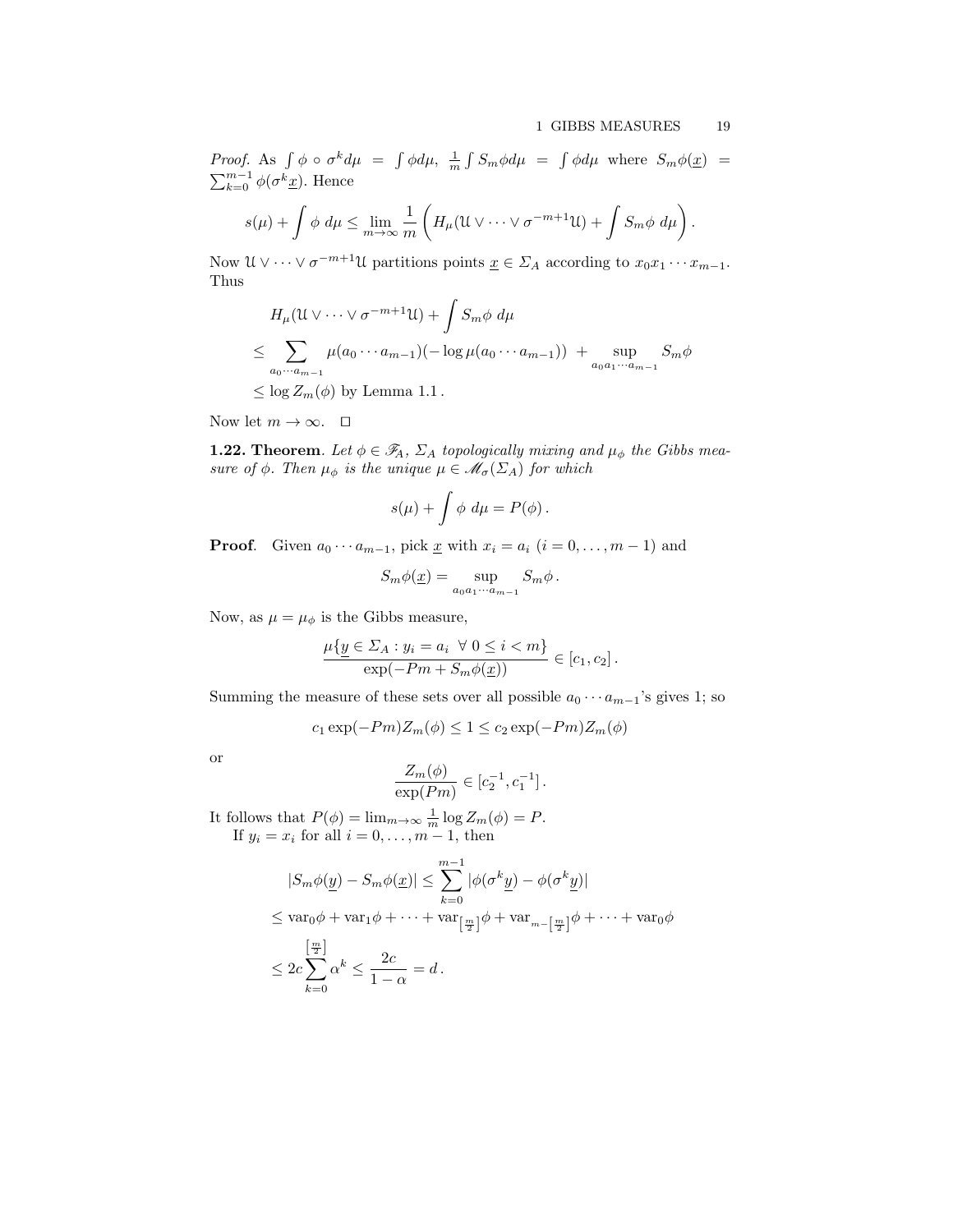Hence, if  $B = \{ \underline{y} \in \Sigma_A : y_i = a_i \text{ for all } i = 0, \ldots, m-1 \},\$  then for  $\underline{x} \in B$ ,

$$
-\mu(B)\log\mu(B) + \int_B S_m \phi \, d\mu \ge -\mu(B) \left[ \log \mu(B) - S_m \phi(\underline{x}) + d \right]
$$
  
\n
$$
\ge -\mu(B) \left[ \log \left( c_2 e^{-Pm + S_m \phi(\underline{x})} \right) - S_m \phi(\underline{x}) + d \right]
$$
  
\n
$$
\ge \mu(B)(Pm - \log c_2 - d).
$$

Since

$$
H_{\mu}(\mathfrak{U} \vee \cdots \vee \sigma^{-m+1} \mathfrak{U}) + \int S_m \phi \ d\mu
$$
  
= 
$$
\sum_B \left( -\mu(B) \log \mu(B) + \int_B S_m \phi \ d\mu \right)
$$
  

$$
\geq \sum_B \mu(B) (Pm - \log c_2 - d) = Pm - \log c_2 - d,
$$

we get

$$
s(\mu) + \int \phi \, d\mu = \lim_{m \to \infty} \frac{1}{m} \left( H_{\mu}(\mathfrak{U} \vee \cdots \vee \sigma^{-m+1} \mathfrak{U}) + \int S_m \phi \, d\mu \right)
$$
  
\n
$$
\geq \lim_{m \to \infty} \frac{1}{m} (Pm - \log c_1 - d) = P = P(\phi).
$$

The reverse inequality was in Proposition 1.21. So

$$
s(\mu_{\phi}) + \int \phi \ d\mu_{\phi} = P(\phi) .
$$

To prove uniqueness we will need a couple of lemmas.

**1.23. Lemma**. Let X be a compact metric space,  $\mu \in \mathcal{M}(X)$ , and  $\mathcal{D} =$  ${D_1, \ldots, D_n}$  a Borel partition of X. Suppose  ${\mathcal{C}_m}_{m=1}^{\infty}$  is a sequence of partitions so that  $\text{diam}(\mathcal{C}_m) = \max_{C \in \mathcal{C}_m} \text{diam}(C) \to 0$  as  $m \to \infty$ . Then there are partitions  $\{E_1^m,\ldots,E_n^m\}$  so that

- 1. each  $E_i^m$  is a union of members of  $\mathfrak{C}_m$ ,
- 2.  $\lim_{m\to\infty}\mu(E_i^m\Delta D_i)=0$  for each i.

*Proof.* Pick compacts  $K_1, \ldots, K_n$  with  $K_i \subset D_i$  and  $\mu(D_i \backslash K_i) < \varepsilon$ . Let  $\delta = \inf_{i \neq j} d(K_i, K_j)$  and consider m with  $\text{diam}(\mathcal{C}_m) \leq \frac{\delta}{2}$ . Divide the elements  $C \in \mathcal{C}_m$  into groups whose unions are  $E_1^m, \ldots, E_n^m$  so that

$$
C \subset E_i^m \quad \text{if} \quad C \cap K_i \neq \emptyset \, .
$$

As  $\text{diam}(\mathcal{C}_m) \leq \frac{\delta}{2}$  any  $C \in \mathcal{C}_m$  can intersect at most one  $K_i$ . Put a C hitting no  $K_i$  in any  $E_i^m$  you like. Then  $E_i^m \supset K_i$  and

$$
\mu(E_i^m \Delta D_i) = \mu(D_i \setminus E_i^m) + \mu(E_i^m \setminus D_i) \le \varepsilon + \mu\left(X \setminus \bigcup_{i=1}^n K_i\right) \le (n+1)\,\varepsilon. \qquad \Box
$$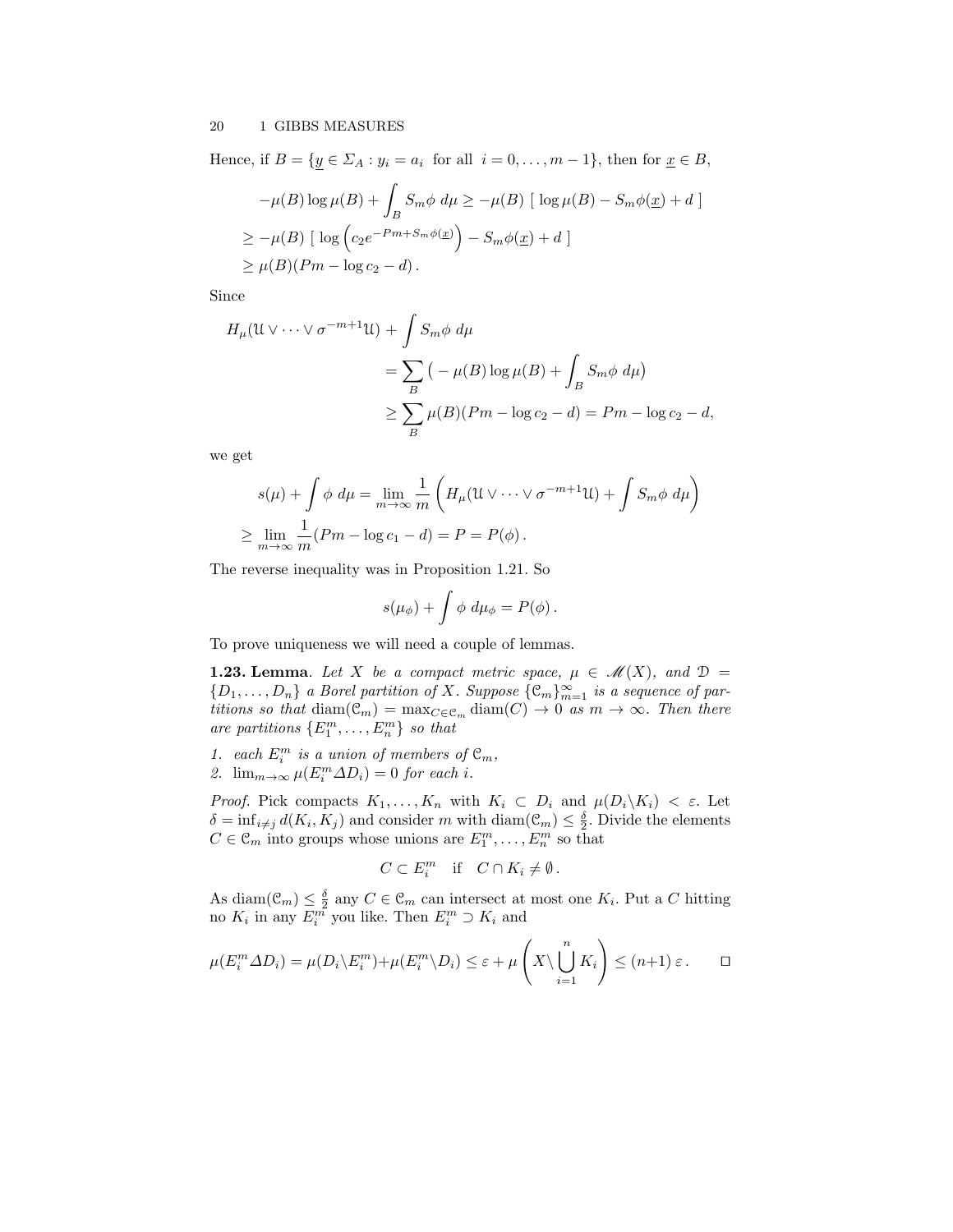**1.24. Lemma.** Suppose  $0 \leq p_1, ..., p_m \leq 1$ ,  $s = p_1 + ... + p_m \leq 1$  and  $a_1, \ldots, a_m \in \mathbb{R}$ . Then

$$
\sum_{i=1}^m p_i(a_i - \log a_i) \leq s \left( \log \sum_{i=1}^m e^{a_i} - \log s \right).
$$

Proof. This generalizes 1.1. One shows by calculus that the left side is maximized at  $p_i = \frac{se}{\sum_i}$ ai  $\frac{e^{a_i}}{e^{a_j}}$ .  $\Box$ 

Proof of Theorem 1.22 (continued). Let  $\nu \in \mathcal{M}_{\sigma}(\Sigma_A)$  satisfy  $s(\nu) + \int \phi \, d\nu = P$ . First suppose  $\nu$  is singular with respect to  $\mu$ . Then there is a Borel set B with  $\sigma(B) = B, \mu(B) = 0 \text{ and } \nu(B) = 1. \text{ Let } \mathfrak{C}_m = \sigma^{-\left[\frac{m}{2}\right]+1} \mathfrak{U} \vee \cdots \vee \mathfrak{U} \vee \cdots \vee \sigma^{\left[\frac{m}{2}\right]} \mathfrak{U}.$ Then diam $(\mathcal{C}_m) \to 0$  (use  $d_\beta$  metric). Applying 1.23 to  $\{B, X \setminus B\}$  one finds sets  $E^m$  which are unions of elements of  $\mathcal{C}_m$  and satisfy  $(\mu + \nu)(B\Delta E^m) \to 0$ . As  $\mu + \nu$  is  $\sigma$ -invariant and  $\sigma^{-m + \left[\frac{m}{2}\right]}B = B$  one has  $(\mu + \nu)(B\Delta F^m) \to 0$ where  $F^m = \sigma^{-m + \left[\frac{m}{2}\right]} E^m$  is a union of members of  $\mathfrak{U} \vee \cdots \vee \sigma^{-m+1} \mathfrak{U}$ . Since  $s(\nu) = \inf \frac{1}{m} H_{\nu}(\mathfrak{U} \vee \cdots \vee \sigma^{-m+1} \mathfrak{U})$  one has

$$
P = P(\phi) = s(\nu) + \int \phi \, d\nu \le \frac{1}{m} \left( H_{\nu}(\mathfrak{U} \vee \cdots \vee \sigma^{-m+1} \mathfrak{U}) + \int S_m \phi \, d\nu \right)
$$

or

$$
mP \leq \sum_{B \in \mathfrak{U} \vee \cdots \vee \sigma^{-m+1}\mathfrak{U}} \left[ -\nu(B) \log \nu(B) + \int_B S_m \phi \ d\nu \right].
$$

Picking  $\underline{x}_B \in B$  one has  $S_m \phi \leq S_m \phi(\underline{x}_B) + d$  on B and so

$$
mP \le d + \sum_{B} \nu(B)(S_m \phi(\underline{x}_B) - \log \nu(B))
$$
  
\n
$$
\le d + \sum_{B \subset F^m} \nu(B)(S_m \phi(\underline{x}_B) - \log \nu(B))
$$
  
\n
$$
+ \sum_{B \subset X \setminus F^m} \nu(B)(S_m \phi(\underline{x}_B) - \log \nu(B)).
$$

Applying 1.24

$$
mP - d \le \nu(F^m) \log \sum_{B \subset F^m} \exp(S_m \phi(\underline{x}_B))
$$
  
+  $\nu(X \backslash F^m) \log \sum_{B \subset X \backslash F^m} \exp(S_m \phi(\underline{x}_B)) + 2K^*.$ 

where  $K^* = \sup_{0 \le s \le 1} (-s \log s)$ . Rearranging terms: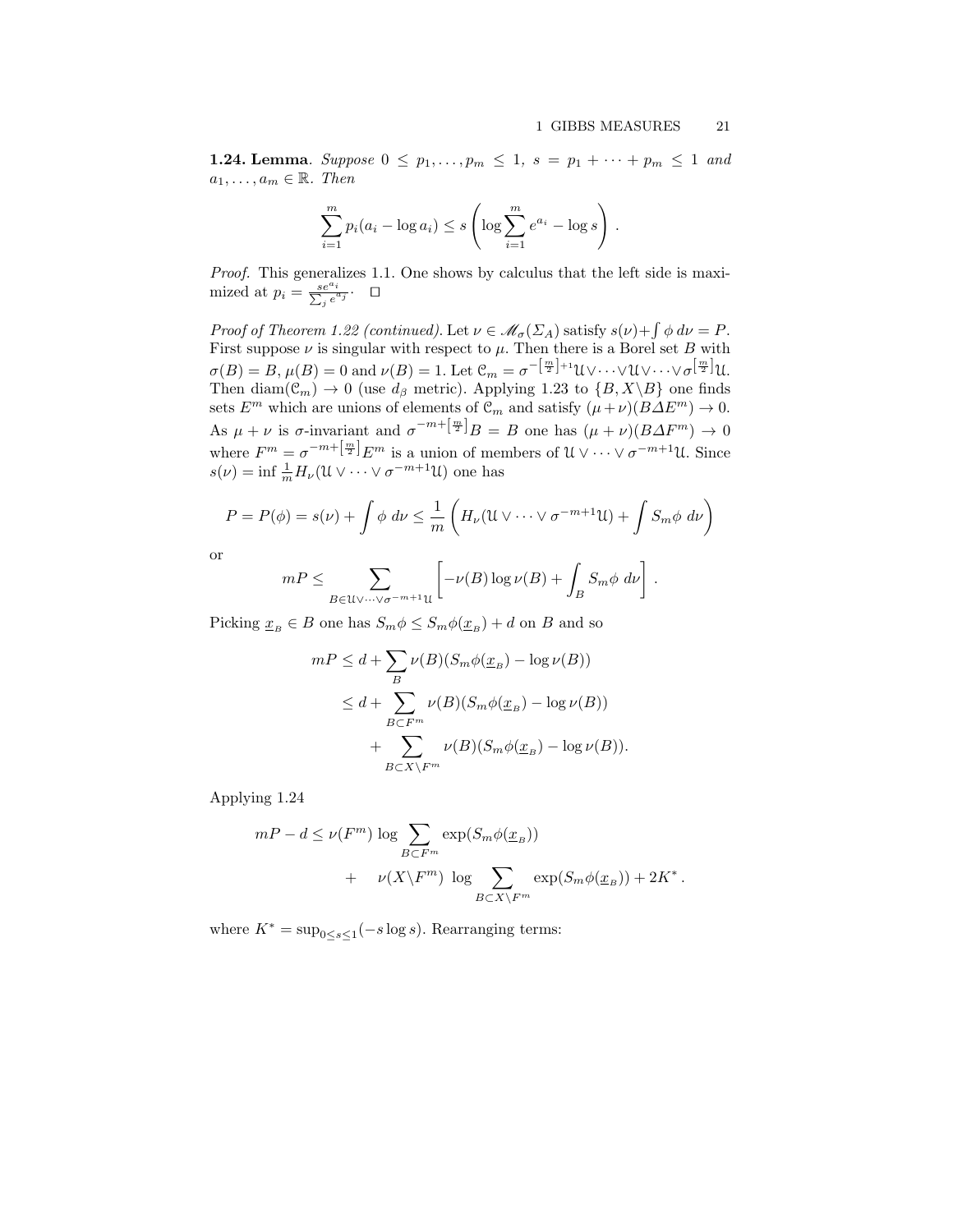$$
-2K^* - d \le \nu(F^m) \log \sum_{B \subset F^m} \exp (S_m \phi(\underline{x}_B) - mP)
$$
  
+  $\nu(X \backslash F^m)$  log  $\sum_{B \subset X \backslash F^m} \exp (S_m \phi(\underline{x}_B) - mP)$   
 $\le \nu(F^m) \log \sum_{B \subset F^m} c_2^{-1} \mu(B) + \nu(X \backslash F^m) \log \sum_{B \subset X \backslash F^m} c_2^{-1} \mu(B)$   
 $\le \log c_2^{-1} + \nu(F^m) \log \mu(F^m) + \nu(X \backslash F^m) \log \mu(X \backslash F^m).$ 

Letting  $m \to \infty$ ,  $\nu(F^m) \to 1$ ,  $\mu(F^m) \to 0$  and the above inequality is contradictory.

In general, for  $\nu' \in \mathcal{M}_{\sigma}(\Sigma_A)$ , write  $\nu' = \beta \nu + (1 - \beta) \mu'$  where  $\beta \in (0, 1)$ ,  $\nu \in \mathscr{M}_{\sigma}(\Sigma_A)$  is singular w.r.t.  $\mu$  and  $\mu' \in \mathscr{M}_{\sigma}(\Sigma_A)$  is absolutely continuous w.r.t.  $\mu$ . As  $\nu$  and  $\mu'$  are supported on disjoints sets

$$
P_{\nu'}(\phi) = \beta P_{\nu}(\phi) + (1 - \beta) P_{\mu'}(\phi),
$$

where  $P_{\nu}(\phi) = s(\nu) + \int \phi \ d\nu$ . Suppose  $P_{\nu}(\phi) = P$ . Since  $P_{\nu}(\phi) \leq P$  and  $P_{\mu}(\phi) \le P$  (Prop. 1.21), we have  $P_{\nu}(\phi) = P$  or  $\beta = 0$ . We just saw that  $P_{\nu}(\phi) \neq P$ . Thus  $\nu' = \mu'$  and write  $\nu' = \frac{d\nu'}{d\mu}\mu$ . Then the  $\frac{d\nu'}{d\mu}$  is  $\sigma$ -invariant up to equivalence as  $\nu'$ ,  $\mu$  are both invariant and the Radon-Nikodym derivative is unique up to equivalence. So  $\frac{d\nu'}{d\mu}$  is constant and  $\nu' = \mu$ .

# E. Further properties

In this section we look at more examples of the good behavior of Gibbs measures. Throughout we assume  $\mu = \mu_{\phi}$  with  $\phi \in \mathscr{F}_A$  and  $\sigma|_{\Sigma_A}$  topologically mixing.

Two partitions  $P$  and  $Q$  are called  $\varepsilon$ -independent if

$$
\sum_{P \in \mathcal{P}, Q \in \mathcal{Q}} |\mu(P \cap Q) - \mu(P)\mu(Q)| < \varepsilon \, .
$$

Let  $\mathcal{U} = \{U_1, \ldots, U_n\}$  be the partition of  $\Sigma_A$  with

$$
U_j = \{ \underline{x} \in \Sigma_A : x_0 = j \}.
$$

The partition U is called *weak-Bernoulli* (for  $\sigma$  and  $\mu$ ) if for every  $\varepsilon > 0$  there is an  $N(\varepsilon)$  so that

$$
\mathcal{P} = \mathcal{U} \vee \sigma^{-1} \mathcal{U} \vee \cdots \vee \sigma^{-s} \mathcal{U} \quad \text{and} \quad \mathcal{Q} = \sigma^{-t} \mathcal{U} \vee \cdots \vee \sigma^{-t-r} \mathcal{U}
$$

are  $\varepsilon$ -independent for all  $s \geq 0$ ,  $r \geq 0$ ,  $t \geq s + N(\varepsilon)$ . A well-known theorem of Friedman and Ornstein [4] states that if U is weak-Bernoulli, then  $(\sigma, \mu)$  is conjugate to a Bernoulli shift.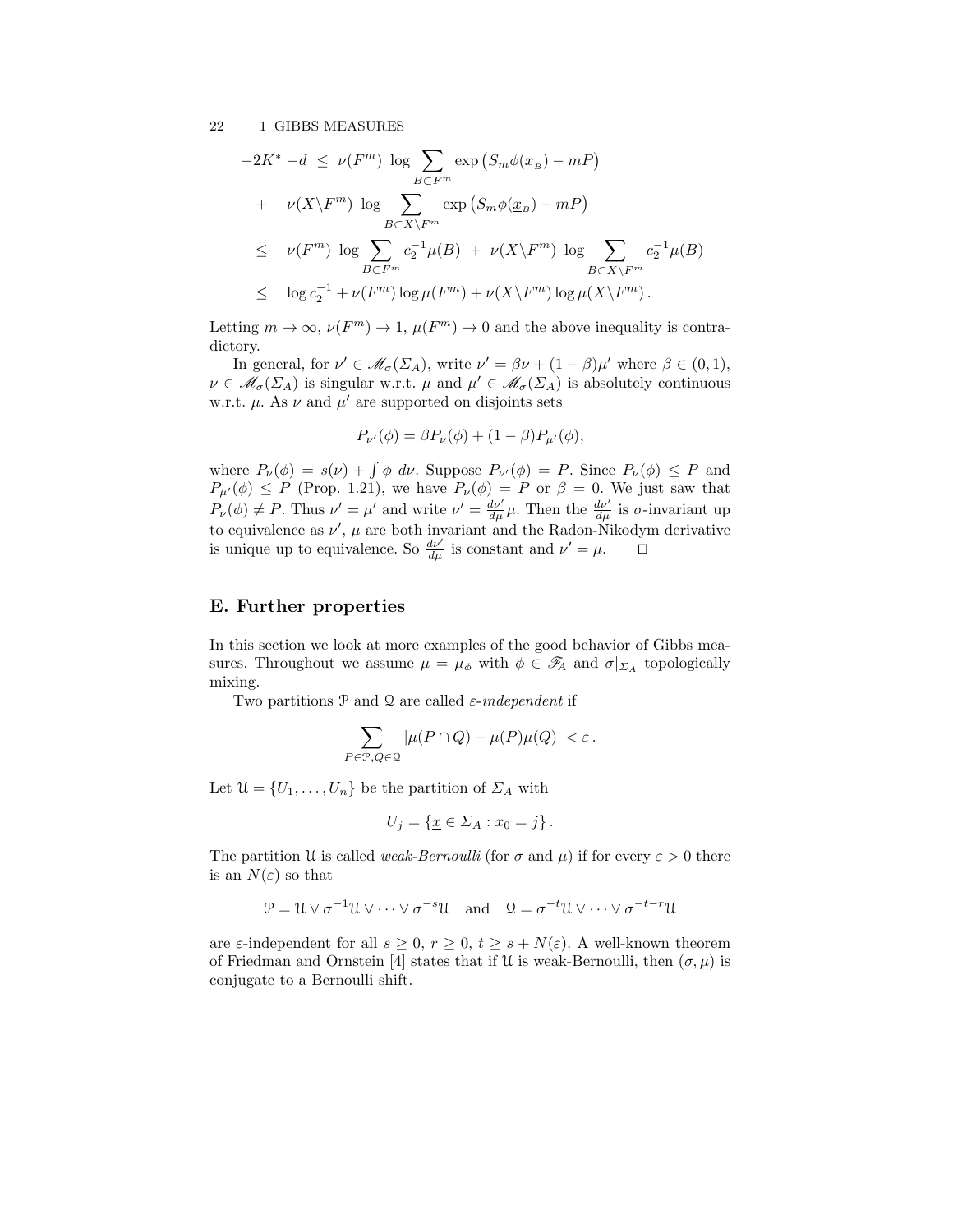## **1.25. Theorem**. U is weak-Bernoulli for the Gibbs measure  $\mu = \mu_{\phi}$ .

*Proof.* We may assume that  $\phi \in \mathscr{C}(\Sigma_A^+)$  as before. For  $P \in \mathcal{P}$  we have  $\chi_P \in$  $\mathscr{C}_r$ . As in the proof of 1.14, for  $Q \in \mathfrak{Q}$ 

$$
|\mu(P\cap Q)-\mu(P)\mu(Q)|\leq A'\mu(P)\mu(Q)\beta^{t-s}
$$

where  $\beta \in (0, 1)$ . Summing over P, Q

$$
\sum_{P,Q} |\mu(P \cap Q) - \mu(P)\mu(Q)| \le A'\beta^{t-s} \le \varepsilon
$$

when  $t - s$  is large.  $\Box$ 

Because  $\mu$  is mixing,  $\mu(f \cdot (g \circ \sigma^n)) \to \mu(f)\mu(g)$  as  $n \to \infty$  for f, g continuous (in fact  $L^2$ ) functions. The above proof used that this convergence was exponentially fast for characteristic functions of cylinder sets. This exponential convergence will now be carried over to functions in  $\mathscr{F}_A$ . For  $\alpha \in (0,1)$ let  $\mathscr{H}_{\alpha}$  be the family of  $f \in \mathscr{C}(\Sigma_A)$  with  $var_k f \leq c\alpha^k$  for some c.  $\mathscr{H}_{\alpha}$  is a Banach space under the norm

$$
||f||_{\alpha} = ||f|| + \sup_{k \geq 0} (\alpha^{-k} \text{var}_k f).
$$

**1.26. Exponential Cluster Property**. For fixed  $\alpha \in (0,1)$  there are constants D and  $\gamma \in (0,1)$  so that

$$
|\mu(f \cdot (g \circ \sigma^n)) - \mu(f)\mu(g)| \le D||f||_{\alpha}||g||_{\alpha} \gamma^n
$$

for all  $f, g \in \mathscr{H}_{\alpha}, n \geq 0$ .

*Proof.* For  $k \geq 0$  and  $\underline{x} \in \Sigma_A$ , let

$$
E_k(\underline{x}) = \{ \underline{y} \in \Sigma_a : y_i = x_i \text{ for all } |i| \le k \}.
$$

Define  $f_k(\underline{x}) = \mu(E_k(\underline{x}))^{-1} \int_{E_k(\underline{x})} f d\mu$ . Then  $\mu(f_k) = \mu(f)$  and  $||f - f_k|| \le$  $||f||_{\alpha} \alpha^{k}$ . Hence

$$
|\mu(f \cdot (g \circ \sigma^n)) - \mu(f)\mu(g)| \le
$$
  

$$
|\mu(f_k \cdot (g_k \circ \sigma^n)) - \mu(f_k)\mu(g_k)| + |\mu((f - f_k) \cdot (g \circ \sigma^n))| + |\mu(f_k \cdot ((g - g_k) \circ \sigma^n))|
$$
  

$$
\leq |\mu(f_k \cdot (g_k \circ \sigma^n)) - \mu(f_k)\mu(g_k)| + 2\alpha^k \|f\|_{\alpha} \|g\|_{\alpha}.
$$

Now  $f_k$  is measurable with respect to the partition  $\mathcal{P} = \{E_k(\underline{x})\}_x$ ; *i.e.*,  $f_k =$  $\sum_{P \in \mathcal{P}} a_P \chi_P$ . Also  $g_k = \sum_{P \in \mathcal{P}} b_P \chi_P$ . Hence

$$
|\mu(f_k \cdot (g_k \circ \sigma^n)) - \mu(f_k)\mu(g_k)| \le \sum_{P,Q \in \mathcal{P}} |a_P b_P| |\mu(P \cap \sigma^{-n} Q) - \mu(P)\mu(Q)|
$$
  

$$
\le ||f|| ||g|| A' \beta^{n-2k}
$$
  

$$
\le ||f||_{\alpha} ||g||_{\alpha} A' \beta^{n-2k}.
$$

Letting  $k = [n/3]$  we get the result with  $\gamma = \max(\alpha^{1/3}, \beta^{1/3})$ .  $\Box$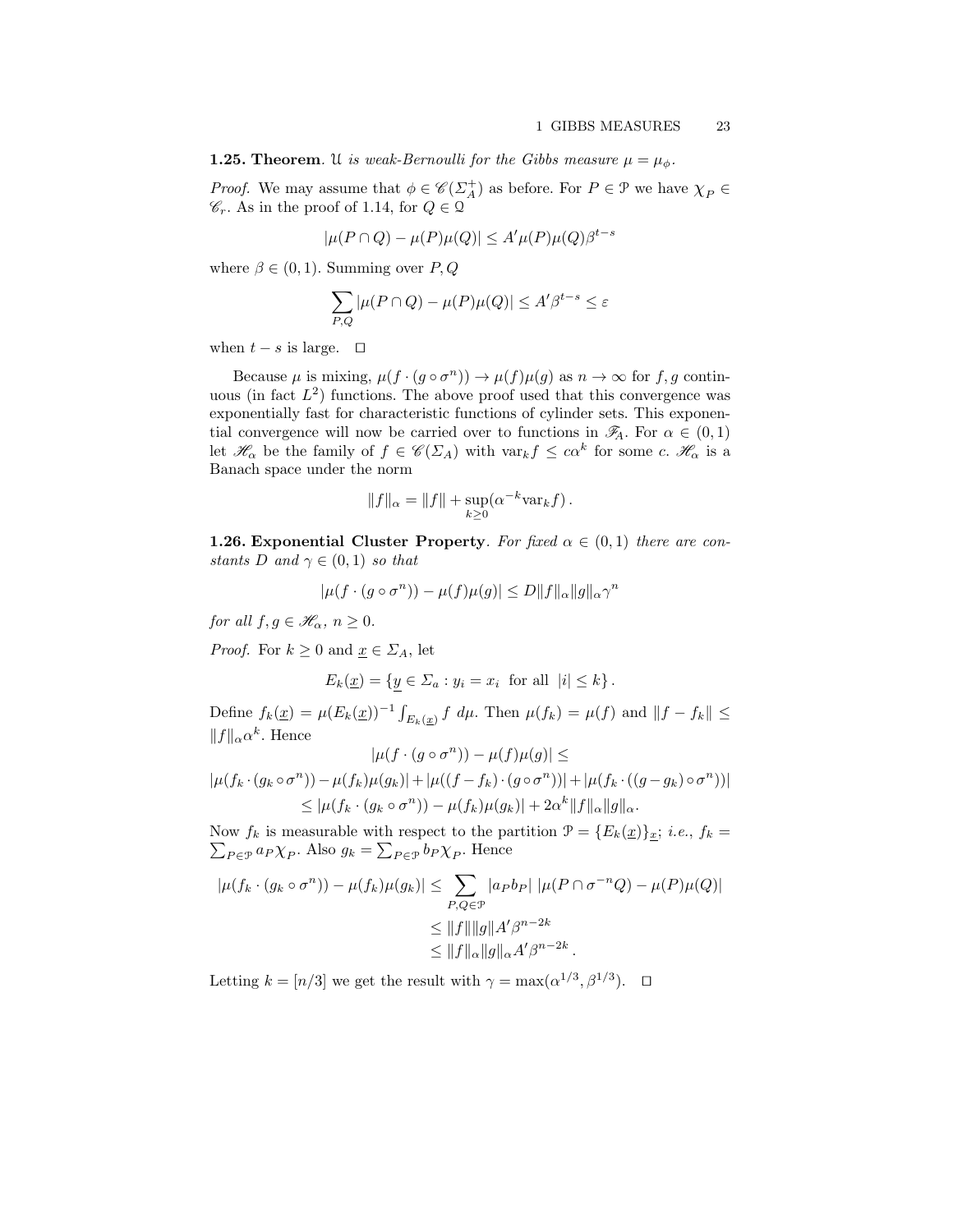**1.27. Central Limit Theorem**. For  $\psi \in \mathscr{F}_A$  there is  $a \xi = \xi(\psi) \in [0, \infty)$  so that

$$
\mu\left\{\underline{x}\in \varSigma_A:\frac{1}{\sqrt{n}}(S_n\psi(\underline{x})-n\mu(\psi))
$$

For  $\xi = 0$ , convergence is asserted for  $r \neq 0$  and the expression on the right is taken to be 0 for  $r < 0$  and 1 for  $r > 0$ .

Remark. We omit the proof, referring the reader to M. Ratner [13]. It is interesting to know when  $\xi(\psi) = 0$ . This happens (see [13]) precisely when

$$
\psi - \mu(\psi) = u \circ \sigma - u
$$

has a solution  $u \in L^2(\mu)$ . It is interesting that in case such u can be found one can find  $u \in \mathscr{F}_A$  and so  $\psi$  is homologous to a constant. The reasoning for this is very roundabout and it would be good to find a nice direct proof.

**1.28. Theorem**. Let  $\Sigma_A$  be topologically mixing and  $\phi, \psi \in \mathscr{F}_A$ . The following are equivalent:

(i)  $\mu_{\phi} = \mu_{\psi}$ .

(ii) There is a constant K so that  $S_m \phi(\underline{x}) - S_m \psi(\underline{x}) = mK$  whenever  $\sigma^m \underline{x} = \underline{x}$ . (iii)There are a constant K and a  $u \in \mathscr{F}_A$  so that

$$
\phi(\underline{x}) = \psi(\underline{x}) + K + u(\sigma \underline{x}) - u(\underline{x})
$$
 for all  $\underline{x} \in \Sigma_A$ .

(iv)There are constants K and L so that  $|S_m \phi(x) - S_m \psi(x) - mK| \leq L$  for all  $x$  and all  $m > 0$ .

If these conditions hold, then  $K = P(\phi) - P(\psi)$ .

*Proof.* (iii)  $\Rightarrow$  (iv) is obvious and (iv)  $\Rightarrow$  (i) is just like Lemma 1.5. Assume  $\mu_{\phi} = \mu_{\psi}$  and  $\sigma^{m} \underline{x} = \underline{x}$ . From the definition of a Gibbs measure and  $\mu_{\phi} = \mu_{\psi}$ one sees that

$$
\frac{\exp(-P(\phi)j + S_j\phi(\underline{x}))}{\exp(-P(\psi)j + S_j\psi(\underline{x}))} \in [d_1, d_2],
$$

where  $d_1 > 0$ ,  $d_2 > 0$  are independent of  $\underline{x}$  and j. This is equivalent to

$$
|S_j \phi(\underline{x}) - S_j \psi(\underline{x}) - j(P(\phi) - P(\psi))| \le M
$$

for some M independent of j, x. If  $\sigma^m x = x$ , letting  $j = km$ ,  $S_j \phi(x) =$  $kS_m\phi(\underline{x})$  and

$$
M > k |S_m \phi(\underline{x}) - S_m \psi(\underline{x}) - m(P(\phi) - P(\psi))|.
$$

Letting  $k \to \infty$  we get (ii) with  $K = P(\phi) - P(\psi)$ .

Now assume (ii). In proving (iii) we will need the following standard lemma.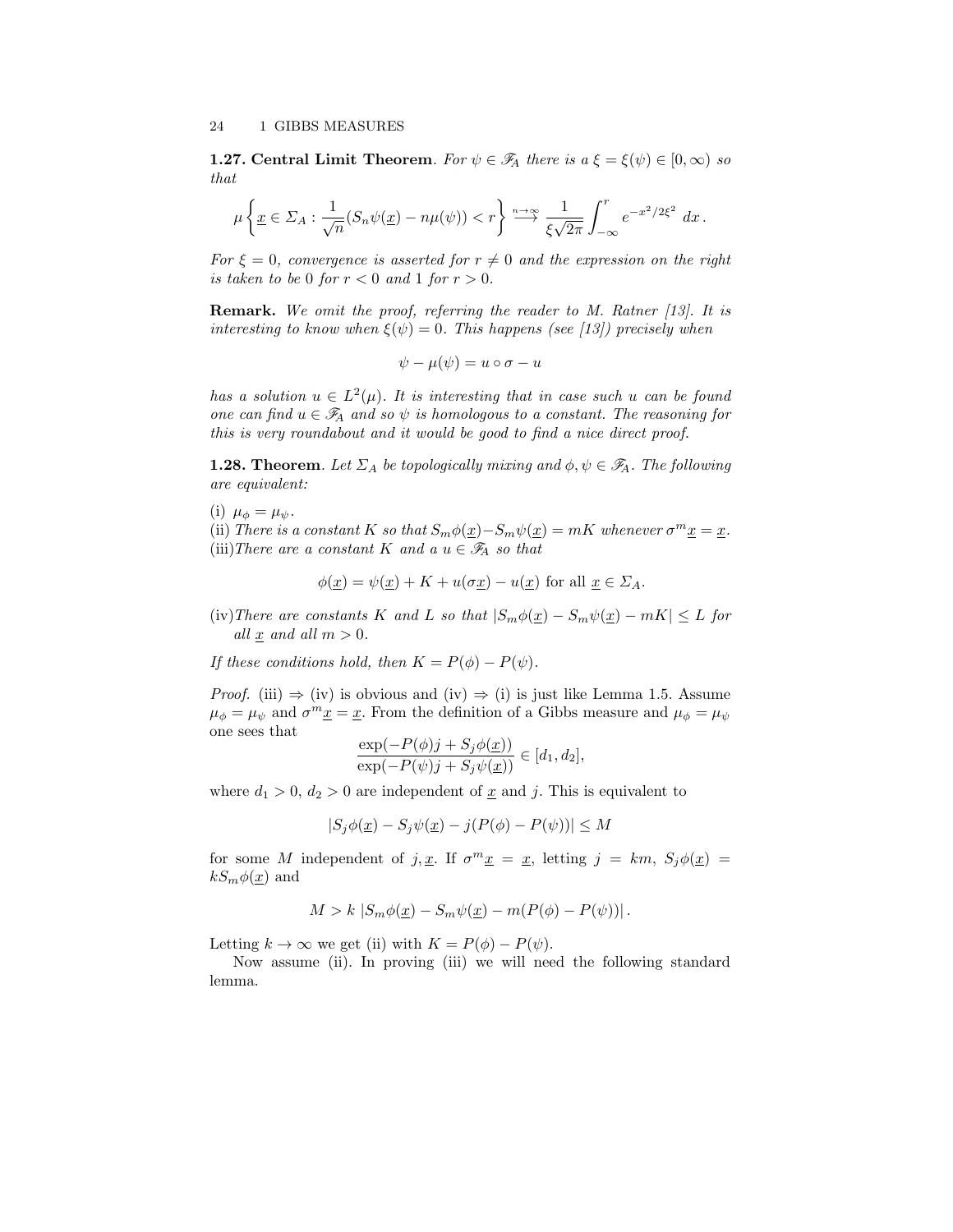**1.29. Lemma.** If  $T : X \to X$  is a topologically transitive continuous map of a compact metric space, then there is a point  $x \in X$  so that

if 
$$
U \neq \emptyset
$$
 is open,  $N > 0$ , then  $T^n x \in U$  for some  $n \geq N$ .

*Proof.* As X is 2nd countable, let  $U_1, U_2, \ldots$  be a basis for the topology. By transitivity, the open set

$$
V_{i,N} = \bigcup_{n \geq N} T^{-n} U_i
$$

is dense in X. By Baire Category Theorem there is an  $x \in \bigcap_{i,N} V_{i,N}$ .  $\Box$ 

Continuing the proof of (iii) from (ii), let  $\underline{x}$  be as in the lemma for  $X = \Sigma_A$ , T =  $\sigma$  (topological mixing is stronger than transitivity). Let  $\eta = \phi - \psi - K \in$  $\mathscr{F}_A$ . Let  $\overline{\Gamma} = \{ \sigma^k \underline{x} : k \ge 0 \}$  and define  $u : \Gamma \to \mathbb{R}$  by

$$
u(\sigma^k \underline{x}) = \sum_{j=0}^{k-1} \eta(\sigma^j \underline{x}).
$$

As  $\Gamma$  is dense in  $\Sigma_A$ ,  $\Gamma$  must be infinite (except in the trivial case of  $\Sigma_A$  =one point) and <u>x</u> is not periodic. Thus  $\sigma^k \underline{x} \neq \sigma^m \underline{x}$  for  $m \neq k$  and u is well defined on *Γ*. We will estimate  $var_r(u|F)$ . Suppose  $y = \sigma^k \underline{x}$ , and  $\underline{z} = \sigma^m \underline{x}$   $(m > k)$ agree in places  $-r$  to r. Then  $x_{k+s} = x_{m+s}$  for all  $|s| \leq r$ . Define  $\underline{w} \in \Sigma_A$  by

$$
w_i = x_t
$$
 for  $i \equiv t \pmod{m-k}$ ,  $k \le t \le m$ .

Then  $\sigma^{m-k} \underline{w} = \underline{w}$  and  $\underline{w}, \underline{x}$  agree in places  $k - r$  to  $m + r$ ; hence  $\sigma^j \underline{x}, \sigma^j \underline{w}$ agree in places  $k - r - j$  through  $m + r - j$ . Now

$$
u(\underline{w}) - u(\underline{y}) = \sum_{j=k}^{m-1} \eta(\sigma^j \underline{x}).
$$

Since (ii) gives

$$
\sum_{j=k}^{m-1} \eta(\sigma^j \underline{w}) = 0,
$$

$$
|u(\underline{z}) - u(\underline{y})| \le \sum_{j=k}^{m-1} |\eta(\sigma^j \underline{x}) - \eta(\sigma^j \underline{w})|
$$
  

$$
\le \operatorname{var}_{r} \eta + \operatorname{var}_{r+1} \eta + \dots + \operatorname{var}_{r+1} \eta + \operatorname{var}_{r} \eta
$$
  

$$
\le 2 \sum_{s=r}^{\infty} \operatorname{var}_{s} \eta.
$$

Since  $\eta \in \mathscr{F}_A$ ,  $\text{var}_s \eta \leq c\alpha^s$  for some  $\alpha \in (0,1)$  and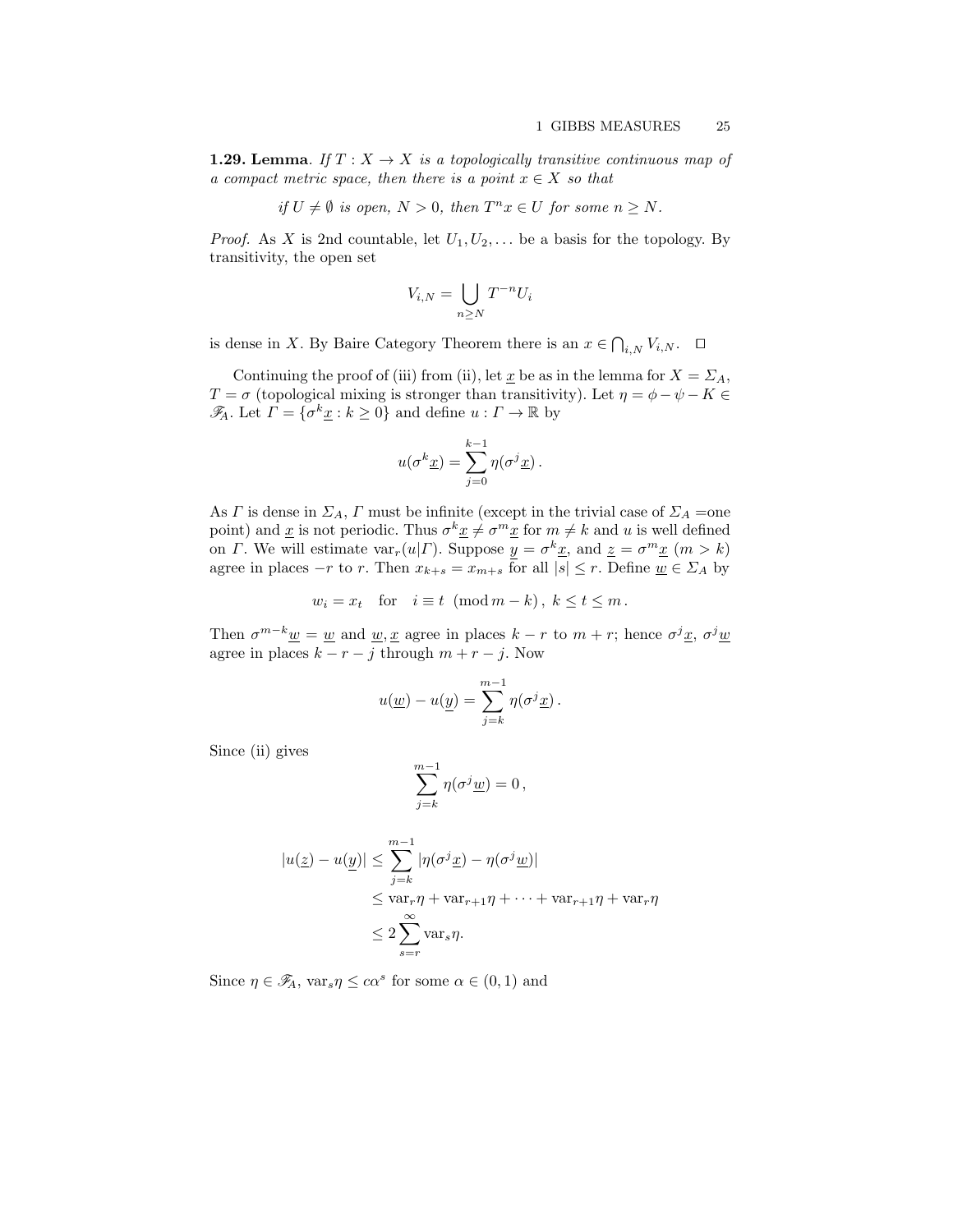$$
var_r(u|_{\Gamma}) \le 2c \sum_{s=r}^{\infty} \alpha^s = \frac{2c}{1-\alpha} \alpha^r.
$$

So  $u$  is uniformly continuous on  $\Gamma$  and therefore extends uniquely to a continuous  $u : \Sigma_A = \overline{\Gamma} \to \mathbb{R}$ . Because var $_r u = \text{var}_r(u|_{\Gamma}), u \in \mathscr{F}_A$ . For  $z \in \Gamma$ ,

$$
u(\sigma \underline{z}) - u(\underline{z}) = \eta(\underline{z})
$$

and this equation extends to  $\varSigma_A$  by continuity.  $\;\;\Box$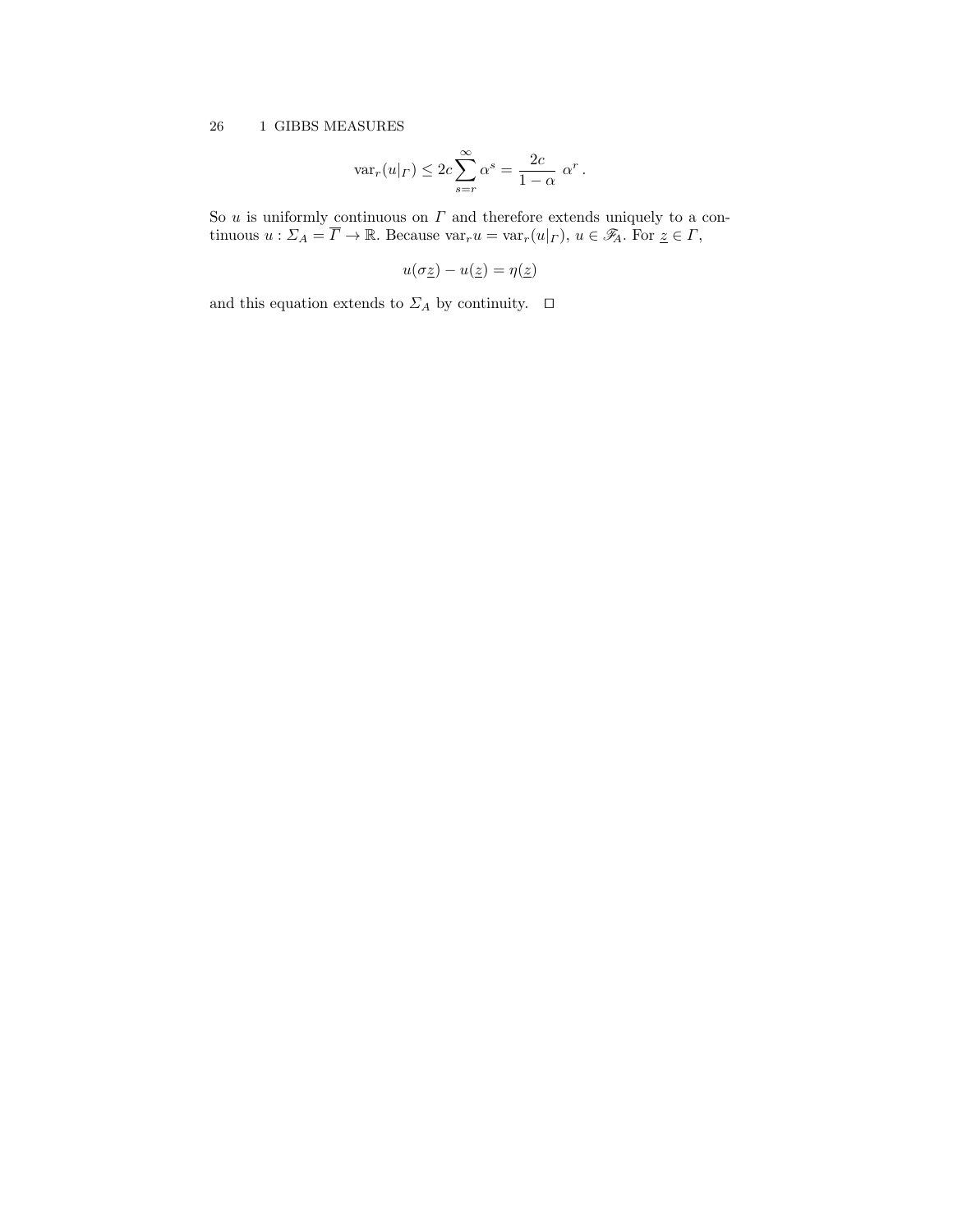# References

For discussions of Gibbs' states and statistical mechanics we refer to Ruelle's book [9] and Lanford [6]. The definition of Gibbs state in statistical mechanics does not coincide with what we gave in Section 1. There Gibbs states are defined for more general  $\phi$  and then our theorem corresponds to one in statistical mechanics about uniqueness of Gibbs states [3, 10, 6]. In those papers one deal with  $\Sigma_n$  instead of slightly more general  $\Sigma_A$ . Proofs of Theorem 1.4 for  $\Sigma_A$ appear in [2, 11, 12].

The variational characterization (Theorem 1.22) of the Gibbs measure  $\mu_{\phi}$  is due to Lanford-Ruelle [7] in the  $\Sigma_n$  case. For  $\Sigma_A$  one can find it in [2] or [11]. We have followed the proof in [2], which in turn was based on Adler and Weiss' proof [1] of a theorem of Parry (Theorem 1.22 with  $\phi = 0$ ).

The weak Bernoulli condition (Theorem 1.25) was verified for the  $\Sigma_n$  case first by Gallavotti [5]. It was extended to  $\Sigma_A$  independently by each of Bunimovich, Ratner, Ruelle and this author. Theorem 1.28 is taken from Livšic [8] and Sinai [12]. Theorem 1.26 is from [11].

Ruelle gave two proofs of his Perron-Frobenius Theorem, for different circumstances [10, 11]. We have followed parts of each.

- 1. R. L. Adler, B. Weiss: Similarity of automorphisms of the torus, Memoirs of the American Mathematical Society 98, American Mathematical Society, Providence, R.I. 1970.
- 2. R. Bowen: Some systems with unique equilibrium states, Math. Systems Theory 8 (1974/75), no. 3, 193–202.
- 3. R. L. Dobrushin: The problem of uniqueness of a Gibbsian random field and the problem of phase transitions, Func. Anal. and its Appl. 2 (1968) no. 4, 44–57.
- 4. N. A. Friedman, D. S. Ornstein: On isomorphism of weak Bernoulli transformations, Advances in Math. 5 (1970) 365–394.
- 5. G. Gallavotti: Ising model and Bernoulli schemes in one dimension, Comm. Math. Phys. 32 (1973), 183–190.
- 6. O. E. Lanford: Entropy and equilibrium states in classical statistical mechanics. In "statistical mechanics and mathematical problems" (ed. A. Lenard), Lecture Notes in Physics 20, pp. 1–113. Springer, Berlin, 1973.
- 7. O. E. Lanford, D. Ruelle: Observables at infinity and states with short range correlations in statistical mechanics, Comm. Math. Phys. 13 (1969) 194–215.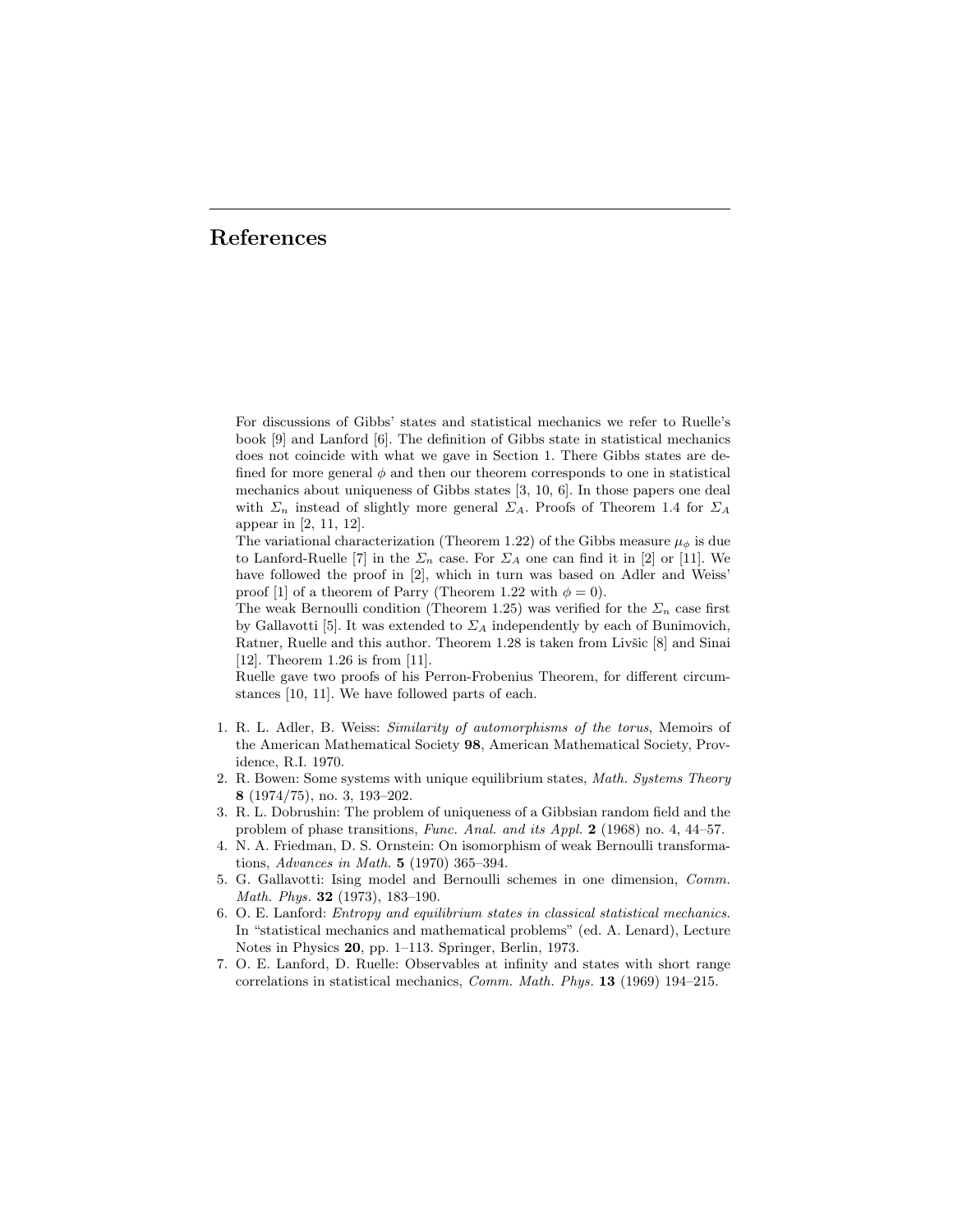- 28 References
- 8. A. N. Livšic: Certain properties of the homology of Y-systems, Mat. Zametki 10 (1971), 555–564. English translation: Math. Notes Acad. Sci. USSR 10 (1971), 758–763.
- 9. D. Ruelle: Statistical mechanics: Rigorous results, W. A. Benjamin, Inc., New York-Amsterdam 1969. $(1)$
- 10. D. Ruelle: Statistical mechanics of a one-dimensional lattice gas, Comm. Math. Phys. 9 (1968) 267–278.
- 11. D. Ruelle: A measure associated with axiom-A attractors, Amer. J. Math. 98 (1976), no. 3, 619–654.
- 12. Ya. Sinai: Gibbs measures in ergodic theory, Uspehi Mat. Nauk 27 (1972), no. 4, 21–64. English translation: Russian Math. Surveys 27 (1972), no. 4, 21–69.
- 13. M. Ratner: The central limit theorem for geodesic flows on  $n$ -dimensional manifolds of negative curvature, Israel J. Math. 16 (1973), 181–197.

<sup>&</sup>lt;sup>1</sup> Reprint: World Scientific Publishing Co., Inc., River Edge, NJ; Imperial College Press, London, 1999 (note of the editor).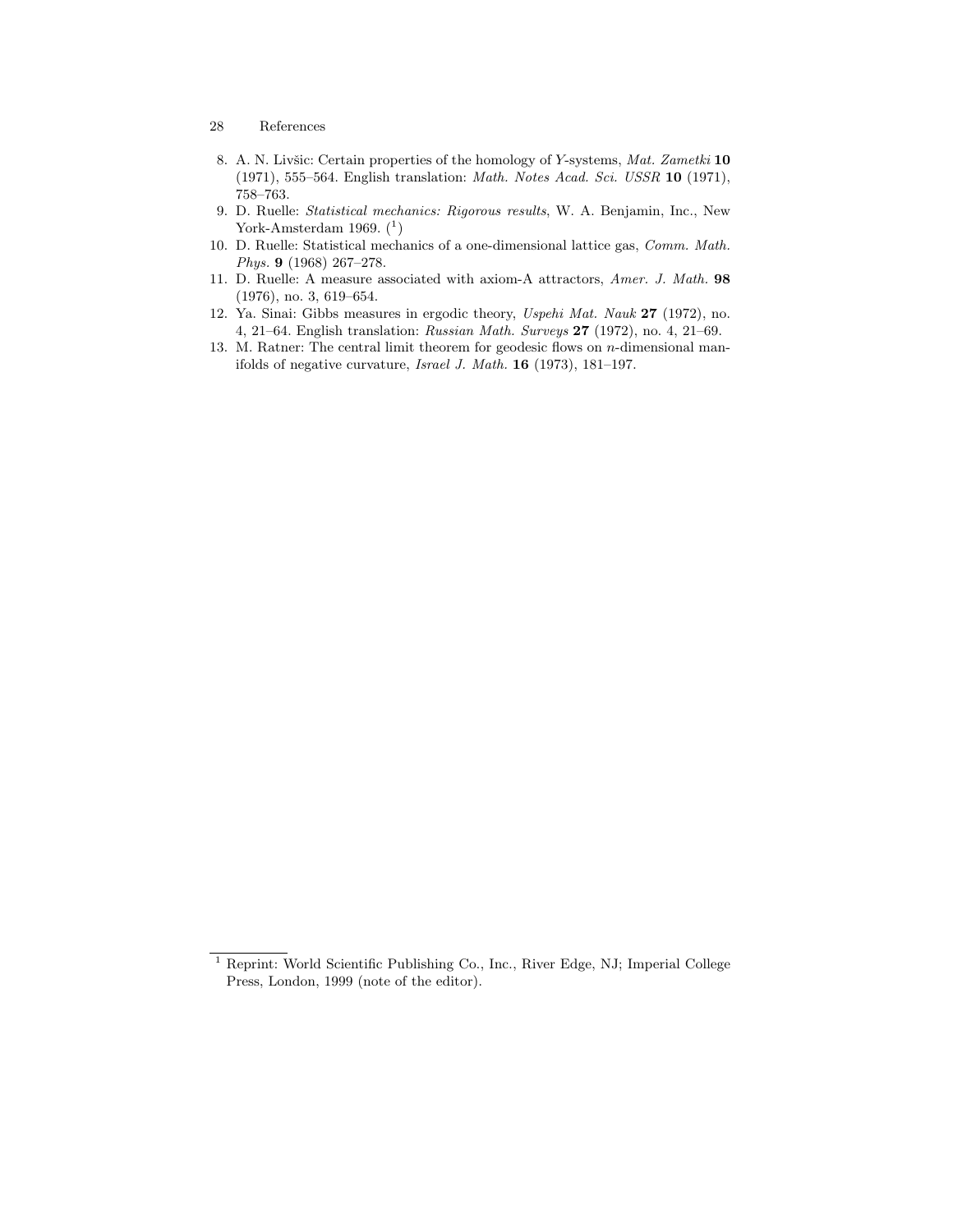# GENERAL THERMODYNAMIC FORMALISM

# A. Entropy

In Section D of Chapter 1, we defined the number  $h_\mu(T, \mathcal{D})$  when T is an endomorphism of a probability space and  $D$  a finite measurable partition. We now define the *entropy* of  $\mu$  w.r.t. T by

$$
h_{\mu}(T) = \sup_{\mathcal{D}} h_{\mu}(T, \mathcal{D}),
$$

where  $D$  ranges over all finite partitions. We will now turn to some computational lemmas.

We define

$$
H_{\mu}(\mathcal{C}|\mathcal{D}) = H_{\mu}(\mathcal{C} \vee \mathcal{D}) - H_{\mu}(\mathcal{D})
$$
  
= 
$$
- \sum_{i} \mu(D_{i}) \sum_{j} \frac{\mu(C_{j} \cap D_{i})}{\mu(D_{i})} \log \left( \frac{\mu(C_{j} \cap D_{i})}{\mu(D_{i})} \right)
$$
  

$$
\geq 0.
$$

Lemma 1.17 says that  $H_{\mu}(\mathcal{C}|\mathcal{D}) \leq H_{\mu}(\mathcal{C})$ . We write  $\mathcal{C} \subset \mathcal{D}$  if each set in  $\mathcal{C}$ is a union of sets in D.

## 2.1. Lemma.

(a)  $H_{\mu}(\mathcal{C}|\mathcal{D}) \leq H_{\mu}(\mathcal{C}|\mathcal{E})$  if  $\mathcal{D} \supset \mathcal{E}$ . (b)  $H_{\mu}(\mathcal{C}|\mathcal{D}) = 0$  if  $\mathcal{D} \supset \mathcal{C}$ . (c)  $H_{\mu}(\mathcal{C} \vee \mathcal{D} | \mathcal{E}) \leq H_{\mu}(\mathcal{C} | \mathcal{E}) + H_{\mu}(\mathcal{D} | \mathcal{E}).$ (d)  $H_{\mu}(\mathcal{C}) \leq H_{\mu}(\mathcal{D}) + H_{\mu}(\mathcal{C}|\mathcal{D}).$ 

Proof. Letting  $\varphi(x) = -x \log x$ ,  $H_{\mu}(\mathcal{C}|\mathcal{D}) = \sum_{j} \sum_{i} \mu(D_i) \varphi\left(\frac{\mu(C_j \cap D_i)}{\mu(D_i)}\right)$  $\frac{(C_j \cap D_i)}{\mu(D_i)}\bigg).$ Since  $\mathcal{E} \subset \mathcal{D}$ , one can rewrite this as

$$
H_{\mu}(\mathcal{C}|\mathcal{D}) = \sum_{j} \sum_{E \in \mathcal{E}} \mu(E) \sum_{D_i \subset E} \frac{\mu(D_i)}{\mu(E)} \varphi \left( \frac{\mu(C_j \cap D_i)}{\mu(D_i)} \right).
$$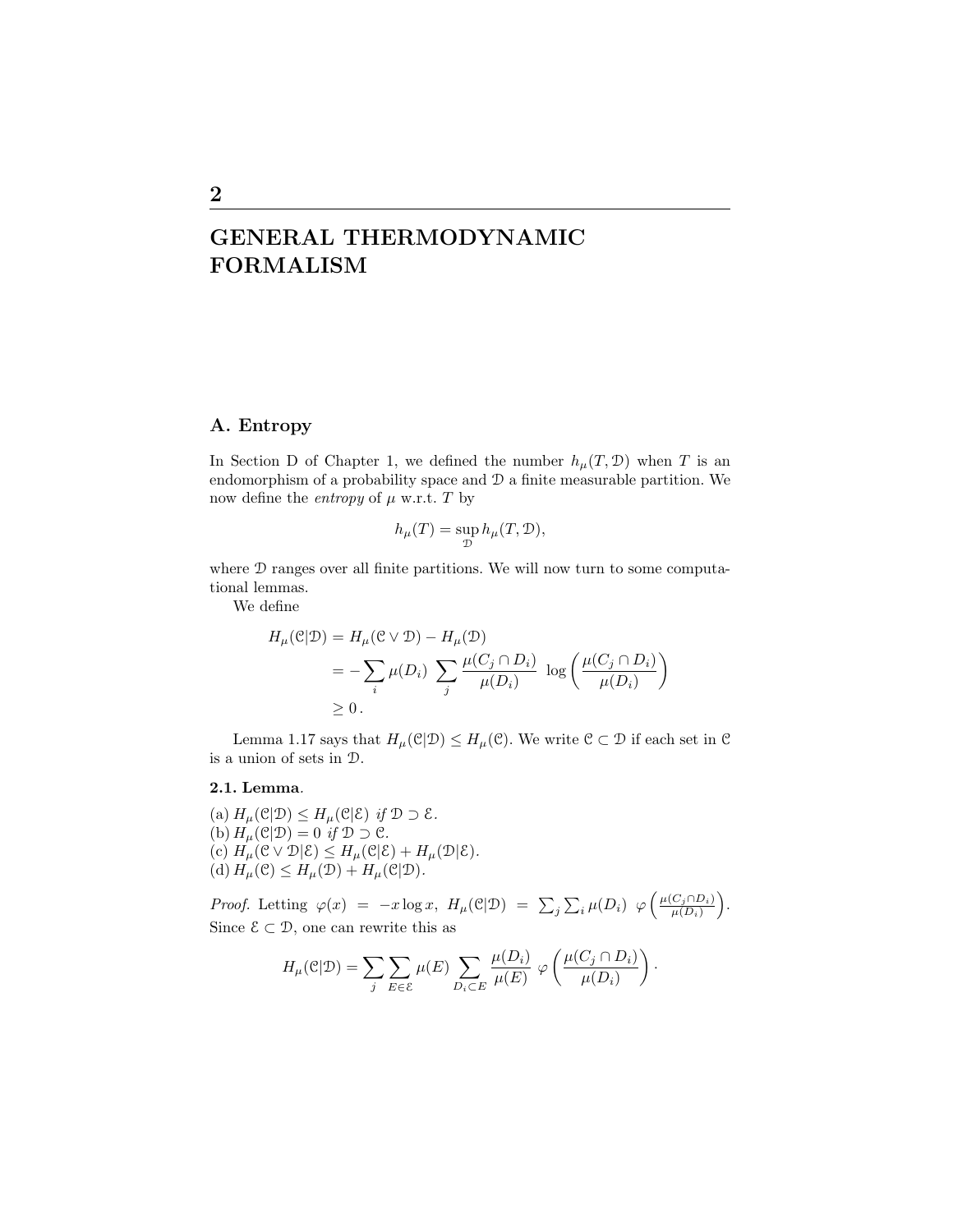# 30 2 GENERAL THERMODYNAMIC FORMALISM

By the concavity of  $\varphi$  (see the proof of Lemma 1.17) one has  $\varphi(\sum a_i x_i) \geq$  $\sum a_i \varphi(x_i)$  where

$$
a_i = \frac{\mu(D_i)}{\mu(E)}
$$
,  $x_i = \frac{\mu(C_j \cap D_i)}{\mu(D_i)}$ .

Hence

$$
H_{\mu}(\mathcal{C}|\mathcal{D}) \leq \sum_{j} \sum_{E \in \mathcal{E}} \mu(E) \varphi \left( \frac{\mu(C_j \cap E)}{\mu(E)} \right) = H_{\mu}(\mathcal{C}|\mathcal{E}).
$$

To see (b) one notes that  $C \vee D = D$  when  $D \supset C$ . For (c) one writes

$$
H_{\mu}(\mathcal{C} \vee \mathcal{D}|\mathcal{E}) = H_{\mu}(\mathcal{C} \vee \mathcal{D} \vee \mathcal{E}) - H_{\mu}(\mathcal{D} \vee \mathcal{E}) + H_{\mu}(\mathcal{D} \vee \mathcal{E}) - H_{\mu}(\mathcal{E})
$$
  
=  $H_{\mu}(\mathcal{C}|\mathcal{D} \vee \mathcal{E}) + H_{\mu}(\mathcal{D}|\mathcal{E})$   
 $\leq H_{\mu}(\mathcal{C}|\mathcal{E}) + H_{\mu}(\mathcal{D}|\mathcal{E})$ 

by (a). Finally

$$
H_{\mu}(\mathcal{C}) = H_{\mu}(\mathcal{C} \vee \mathcal{D}) - H_{\mu}(\mathcal{D}|\mathcal{C})
$$
  
\n
$$
\leq H_{\mu}(\mathcal{C} \vee \mathcal{D}) = H_{\mu}(\mathcal{D}) + H_{\mu}(\mathcal{C}|\mathcal{D}). \quad \Box
$$

**2.2. Lemma**. Let T be an endomorphism of a probability space  $(X, \mathcal{B}, \mu)$ , C and D finite partitions. Then

(a) 
$$
H_{\mu}(T^{-k}C|T^{-k}\mathcal{D}) = H_{\mu}(C|\mathcal{D})
$$
 for  $k \ge 0$ ,  
\n(b)  $h_{\mu}(T, C) \le h_{\mu}(T, \mathcal{D}) + H_{\mu}(C|\mathcal{D})$ ,  
\n(c)  $h_{\mu}(T, C \vee \cdots \vee T^{-n}C) = h_{\mu}(T, C)$ .

*Proof.* As  $\mu$  is T-invariant,

$$
H_{\mu}(T^{-k}\mathcal{C}|T^{-k}\mathcal{D}) = H_{\mu}(T^{-k}\mathcal{C} \vee T^{-k}\mathcal{D}) - H_{\mu}(T^{-k}\mathcal{D})
$$
  
=  $H_{\mu}(\mathcal{C} \vee \mathcal{D}) - H_{\mu}(\mathcal{D}) = H_{\mu}(\mathcal{C}|\mathcal{D}).$ 

Using Lemma 2.1

$$
H_{\mu}(\mathcal{C}\vee\cdots\vee T^{-m+1}\mathcal{C}) \leq H_{\mu}(\mathcal{D}\vee\cdots\vee T^{-m+1}\mathcal{D})
$$
  
+ 
$$
H_{\mu}(\mathcal{C}\vee\cdots\vee T^{-m+1}\mathcal{C}|\mathcal{D}\vee\cdots\vee T^{-m+1}\mathcal{D})
$$
  

$$
\leq H_{\mu}(\mathcal{D}\vee\cdots\vee T^{-m+1}\mathcal{D})
$$
  
+ 
$$
\sum_{k=0}^{m-1} H_{\mu}(T^{-k}\mathcal{C}|\mathcal{D}\vee\cdots\vee T^{-m+1}\mathcal{D})
$$
  

$$
\leq H_{\mu}(\mathcal{D}\vee\cdots\vee T^{-m+1}\mathcal{D}) + \sum_{k=0}^{m-1} H_{\mu}(T^{-k}\mathcal{C}|T^{-k}\mathcal{D})
$$
  
= 
$$
H_{\mu}(\mathcal{D}\vee\cdots\vee T^{-m+1}\mathcal{D}) + mH_{\mu}(\mathcal{C}|\mathcal{D}).
$$

Dividing by m and letting  $m \to \infty$ ,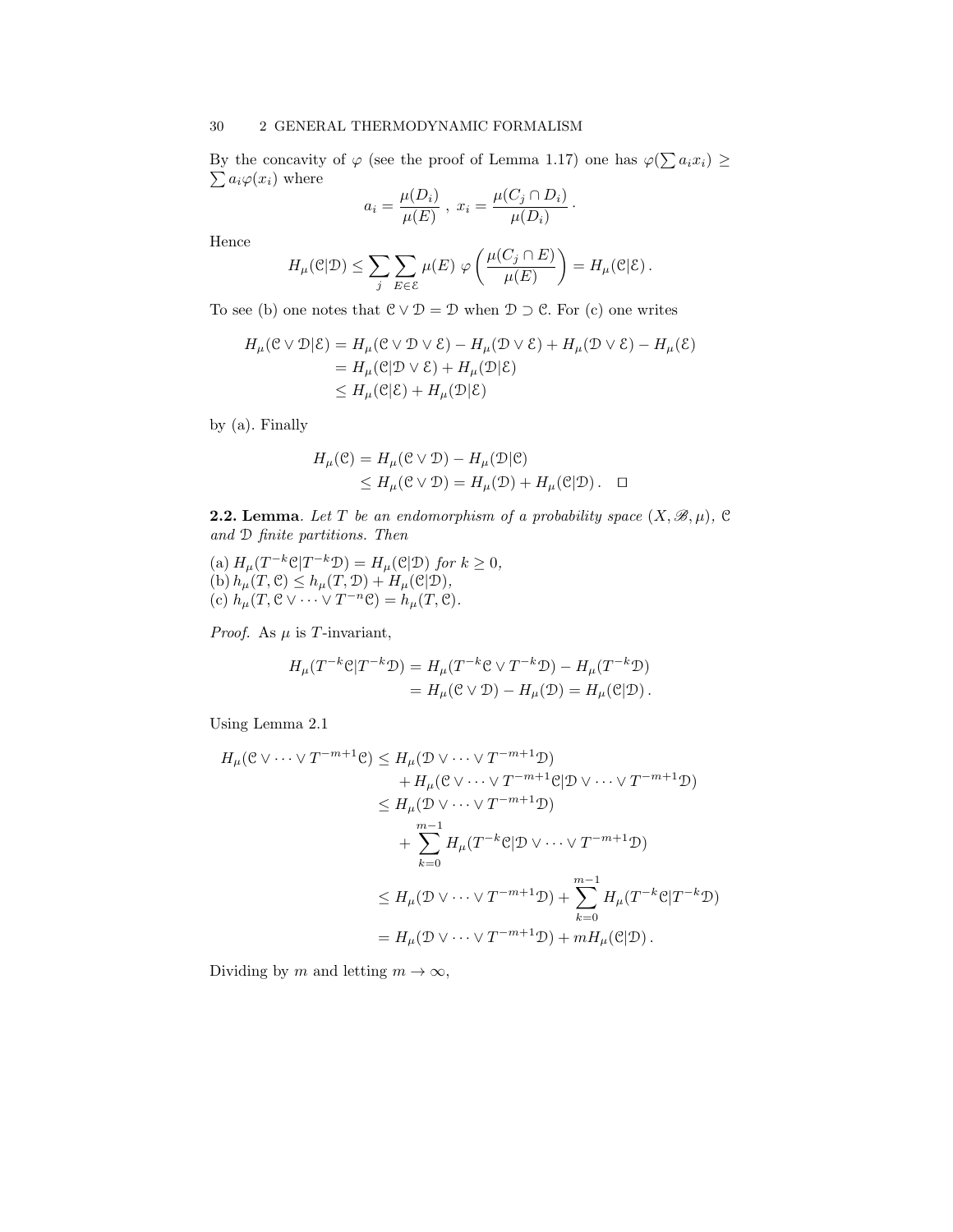$$
h_{\mu}(T, \mathcal{C}) \le h_{\mu}(T, \mathcal{D}) + H_{\mu}(\mathcal{C}|\mathcal{D}).
$$

Set  $\mathcal{D} = \mathcal{C} \vee \cdots \vee T^{-n} \mathcal{C}$ . Then

$$
\frac{1}{m}H_{\mu}(\mathcal{D}\vee\cdots\vee T^{-m+1}\mathcal{D})=\frac{1}{m}H_{\mu}(\mathcal{C}\vee\cdots\vee T^{-m-n+1}\mathcal{C}).
$$

Letting  $m \to \infty$ , (as  $\frac{m}{m+n} \to 1$ ) we get

$$
h_{\mu}(T,\mathcal{D}) = h_{\mu}(T,\mathcal{C}). \quad \Box
$$

**2.3. Lemma**. Let X be a compact metric space,  $\mu \in \mathcal{M}(X)$ ,  $\varepsilon > 0$  and  $\mathcal{C}$  a finite Borel partition. There is a  $\delta > 0$  so that  $H_{\mu}(\mathcal{C}|\mathcal{D}) < \varepsilon$  whenever  $\mathcal D$  is a partition with diam( $\mathcal{D}$ ) <  $\delta$ .

*Proof.* Let  $\mathcal{C} = \{C_1, \ldots, C_n\}$ . In Lemma 1.23 we showed that, for any  $\alpha > 0$ , one could find  $\delta > 0$  such that whenever  $\mathcal D$  satisfies  $\text{diam}(\mathcal D) < \delta$  there is a  $\mathcal{E} = \{E_1, \ldots, E_n\} \subset \mathcal{D}$  with

$$
\mu(E_i \Delta C_i) < \alpha \, .
$$

The expression

$$
H_{\mu}(\mathcal{C}|\mathcal{E}) = \sum_{i,j} \mu(E_j) \varphi\left(\frac{\mu(C_j \cap E_i)}{\mu(E_i)}\right)
$$

depends continuously upon the numbers

$$
\mu(C_j \cap E_i)
$$
 and  $\mu(E_i) = \sum_j \mu(C_j \cap E_i)$ 

and vanishes when  $\mu(C_j \cap E_i) = \delta_{ij} \mu(E_i)$ . Hence, for  $\alpha$  small,  $H_\mu(\mathcal{C}|\mathcal{E}) < \varepsilon$ . Then  $H_{\mu}(\mathcal{C}|\mathcal{D}) \leq H_{\mu}(\mathcal{C}|\mathcal{E}) < \varepsilon$  by 2.1 (a).  $\Box$ 

**2.4. Proposition.** Suppose  $T : X \rightarrow X$  is a continuous map of a compact metric space,  $\mu \in \mathcal{M}_T(X)$  and that  $\mathcal{D}_n$  is a sequence of partitions with  $diam(\mathcal{D}_n) \to 0$ . Then

$$
h_{\mu}(T) = \lim_{n \to \infty} h_{\mu}(T, \mathcal{D}_n).
$$

*Proof.* Of course  $h_{\mu}(T) \ge \limsup_n h_{\mu}(T, \mathcal{D}_n)$ . Consider any partition C. By Lemmas 2.2 (b) and 2.3

$$
h_\mu(T,\mathcal{C})\leq \liminf_n h_\mu(T,\mathcal{D}_n)\,.
$$

Varying  $\mathcal{C}, h_{\mu}(T) \leq \liminf_{n} h_{\mu}(T, \mathcal{D}_n).$   $\Box$ 

A homeomorphism  $T : X \to X$  is called *expansive* if there exists  $\varepsilon > 0$  so that

$$
d(T^kx, T^ky) \le \varepsilon \quad \text{for all } k \in \mathbb{Z} \Rightarrow x = y.
$$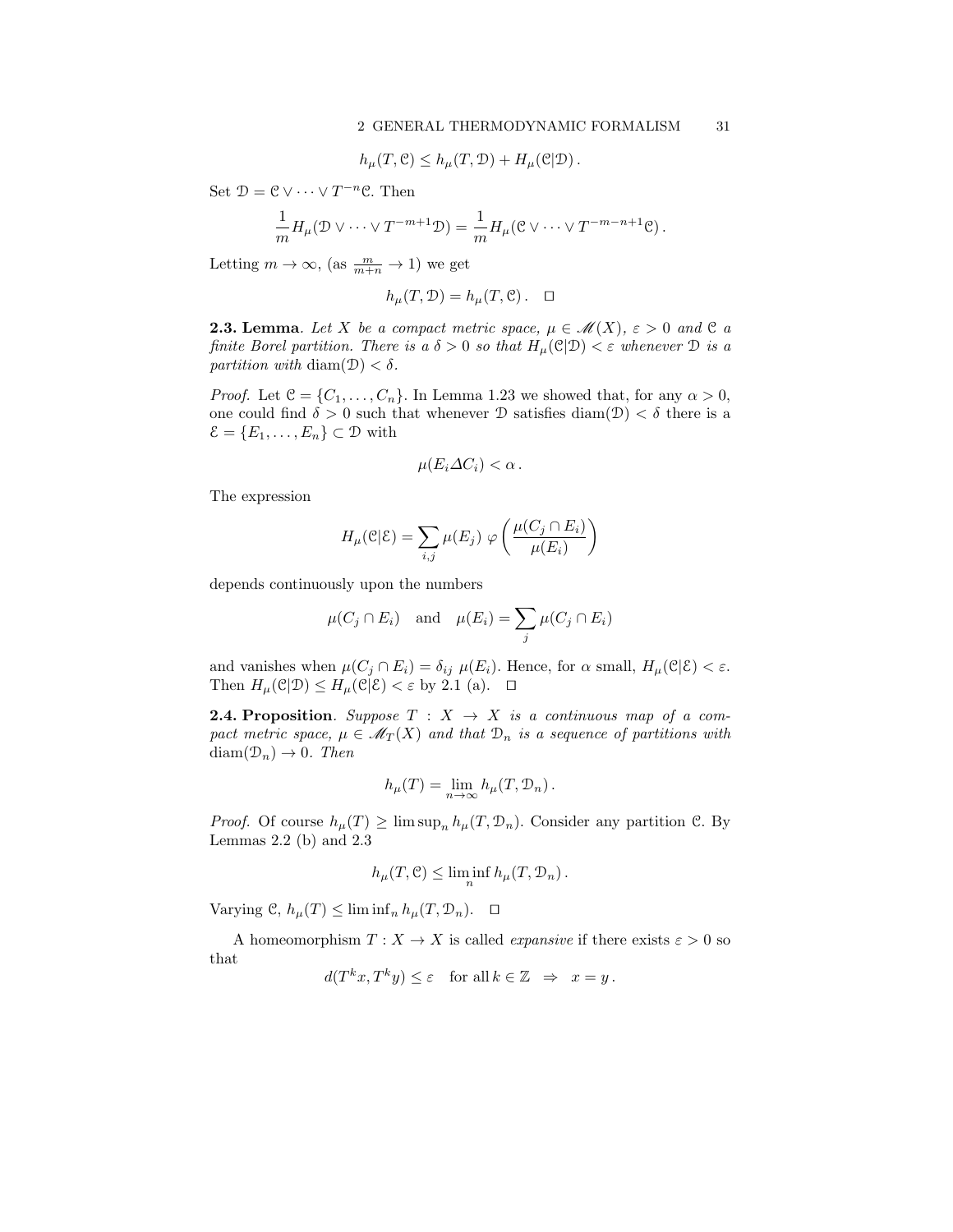**2.5. Proposition**. Suppose  $T : X \to X$  is a homeomorphism with expansive constant  $\varepsilon$ . Then  $h_{\mu}(T) = h_{\mu}(T, \mathcal{D})$  whenever  $\mu \in \mathcal{M}_T(X)$ , and  $\text{diam}(\mathcal{D}) \leq \varepsilon$ .

*Proof.* Let  $\mathcal{D}_n = T^n \mathcal{D} \vee \cdots \vee \mathcal{D} \vee \cdots \vee T^{-n} \mathcal{D}$ . Then  $\text{diam}(\mathcal{D}_n) \to 0$  using expansiveness. Hence  $h_\mu(T) = \lim_n h_\mu(T, \mathcal{D}_n)$ . But  $h_\mu(T, \mathcal{D}_n) = h_\mu(T, \mathcal{D})$  by Lemma 2.2 (c).  $\Box$ 

Consider the case of  $\sigma : \Sigma_A \to \Sigma_A$  and standard partition  $\mathcal{U} = \{U_1, \ldots, U_n\}$ where  $U_i = \{ \underline{x} \in \Sigma_A : x_0 = i \}.$  Then  $\sigma$  is expansive and 2.5 gives that  $h_{\mu}(\sigma) = h_{\mu}(\sigma, \mathfrak{U})$  for  $\mu \in \mathcal{M}_{\sigma}(\Sigma_A)$ . Now  $h_{\mu}(\sigma, \mathfrak{U})$  is what we denoted by  $s(\mu)$  in Chapter 1. That  $s(\mu) = h_{\mu}(\sigma)$  implies that the number  $s(\mu)$  does not depend on the homeomorphism  $\sigma$  and partition U, but only on  $\sigma$  as an automorphism of the probability space  $(\Sigma_A, \mathscr{B}, \mu)$  (because of the definition of  $h_\mu(\sigma)$ ).

**2.6. Lemma**.  $h_{\mu}(T^n) = nh_{\mu}(T)$  for  $n > 0$ .

*Proof.* Let C be a partition and  $\mathcal{E} = \mathcal{C} \vee \cdots \vee T^{-n+1}\mathcal{C}$ . Then

$$
nh_{\mu}(T, \mathcal{C}) = \lim_{m \to \infty} \frac{n}{nm} H_{\mu}(\mathcal{C} \vee \cdots \vee T^{-nm+1} \mathcal{C})
$$
  
= 
$$
\lim_{m \to \infty} \frac{1}{m} H_{\mu}(\mathcal{E} \vee T^{-n} \mathcal{E} \vee \cdots \vee T^{(-m+1)n} \mathcal{E})
$$
  
= 
$$
h_{\mu}(T^n, \mathcal{E}) \le h_{\mu}(T^n) = nh_{\mu}(T).
$$

Varying  $\mathfrak{C}, nh_{\mu}(T) \leq h_{\mu}(T^n)$ . On the other hand

$$
h_{\mu}(T^n, \mathcal{C}) \le h_{\mu}(T^n, \mathcal{E})
$$

by 2.2 (b) and 2.1 (b). Hence

$$
h_\mu(T^n)=\sup_{\mathcal{C}}h_\mu(T^n,\mathcal{C})\leq n\sup_{\mathcal{C}}h_\mu(T,\mathcal{C})=nh_\mu(T)\,.\quad \Box
$$

## B. Pressure

Throughout this section  $T : X \to X$  will be a fixed continuous map on the compact metric space X. We will define the pressure  $P(\phi)$  of  $\phi \in \mathscr{C}(X)$  in a way which generalizes Section D in Chapter 1.

Let U be a finite open cover of X,  $W_m(\mathfrak{U})$  the set of all m-strings

$$
\underline{\mathbf{U}} = U_{i_0} U_{i_1} \cdots U_{i_{m-1}}
$$

of members of  $\mathfrak U$ . One writes  $m = m(\underline{U})$ ,

$$
X(\underline{\mathbf{U}}) = \{ x \in X : T^k x \in U_{i_k} \text{ for } k = 0, ..., m - 1 \}
$$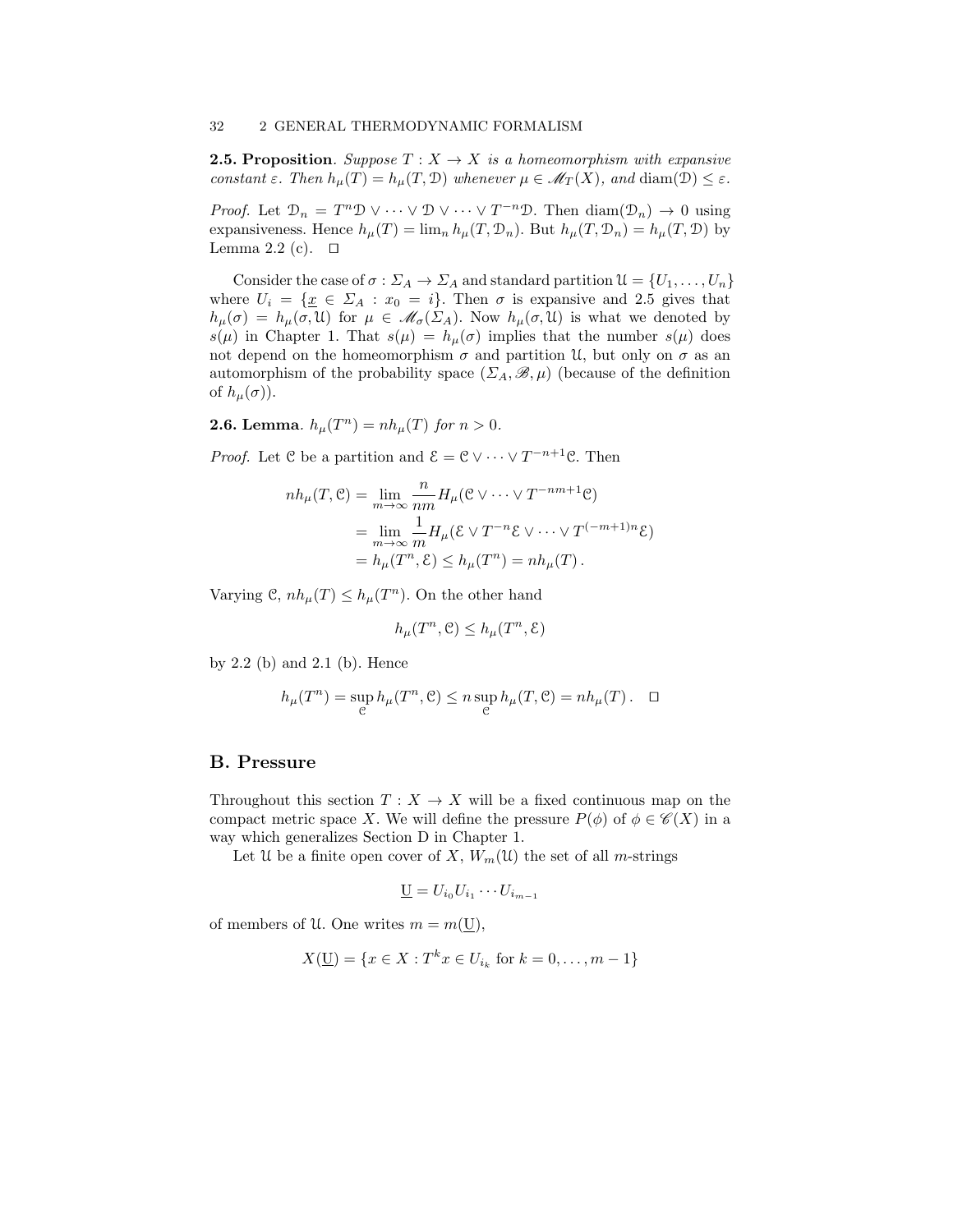$$
S_m\phi(\underline{\mathbf{U}}) = \sup \left\{ \sum_{k=0}^{m-1} \phi(T^k x) : x \in X(\underline{\mathbf{U}}) \right\}.
$$

In case  $X(\underline{U}) = \emptyset$ , we let  $S_m \phi(\underline{U}) = -\infty$ . We say that  $\Gamma \subset W_m(\mathfrak{U})$  covers X if  $X = \bigcup_{\underline{\mathbf{U}} \in \Gamma} X(\underline{\mathbf{U}})$ . Finally one defines

$$
Z_m(\phi, \mathfrak{U}) = \inf_{\Gamma} \sum_{\underline{\mathbf{U}} \in \Gamma} \exp(S_m \phi(\underline{\mathbf{U}})),
$$

where  $\Gamma$  runs over all subsets of  $W_m(\mathfrak{U})$  covering X.

#### 2.7. Lemma. The limit

$$
P(\phi, \mathfrak{U}) = \lim_{m \to \infty} \frac{1}{m} \log Z_m(\phi, \mathfrak{U})
$$

exists and is finite.

*Proof.* If  $\Gamma_m \subset W_m(\mathfrak{U})$  and  $\Gamma_n \subset W_n(\mathfrak{U})$  each cover X, then

$$
\Gamma_m \Gamma_n = \{ \underline{\mathbf{U}} \underline{\mathbf{V}} : \underline{\mathbf{U}} \in \Gamma_m, \ \underline{\mathbf{V}} \in \Gamma_n \} \subset W_{m+n}(\mathbf{U})
$$

covers X. One sees that

$$
S_{m+n}\phi(\underline{UV}) \le S_m\phi(\underline{U}) + S_n\phi(\underline{V})
$$

and so

$$
\sum_{\underline{\text{UV}} \in \Gamma_m \Gamma_n} \exp(S_{m+n} \phi(\underline{\text{UV}})) \leq \sum_{\underline{\text{U}} \in \Gamma_m} \exp(S_m \phi(\underline{\text{U}})) \sum_{\underline{\text{V}} \in \Gamma_n} \exp(S_n \phi(\underline{\text{V}})).
$$

Thus

$$
Z_{m+n}(\phi, \mathfrak{U}) \le Z_m(\phi, \mathfrak{U}) \ Z_n(\phi, \mathfrak{U})
$$

and  $Z_m(\phi, \mathfrak{U}) \geq e^{-m||\phi||}$ . Hence  $a_m = \log Z_m(\phi, \mathfrak{U})$  satisfies the hypotheses of Lemma 1.18.  $\Box$ 

2.8. Proposition. The limit

$$
P(\phi) = \lim_{\text{diam}(\mathcal{U}) \to 0} P(\phi, \mathcal{U})
$$

exists (but may be  $+\infty$ ).

*Proof.* Suppose V is an open cover refining U, *i.e.*, every  $V \in \mathcal{V}$  lies in some  $U(V) \in \mathcal{U}$ . For  $\underline{V} \in W_m(\mathcal{V})$  let  $U(\underline{V}) = U(V_{i_0}) \cdots U(V_{i_{m-1}})$ . If  $\Gamma_m \subset W_m(\mathcal{V})$ covers X, then  $U(\Gamma_m) = \{U(\underline{V}) : \underline{V} \in \Gamma_m\} \subset W_m(\mathfrak{U})$  covers X. Let  $\gamma = \gamma(\phi, \mathfrak{U}) = \sup \{ |\phi(x) - \phi(y)| : x, y \in U \text{ for some } U \in \mathfrak{U} \}.$ Then  $S_m\phi(U(\underline{V})) \leq S_m\phi(\underline{V}) + m\gamma$  and so  $Z_m(\phi, \mathfrak{U}) \leq e^{m\gamma}Z_m(\phi, \mathfrak{V})$ , which gives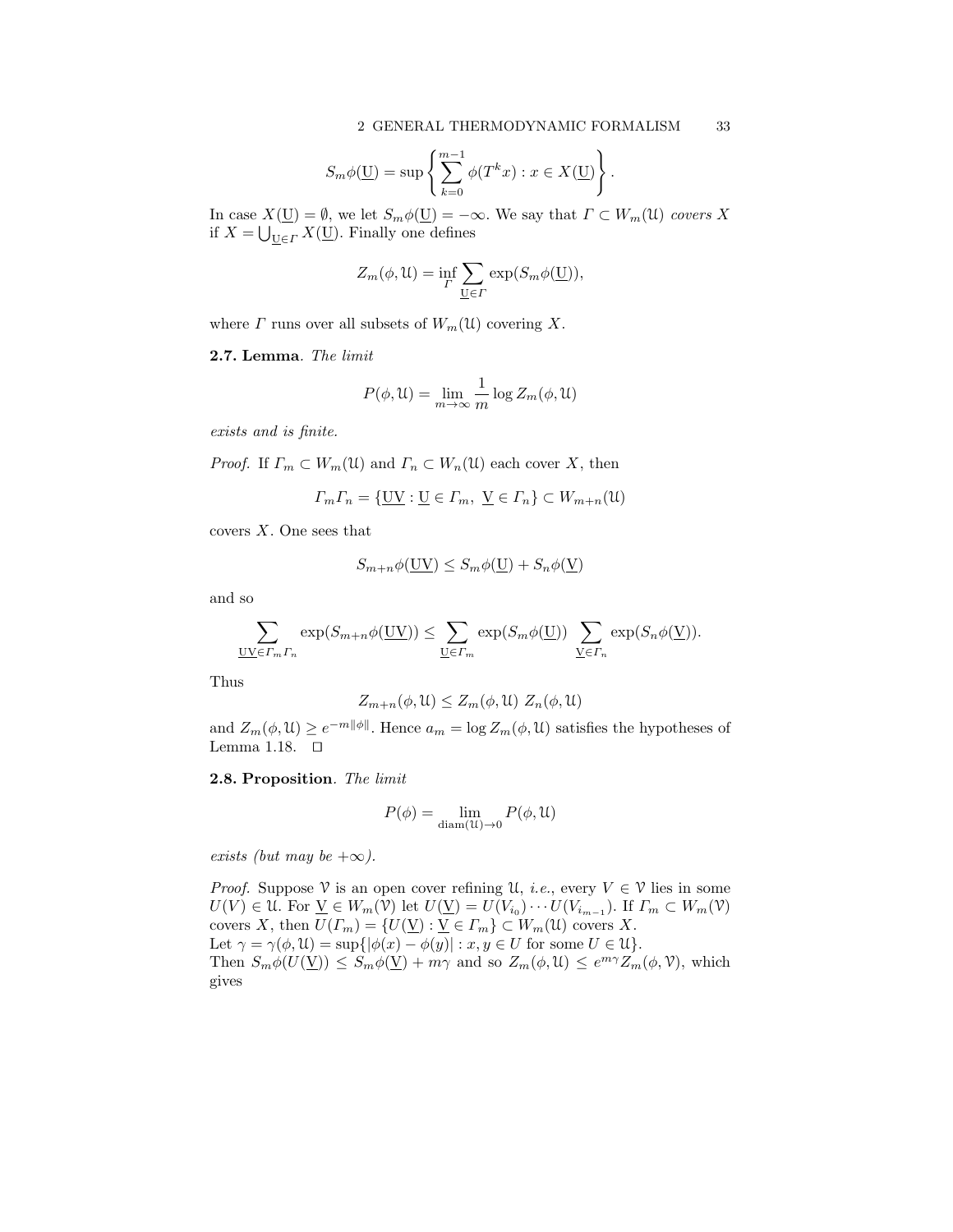$$
P(\phi, \mathcal{U}) \le P(\phi, \mathcal{V}) + \gamma.
$$

Now for any  $\mathfrak{U}$ , all  $\mathfrak{V}$  with small diameter refine  $\mathfrak{U}$  and so

$$
P(\phi, \mathcal{U}) - \gamma(\phi, \mathcal{U}) \leq \liminf_{\text{diam}(\mathcal{V}) \to 0} P(\phi, \mathcal{V}).
$$

Letting diam( $\mathcal{U}$ )  $\rightarrow$  0,  $\gamma(\phi, \mathcal{U})$   $\rightarrow$  0 and

$$
\limsup_{\text{diam}(\mathcal{U}) \to 0} P(\phi, \mathcal{U}) \le \liminf_{\text{diam}(\mathcal{V}) \to 0} P(\phi, \mathcal{V}).
$$

We are done.  $\square$ 

In cases where confusion may arise we write the topological pressure  $P(\phi)$ as  $P_T(\phi)$ .

**2.9. Lemma**. Let  $S_n \phi(x) = \sum_{k=0}^{n-1} \phi(T^k x)$ . Then

$$
P_{T^n}(S_n \phi) = n P_T(\phi) \text{ for } n > 0.
$$

*Proof.* Let  $\mathcal{V} = \mathcal{U} \vee \cdots \vee T^{-n+1} \mathcal{U}$ . Then  $W_m(\mathcal{V})$  and  $W_{mn}(\mathcal{U})$  are in oneto-one correspondence; for  $\underline{U} = U_{i_0} U_{i_1} \cdots U_{i_{mn-1}}$  let  $\underline{V} = V_{i_0} \cdots V_{i_{m-1}}$  where  $V_{i_k} = U_{i_{kn}} \cap T^{-1}U_{i_{kn+1}} \cap \cdots \cap T^{-n+1}U_{i_{kn+n-1}}$ . One sees that  $X(\underline{U}) = X(\underline{V})$ and  $S_{mn}^T \phi(\underline{U}) = S_m^{T^n}(S_n \phi)(\underline{V})$ . Thus one gets

$$
Z_{mn}^T(\phi, \mathfrak{U}) = Z_m^{T^n}(S_n \phi, \mathcal{V}) \text{ and } nP_T(\phi, \mathfrak{U}) = P_{T^n}(S_n \phi, \mathcal{V}).
$$

As diam( $\mathcal{U}$ )  $\rightarrow$  0, diam( $\mathcal{V}$ )  $\rightarrow$  0 and so  $nP_T(\phi) = P_{T^n}(S_n\phi)$ .  $\Box$ 

We now come to our first interesting result about the pressure  $P(\phi)$ .

**2.10. Theorem.** Let  $T : X \to X$  be a continuous map on a compact metric space and  $\phi \in \mathscr{C}(X)$ . Then

$$
h_{\mu}(T) + \int \phi \, d\mu \le P_T(\phi),
$$

for any  $\mu \in \mathscr{M}_T(X)$ .

We will first need a couple of lemmas.

**2.11. Lemma.** Suppose  $\mathcal{D}$  is a Borel partition of X such that each  $x \in X$  is in the closures of at most M members of D. Then

$$
h_{\mu}(T,\mathcal{D}) + \int \phi \, d\mu \le P_T(\phi) + \log M.
$$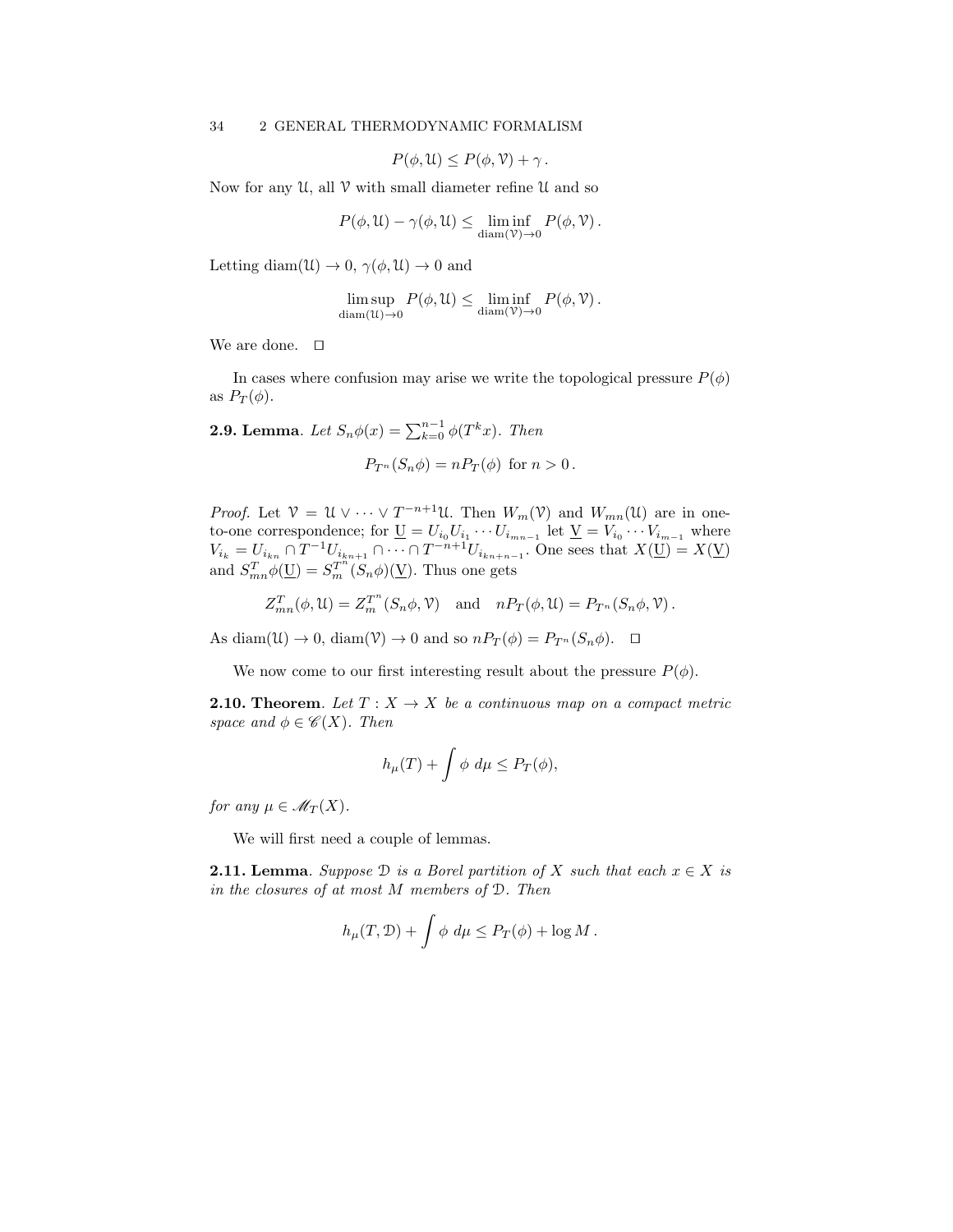*Proof.* Let  $U$  be a finite open cover of  $X$  each member of which intersects at most M members of D. Let  $\varGamma_m \subset W_m(\mathfrak{U})$  cover X. For each  $B \in \mathfrak{D}_m =$  $\mathcal{D} \vee \cdots \vee T^{-m+1} \mathcal{D}$  pick  $x_B \in B$  with  $\int_B S_m \phi \ d\mu \le \mu(B) \ S_m \phi(x_B)$ . Now

$$
h_{\mu}(T, \mathcal{D}) + \int \phi \, d\mu \le \frac{1}{m} \left( H_{\mu}(\mathcal{D}_{m}) + \int S_{m}\phi \, d\mu \right)
$$
  

$$
\le \frac{1}{m} \sum_{B} \mu(B) (-\log \mu(B) + S_{m}\phi(x_{B}))
$$
  

$$
\le \frac{1}{m} \log \sum_{B} \exp(S_{m}\phi(x_{B}))
$$

by Lemma 1.1. For each  $x_B$  pick  $\underline{U}_B \in \Gamma_m$  with  $x_B \in X(\underline{U}_B)$ . This map  $B \to \underline{U}_B$  is at most  $M^m$  to one. As  $S_m \phi(x_B) \leq S_m \phi(\underline{U}_B)$ , one has

$$
h_{\mu}(T, \mathcal{D}) + \int \phi \, d\mu \le \frac{1}{m} \log \sum_{\underline{U} \in \Gamma_m} M^m \, \exp(S_m \phi(\underline{U}))
$$
  

$$
\le \log M + \frac{1}{m} \log Z_m(\phi, \mathcal{U}).
$$

Letting  $m \to \infty$  and then diam( $\mathcal{U}$ )  $\to 0$ , we obtain the desired inequality.  $\square$ 

**2.12. Lemma**. Let A be a finite open cover of X. For each  $n > 0$  there is a Borel partition  $\mathcal{D}_n$  of X so that

(a) D lies inside some member of  $T^{-k}A$  for each  $D \in \mathcal{D}_n$  and  $k = 0, \ldots, n-1$ , (b) at most  $n|\mathcal{A}|$  sets in  $\mathcal{D}_n$  can have a point in all their closures.

*Proof.* Let  $A = \{A_1, \ldots, A_m\}$  and  $g_1, \ldots, g_m$  be a partition of unity subordinate to A. Then  $G = (g_1, \ldots, g_m) : X \to s_{m-1} \subset \mathbb{R}^m$  where  $s_{m-1}$  is an  $m-1$  dimensional simplex. Now  $\mathcal{U} = \{U_1, \ldots, U_m\}$  is an open cover where  $U_i = \{ \underline{x} \in s_{m-1} : x_i > 0 \}$  and  $G^{-1}U_i \subset A_i$ . Since  $(s_{m-1})^n$  is  $nm - n$ dimensional, there is a Borel partition  $\mathcal{D}_n^*$  of  $(s_{m-1})^n$  so that

(a') each member of  $\mathcal{D}_n^*$  lies in some  $U_{i_1} \times \cdots \times U_{i_n}$ , and (b') at most  $nm$  members of  $\mathcal{D}_n^*$  can have a common point in all their closures.

Then  $\mathcal{D}_n = L^{-1} \mathcal{D}_n^*$  works where

$$
L = (G, G \circ T, \dots, G \circ T^{n-1}) : X \to (s_{m-1})^n. \quad \Box
$$

*Proof of 2.10.* Let C be a Borel partition and  $\varepsilon > 0$ . By Lemma 2.3 find an open cover A so that  $H_{\mu}(\mathcal{C}|\mathcal{D}) < \varepsilon$  whenever D is a partition every member of which is contained in some member of A. Fix  $n > 0$ , let  $\mathcal{E} = \mathcal{C} \vee \cdots \vee T^{-n+1} \mathcal{C}$ and  $\mathcal{D}_n$  as in Lemma 2.12. Then (see the proof of 2.6)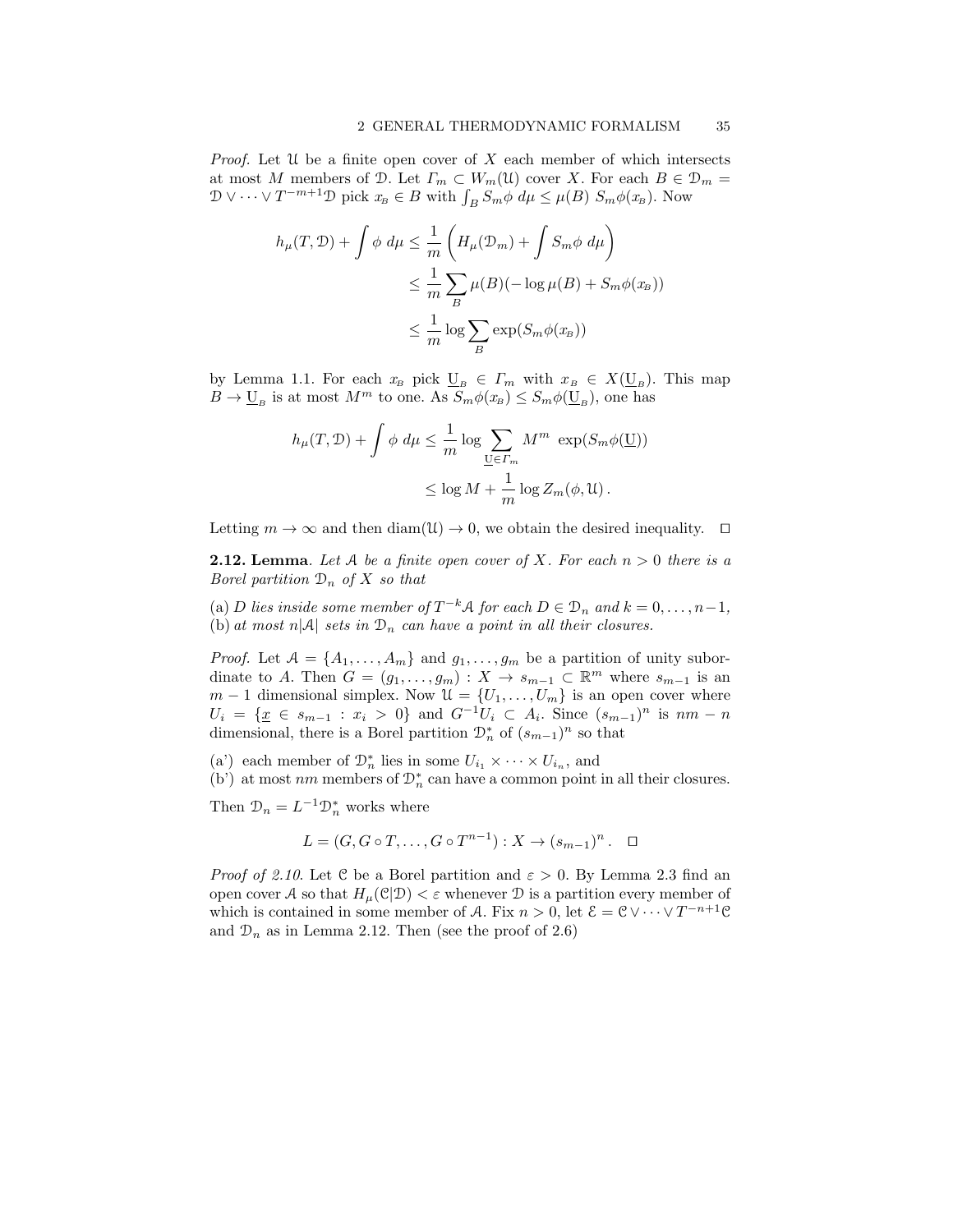36 2 GENERAL THERMODYNAMIC FORMALISM

$$
h_{\mu}(T, \mathcal{C}) + \int \phi \, d\mu \le \frac{1}{n} \left( h_{\mu}(T^n, \mathcal{E}) + \int S_n \phi \, d\mu \right)
$$
  

$$
\le \frac{1}{n} \left( h_{\mu}(T^n, \mathcal{D}_n) + \int S_n \phi \, d\mu \right) + \frac{1}{n} H_{\mu}(\mathcal{E}|\mathcal{D}_n)
$$
  

$$
\le \frac{1}{n} \left( P_{T^n}(S_n \phi) + \log(n|\mathcal{A}|) \right) + \frac{1}{n} H_{\mu}(\mathcal{E}|\mathcal{D}_n)
$$

by Lemma 2.11. Now

$$
H_{\mu}(\mathcal{E}|\mathcal{D}_n) \leq \sum_{k=0}^{n-1} H_{\mu}(T^{-k}\mathcal{C}|\mathcal{D}_n).
$$

Since  $\mathcal{D}_n$  refines  $T^{-k}\mathcal{A}$  for each k, one has  $H_\mu(T^{-k}\mathcal{C}|\mathcal{D}_n) < \varepsilon$  (since  $\mu$  is T-invariant,  $T^{-k}A$  bears the same relation to  $T^{-k}C$  as A to C). Hence, using 2.9,

$$
h_{\mu}(T, \mathcal{C}) + \int \phi \, d\mu \le P_T(\phi) + \frac{1}{n} \log(n|A|) + \varepsilon \, .
$$

Now let  $n \to \infty$  and then  $\varepsilon \to 0$ .  $\Box$ 

**2.13. Proposition.** Let  $T_1: X_1 \to X_1, T_2: X_2 \to X_2$  be continuous maps on compact metric spaces,  $\pi : X_1 \to X_2$  continuous and onto satisfying  $\pi \circ T_1 =$  $T_2 \circ \pi$ . Then

$$
P_{T_2}(\phi) \le P_{T_1}(\phi \circ \pi)
$$

for  $\phi \in \mathscr{C}(X_2)$ .

*Proof.* For  $\mathcal U$  an open cover of  $X_2$  one sees that

$$
P_{T_2}(\phi, \mathfrak{U}) = P_{T_1}(\phi \circ \pi, \pi^{-1} \mathfrak{U}).
$$

As in the proof of 2.8

$$
P_{T_1}(\phi \circ \pi, \pi^{-1} \mathcal{U}) \leq P_{T_1}(\phi \circ \pi) + \gamma(\phi \circ \pi, \pi^{-1} \mathcal{U}).
$$

But  $\gamma(\phi \circ \pi, \pi^{-1} \mathcal{U}) = \gamma(\phi, \mathcal{U}) \to 0$  as diam( $\mathcal{U} \to 0$ . Hence, letting diam( $\mathcal{U} \to \mathcal{U}$ ) 0 we get  $P_{T_2}(\phi) \leq P_{T_1}(\phi \circ \pi)$ .  $\Box$ 

## C. Variational principle

Let U be a finite open cover of X. We say that  $\Gamma \subset W^*(\mathfrak{U}) = \bigcup_{m>0} W_m(\mathfrak{U})$ covers  $K \subset X$  if  $K \subset \bigcup_{\underline{U} \in \Gamma} X(\underline{U})$ . For  $\lambda > 0$  and  $\Gamma \subset W^*(\mathfrak{U})$  define

$$
Z(\Gamma,\lambda) = \sum_{\underline{\mathbf{U}} \in \Gamma} \lambda^{m(\underline{\mathbf{U}})} \exp(S_{m(\underline{\mathbf{U}})}\phi(\underline{\mathbf{U}})).
$$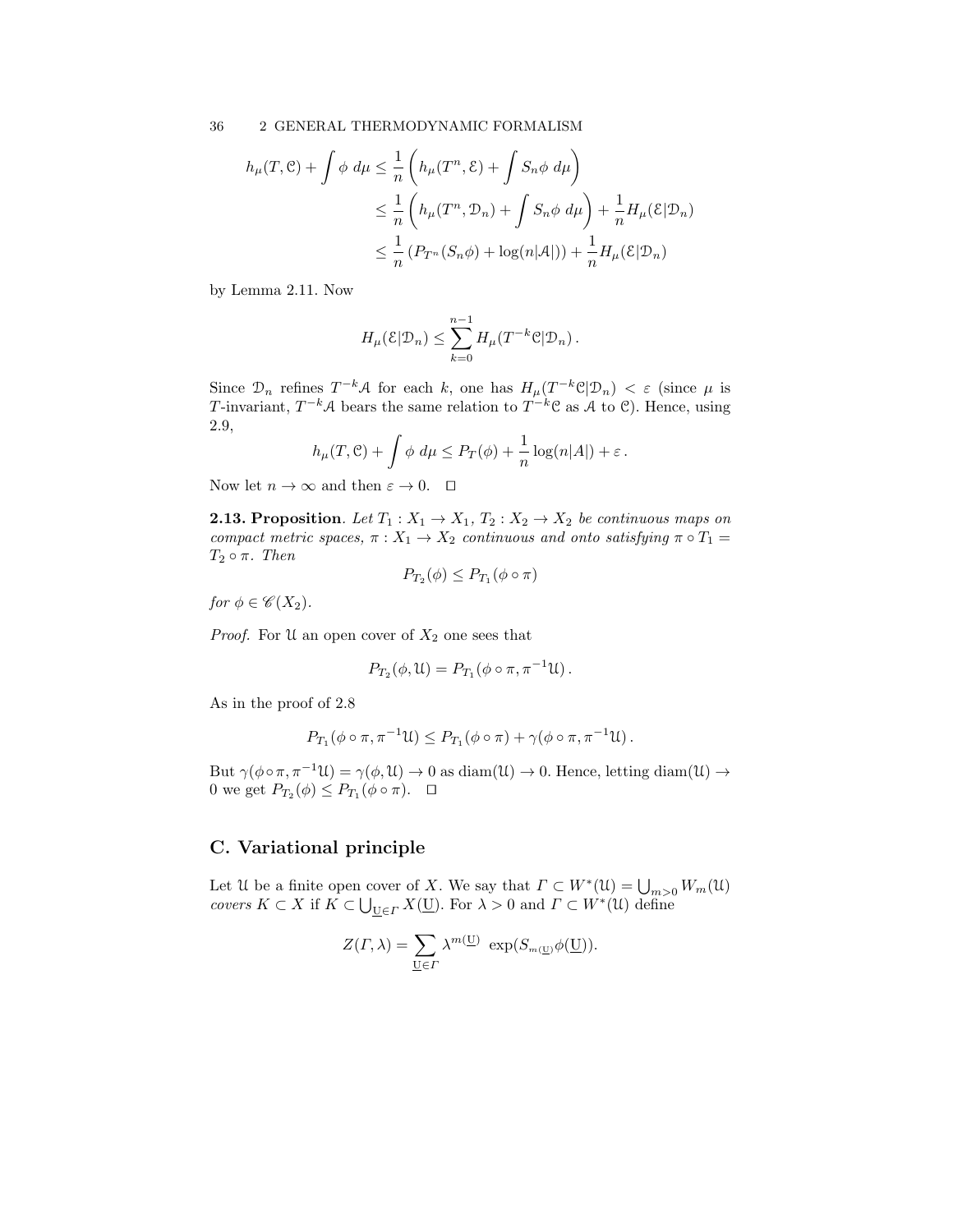**2.14. Lemma.** Let  $P = P(\phi, \mathfrak{U})$  and  $\lambda > 0$ . Suppose that  $Z(\Gamma, \lambda) < 1$  for some  $\Gamma$  covering X. Then  $\lambda \leq e^{-P}$ .

*Proof.* As X is compact we may take  $\Gamma$  finite and  $\Gamma \subset \bigcup_{m=1}^M W_m(\mathfrak{U})$ . Then  $Z(\Gamma^n, \lambda) \leq Z(\Gamma, \lambda)^n$  where  $\Gamma^n = {\{\underline{\mathrm{U}}_1 \underline{\mathrm{U}}_2 \cdots \underline{\mathrm{U}}_n : \underline{\mathrm{U}}_i \in \Gamma\}}$ . Letting  $\Gamma^* =$  $\bigcup_{n=1}^{\infty} \overline{\Gamma^n}$ , one has

$$
Z(\Gamma^*, \lambda) = \sum_{n=1}^{\infty} Z(\Gamma^n, \lambda) < \infty.
$$

Fix N and consider  $x \in X$ . Since  $\Gamma$  covers X, one can find  $\underline{\mathbf{U}} = \underline{\mathbf{U}}_1 \underline{\mathbf{U}}_2 \cdots \underline{\mathbf{U}}_n \in$  $\Gamma^*$  with

(a)  $x \in X(\underline{U})$ , and (b)  $N \leq m(U) < N + M$ .

Let  $\underline{U}^*$  be the first N symbols of  $\underline{U}$ . Then

$$
S_N\phi(\underline{\mathbf{U}}^*) \leq S_{m(\underline{\mathbf{U}})}\phi(\underline{\mathbf{U}}) + M\|\phi\|.
$$

For  $\Gamma^N$  the set of  $\underline{\mathbf{U}}^*$  so obtained,

$$
\lambda^N \sum_{\Gamma^N} \exp S_N \phi(\underline{\mathbf{U}}^*) \le \max \left\{ 1, \lambda^{-M} \right\} e^{M \|\phi\|} Z(\Gamma^*, \lambda),
$$

or  $\lambda^N Z_N(\phi, \mathfrak{U}) \leq \text{constant}$ . It follows that  $\lambda \leq e^{-P}$ .  $\Box$ 

Let  $\delta_x$  be the unit-measure concentrated on the point x. Define

$$
\delta_{x,n} = n^{-1}(\delta_x + \delta_{Tx} + \dots + \delta_{T^{n-1}x})
$$
  
and 
$$
V(x) = \{ \mu \in \mathcal{M}(X) : \delta_{x,n_k} \to \mu \text{ for some } n_k \to \infty \}.
$$

 $V(x) \neq \emptyset$  as  $\mathscr{M}(X)$  is a compact metric space. Now  $T^*\delta_{x,n} = \delta_{Tx,n}$  and for  $f \in \mathscr{C}(X), |T^*\delta_{x,n}(f) - \delta_{x,n}(f)| = n^{-1}|f(T^nx) - f(x)| \le 2n^{-1}||f||$ . This shows  $V(x) \subset \mathscr{M}_T(X)$ .

Let E be a finite set,  $\underline{a} = (a_0, \ldots, a_{k-1}) \in E^k$ . One defines the distribution  $\mu_{\underline{a}}$  on E by

$$
\mu_{\underline{a}}(e) = k^{-1}(\text{number of } j \text{ with } a_j = e)
$$
  
and 
$$
H(\underline{a}) = -\sum_{e \in E} \mu_{\underline{a}}(e) \log \mu_{\underline{a}}(e).
$$

**2.15. Lemma**. Let  $x \in X$ ,  $\mu \in V(x)$ , U a finite open cover of X and  $\varepsilon > 0$ . There are m and arbitrarily large N for which one can find  $\underline{U} \in W_N(\mathfrak{U})$ satisfying the following

(a)  $x \in X(\underline{U}),$ (b)  $S_N \phi(\underline{U}) \leq N(\int \phi d\mu + \gamma(\mathfrak{U}) + \varepsilon),$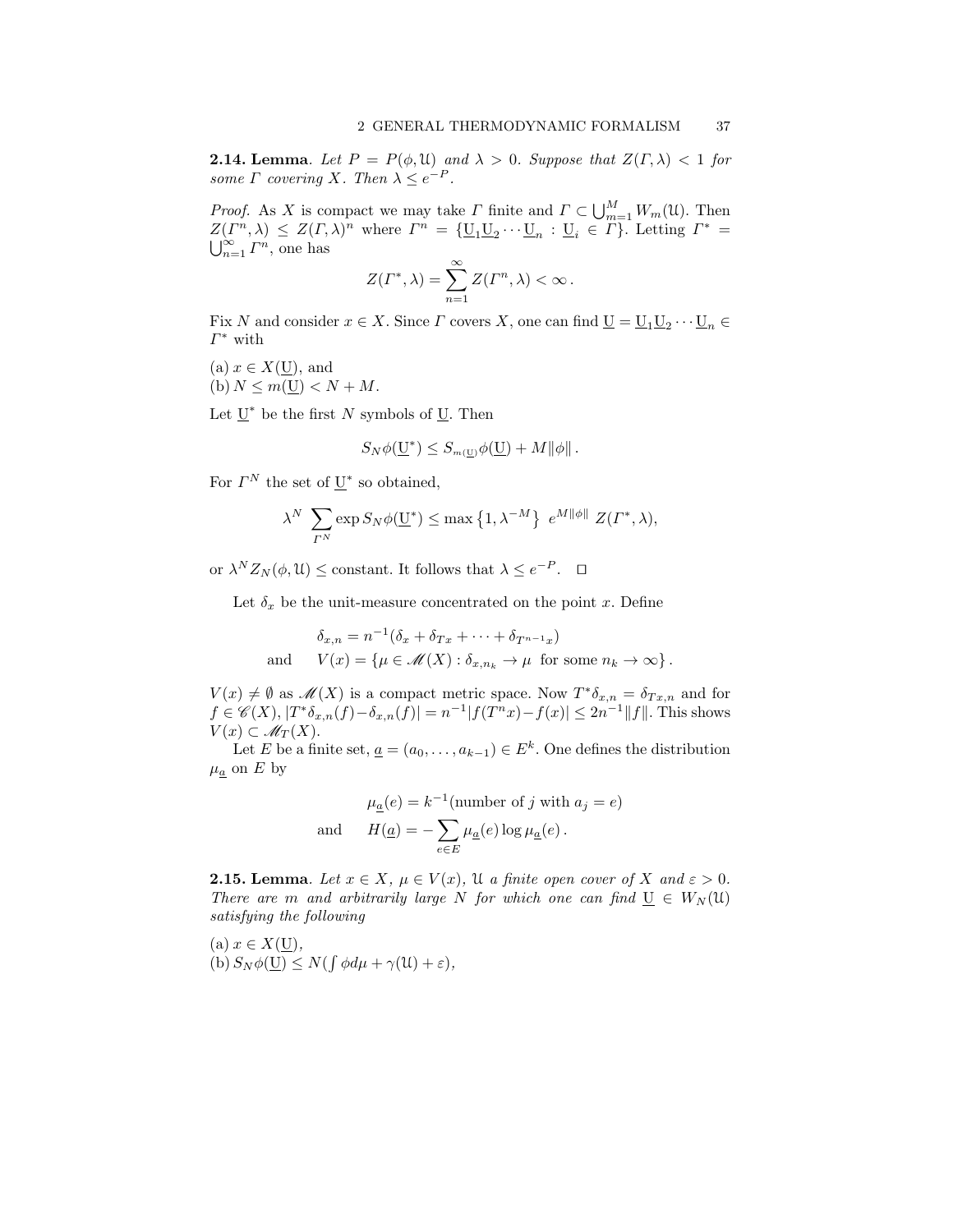#### 38 2 GENERAL THERMODYNAMIC FORMALISM

(c) U contains a subword of length km  $\geq N-m$  which, when viewed as  $\underline{a} =$  $a_0, \ldots, a_{k-1} \in (\mathcal{U}^m)^k$  satisfies

$$
\frac{1}{m}H(\underline{a}) \le h_{\mu}(T) + \varepsilon.
$$

*Proof.* Let  $\mathcal{U} = \{U_1, \ldots, U_q\}$ . Recall that

$$
\gamma(\mathfrak{U}) = \sup\{|\phi(y) - \phi(z)| : y, z \in U_i \text{ for some } i\}.
$$

Pick a Borel partition  $\mathcal{C} = \{C_1, \ldots, C_q\}$  with  $\overline{C}_i \subset U_i$ . There is an m so that

$$
\frac{1}{m}H_{\mu}(\mathcal{C}\vee\cdots\vee T^{-m+1}\mathcal{C})\leq h_{\mu}(T,\mathcal{C})+\frac{\varepsilon}{2}\leq h_{\mu}(T)+\frac{\varepsilon}{2}.
$$

Let  $\delta_{x,n_j} \to \mu$ . For  $n' > n$  one has

$$
\delta_{x,n'} = \frac{n}{n'} \; \delta_{x,n} + \frac{n'-n}{n'} \; \delta_{T^n x, n'-n} \, .
$$

If we replaced  $n_k$  by the nearest multiple of m, this formula shows that  $\mu$ would still be the limit. Thus we assume  $n_j = mk_j$ .

Let  $D_1, \ldots, D_t$  be the nonempty members of  $\mathfrak{C} \vee \cdots \vee T^{-m+1}\mathfrak{C}$  and for each  $D_i$  find a compact  $K_i \subset D_i$  with  $\mu(D_i \backslash K_i) < \beta \ (\beta > 0 \text{ small})$ . Each  $D_i$  is contained in some member of  $\mathcal{U} \vee \cdots \vee T^{-m+1}\mathcal{U}$  and one can find an open set  $V_i \supset K_i$  for which this is still true. Furthermore we may assume  $V_i \cap V_j = \emptyset$ for  $i \neq j$ . Now enlarge each  $V_i$  to a Borel set  $V_i^*$  still contained in a member of  $\mathcal{U} \vee \cdots \vee T^{-m+1}\mathcal{U}$  and so that  $\{V_1^*, \ldots, V_t^*\}$  is a Borel partition of X.

Now fix  $n_j = mk_j$ . Let  $M_i$  be the number of  $s \in [0, n_j)$  with  $T^s x \in V_i^*$ and  $M_{i,r}$  the number of such  $s \equiv r \pmod{m}$ . Define

$$
p_{i,r} = M_{i,r}/k_j
$$

and  $p_i = M_i/n_j = \frac{1}{m}(p_{i,0} + \cdots + p_{i,m-1})$ . As  $\delta_{x,n_j} \to \mu$ , one has  $\liminf_{j\to\infty} p_i \geq \mu(K_i) \geq \mu(D_i) - \beta,$ 

and 
$$
\limsup_{j\to\infty} p_i \le \mu(K_i) + t\beta \le \mu(D_i) + t\beta
$$
. For  $\beta$  small enough and j large enough one has

$$
\frac{1}{m} \left( -\sum_{i} p_i \log p_i \right) \leq \frac{1}{m} \left( -\sum_{i} \mu(D_i) \log \mu(D_i) \right) + \frac{\varepsilon}{2}
$$

$$
\leq h_{\mu}(T) + \varepsilon.
$$

By the concavity of  $\varphi(x) = -x \log x$  (see 1.17)

$$
\varphi(p_i) \geq \sum_{r=0}^{m-1} \frac{1}{m} \varphi(p_{i,r})
$$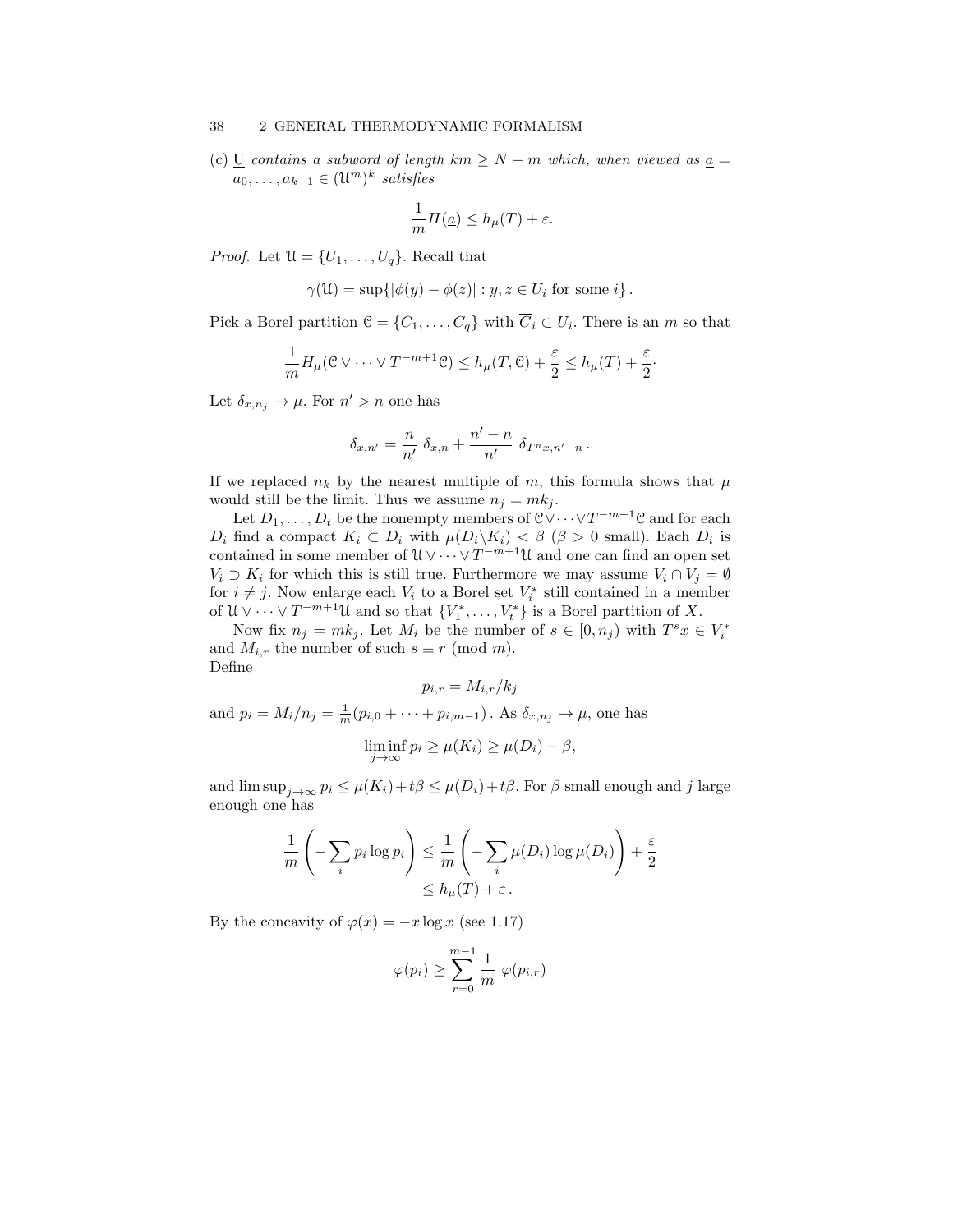and so

$$
\sum_{i} \varphi(p_i) \geq \frac{1}{m} \sum_{r=0}^{m-1} \sum_{i} \varphi(p_{i,r}).
$$

For some  $r \in [0, m)$  one must have  $\sum_i \varphi(p_{i,r}) \leq \sum_i \varphi(p_i)$  and so

$$
\frac{1}{m}\sum_i \varphi(p_{i,r}) \leq h_\mu(T) + \varepsilon \, .
$$

For  $N = n_j + r$  with j large we form  $\underline{U} = U_0 U_1 \cdots U_{N-1} \in \mathcal{U}^N$  as follows. For  $s < r$  pick  $U_s \in \mathcal{U}$  containing  $T^s x$ . For each  $V_i^*$  we choose  $U_{0,i} \cap T^{-1}U_{1,i} \cap$  $\cdots \cap T^{-m+1}U_{m-1,i} \supset V_i^*$ . For  $s > r$  we write  $s = r + mp + q$  with  $p \geq 0$ ,  $m > q \geq 0$ , pick i with  $T^{r+mp}x \in V_i^*$  and let  $U_s = U_{q,i}$ . Letting

$$
a_p = U_{0,i}U_{1,i}\cdots U_{m-1,i}
$$

we have

$$
\underline{\mathbf{U}} = U_0 \cdots U_{r-1} a_0 a_1 \cdots a_{k_j-1}.
$$

Now  $\underline{a} = (a_0 a_1 \cdots a_{k_j-1})$  has its distribution  $\mu_{\underline{a}}$  on  $\mathcal{U}^m$  given by the probabilities  $\{p_{i,r}\}_{i=1}^t$  and some zeros. So

$$
\frac{1}{m}H(\underline{a}) = \frac{1}{m}\sum_{i}\varphi(p_{i,r}) \le h_{\mu}(T) + \varepsilon.
$$

We have yet to check (b). Since  $\delta_{x,n_j} \to \mu$ , for j large we will have  $\frac{1}{N} \delta_{x,N}(\phi) \int \phi \, d\mu \, < \varepsilon$  or  $S_N \phi(x) \leq N(\int \phi \, d\mu + \varepsilon)$ . As  $x \in X(\underline{U})$ ,  $S_N \phi(\underline{U}) \leq S_N \phi(x) +$  $N\gamma(\mathfrak{U})$ .  $\Box$ 

**2.16. Lemma**. Fix a finite set E and  $h \ge 0$ . Let  $R(k, h) = \{ \underline{a} \in E^k : H(\underline{a}) \le$ h}. Then

$$
\limsup_{k \to \infty} \frac{1}{k} \log |R(k, h)| \leq h.
$$

*Proof.* For any distribution  $\nu$  on E and  $\alpha \in (0,1)$  consider

$$
R_k(\nu) = \{ \underline{a} \in E^k : |\mu_{\underline{a}}(e) - \nu(e)| < \alpha \ \forall e \in E \}.
$$

Let  $\mu$  be the Bernoulli measure on  $\Sigma = \prod_{i=0}^{\infty} E$  with the distribution

$$
\mu(e) = (1 - \alpha)\nu(e) + \alpha/|E|.
$$

Each  $\underline{a} \in R_k(\nu)$  corresponds to a cylinder set  $C_{\underline{a}}$  of  $\Sigma$ . Since each  $e \in E$ occurs in <u>a</u> at most  $k(\nu(e) + \alpha)$  times,

$$
\mu(C_{\underline{a}}) \geq \prod_e \mu(e)^{k(\nu(e)+\alpha)}\,.
$$

As the  $C_{\underline{a}}$  are disjoint and have total measure 1,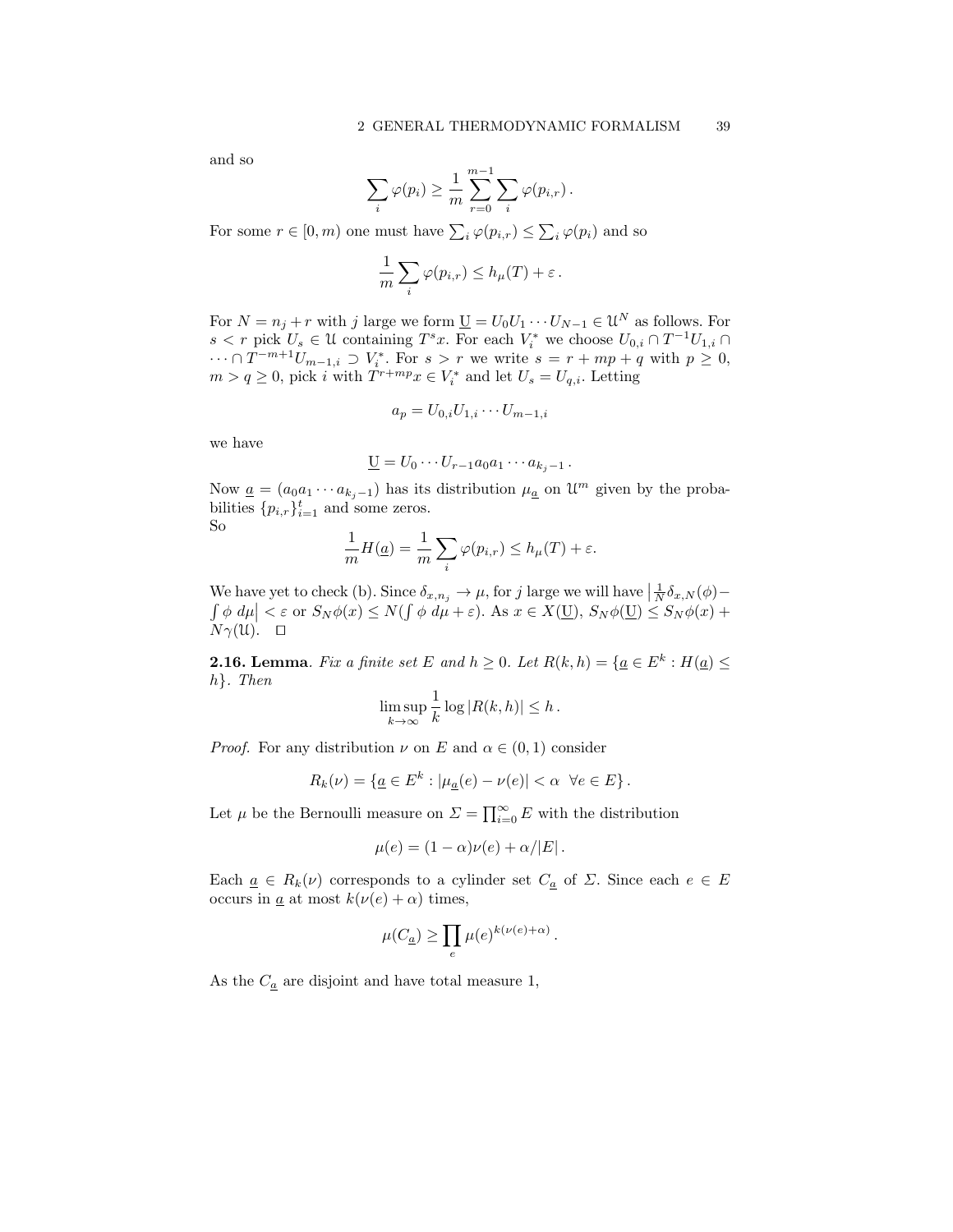$$
1 \geq |R_k(\nu)| \prod_e \mu(e)^{k(\nu(e) + \alpha)},
$$

or 
$$
\frac{1}{k} \log |R_k(\nu)| \le \sum_e -(\nu(e) + \alpha) \log \mu(e)
$$
  
 $\le H(\mu) + \sum_e 3\alpha |\log \mu(e)|.$ 

As  $\mu(e) \ge \alpha / |E|$ , we get

$$
\frac{1}{k}\log|R_k(\nu)| \le H(\mu) + 3\alpha |E|(\log|E| - \log \alpha) .
$$

When  $\alpha \to 0$ , the second term on the right approaches 0 and  $H(\mu) \to H(\nu)$ uniformly in  $\nu$ . Hence, for any  $\varepsilon > 0$  one can find  $\alpha$  small enough that

$$
\frac{1}{k}\log|R_k(\nu)| \le H(\mu) + \varepsilon,
$$

for all k and  $\nu$ .

Once  $\alpha$  is so chosen, let N be a finite set of distributions on E so that

(a)  $H(\nu) \leq h$  for  $\nu \in \mathcal{N}$ , and (b) if  $H(\nu') \leq h$  then for some  $\nu \in \mathcal{N}$  one has

$$
|\nu'(e) - \nu(e)| < \alpha \quad \text{for all } e.
$$

Then  $R(k, h) \subset \bigcup_{\nu \in \mathcal{N}} R_k(\nu)$ ,

$$
\frac{1}{k}\log|R(k,h)| \leq \frac{1}{k}\log|\mathcal{N}| + h + \varepsilon
$$
  
and 
$$
\limsup_{k \to \infty} \frac{1}{k}\log|R(k,h)| \leq h + \varepsilon.
$$

Now let  $\varepsilon \to 0$ .  $\Box$ 

**2.17. Variational Principle.** Let  $T : X \rightarrow X$  be a continuous map on a compact metric space and  $\phi \in \mathscr{C}(X)$ . Then

$$
P_T(\phi) = \sup_{\mu} \left( h_{\mu}(T) + \int \phi \ d\mu \right)
$$

where  $\mu$  runs over  $\mathcal{M}_T(X)$ .

*Proof.* Let U be a finite cover of X and  $\epsilon > 0$ . For each  $m > 0$  let  $X_m$  be the set of points  $x \in X$  for which 2.15 holds with this m and some  $\mu \in V(x)$ . By 2.15  $X = \bigcup_m X_m$  since  $V(x) \neq \emptyset$ . For  $u \in \mathbb{R}$  let  $Y_m(u)$  be the set of  $x \in X_m$ for which 2.15 holds for some  $\mu \in V(x)$  with  $\int \phi d\mu \in [u - \varepsilon, u + \varepsilon]$ . Set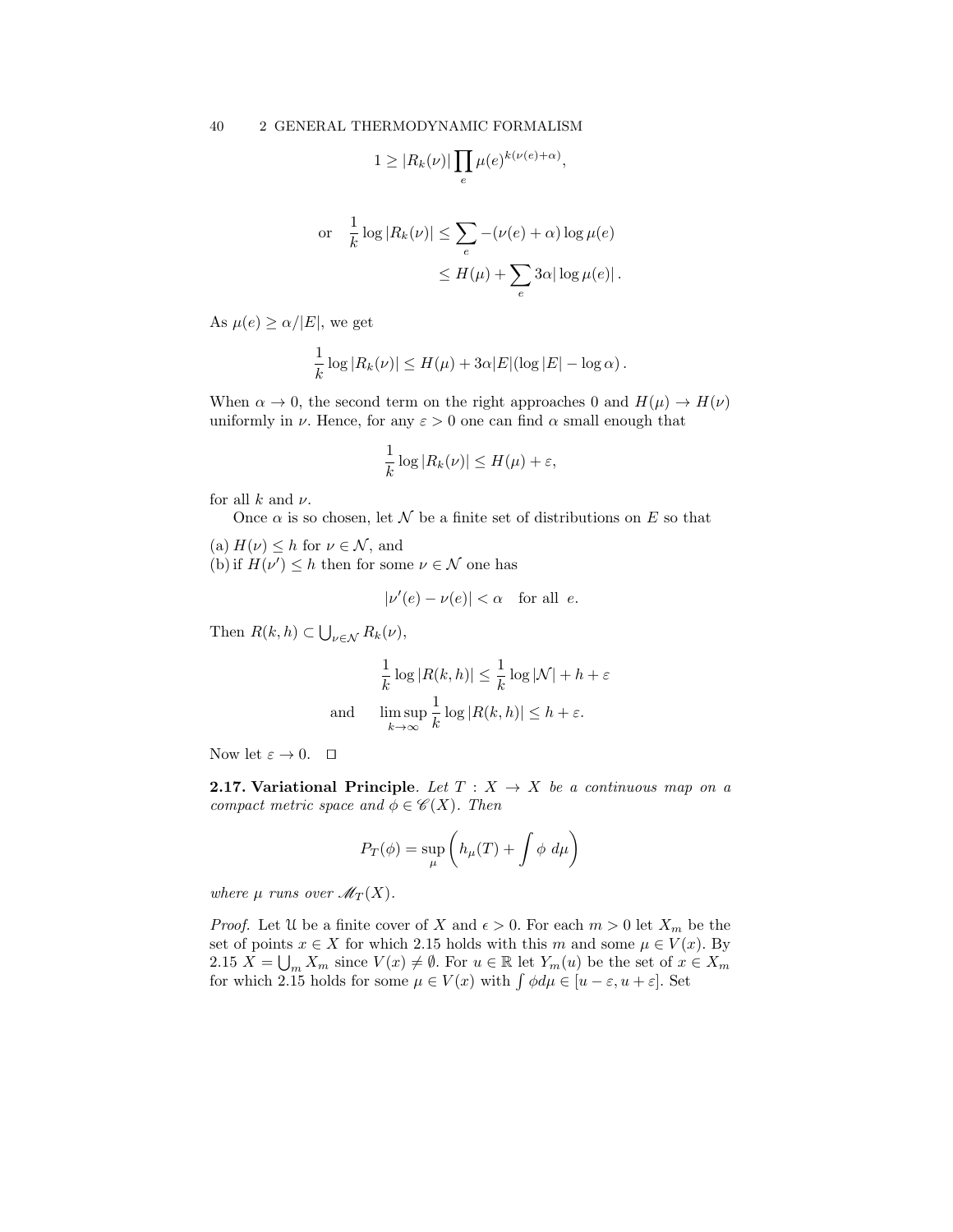$$
c = \sup_{\mu} \left( h_{\mu}(T) + \int \phi \, d\mu \right).
$$

For  $x \in Y_m(u)$  the  $\mu$  satisfies  $h_\mu(T) \leq c - u + \varepsilon$ .

The  $\underline{a} \in (\mathcal{U}^m)^k$  appearing in 2.15 (c) for  $x \in Y_m(u)$  lie in  $R(k, m(c - u +$  $(2\varepsilon)$ ,  $\mathcal{U}^m$ ). The number of possibilities for U for any fixed  $N = km$  is hence at most

$$
b(N) = |E|^m |R(k, m(c - u + 2\varepsilon), \mathfrak{U}^m)|.
$$

By 2.16

$$
\limsup_{N \to \infty} \frac{1}{N} \log b(N) \leq c - u + 2\varepsilon.
$$

Let  $\Gamma = \Gamma_{m,u}$  be the collection of all U showing up in the present situation for some N greater than a fixed  $N_0$ . Then  $\Gamma$  covers  $Y_m(u)$  and

$$
Z(\Gamma,\lambda) \leq \sum_{N=N_0}^{\infty} \lambda^N b(N) \exp(N(u+2\varepsilon + \gamma(\mathfrak{U}))).
$$

For large enough  $N_0$ ,  $b(N) \leq \exp(N(c - u + 3\varepsilon))$  and

$$
Z(\Gamma,\lambda) \leq \sum_{N=N_0}^{\infty} \lambda^N \exp(N(c+5\varepsilon + \gamma(\mathfrak{U}))).
$$
  

$$
\leq \sum_{N=N_0}^{\infty} \beta^N = \frac{\beta^{N_0}}{1-\beta},
$$

where  $\beta = \lambda \exp(c + 5\varepsilon + \gamma(\mathfrak{U})) < 1$ .

We have seen that for  $\lambda < \exp(-(c + 5\varepsilon + \gamma(\mathfrak{U})))$  any  $Y_m(u)$  can be covered by  $\Gamma \subset W^*(\mathfrak{U})$  with  $Z(\Gamma, \lambda)$  as small as desired. As  $X = \bigcup_{m=1}^{\infty} X_m$ and  $X_m = Y_m(u_1) \cup \cdots \cup Y_m(u_r)$  where  $u_1, \ldots, u_r$  are  $\varepsilon$ -dense in  $[-||\phi||, ||\phi||]$ , taking unions of such  $\Gamma's$  we obtain a  $\Gamma$  covering X with  $Z(\Gamma,\lambda) < 1$ . By Lemma 2.14,  $\lambda \leq e^{-P(\phi,\mathfrak{U})}$  or

$$
P(\phi, \mathcal{U}) \leq c + 5\varepsilon + \gamma(\mathcal{U}).
$$

As  $\varepsilon$  was arbitrary,  $P(\phi, \mathfrak{U}) \leq c + \gamma(\mathfrak{U})$ . Finally

$$
P(\phi) \le \lim_{\text{diam}(\mathcal{U}) \to 0} P(\phi, \mathcal{U})
$$
  

$$
\le \lim_{\text{diam}(\mathcal{U}) \to 0} (c + \gamma(\mathcal{U})) = c.
$$

The inequality  $c \le P(\phi)$  follows from Theorem 2.10.  $\Box$ 

**2.18. Corollary**. Suppose  $\{X_{\alpha}\}_{{\alpha \in \Lambda}}$  is a family of compact subsets of X and  $TX_{\alpha} \subset X_{\alpha}$  for each  $\alpha$ . Then

$$
P_T(\phi) = \sup_{\alpha} P_{T|_{X_{\alpha}}}(\phi|_{X_{\alpha}}).
$$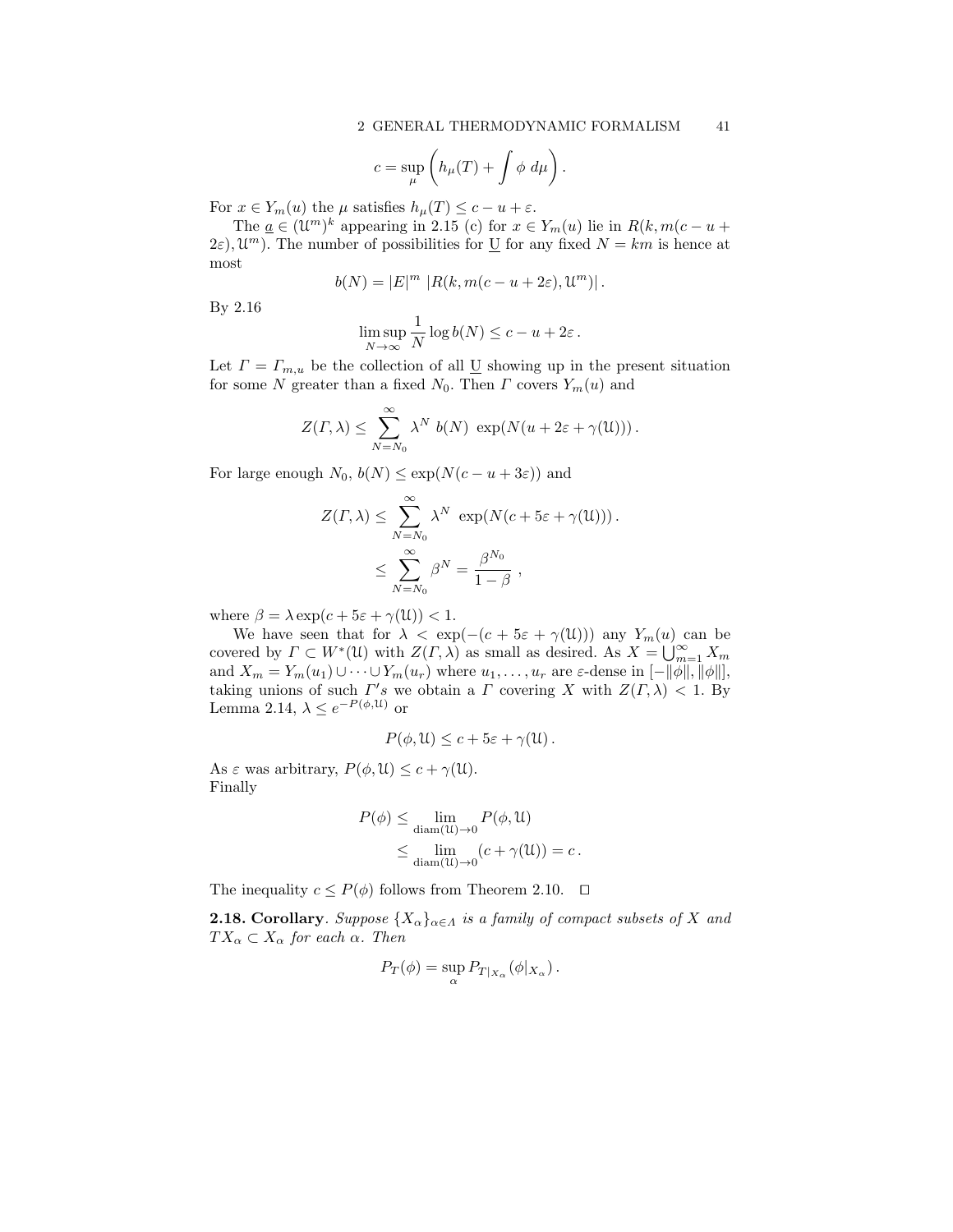### 42 2 GENERAL THERMODYNAMIC FORMALISM

*Proof.* If  $\mu \in \mathcal{M}_T(X_\alpha)$ , then  $\mu \in \mathcal{M}_T(X)$  and

$$
P_T(\phi) \ge h_\mu(T) + \int \phi \ d\mu \, .
$$

Hence

$$
P_T(\phi) \ge \sup_{\mu \in \mathcal{M}_T(X_\alpha)} \left( h_\mu(T) + \int \phi \, d\mu \right) = P_{T|_{X_\alpha}}(\phi|_{X_\alpha}).
$$

If  $x \in X_\alpha$ , then  $V(x) \subset \mathscr{M}_T(X_\alpha)$  and so

$$
c' = \sup \left\{ h_{\mu}(T) + \int \phi \ d\mu \ : \ \mu \in \bigcup_{x \in X} V(x) \right\}
$$

$$
\leq \sup_{\alpha} P_{T|_{X_{\alpha}}}(\phi|_{X_{\alpha}}).
$$

In the proof of 2.17 what was actually used about the number c was  $c \geq$  $h_{\mu}(T) + \int \phi \, d\mu$  for  $\mu \in V(x)$ . So c' would work just as well there to yield  $P_T(\phi) \leq c'$ .  $\Box$ 

## D. Equilibrium states

If  $\mu \in \mathscr{M}_T(X)$  satisfies  $h_\mu(T) + \int \phi \, d\mu = P_T(\phi)$ , then  $\mu$  is called an *equilibrium* state for  $\phi$  (w.r.t. T). The Gibbs state  $\mu_{\phi}$  of  $\phi \in \mathscr{F}_A$  in Chapter 1 was shown to be the unique equilibrium state for such a  $\phi$ .

**2.19. Proposition**. Suppose that for some  $\varepsilon > 0$  one has  $h_{\mu}(T, \mathcal{D}) = h_{\mu}(T)$ whenever  $\mu \in \mathscr{M}_T(X)$  and  $\text{diam}(\mathfrak{D}) < \varepsilon$ . Then every  $\phi \in \mathscr{C}(X)$  has an equilibrium state.

*Proof.* We show that  $\mu \mapsto h_{\mu}(T)$  is upper semi-continuous on  $\mathscr{M}_T(X)$ . Then  $\mu \mapsto h_{\mu}(T) + \int \phi d\mu$  will be also, and the proposition follows from 2.17 and the fact that an u.s.c. function on a compact space assumes its supremum.

Fixing  $\mu \in \mathcal{M}_T(X)$ ,  $\alpha > 0$ , and  $\mathcal{D} = \{D_1, \ldots, D_n\}$  with  $\text{diam}(\mathcal{D}) < \varepsilon$ , one has  $\frac{1}{m}H_{\mu}(\mathcal{D} \vee \cdots \vee T^{-m+1}\mathcal{D}) \leq h_{\mu}(T) + \alpha$  for some m. Let  $\beta > 0$  and pick a compact set  $K_{i_0,\dots,i_{m-1}} \subset \bigcap_{k=0}^{m-1} T^{-k} D_{i_k}$  with

$$
\mu\left(\bigcap_{k} T^{-k} D_{i_k} \backslash K_{i_0,\dots,i_{m-1}}\right) < \beta.
$$

Then  $D_i \supset L_i = \bigcup_{j=0}^{m-1} \bigcup \{T^j K_{i_0,\dots,i_{m-1}} : i_j = i\}.$  As the  $L_i$  are disjoint compact sets, one can find a partition  $\mathcal{D}' = \{D'_1, \ldots, D'_n\}$  with  $\text{diam}(\mathcal{D}') < \varepsilon$ and  $L_i \subset \text{int}(D_i')$ . One then has

$$
K_{i_0,\dots,i_{m-1}} \subset \mathrm{int}\left(\bigcap_k T^{-k} D'_{i_k}\right).
$$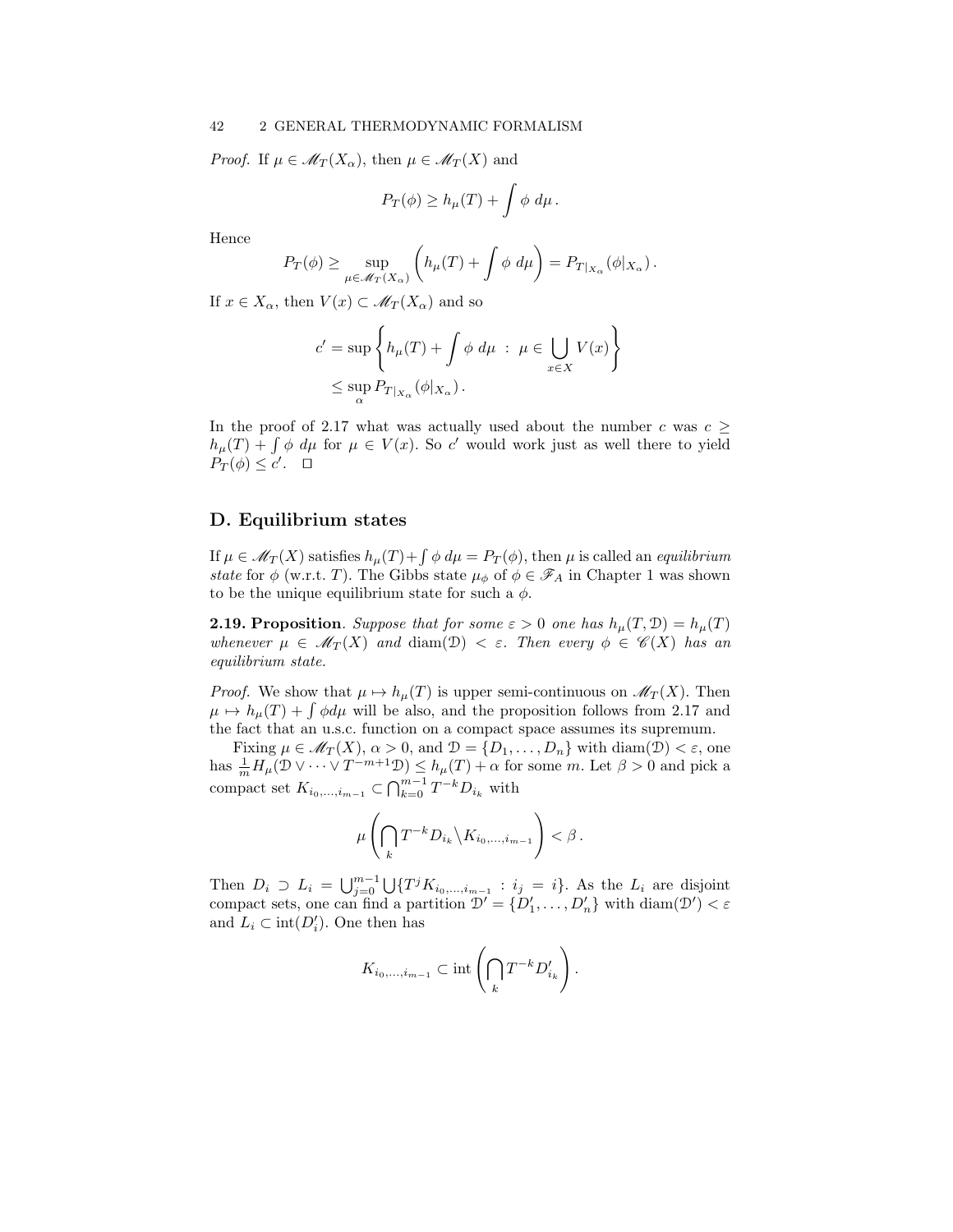If  $\nu$  is close to  $\mu$  in the weak topology, one will have

$$
\nu\left(\bigcap_{k} T^{-k} D'_{i_k}\right) \ge \mu(K_{i_0,\dots,i_{m-1}}) - \beta
$$

and  $|\nu(\bigcap_k T^{-k}D'_{i_k}) - \mu(\bigcap_k T^{-k}D_{i_k})| \leq 2\beta n^m$ . For  $\beta$  small enough, this implies

$$
h_{\nu}(T) = h_{\nu}(T, \mathcal{D}') \leq \frac{1}{m} H_{\nu}(\mathcal{D}' \vee \cdots \vee T^{-m+1} \mathcal{D}')
$$
  

$$
\leq \frac{1}{m} H_{\mu}(\mathcal{D} \vee \cdots \vee T^{-m+1} \mathcal{D}) + \alpha \leq h_{\mu}(T) + 2\alpha. \quad \Box
$$

**2.20. Corollary**. If T is expansive, every  $\phi \in \mathcal{C}(X)$  has an equilibrium state.

*Proof.* Recall 2.5.  $\Box$ 

One notices that the condition in 2.19 has nothing to do with  $\phi$ . Taking  $\phi = 0$ , one defines the *topological entropy* of T by

$$
h(T) = P_T(0) .
$$

The motivation for this chapter comes from two places: the theory of Gibbs states from statistical mechanics and topological entropy from topological dynamics (see references). Conditions on  $\phi$  become important for the *uniqueness* of equilibrium state and then only after stringent conditions have been placed on the homeomorphism  $T$ . The Axiom A diffeomorphisms will be close enough to the subshifts  $\sigma : \Sigma_A \to \Sigma_A$  so that one can prove uniqueness statements.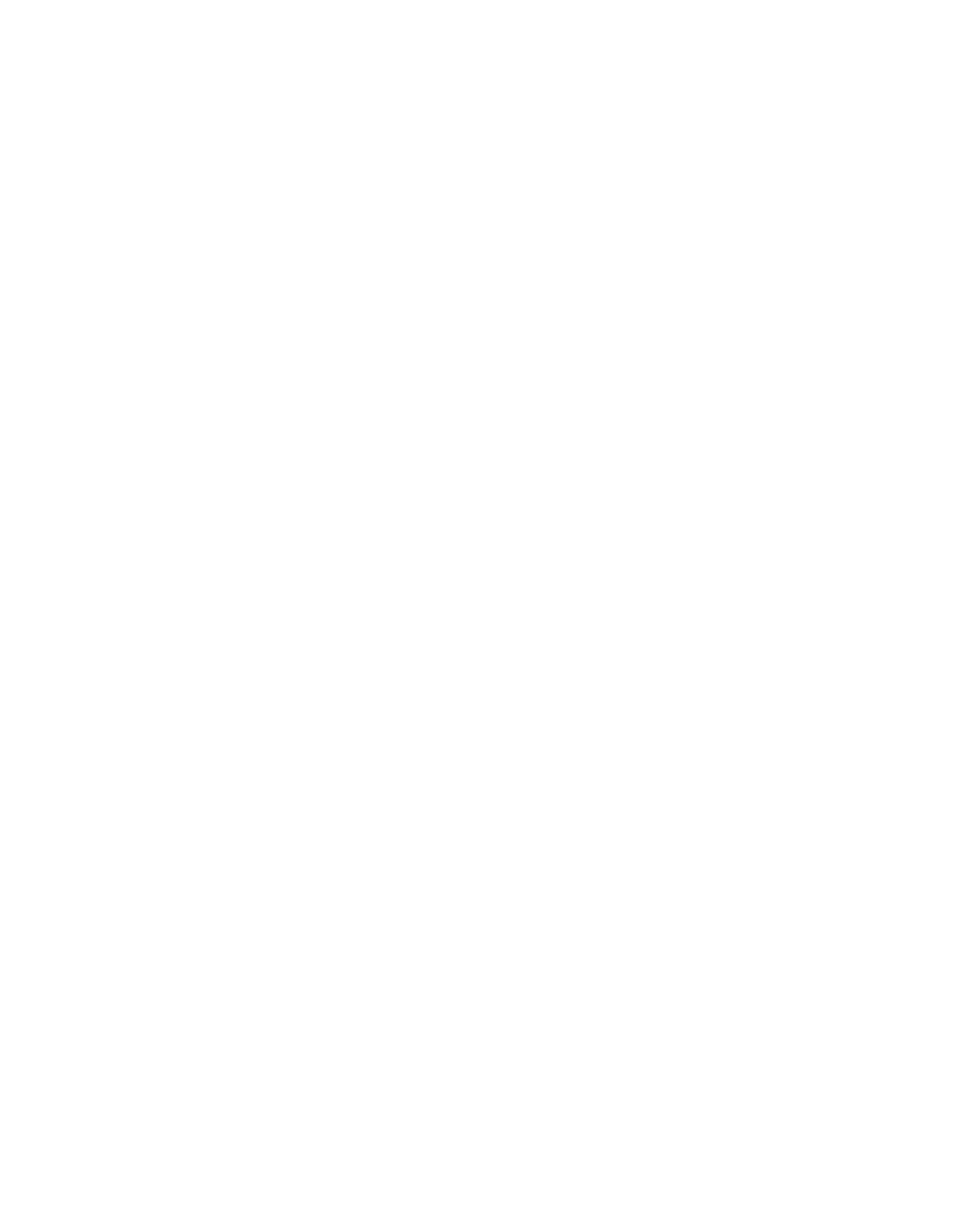# References

The definition of  $h<sub>\mu</sub>(T)$  is due to Kolmogorov and Sinai (see [2]). For expansive T Ruelle [15] defined  $P_T(\phi)$  and proved Theorems 2.10, 2.17 and 2.20. For general T the definition and results are due to Walters [16].

In the transition from  $\Sigma_A$  to a general compact metric space X, most of the work has to do with the more complicated topology of  $X$ . Walters' paper is therefore closely related to earlier work on the topological entropy  $h(T)$ , *i.e.*, the case  $\phi = 0$ . The definition of  $h(T)$  was made by Adler, Konheim and McAndrew [1]. The theorems for this case are due to Goodwyn [10] (Theorem 2.10), Dinaburg [6]  $(X \text{ finite dimensional}, 2.17)$ , Goodman [8] (general X, 2.17), and Goodman [9] (2.20). For subshifts these results were proved earlier by Parry [14]. The proofs we have given in these notes are adaptations of [4].

Gurevič [11] gives a T where  $\phi = 0$  has no equilibrium states and Misiurewicz [13] gives such a T which is a diffeomorphism. The condition in 2.19 is satisfied by a class of maps which includes all affine maps on Lie groups [3] and Misiurewicz [13] showed that equilibrium states exist under a somewhat weaker condition.

Ruelle [15] showed that for expansive T a Baire set of  $\phi$  have unique equilibrium states. Goodman [9] gives a minimal subshift where  $\phi = 0$  has more than one equilibrium state. I believe mathematical physicists know of specific  $\phi$  on  $\Sigma_n$ which do not have unique equilibrium states; in statistical mechanics one looks at  $\mathbb{Z}^m$  actions instead of just homeomorphisms and gets nonuniqueness for  $m \geq 2$ even with simple  $\phi$ 's. Uniqueness was proved in [5] for certain  $\phi$  when T satisfies expansiveness and a very restrictive condition called specification; this result has been carried over to flows by Franco-Sanchez [7].

Finally we mention a very interesting result in a different direction. Let T :  $M \to M$  be a continuous map on a compact manifold and  $\lambda$  an eigenvalue of the map  $T_* : H_1(M) \to H_1(M)$  on one-dimensional homology. Then Manning [12] showed  $h(T) \geq \log |\lambda|$ . It is conceivable that this inequality is true for  $\lambda$  for any  $H_k(M)$  (not just  $k = 1$ ) provided T is a diffeomorphism.

1. R. L. Adler, A. G. Konheim and M. H. McAndrew: Topological entropy, Trans. Amer. Math. Soc. **114** (1965), 309-319.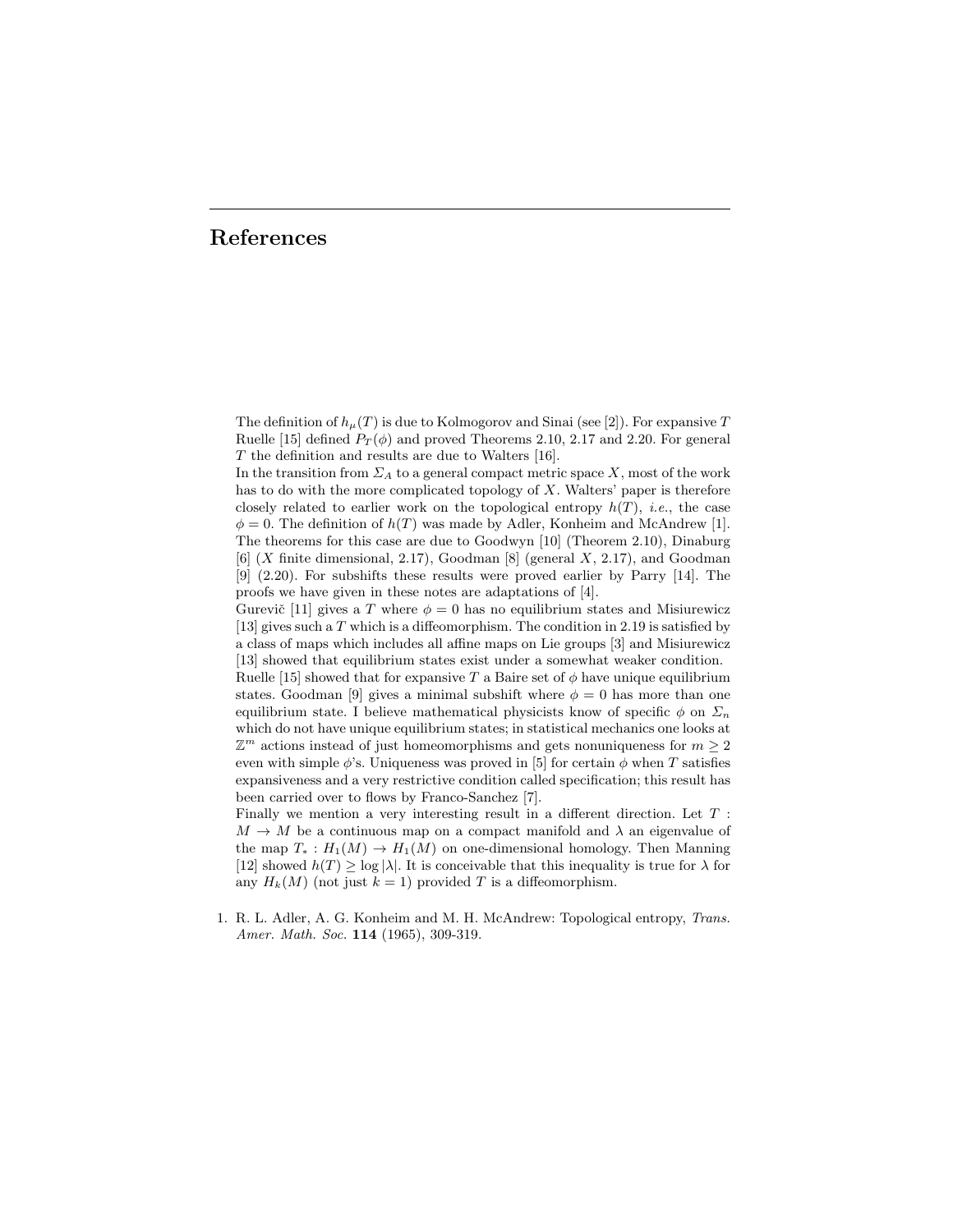- 46 References
- 2. P. Billingsley: *Ergodic Theory and Information*, Wiley  $(1965)$ .  $(^1)$
- 3. R. Bowen: Entropy-expansive maps, Trans. Amer. Math. Soc. 164 (1972), 323- 331.
- 4. R. Bowen: Topological entropy for noncompact sets, Trans. Amer. Math. Soc. 184 (1973), 125-136.
- 5. R. Bowen: Some systems with unique equilibrium states, Math. Systems Theory 8 (1974/75), no. 3, 193-202.
- 6. E. I. Dinaburg: On the relations among various entropy characteristics of dynamical systems, Math. USSR Izvestia 5 (1971), 337-378.
- 7. E. Franco-Sanchez: Flows with unique equilibrium states, Ph.D. thesis. Univ. of California, Berkeley, 1974.
- 8. T. N. T. Goodman: Relating topological entropy and measure entropy, Bull. London Math. Soc. 3 (1971), 176-180.
- 9. T. N. T. Goodman: Maximal measures for expansive homeomorphisms, J. London Math. Soc. (2) **5** (1972), 439-444.
- 10. L. W. Goodwyn: Topological entropy bounds measure-theoretic entropy, Proc. Amer. Math. Soc. 23 (1969), 679-688.
- 11. B. M. Gurevič: Topological entropy of denumerable Markov chains, Soviet Math. Dokl. **10** (1969), 911-915.
- 12. A. Manning: Topological entropy and the first homology group, in "Dynamical Systems" - Warwick 1974 (Proc. Symp. Appl. Topology and Dynamical Systems, Univ. Warwick, Coventry, 1973/1974), pp. 185-190. Lect. Notes in Math. 468, Springer, Berlin, 1975.
- 13. M. Misiurewicz: Diffeomorphism without any measure with maximal entropy, Bull. Acad. Polon. Sci. Sér. Sci. Math. Astronom. Phys. 21 (1973), 903-910.
- 14. W. Parry: Intrinsic Markov chains, Trans. Amer. Math. Soc. 112 (1964), 55-66.
- 15. D. Ruelle: Statistical mechanics on a compact set with  $\mathbb{Z}^{\nu}$  action satisfying expansiveness and specification, Trans. Amer. Math. Soc. 185 (1973), 237-251.
- 16. P. Walters: A variational principle for the pressure of continuous transformations, Amer. J. Math. 97 (1975), no. 4, 937-971.

<sup>1</sup> Reprint: Robert E. Krieger Publishing Co., Huntington, N.Y., 1978 (note of the editor).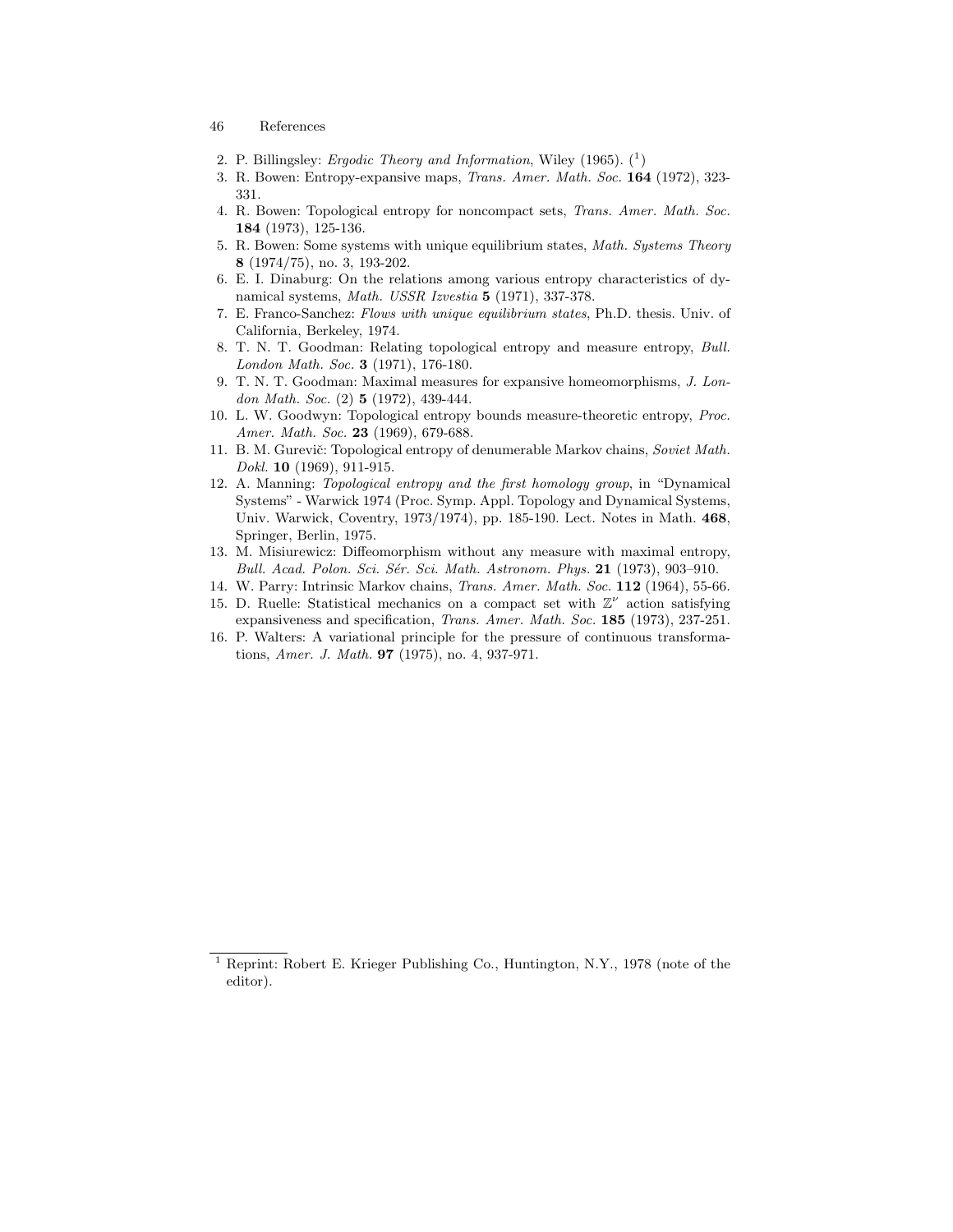# AXIOM A DIFFEOMORPHISMS

## A. Definition

We now suppose that  $f : M \to M$  is a diffeomorphism of a compact  $\mathscr{C}^\infty$ Riemannian manifold  $M$ . Then the derivative of  $f$  can be considered a map  $df: TM \to TM$  where  $TM = \bigcup_{x \in M} T_x M$  is the tangent bundle of M and  $df_x: T_xM \to T_{f(x)}M$ .

**Definition.** A closed subset  $\Lambda \subset M$  is hyperbolic if  $f(\Lambda) = \Lambda$  and each tangent space  $T_xM$  with  $x \in \Lambda$  can be written as a direct sum

$$
T_xM=E_x^u\oplus E_x^s
$$

of subspaces so that

(a)  $Df(E_x^s) = E_{f(x)}^s$ ,  $Df(E_x^u) = E_{f(x)}^u$ ; (b) there exist constants  $c > 0$  and  $\lambda \in (0, 1)$  so that

$$
\|Df^n(v)\|\leq c\lambda^n\|v\|\quad\text{when }v\in E^s_x\,,\ n\geq 0
$$

and

$$
||Df^{-n}(v)|| \le c\lambda^n ||v|| \quad \text{when } v \in E_x^u, \ n \ge 0;
$$

(c)  $E_x^s$ ,  $E_x^u$  vary continuously with x.

**Remark.** Condition (c) actually follows from the others.  $E^u = \bigcup_{x \in \Lambda} E_x^u$  and  $E^s = \bigcup_{x \in \Lambda} E_x^s$  are continuous subbundles of  $T_\Lambda M = \bigcup_{x \in \Lambda} T_x M$  and  $T_A M = E^u \oplus E^s.$ 

A point  $x \in M$  is non-wandering if

$$
U\cap \bigcup_{n>0}f^nU\neq\emptyset,
$$

for every neighborhood U of x. The set  $\Omega = \Omega(f)$  of all non-wandering points is seen to be closed and f-invariant. A point x is *periodic* if  $f^n x = x$  for some  $n > 0$ ; clearly such an x is in  $\Omega(f)$ .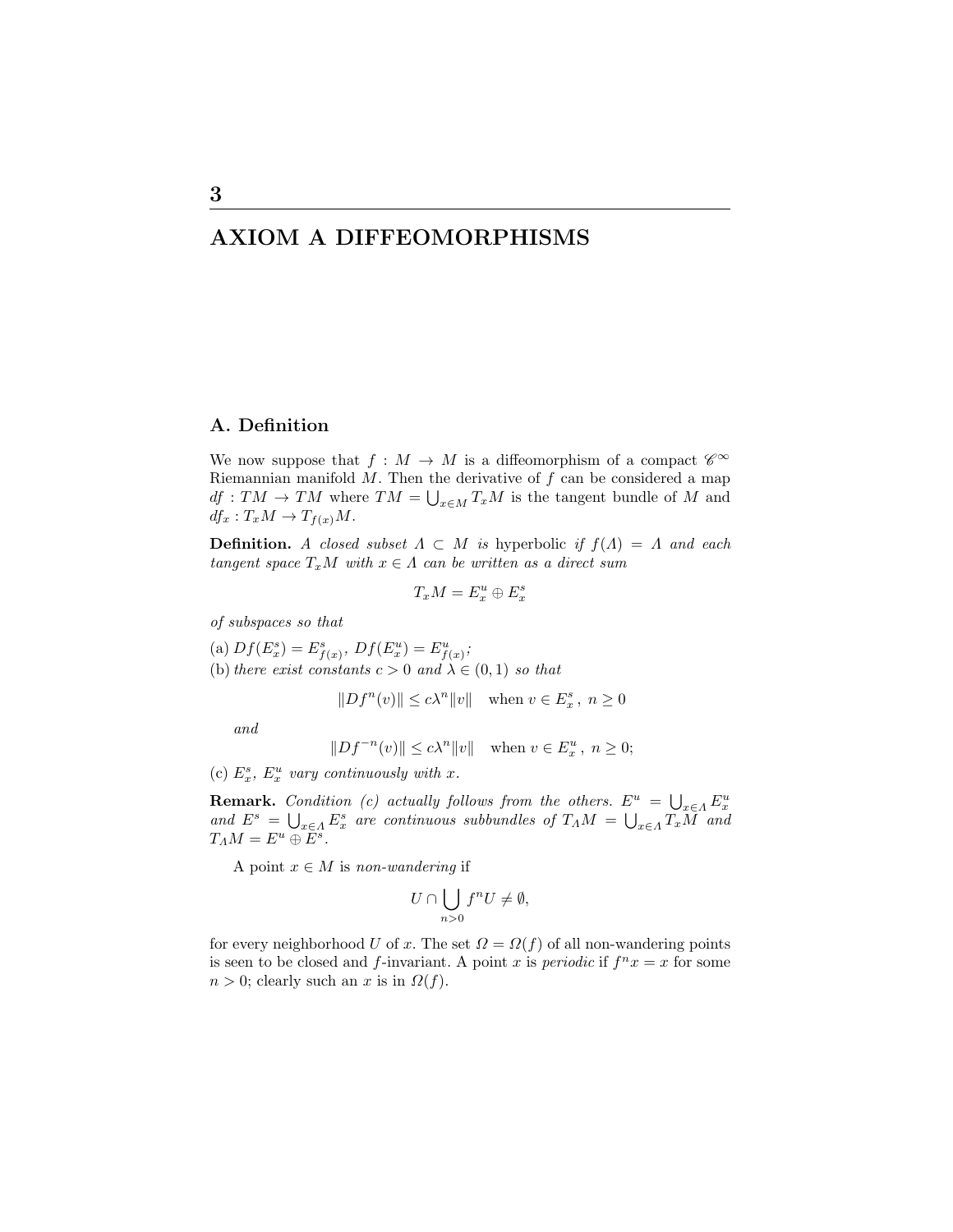#### 48 3 AXIOM A DIFFEOMORPHISMS

**Definition.** f satisfies Axiom A if  $\Omega(f)$  is hyperbolic and  $\Omega(f) = \overline{\{x : x \text{ is periodic}\}}.$ 

This definition is due to Smale  $[14]$ . A type of f studied extensively by Russian mathematicians is the Anosov diffeomorphism: f is Anosov if M is hyperbolic [2]. We shall see a little later that such diffeomorphisms always satisfy Axiom A. Right now we mention that it is unknown whether  $\Omega(f) = M$ for every Anosov f. The reader should study the examples in [14].

The Riemannian metric on  $M$  is used to state condition (b) in the definition of hyperbolic set. The truth of this condition does not depend upon which metric is used although the constants c and  $\lambda$  do. A metric is *adapted* (to an Axiom A f) if  $\Omega(f)$  is hyperbolic with respect to it with  $c = 1$ .

3.1. Lemma. Every Axiom A diffeomorphism has an adapted metric.

*Proof.* This lemma is due to Mather. See [8] for a proof.  $\Box$ 

We will always use an adapted metric. This will keep various estimates a bit simpler. For  $x \in M$  define

> $W^s(x) = \{y \in M : d(f^n x, f^n y) \to 0 \text{ as } n \to \infty\}$  $W^s_{\varepsilon}(x)=\{y\in M\ :\ d(f^nx,f^ny)\leq \varepsilon\ \text{ for all }n\geq 0\}$  $W^u(x) = \{ y \in M : d(f^{-n}x, f^{-n}y) \to 0 \text{ as } n \to \infty \}$  $W^u_{\varepsilon}(x) = \{ y \in M \; : \; d(f^{-n}x, f^{-n}y) \leq \varepsilon \; \text{ for all } n \geq 0 \}.$

The following stable manifold theorem is the main analytic fact behind the behavior of Axiom A diffeomorphisms.

**3.2. Theorem**. Let  $\Lambda$  be a hyperbolic set for a  $\mathscr{C}^r$  diffeomorphism f. For small  $\varepsilon > 0$ 

(a)  $W^s_{\varepsilon}(x)$ ,  $W^u_{\varepsilon}(x)$  are  $\mathscr{C}^r$  disks for  $x \in A$  with  $T_x W^s_{\varepsilon}(x) = E^s_x$ ,  $T_x W^u_{\varepsilon}(x) =$  $E_x^u$ ;

(b)  $d(f^n x, f^n y) \leq \lambda^n d(x, y)$  for  $y \in W^s_{\varepsilon}(x)$ ,  $n \geq 0$ , and  $d(f^{-n}x, f^{-n}y) \leq \lambda^n d(x, y)$  for  $y \in W^u_{\varepsilon}(x), n \geq 0;$ 

(c)  $W^s_{\varepsilon}(x)$ ,  $W^u_{\varepsilon}(x)$  vary continuously with x (in  $\mathscr{C}^r$  topology).

*Proof.* See Hirsch and Pugh [8].  $\square$ 

One consequence of 3.2 is that  $W^s_{\varepsilon}(x) \subset W^s(x)$  for  $x \in \Lambda$ . One then sees that

$$
W^s(x) = \bigcup_{n \ge 0} f^{-n} W^s_{\varepsilon}(f^n x)
$$

for  $x \in \Lambda$ . Similarly

$$
W^u(x) = \bigcup_{n \geq 0} f^n W^u_{\varepsilon}(f^{-n}x).
$$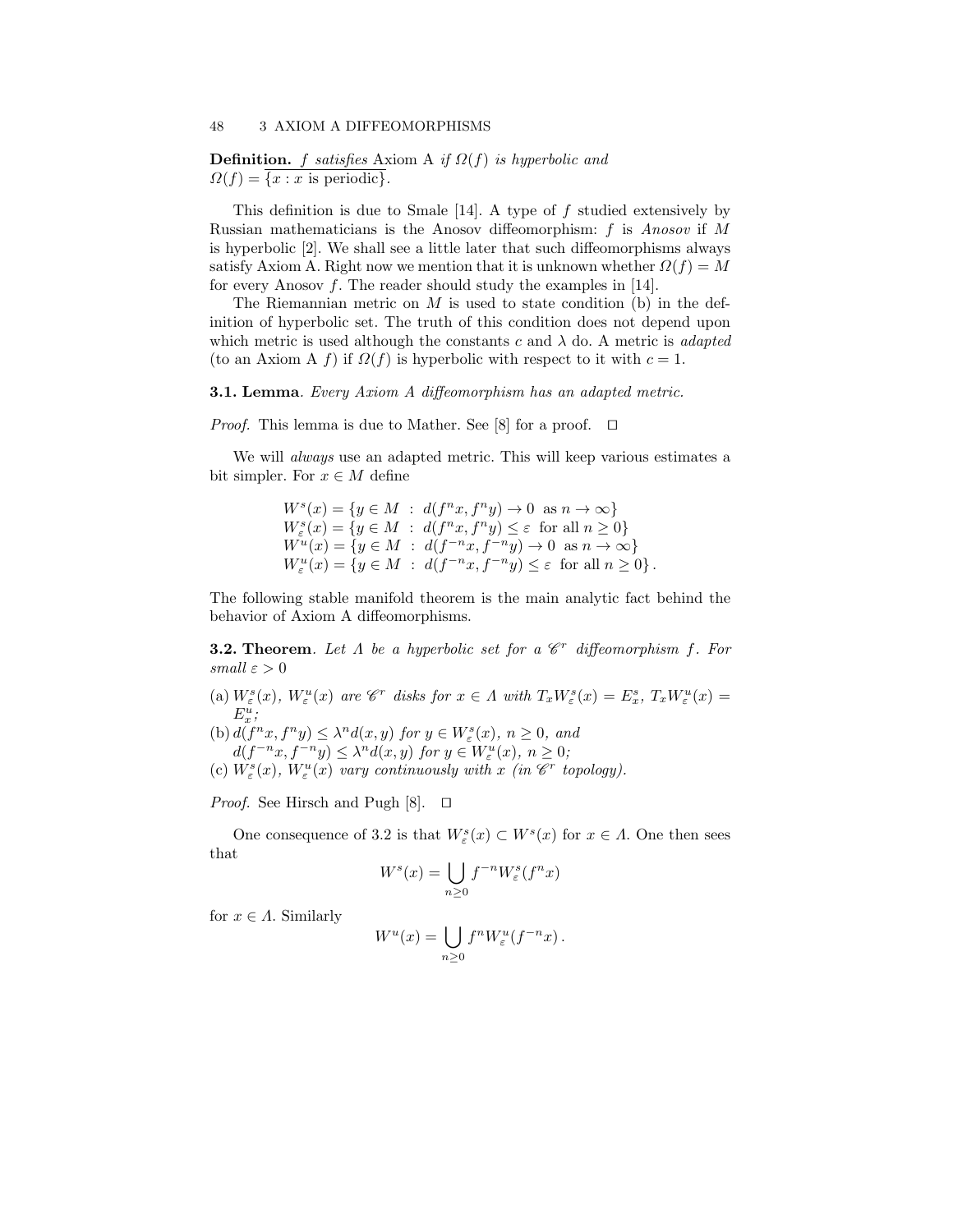**3.3. Canonical Coordinates.** Suppose f satisfies Axiom A. For any small  $\varepsilon > 0$  there is a  $\delta > 0$  so that  $W^s_{\varepsilon}(x) \cap W^u_{\varepsilon}(y)$  consists of a single point  $[x, y]$ whenever  $x, y \in \Omega(f)$  and  $d(x, y) \leq \delta$ . Furthermore  $[x, y] \in \Omega(f)$  and

$$
[\cdot, \cdot] : \{(x, y) \in \Omega(f) \times \Omega(f) : d(x, y) \le \delta\} \longrightarrow \Omega(f)
$$

is continuous.

Proof. See Smale [14]. The first statement follows because the intersection  $W^s_{\varepsilon}(x) \cap W^u_{\varepsilon}(x) = \{x\}$  is transversal and such intersections are preserved under small perturbation. To get  $[x, y] \in \Omega(f)$  uses that the periodic points are dense in  $\Omega(f)$ . In the Anosov case one of course has  $[x, y] \in M$  and thus canonical coordinates on M (instead of  $\Omega(f)$ ) without any assumption on periodic points.  $\Box$ 

**3.4. Lemma**. Let  $\Lambda$  be a hyperbolic set. Then there is an  $\varepsilon > 0$  so that  $\Lambda$  is expansive in M, i.e., if  $x \in A$  and  $y \in M$  with  $y \neq x$ , then

$$
d(f^kx, f^ky) > \varepsilon
$$
 for some  $k \in \mathbb{Z}$ .

*Proof.* Otherwise  $y \in W^s_{\varepsilon}(x) \cap W^u_{\varepsilon}(x)$ . x is also in this intersection and so  $y = x$  by 3.3.  $\Box$ 

## B. Spectral decomposition

From now on f will always be an Axiom A diffeomorphism.

**3.5. Spectral Decomposition.** One can write  $\Omega(f) = \Omega_1 \cup \Omega_2 \cup \cdots \cup \Omega_s$ where the  $\Omega_i$  are pairwise disjoint closed sets with

 $(a) f(\Omega_i) = \Omega_i$  and  $f|_{\Omega_i}$  is topologically transitive; (b)  $\Omega_i = X_{1,i} \cup \cdots \cup X_{n_i,i}$  with the  $X_{j,i}$ 's pairwise disjoint closed sets,  $f(X_{j,i}) =$  $X_{j+1,i}$   $(X_{n_j+1,i} = X_{1,i})$  and  $f^{n_i}|_{X_{j,i}}$  topologically mixing.

*Proof ([14, 4]).* For  $p \in \Omega$  periodic let  $X_p = \overline{W^u(p) \cap \Omega}$ . Let  $\delta$  be as in 3.3. We claim that

$$
X_p = B_{\delta}(X_p) = \{ y \in \Omega : d(y, X_p) < \delta \} \, .
$$

As periodic points are dense in  $\Omega$ , it is enough to see that a periodic  $q \in$  $B_{\delta}(X_p)$  is in  $X_p$ . Pick  $x \in W^u(p) \cap \Omega$  with  $d(x, q) < \delta$  and consider  $x' =$  $[x, q] \in W^u(p) \cap W^s(q) \cap \Omega$ . Letting  $f^m p = p$  and  $f^n q = q$ , one has

$$
f^{kmn}x' \in f^{kmn}W^u(p) = W^u(f^{kmn}p) = W^u(p)
$$
  
and 
$$
d(f^{kmn}x', q) = d(f^{kmn}x', f^{kmn}q) \to 0 \text{ as } k \to \infty.
$$

So  $q \in X_p$ .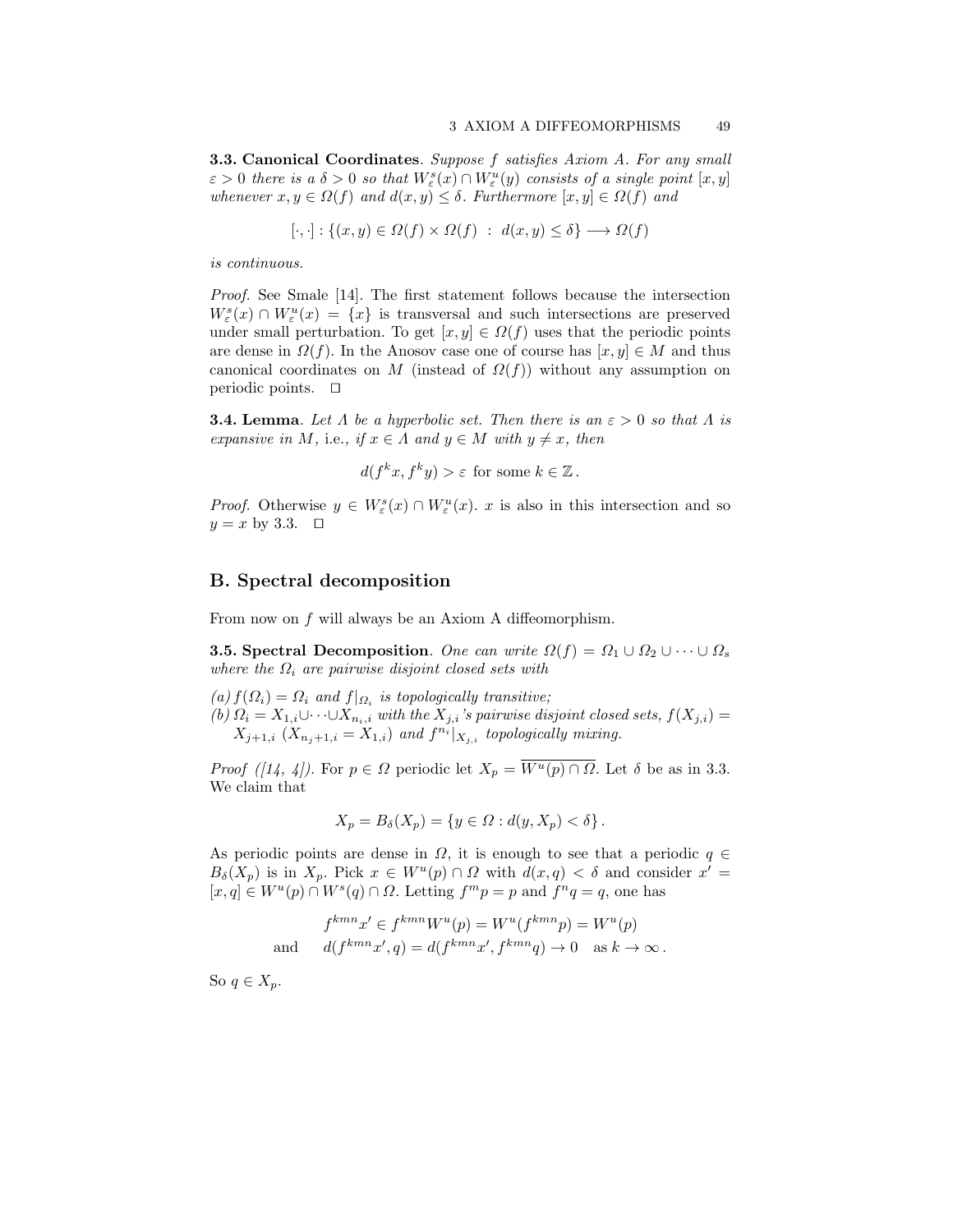#### 50 3 AXIOM A DIFFEOMORPHISMS

Notice that  $fX_p = X_{f(p)}$  since  $fW^u(p) = W^u(f(p))$ . If  $q \in X_p$  as above, then  $W^u_{\delta}(q) \subset X_p$  and

$$
W^{u}(q) = \bigcup_{k \geq 0} f^{kmn} W_{\delta}^{u}(q)
$$
  

$$
\subset \bigcup_{k \geq 0} f^{kmn} X_{p} = X_{p}.
$$

(Note that  $y \in W^u(q)$  iff  $f^{-kmn}y \to q$  as  $k \to \infty$ .) It follows that  $X_q \subset X_p$ . If x' is as above, then  $f^{kmn}x' \in X_q$  for large k as  $X_q = B_\delta(X_q)$  is open in  $\Omega$ . As  $f^{imn}X_q = X_{f^{imn}q} = X_q$ , one has  $f^{jmn}x' \in X_q$  for all j and

$$
p = \lim_{j \to -\infty} f^{jmn} x' \in \overline{X}_q = X_q \, .
$$

The above argument with the roles of p and q reversed gives  $X_p \subset X_q$ . In summary, if  $q \in X_p$  with p, q periodic,  $X_p = X_q$ .

Now any two  $X_p$ ,  $X_q$  are either disjoint or equal. For if  $X_q \cap X_q \neq \emptyset$ , then this intersection is open in  $\Omega$  and hence contains a periodic point r; then  $X_p = X_r = X_q$ . Now

$$
\Omega = \bigcup_{p \text{ periodic}} B_{\delta}(X_p) = \bigcup_{p} X_p,
$$

and so by compactness (the  $X_p$  are open) let

$$
\varOmega = X_{p_1} \cup \cdots \cup X_{p_t}
$$

with the  $X_{p_j}$ 's pairwise disjoint. Then  $f(X_{p_j}) = X_{fp_j}$  intersects and hence equals some  $X_{p_i}$ . So f permutes the  $X_{p_j}$ 's and the  $\Omega_i$  are just the union of the  $X_{p_j}$ 's in the various cycles of the permutation.

The transitivity in (a) is implied by the mixing in (b). We finish by showing  $f^N: X_r \to X_r$  is mixing whenever r is periodic and N positive with  $f^N X_r =$  $X_r$ . Suppose  $U, V$  are nonempty subsets of  $X_r$  open in  $X_r$  (*i.e.*, in  $\Omega$ ). Pick periodic points  $p \in U$  and  $q \in V$ , say  $f^m p = p$ ,  $f^n q = q$ . For each  $0 \le j < mn$ with  $f^j p \in X_r$  one can find a point  $x'_j$  as in the beginning of this proof so that

$$
x'_j \in f^jU
$$
 and  $f^{kmn}x'_j \in V$  for large k.

Writing  $tN = kmn + j$ ,  $0 \le j \le mn$ , we have  $f^{j}p = f^{tN}p \in X_r$  and

$$
f^{kmn}x'_j=f^{tN}(f^{-jN}x'_j)\in f^{tN}U\cap V
$$

provided k is large. Then  $f^{tN}U \cap V \neq \emptyset$  for large t and  $f^N|_{X_r}$  is topologically mixing.  $\square$ 

The  $\Omega_i$  in the spectral decomposition of  $\Omega(f)$  are called the *basic sets* of f. Notice that if  $g = f^n$  and n is a multiple of every  $n_i$ , then the basic sets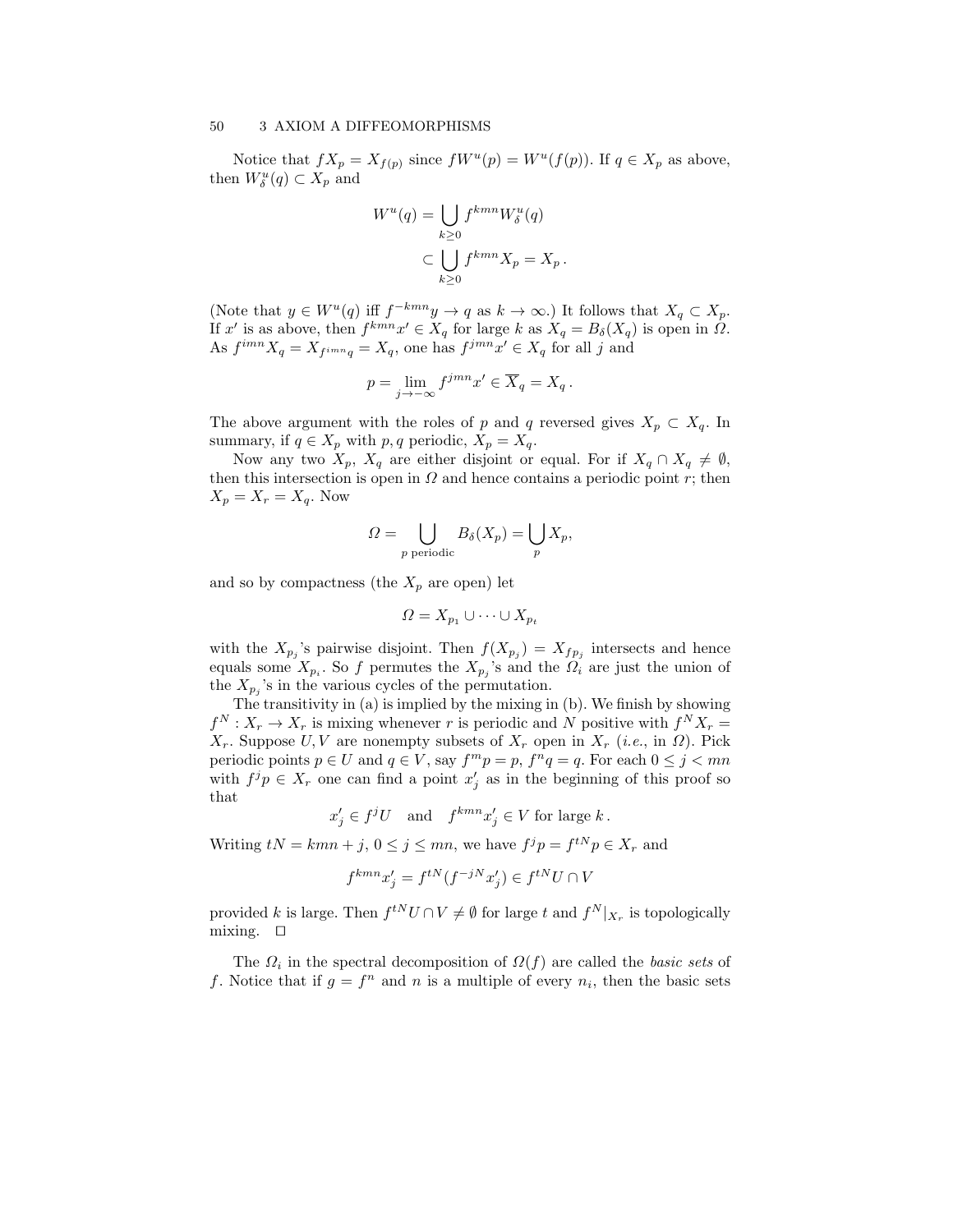of g are the  $X_{j,i}$ 's and  $g|_{X_{j,i}}$  is mixing. We will at times restrict our attention to mixing basic sets and recover the general case by considering  $f^n$ .

A sequence  $\underline{x} = \{x_i\}_{i=a}^b$   $(a = -\infty \text{ or } b = +\infty \text{ is permitted})$  of points in M is an  $\alpha$ -pseudo-orbit if

$$
d(fx_i, x_{i+1}) < \alpha \text{ for all } i \in [a, b-1).
$$

A point  $x \in M$   $\beta$ -shadows  $\underline{x}$  if

$$
d(f^ix, x_i) \leq \beta
$$
 for all  $i \in [a, b]$ .

**3.6. Proposition**. For every  $\beta > 0$  there is an  $\alpha > 0$  so that every  $\alpha$ -pseudoorbit  $\{x_i\}_{i=a}^b$  in  $\Omega$  (i.e., every  $x_i \in \Omega$ ) is  $\beta$ -shadowed by a point  $x \in \Omega$ .

*Proof.* Let  $\varepsilon > 0$  be a small number to be determined later and choose  $\delta \in$  $(0, \varepsilon)$  as in 3.3, *i.e.*,  $W_{\varepsilon}^{s}(x) \cap W_{\varepsilon}^{u}(y) \cap \Omega \neq \emptyset$  whenever  $x, y \in \Omega$  with  $d(x, y) \leq \delta$ . Pick M so large that  $\lambda^M \varepsilon < \delta/2$  and then  $\alpha > 0$  so that:

if 
$$
\{y_i\}_{i=0}^M
$$
 is an  $\alpha$ -pseudo-orbit in  $\Omega$ , then  
 $d(f^j y_0, y_j) < \delta/2$  for all  $j \in [0, M]$ .

Consider first an  $\alpha$ -pseudo-orbit  $\{x_i\}_{i=0}^{r_M}$  with  $r > 0$ . Define  $x'_{kM}$  recursively for  $k \in [0, r]$  by  $x'_0 = x_0$  and

$$
x'_{(k+1)M} = W^u_{\varepsilon}(f^M x'_{kM}) \cap W^s_{\varepsilon}(x_{(k+1)M}) \in \Omega.
$$

This makes sense:  $d(f^M x'_{kM}, f^M x_{kM}) \leq \lambda^M \varepsilon < \delta/2$  and  $d(f^M x_{kM}, x_{(k+1)M}) <$ δ/2 by the choice of α; so  $d(f^M x'_{kM}, x_{(k+1)M}) < \delta$  and  $x'_{(k+1)M}$  exists. Now set  $x = f^{-rM}x'_{rM}$ . For  $i \in [0, rM]$  pick s with  $i \in [sM, (s+1)M)$ , then

$$
d(f^{i}x, f^{i-s_M}x'_{s_M}) \leq \sum_{t=s+1}^{r} d(f^{i-t_M}x'_{t_M}, f^{i-t_M+M}x_{(t-1)M})
$$
  

$$
\leq \sum_{t=s+1}^{r} \varepsilon \lambda^{t_M-i} \leq \frac{\varepsilon \lambda}{1-\lambda}
$$

where we used  $x'_{tM} \in W^u_{\varepsilon}(f^M x'_{(t-1)M})$ . Since  $x'_{sM} \in W^s_{\varepsilon}(x_{sM})$ 

$$
d(f^{i-s_M}x'_{s_M}, f^{i-s_M}x_{s_M}) \leq \varepsilon.
$$

By the choice of  $\alpha$  one has

$$
d(f^{i-s_M}x_{s_M}, x_i) < \delta/2.
$$

By the triangle inequality

$$
d(f^{i}x, x_{i}) \leq \frac{\varepsilon\lambda}{1-\lambda} + \varepsilon + \frac{\delta}{2}.
$$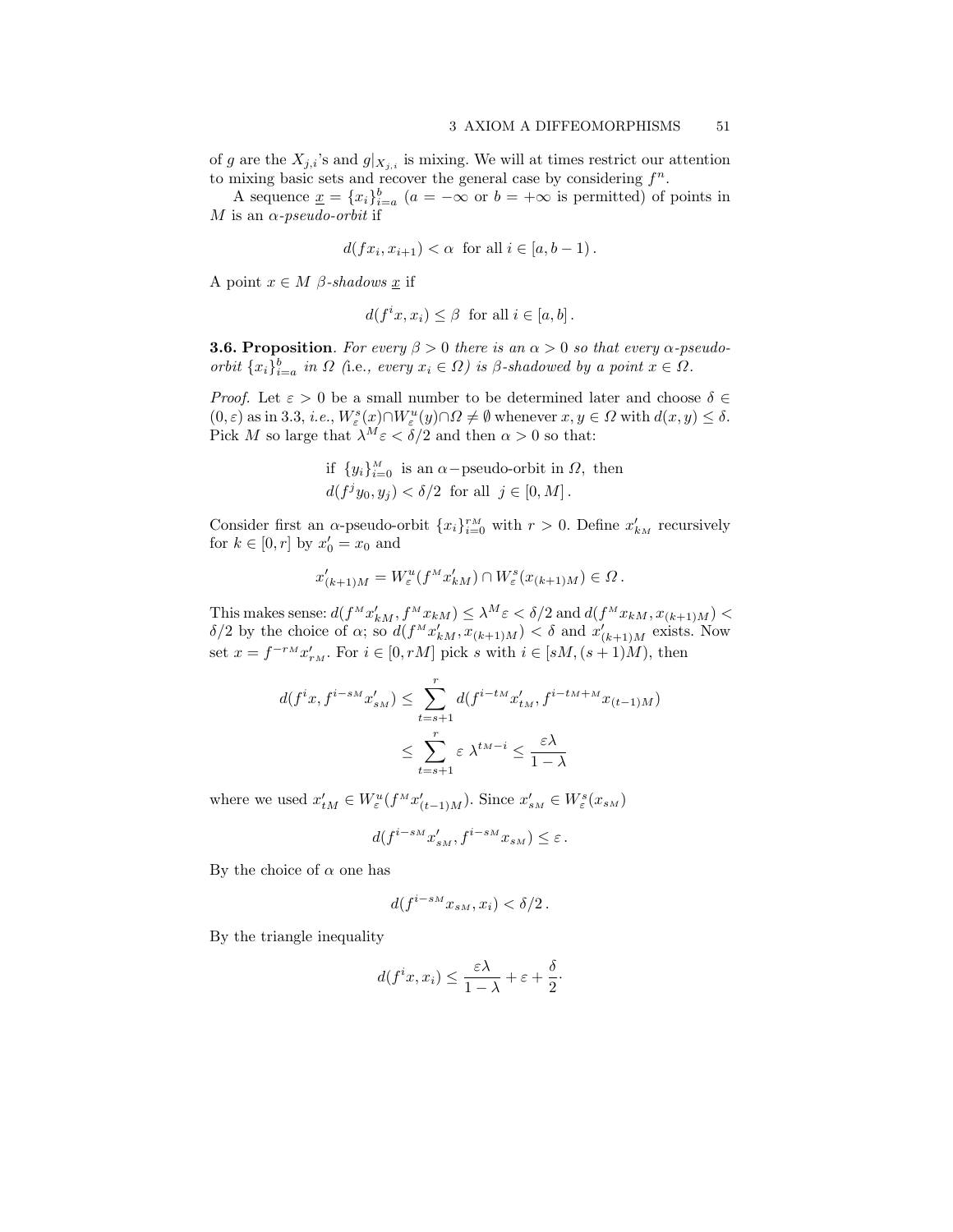#### 52 3 AXIOM A DIFFEOMORPHISMS

For small  $\varepsilon$  this is less that the given  $\beta$ .

Now any  $\alpha$ -pseudo-orbit  $\{x_i\}_{i=0}^n$  in  $\Omega$  extends to  $\{x_i\}_{i=0}^{r_M}$  when  $rM \geq n$ by setting  $x_i = f^{i-n}x_n$  for  $i \in (n, rM]$ . An  $x \in \Omega$  shadowing this extended pseudo-orbit will shadow the original one. If  $\{x_i\}_{i=a}^b$  is a finite  $\alpha$ -pseudo orbit, then so is  $\{x_{j+a}\}_{j=0}^{b-a}$  and x shadowing this one yields  $f^{-a}x$  shadowing the original. Thus the proposition holds for finite pseudo-orbits. If  ${x_i}_{i=-\infty}^{+\infty}$  is an  $\alpha$ -pseudo-orbit in  $\Omega$ , then find  $x^{(m)} \in \Omega$   $\beta$ -shadowing  $\{x_i\}_{i=-m}^m$  and let  $x$ be a limit point of the sequence  $x^{(m)}$ . Then  $x \in \Omega$   $\beta$ -shadows  $\{x_i\}_{i=-\infty}^{+\infty}$ .  $\Box$ 

**3.7. Corollary**. Given any  $\beta > 0$  there is an  $\alpha > 0$  so that the following holds: if  $x \in \Omega$  and  $d(f^{n}x, x) < \alpha$ , then there is an  $x' \in \Omega$  with  $f^{n}x' = x'$ and

$$
d(f^kx, f^kx') \leq \beta
$$
 for all  $k \in [0, n]$ .

*Proof.* Let  $x_i = f^k x$  for  $i \equiv k \pmod{n}$ ,  $k \in [0, n)$ . Then  $\{x_i\}_{i=-\infty}^{\infty}$  is an  $\alpha$ -pseudo-orbit. Let  $x' \in \Omega$   $\beta$ -shadow it. Then  $d(f^i x', f^i f^n x') \leq d(f^i x', x_i) +$  $d(x_i, f^{i+n}x') \leq 2\beta$  and by expansiveness (Lemma 3.4)  $f^n x' = x'$ .  $\Box$ 

**3.8. Anosov's Closing Lemma.** If  $f$  is an Anosov diffeomorphism, then  $f$ satisfies Axiom A.

*Proof.* We must show that the periodic points are dense in  $\Omega(f)$ . We have been assuming f satisfies Axiom A; however 3.3 is true also for Anosov diffeomorphisms and so then is 3.6 and 3.7, using M in place of  $\Omega(f)$ . If y is a non-wandering point for an Anosov f, then for any  $\gamma$  one can find x with  $d(x, y) < \gamma$  and  $d(f^n x, x) < \gamma$  for some *n*. The periodic points x' constructed in 3.7 for such x converge to y.  $\square$ 

**3.9. Fundamental Neighborhood.** Let  $f$  satisfy Axiom  $A$ . There is a neighborhood U of  $\Omega(f)$  so that

$$
\bigcap_{n\in\mathbb{Z}}f^nU=\varOmega(f)\,.
$$

*Proof.* Let  $\beta$  be small and  $\alpha$  as in 3.6. Pick  $\gamma < \alpha/2$  so that

 $\forall x, y \in M$ ,  $d(x, y) < \gamma$  implies  $d(fx, fy) < \alpha/2$ .

Let  $U = \{y \in M : d(y, \Omega) < \gamma\}$ . If  $y \in \bigcap_{n \in \mathbb{Z}} f^n U$ , pick  $x_i \in \Omega$  with  $d(f^iy, x_i) < \gamma$ . Then

$$
d(f^iy, f^ix) < \beta + \gamma \quad \text{for all } i \, .
$$

For small  $\beta$  and  $\gamma$  this implies  $y = x \in \Omega$  by 3.4.  $\Box$ 

For  $\Omega_j$  a basic set of an Axiom A diffeomorphism one let

$$
W^{s}(\Omega_{j}) = \{x \in M : d(f^{n}x, \Omega_{j}) \to 0 \text{ as } n \to \infty\}
$$
  
and 
$$
W^{u}(\Omega_{j}) = \{x \in M : d(f^{-n}x, \Omega_{j}) \to 0 \text{ as } n \to \infty\}.
$$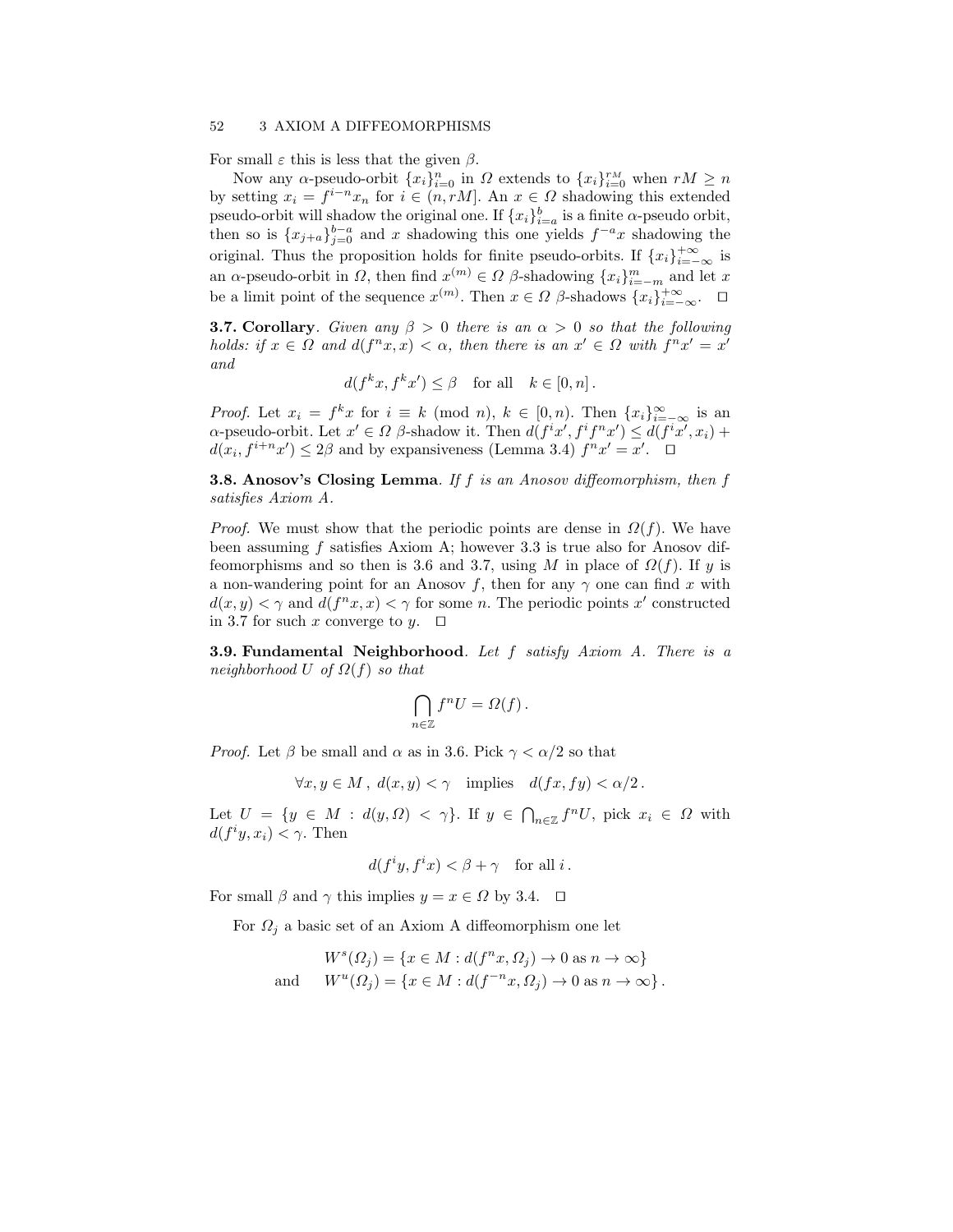Using the definition of non-wandering sets it is easy to check that  $f^n x \to \Omega$ and  $f^{-n}x \to \Omega$  as  $n \to \infty$ . As  $\Omega = \Omega_1 \cup \cdots \cup \Omega_s$  is a disjoint union of closed invariant sets one then sees that

$$
M = \bigcup_{j=1}^{s} W^{s}(\Omega_{j}) = \bigcup_{j=1}^{s} W^{u}(\Omega_{j})
$$

and that there are disjoint unions.

**3.10. Proposition**.  $W^s(\Omega_j) = \bigcup_{x \in \Omega_j} W^s(x)$  and  $W^u(\Omega_j) = \bigcup_{x \in \Omega_j} W^u(x)$ . For  $\varepsilon > 0$  there is a neighborhood  $U_j$  of  $\Omega_j$  so that

$$
\bigcap_{k\geq 0} f^{-k}U_j \subset W^s_{\varepsilon}(\Omega_j) = \bigcup_{x \in \Omega_j} W^s_{\varepsilon}(x)
$$
  
and 
$$
\bigcap_{k\geq 0} f^kU_j \subset W^u_{\varepsilon}(\Omega_j) = \bigcup_{x \in \Omega_j} W^u_{\varepsilon}(x).
$$

*Proof.* Suppose  $f^n y \to \Omega_j$  as  $n \to \infty$ ; say  $d(f^n y, \Omega_j) < \gamma$  for all  $n \geq N$ . Pick  $x_n \in \Omega_j$  for  $n \geq N$  with  $d(x_n, f^ny) \leq \gamma$ ; for  $n < N$  let  $x_n = f^{n-N}x_N$ . The  ${x_n}_{n=-\infty}^{\infty}$  is a pseudo-orbit in  $\Omega_j$ . Letting  $x \in \Omega_j$  shadow it, one gets

$$
f^Ny\in W^s_{\varepsilon}(f^Nx)\subset W^s(f^Nx)
$$

(provided  $\gamma$  was small enough). Then  $y \in f^{-N}W^{s}(f^{N}x) = W^{s}(x)$ . The reverse inclusion,  $W^s(\Omega_j) \supset \bigcup_{x \in \Omega_j} W^s(x)$ , is clear.

The proof for  $W^u(\Omega_j)$  is similar and we have proved the second statement with  $U_j = \{y \in M : d(y, \Omega_j) < \gamma\}$ .  $\Box$ 

## C. Markov partitions

A subset  $R \subset \Omega_s$  is called a *rectangle* if it has small diameter and

 $[x, y] \in R$  whenever  $x, y \in R$ .

R is called *proper* if R is closed and  $R = \overline{\text{int}(R)}$  (int(R) is the interior of R as a subset of  $\Omega_s$ ). For  $x \in R$ , let

$$
W^s(x,R) = W^s_{\varepsilon}(x) \cap R \quad \text{and} \quad W^u(x,R) = W^u_{\varepsilon}(x) \cap R
$$

where  $\varepsilon$  is small and the diameter of R is small compared to  $\varepsilon$ .

**3.11. Lemma**. Let R be a closed rectangle. As a subset of  $\Omega_s$ , R has boundary

$$
\partial R = \partial^s R \cup \partial^u R
$$

where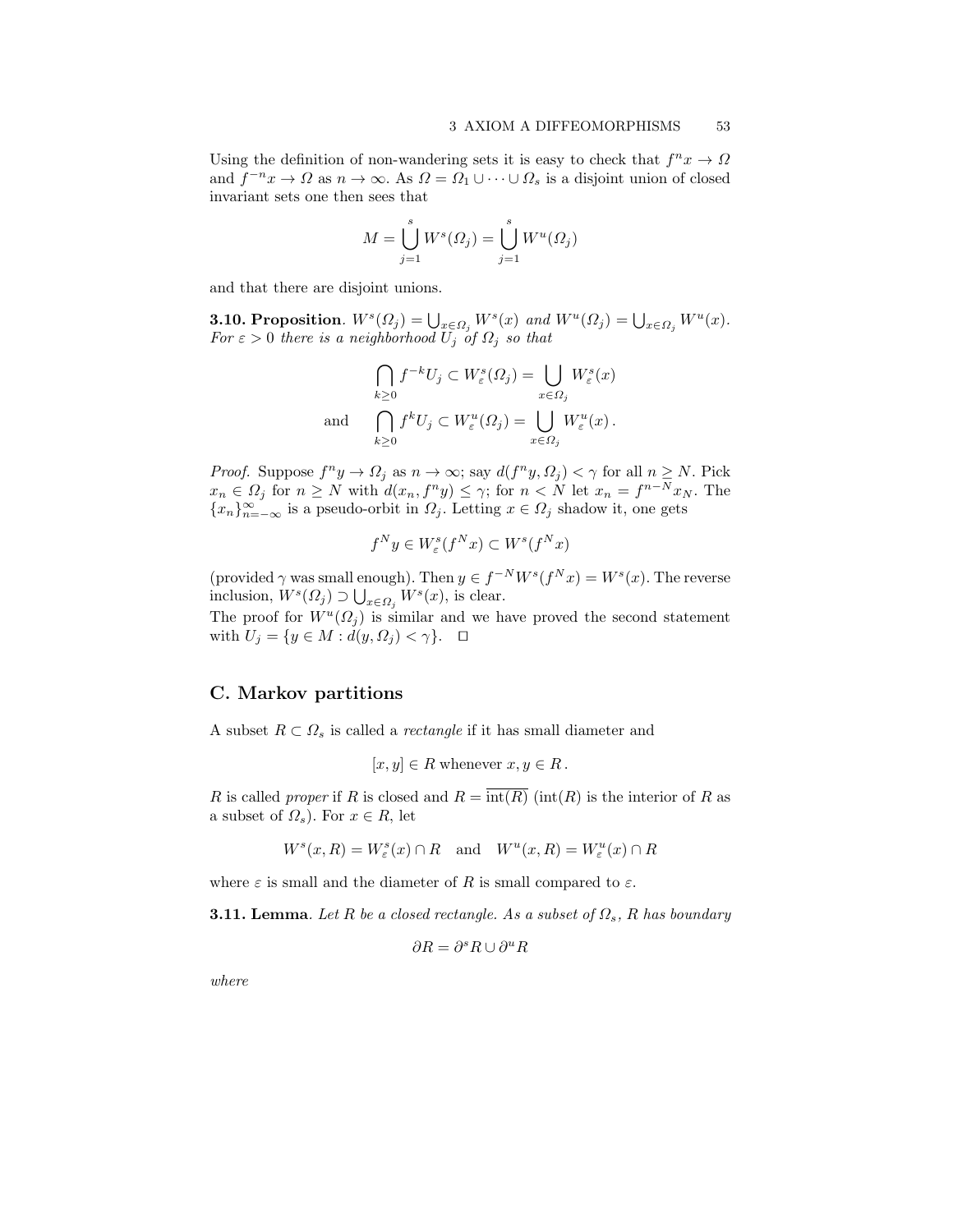$$
\partial^s R = \{x \in R : x \notin \text{int}(W^u(x, R))\}
$$

$$
\partial^u R = \{x \in R : x \notin \text{int}(W^s(x, R))\}
$$

and the interiors of  $W^u(x, R)$ ,  $W^s(x, R)$  are as subsets of  $W^u_{\varepsilon}(x) \cap \Omega$ ,  $W^s_{\varepsilon}(x) \cap$  $\Omega$ .

*Proof.* If  $x \in \text{int}(R)$ , then  $W^u(x, R) = R \cap (W^u_{\varepsilon}(x) \cap \Omega)$  is a neighborhood of  $x$ in  $W^u_{\varepsilon}(x) \cap \Omega$  since R is a neighborhood of x in  $\Omega$ . Similarly  $x \in \text{int}(W^u(x,R))$ . Suppose  $x \in \text{int}(W^u(x,R))$  and  $x \in \text{int}(W^s(x,R))$ . For  $y \in \Omega_s$  near x the points

$$
[x,y]\in W^s_{\varepsilon }(x)\cap \varOmega \quad \text{and}\quad [x,y]\in W^u_{\varepsilon }(x)\cap \varOmega
$$

depend continuously on y. Hence for  $y \in \Omega_s$  close enough to  $x, [x, y] \in R$  and  $[y, x] \in R$ . Then

$$
y'=[[y,x],[x,y]]\in R\cap W^s_{\varepsilon }(y)\cap W^u_{\varepsilon }(y)
$$

and  $y' = y$  as  $W^s_{\varepsilon}(y) \cap W^u_{\varepsilon}(y) = \{y\}$ . Thus  $x \in \text{int}(R)$ .  $\Box$ 

**Definition.** A Markov partition of  $\Omega_s$  is a finite covering  $\mathcal{R} = \{R_1, \ldots, R_m\}$ of  $\Omega_s$  by proper rectangles with

(a)  $\text{int}(R_i) \cap \text{int}(R_j) = \emptyset$  for  $i \neq j$ , (b)  $fW^u(x, R_i) \supset W^u(fx, R_j)$  and  $fW^s(x, R_i) \subset W^s(fx, R_j)$  when  $x \in \text{int}(R_i)$ ,  $fx \in \text{int}(R_j)$ .

**3.12. Theorem.** Let  $\Omega_s$  be a basic set for an Axiom A diffeomorphism f. Then  $\Omega_s$  has Markov partitions  $\mathcal R$  of arbitrarily small diameter.

*Proof.* Let  $\beta > 0$  be very small and choose  $\alpha > 0$  small as in Proposition 3.6, *i.e.*, every  $\alpha$ -pseudo-orbit in  $\Omega_s$  is  $\beta$ -shadowed in  $\Omega_s$ . Choose  $\gamma < \alpha/2$  so that

 $d(fx, fy) < \alpha/2$  when  $d(x, y) < \gamma$ .

Let  $P = \{p_1, \ldots, p_r\}$  be a  $\gamma$ -dense subset of  $\Omega_s$  and

$$
\Sigma(P) = \left\{ \underline{q} \in \prod_{-\infty}^{\infty} P : d(fq_j, q_{j+1}) < \alpha \text{ for all } j \right\} \, .
$$

For each  $q \in \Sigma(P)$  there is a unique  $\theta(q) \in \Omega_s$  which  $\beta$ -shadows q; for each  $x \in \Omega_s$  there are q with  $x = \theta(q)$ .

For  $q, q' \in \Sigma(\overline{P})$  with  $q_0 = \overline{q}'_0$  we define  $q^* = [q, q'] \in \Sigma(P)$  by

$$
q_j^* = \begin{cases} q_j & \text{for} \quad j \ge 0 \\ q_j' & \text{for} \quad j \le 0 \end{cases}
$$

Then  $d(f^{j}\theta(q^{*}), f^{j}\theta(q)) \leq 2\beta$  for  $j \geq 0$  and  $d(f^{j}\theta(q^{*}), f^{j}\theta(q)) \leq 2\beta$  for  $j \leq 0$ . So  $\theta(\underline{q}^*) \in \overline{W}_{2\beta}^s(\theta(\underline{q})) \cap W_{2\beta}^u(\theta(\underline{q}')), i.e.,$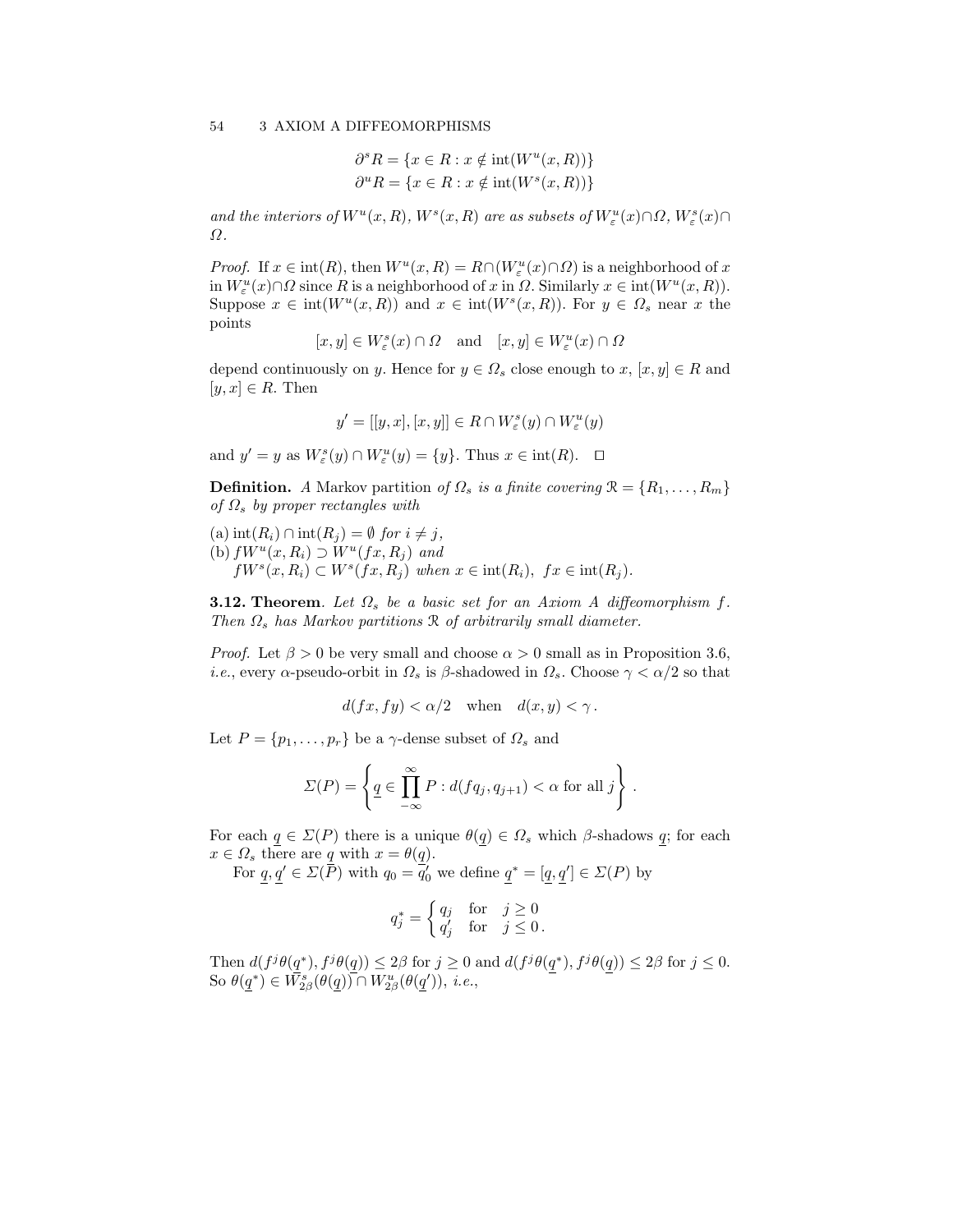$$
\theta[q,q'] = [\theta(q), \theta(q')] .
$$

We now see that  $T_s = \{ \theta(q) : q \in \Sigma(P), q_0 = p_s \}$  is a rectangle. For  $x, y \in T_s$  we write  $x = \theta(q), y = \theta(q')$  with  $q_0 = p_s = q'_0$ . Then

$$
[x, y] = \theta[q, q'] \in T_s.
$$

Suppose  $x = \theta(q)$  with  $q_0 = p_s$  and  $q_1 = p_t$ . Consider  $y \in W^s(x, T_s)$ ,  $y = \theta(q')$ ,  $q_0 = p_s$ . Then

$$
y = [x, y] = \theta[\underline{q}, \underline{q}']
$$
 and  
\n $fy = \theta(\sigma[q, q']) \in T_t$ 

as  $\sigma[q, q']$  has  $q' = p_t$  in its zeroth position. Since  $fy \in W^s_{\varepsilon}(fx)$  (diam $(T_s) \leq$  $2\beta$  is small compared to  $\varepsilon$ ),  $fy \in W^s_{\varepsilon}(fx, T_t)$ . We have proved (i)  $fW^s(x,T_s) \subset W^s(fx,T_t).$ A similar proof shows  $f^{-1}W^u(fx,T_t) \subset W^u(x,T_s)$ , *i.e.*, (ii)  $fW^u(x,T_s) \supset W^u(fx,T_t)$ . Each  $T_s$  is closed; this follows from the following lemma.

**3.13. Lemma.**  $\theta : \Sigma(P) \to \Omega_s$  is continuous.

*Proof.* Otherwise there is a  $\gamma > 0$  so that for every N one can find  $\underline{q}_{N}, \underline{q}'_{N} \in$  $\Sigma(P)$  with  $q_{j,N} = q'_{j,N}$  for all  $j \in [-N, N]$  but  $d(\theta(\underline{q}_{N}), \theta(\underline{q}'_{N})) \geq \gamma$ . If  $\overline{x}_{N}^N =$  $\theta(\underline{q}_{N})$ ,  $y_{N} = \theta(\underline{q}')$  one has

$$
d(f^j x_N, f^j y_N) \le 2\beta \quad \forall j \ \in \ [-N, N].
$$

Taking subsequences we may assume  $x_N \to x$  and  $y_N \to y$  as  $N \to \infty$ . Then  $d(f^{j}x, f^{j}y) \leq 2\beta$  for all j and  $d(x, y) \geq \gamma$ ; this contradicts expansiveness of  $f|_{\Omega_s}$ .  $\Box$ 

Now  $\mathcal{T} = \{T_1, \ldots, T_r\}$  is a covering by rectangles and (i) and (ii) above are like the Markov condition (b). However the  $T_j$ 's are likely to overlap and not be proper. For each  $x \in \Omega_s$  let

$$
\mathfrak{T}(x) = \{T_j \in \mathfrak{T} : x \in T_j\} \text{ and } \mathfrak{T}^*(x) = \{T_k \in \mathfrak{T} : T_k \cap T_j \neq \emptyset \text{ for some } T_j \in \mathfrak{T}(x)\}.
$$

As T is a closed cover of  $\Omega_s$ ,  $Z = \Omega_s \setminus \bigcup_j \partial T_j$  is an open dense subset of  $\Omega_s$ . In fact, using arguments similar to 3.11, one can show that

$$
Z^* = \{x \in \Omega_s : W^s_{\varepsilon}(x) \cap \partial^s T_k = \emptyset \text{ and } W^u_{\varepsilon}(x) \cap \partial^u T_k = \emptyset \text{ for all } T_k \in \mathfrak{T}^*(x)\}
$$

is open and dense in  $\Omega_s$ .

For  $T_i \cap T_k \neq \emptyset$ , let

$$
T_{j,k}^1 = \{x \in T_j : W^u(x, T_j) \cap T_k \neq \emptyset, \ W^s(x, T_j) \cap T_k \neq \emptyset\} = T_j \cap T_k
$$
  
\n
$$
T_{j,k}^2 = \{x \in T_j : W^u(x, T_j) \cap T_k \neq \emptyset, \ W^s(x, T_j) \cap T_k = \emptyset\}
$$
  
\n
$$
T_{j,k}^3 = \{x \in T_j : W^u(x, T_j) \cap T_k = \emptyset, \ W^s(x, T_j) \cap T_k \neq \emptyset\}
$$
  
\n
$$
T_{j,k}^4 = \{x \in T_j : W^u(x, T_j) \cap T_k = \emptyset, \ W^s(x, T_j) \cap T_k = \emptyset\}.
$$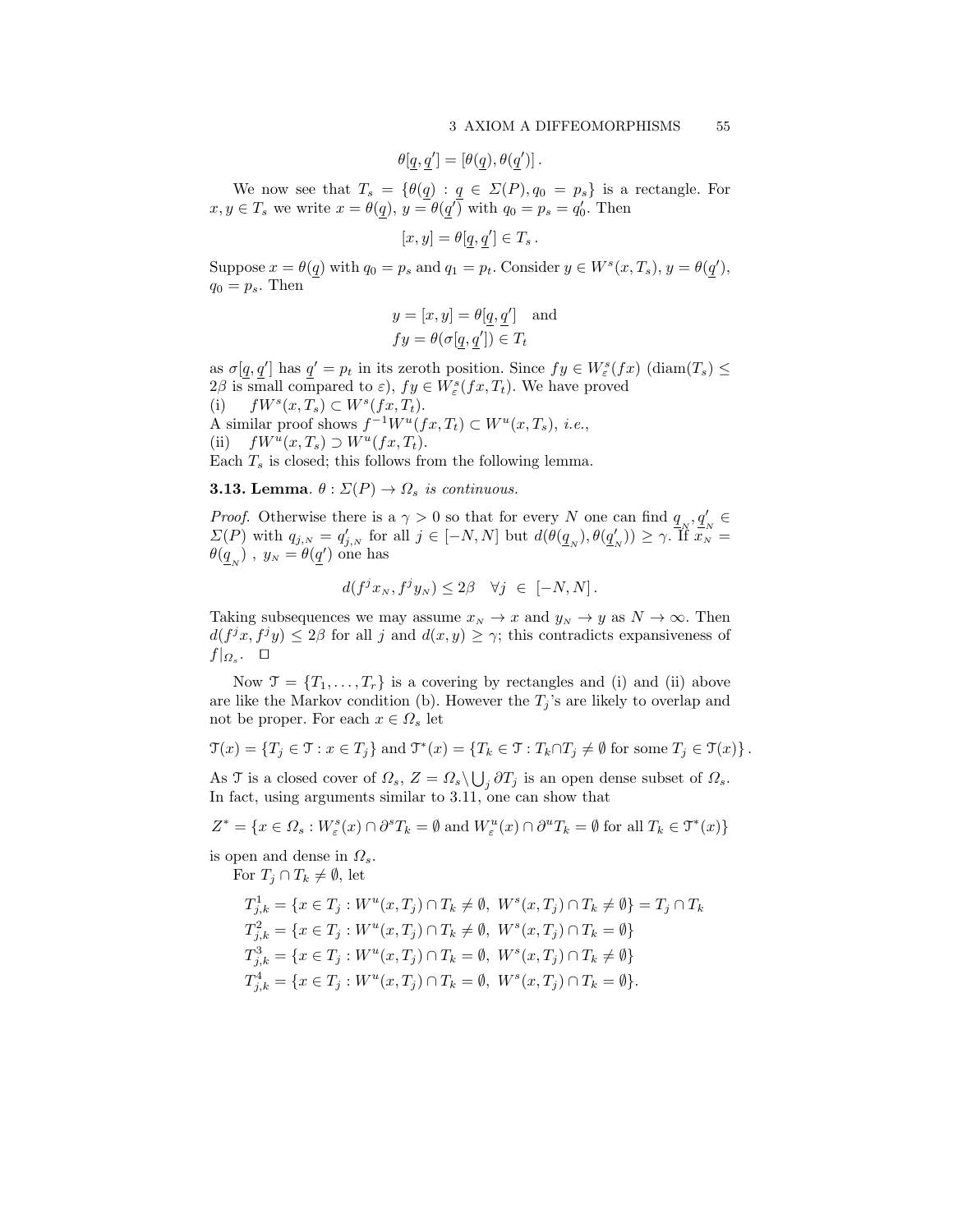

If  $x, y \in T_j$ , then  $W^s([x, y], T_j) = W^s(x, T_j)$  and  $W^u([x, y], T_j) =$  $W^u(y,T_j)$ ; this implies  $T_{j,k}^n$  is a rectangle open in  $\Omega_s$  and each  $x \in T_j \cap Z^*$ lies in  $\text{int}(T_{j,k}^n)$  for some n. For  $x \in Z^*$  define

$$
R(x) = \bigcap \{ \text{int}(T_{j,k}^n) : x \in T_j, T_k \cap T_j \neq \emptyset \text{ and } x \in T_{j,k}^n \}.
$$

Now  $R(x)$  is an open rectangle  $(x \in Z^*)$ . Suppose  $y \in R(x) \cap Z^*$ . Since  $R(x) \subset \mathfrak{T}(x)$  and  $R(x) \cap T_j = \emptyset$  for  $T_j \notin \mathfrak{T}(x)$ , one gets  $\mathfrak{T}(y) = \mathfrak{T}(x)$ . For  $T_j \in \mathfrak{T}(x) = \mathfrak{T}(y)$  and  $T_k \cap T_j \neq \emptyset$ , y lies in the same  $T_{j,k}^n$  as x does since  $T_{j,k}^n \supset R(x)$ ; hence  $R(y) = R(x)$ . If  $R(x) \cap R(x') \neq \emptyset$   $(x, x' \in Z^*)$ , there is a  $y \in R(x) \cap R(x') \cap Z^*$ ; then  $R(x) = R(y) = R(x')$ . As there are only finitely many  $T_{j,k}^n$ 's there are only finitely many distinct  $R(x)$ 's. Let

$$
\mathcal{R} = \{ \overline{R(x)} : x \in Z^* \} = \{ R_1, \ldots, R_m \} .
$$

For  $x' \in Z^*$ ,  $R(x') = R(x)$  or  $R(x') \cap R(x) = \emptyset$ ; hence  $(\overline{R(x)} \setminus R(x)) \cap Z^* = \emptyset$ . As  $Z^*$  is dense in  $\Omega_s$ ,  $\overline{R(x)} \setminus R(x)$  has no interior (in  $\Omega_s$ ) and  $R(x) = \text{int}(\overline{R(x)})$ . For  $R(x) \neq R(x')$ 

$$
int\left(\overline{R(x)}\right) \cap int\left(\overline{R(x')}\right) = R(x) \cap R(x') = \emptyset.
$$

To show that  $\mathcal R$  is Markov we are left to verify condition (b).

Suppose  $x, y \in Z^* \cap f^{-1}Z^*$ ,  $R(x) = R(y)$  and  $y \in W^s_{\varepsilon}(x)$ . We will show  $R(fx) = R(fy)$ . First  $\mathfrak{T}(fx) = \mathfrak{T}(fy)$ . Otherwise assume  $fx \in T_j$ ,  $fy \notin T_j$ . Let  $fx = \theta(\sigma q)$  with  $q_1 = p_j$  and  $q_0 = p_s$ . Then  $x = \theta(q) \in T_s$  and by inclusion (i) above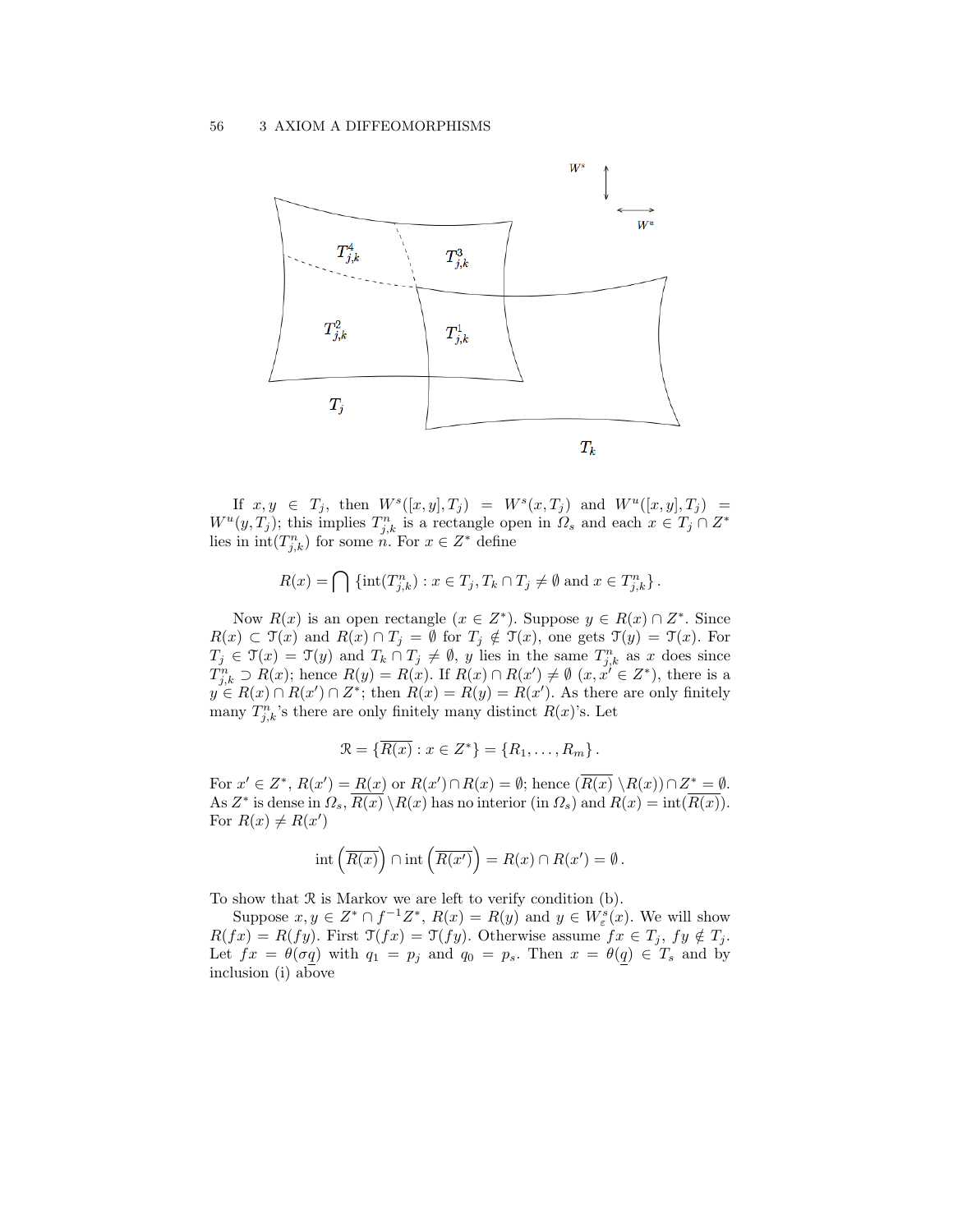$$
fy \in fW^s(x, T_s) \subset W^s(fx, T_j),
$$

contradicting  $fy \notin T_j$ . Now let  $fx, fy \in T_j$  and  $T_k \cap T_j \neq \emptyset$ . We want to show that  $fx, fy$  belong to the same  $T_{j,k}^n$ . As  $fy \in W_{\varepsilon}^s(fx)$  we have  $W^s(fy,T_j)$  $W^s(fx,T_j)$ . We will derive a contradiction from

$$
W^u(fy,T_j) \cap T_k = \emptyset, \, fz \in W^u(fx,T_j) \cap T_k.
$$

Recall that  $fx = \theta(\sigma q)$ ,  $q_1 = p_j$ ,  $q_0 = p_s$ . Then by inclusion (ii)

$$
fz \in W^u(fx, T_j) \subset fW^u(x, T_s) \quad \text{or} \quad z \in W^u(x, T_s).
$$

Let  $fz = \theta(\sigma \underline{q}')$ ;  $q'_1 = p_k$  and  $q_0 = p_t$ . Then  $z \in T_t$  and  $fW^s(z,T_t) \subset$  $W^s(fz,T_k)$ . Now  $T_s \in \mathfrak{T}(x) = \mathfrak{T}(y)$  and  $z \in T_t \cap T_s \neq \emptyset$ .

Now  $z \in W^u(x,T_s) \cap T_t$  and so there is some  $z' \in W^u(y,T_s) \cap T_t$  as  $x, y$  are in the same  $T_{s,t}^n$ . Then

$$
z'' = [z, y] = [z, z'] \in W^{s}(z, T_t) \cap W^{u}(y, T_s),
$$

and  $fz'' = [fz, fy] \in W<sup>s</sup>(fz, T_k) \cap W<sup>u</sup>(fy, T_j)$  (using  $fz, fy \in T_j$  a rectangle), a contradiction. So  $R(fx) = R(fy)$ .

For small  $\delta > 0$  the sets

$$
Y_1 = \bigcup \left\{ W^s_{\delta}(z) : z \in \bigcup_j \partial^s T_j \right\} \text{ and } Y_2 = \bigcup \left\{ W^u_{\delta}(z) : z \in \bigcup_j \partial^u T_j \right\}
$$

are closed and nowhere dense (like in the proof of 3.11). Now  $Z^* \supset \Omega_s \setminus (Y_1 \cup Y_2)$ is open and dense. Furthermore if  $x \notin (Y_1 \cup Y_2) \cap f^{-1}(Y_1 \cup Y_2)$  then  $x \in$  $Z^* \cap f^{-1}Z^*$  and the set of  $y \in W^s(x, R(x))$  with  $y \in Z^* \cap f^{-1}Z^*$  is open and dense in  $W^s(x, \overline{R(x)})$  (as a subset of  $W^s_{\varepsilon}(x) \cap \Omega$ ). By the previous paragraph  $R(fy) = R(fx)$  for such y; by continuity

$$
fW^s(x,\overline{R(x)}\,)\subset \overline{R(fx)}\,.
$$

As  $fW^s(x,\overline{R(x)}) \subset W^s_{\varepsilon}(fx), fW^s(x,\overline{R(x)}) \subset W^s(fx,\overline{R(fx)})$ . If  $\text{int}(R_i) \cap f^{-1} \text{int}(R_j) \neq \emptyset$ , then this open subset of  $\Omega_s$  contains some x satisfying the above conditions,  $R_i = \overline{R(x)}$  and  $R_j = \overline{R(fx)}$ . For any  $x' \in$  $R_i \cap f^{-1}R_j$  one has  $W^s(x', R_i) = \{ [x', y] : y \in W^s(x, R_i) \}$  and

$$
fWs(x', Ri) = \{ [fx', fy] : y \in Ws(x, Ri) \}\subset \{ [fx', z] : z \in Ws(fx, Rj) \}\subset Ws(fx', Rj).
$$

This completes the proof of half of the Markov conditions (b). The other half is proved similarly and the proof is omitted. Alternatively one could apply the above to  $f^{-1}$ , noting that  $W_f^u = W_{f^{-1}}^s$ .  $\Box$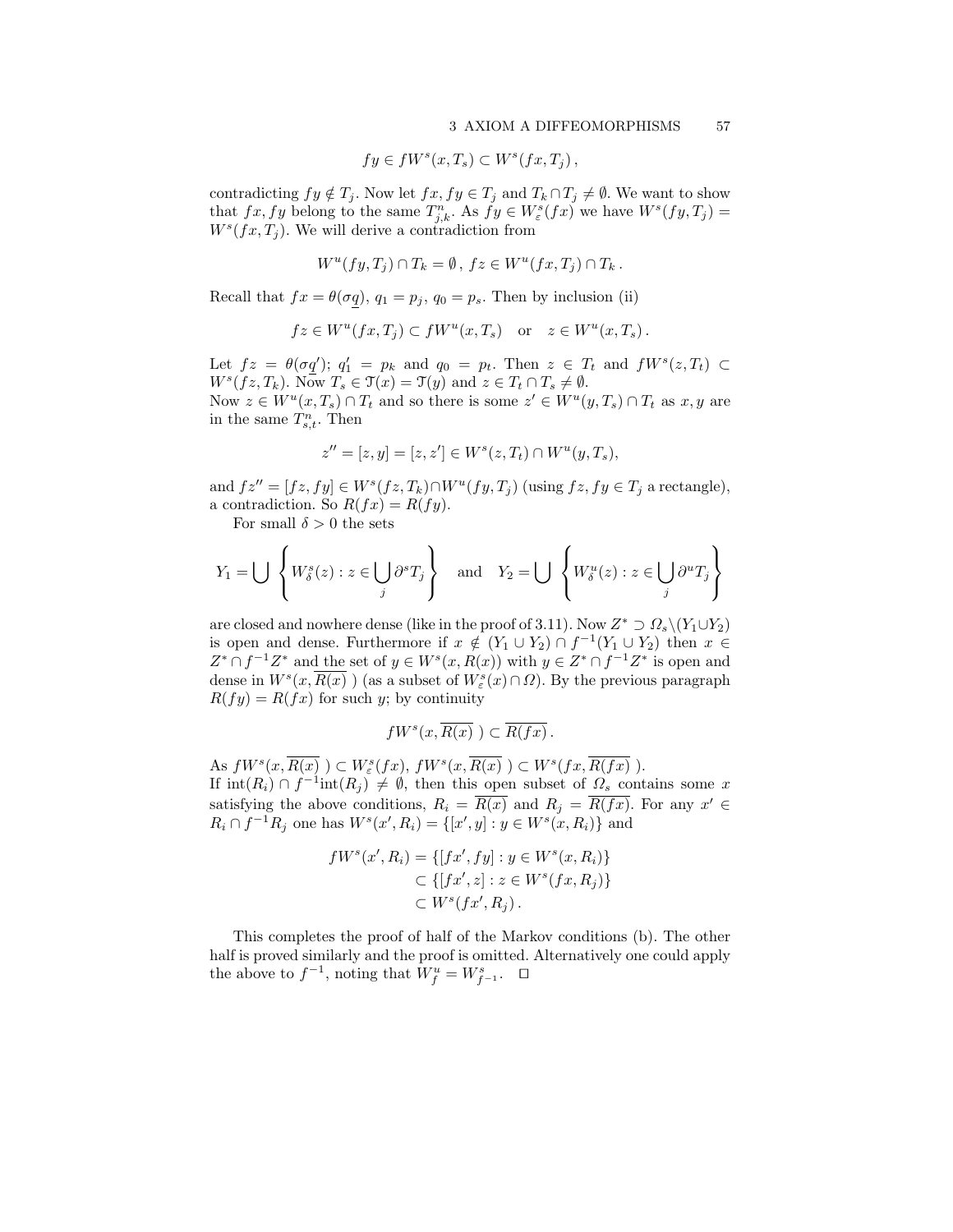## D. Symbolic dynamics

Throughout this section  $\mathcal{R} = \{R_1, \ldots, R_m\}$  will denote a Markov partition of a basic set  $\Omega_s$ . One defines the transition matrix  $A = A(\mathcal{R})$  by

$$
A_{ij} = \begin{cases} 1 & \text{if } \operatorname{int}(R_i) \cap f^{-1} \operatorname{int}(R_j) \neq \emptyset \\ 0 & \text{otherwise.} \end{cases}
$$

**3.14. Lemma**. Suppose  $x \in R_i$ ,  $fx \in R_j$ ,  $A_{ij} = 1$ . Then  $fW^s(x, R_i) \subset$  $W^s(fx,R_j)$  and  $fW^u(x,R_i) \supset W^u(fx,R_j)$ .

*Proof.* This is just the same as the last part of the proof of 3.12.  $\Box$ 

**Definition.**  $\partial^s \mathcal{R} = \bigcup_j \partial^s R_j$  and  $\partial^u \mathcal{R} = \bigcup_j \partial^u R_j$ .

**3.15. Proposition**.  $f(\partial^s \mathcal{R}) \subset \partial^s \mathcal{R}$  and  $f^{-1}(\partial^u \mathcal{R}) \subset \partial^u \mathcal{R}$ .

*Proof.* The set  $\bigcup_j (\text{int}(R_i) \cap f^{-1} \text{int}(R_j))$  is dense in  $R_i$ . For any  $x \in R_i$  one can therefore find some j and  $x_n \in \text{int}(R_i) \cap f^{-1} \text{int}(R_j)$  with  $\lim_{n \to \infty} x_n = x$ . Then  $A_{ij} = 1, x \in R_{ij}$  and  $fx \in R_j$ . Hence  $fW^u(x, R_i) \supset W^u(fx, R_j)$ . If  $fx \notin \partial^s \mathcal{R}$ , then  $W^u(fx, R_j)$  is a neighborhood of  $fx$  in  $W^s_{\varepsilon}(fx) \cap \Omega$  and so  $W^u(x, R_i)$  is a neighborhood of x in  $W^s_{\varepsilon}(x) \cap \Omega_s$  – that is  $x \notin \partial^s R_i$ . We have shown  $f(\partial^s \mathcal{R}) \subset \partial^s \mathcal{R}$ . One gets  $f^{-1}(\partial^u \mathcal{R}) \subset \partial^u \mathcal{R}$  by a similar argument or by applying the first argument to  $f^{-1}$  in place of f.  $\Box$ 

**3.16. Lemma**. Let  $D \subset W^s_{\delta}(x) \cap \Omega$  and  $C \subset W^u_{\delta}(x) \cap \Omega$ . Then the rectangle  $[C,D]$  is proper iff  $D = \overline{\text{int}(D)}$  and  $C = \overline{\text{int}(C)}$  as subsets of  $W^s_{\delta}(x) \cap \Omega$  and  $W^u_{\delta}(x) \cap \Omega$  respectively.

*Proof.* This is like 3.11.  $\Box$ 

**Definition.** Let  $R, S$  be two rectangles. S will be called a u-subrectangle of R if

(a)  $S \neq \emptyset$ ,  $S \subset R$ , S is proper, and (b)  $W^u(y, S) = W^u(y, R)$  for  $y \in S$ .

**3.17. Lemma**. Suppose S is a u-subrectangle of  $R_i$  and  $A_{ij} = 1$ . Then  $f(S) \cap I$  $R_j$  is a u-subrectangle of  $R_j$ .

*Proof.* Pick  $x \in R_i \cap f^{-1}R_j$  and set  $D = W^s(x, R_i) \cap S$ . Because S is a u-subrectangle (condition  $(b)$ ) one has

$$
S = \bigcup_{y \in D} W^u(y, R_i) = [W^u(x, R_i), D].
$$

As S is proper and nonempty, by 3.16  $D \neq \emptyset$  and  $D = \overline{\text{int}(D)}$ . Now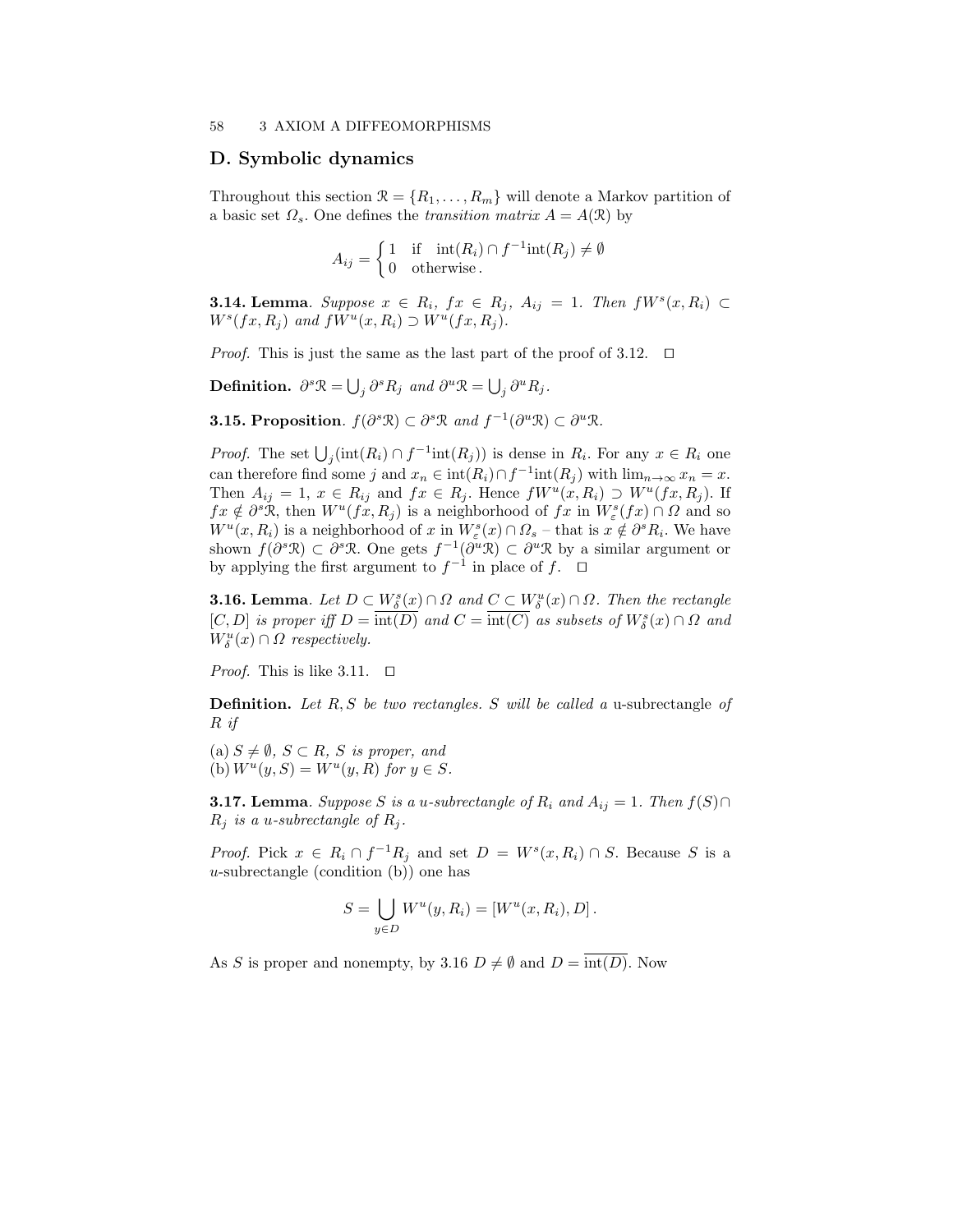$$
f(S) \cap R_j = \bigcup_{y \in D} (fW^u(y, R_i) \cap R_j).
$$

By 3.14,  $f(y) \in R_j$  and  $fW^u(y, R_i) \cap R_j = W^u(fy, R_j)$ . So  $f(S) \cap R_j = \bigcup_{y' \in f(D)} W^u(y', R_j) = [W^u(fx, R_j), f(D)].$ Since  $R_j = [W^u(fx, R_j), W^s(fx, R_j)]$  is proper, one has  $W^u(fx, R_j)$  proper. As f maps  $W^s_{\varepsilon}(x) \cap \Omega$  homeomorphically onto a neighborhood in  $W^s_{\varepsilon}(fx) \cap \Omega$ ,  $f(D) = \text{int}(f(D))$  and so  $f(S) \cap R_j$  is proper by 3.16.  $f(S) \cap R_j \neq \emptyset$  as  $f(D) \neq \emptyset$ ; if  $y'' \in f(S) \cap R_j$ , then  $y'' \in W^u(y', R_j)$  for some  $y' \in f(D)$  and  $W^u(y'', R_j) = W^u(y', R_j) \subset f(S) \cap R_j$ . So  $f(S) \cap R_j$  is a u-subrectangle of  $R_i$ .  $\Box$ 

**3.18. Theorem**. For each  $\underline{a} \in \Sigma_A$  the set  $\bigcap_{j \in \mathbb{Z}} f^{-j}R_{a_j}$  consists of a single point, denoted  $\pi(\underline{a})$ . The map  $\pi : \Sigma_A \to \Omega_s$  is a continuous surjection,  $\pi \circ \sigma =$  $f \circ \pi$ , and  $\pi$  is one-to-one over the residual set  $Y = \Omega_s \setminus \bigcup_{j \in \mathbb{Z}} f^j (\partial^s \mathbb{R} \cup \partial^u \mathbb{R}).$ 

*Proof.* If  $a_1 a_2 \cdots a_n$  is a word with  $A_{a_j a_{j+1}} = 1$ , then inductively using 3.17 one sees that

$$
\bigcap_{j=1}^{n} f^{n-j} R_{a_j} = R_{a_n} \cap f \left( \bigcap_{j=1}^{n-1} f^{n-1-j} R_{a_j} \right)
$$

is a u-subrectangle of  $R_{a_n}$ . From this one gets that

$$
K_n(\underline{a}) = \bigcap_{j=-n}^{n} f^{-j} R_{a_j}
$$

is nonempty and the closure of its interior. As  $K_n(\underline{a}) \supset K_{n+1}(\underline{a}) \supset \cdots$  we have

$$
K(\underline{a}) = \bigcap_{j=-\infty}^{\infty} f^{-j} R_{a_j} = \bigcap_{n=1}^{\infty} K_n(\underline{a}) \neq \emptyset.
$$

If  $x, y \in K(\underline{a})$ , then  $f^jx, f^jy \in R_{a_j}$  are close for all  $j \in \mathbb{Z}$  and so  $x = y$  by expansiveness. As

$$
K(\sigma \underline{a}) = \bigcap_{j} f^{-j} R_{a_{j+1}} = f\left(\bigcap_{j} f^{-j} R_{a_j}\right)
$$
  
=  $fK(\underline{a}),$ 

one has  $\pi \circ \sigma = f \circ \pi$ . That  $\pi$  is continuous is proved like 3.13. As  $\partial^s \mathcal{R} \cup \partial^u \mathcal{R}$ is nowhere dense, Y is residual. For  $x \in Y$  pick  $a_j$  with  $f^j x \in R_{a_j}$ . As  $x \in Y$ ,  $f^jx \in \text{int}(R_{a_j})$  and so  $A_{a_ja_{j+1}} = 1$ . Thus  $\underline{a} = \{a_j\} \in \Sigma_A$  and  $x = \pi(\underline{a})$ . If  $x = \pi(\underline{b})$ , then  $f^jx \in R_{b_j}$  and  $b_j = a_j$  because  $f^jx \notin \partial^s \mathcal{R} \cup \partial^u \mathcal{R}$ ; so  $\pi$  is injective over Y. As  $\pi(\Sigma_A)$  is a compact subset of  $\Omega_s$  containing a dense set  $Y, \pi(\Sigma_A) = \Omega_s. \quad \Box$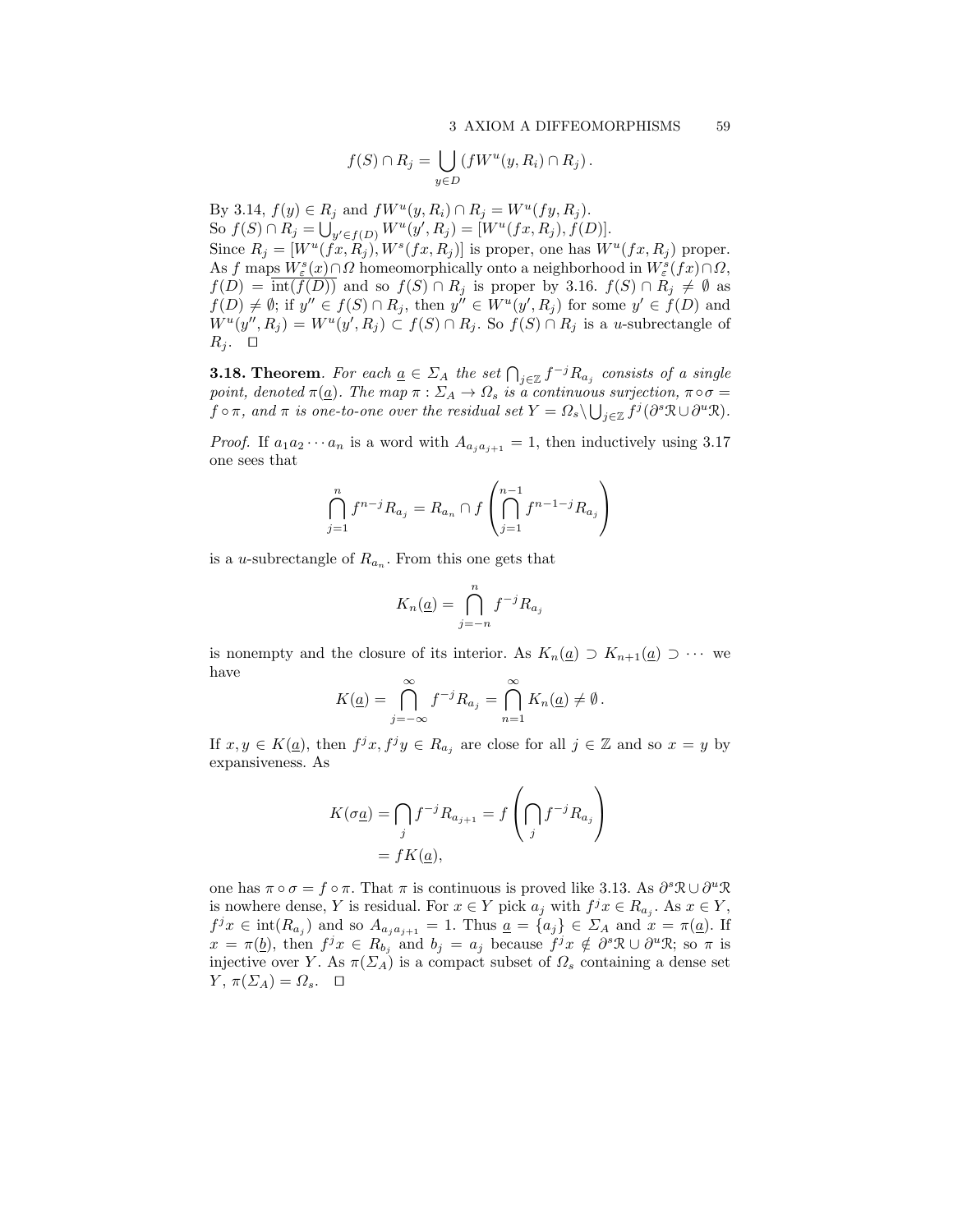#### 60 3 AXIOM A DIFFEOMORPHISMS

**3.19. Proposition**.  $\sigma : \Sigma_A \to \Sigma_A$  is topologically transitive. If  $f|_{\Omega_s}$  is topologically mixing so is  $\sigma : \Sigma_A \to \Sigma_A$ .

*Proof.* Let  $U, V$  be nonempty open in  $\Sigma_A$ . For some  $\underline{a}, \underline{b} \in \Sigma_A$  and  $N$  one has

$$
U \supset U_1 = \{ \underline{x} \in \Sigma_A : x_i = a_i \ \forall \ i \in [-N, N] \}
$$
  

$$
V \supset V_1 = \{ \underline{x} \in \Sigma_A : x_i = b_i \ \forall \ i \in [-N, N] \}.
$$

Now

$$
\emptyset \neq \text{int}(K_N(\underline{a})) = \bigcap_{j=-N}^{N} f^{-j} \text{int}(R_{a_j}) = U_2
$$
  
and 
$$
\emptyset \neq \text{int}(K_N(\underline{b})) = \bigcap_{j=-N}^{N} f^{-j} \text{int}(R_{b_j}) = V_2.
$$

Also, if  $x = \pi(\underline{x}) \in U_2$ , then  $f^j x \in R_{x_j}$  and  $f^j x \in int(R_{a_j})$  imply  $x_j = a_j$ ; so  $\pi^{-1}(U_2) \subset U_1$ . Similarly  $\pi^{-1}(V_2) \subset V_1$ . Since  $f|_{\Omega_s}$  is transitive,  $f^n \overline{U_2} \cap V_2 \neq \emptyset$ for various large  $n$ . Then

$$
\emptyset \neq \pi^{-1}(f^n U_2 \cap V_2) = \pi^{-1}(f^n U_2) \cap \pi^{-1}(V_2) \subset f^n U \cap V.
$$

This same argument shows that  $\sigma|_{\Sigma_A}$  is mixing if  $f|_{\Omega_s}$  is.  $\Box$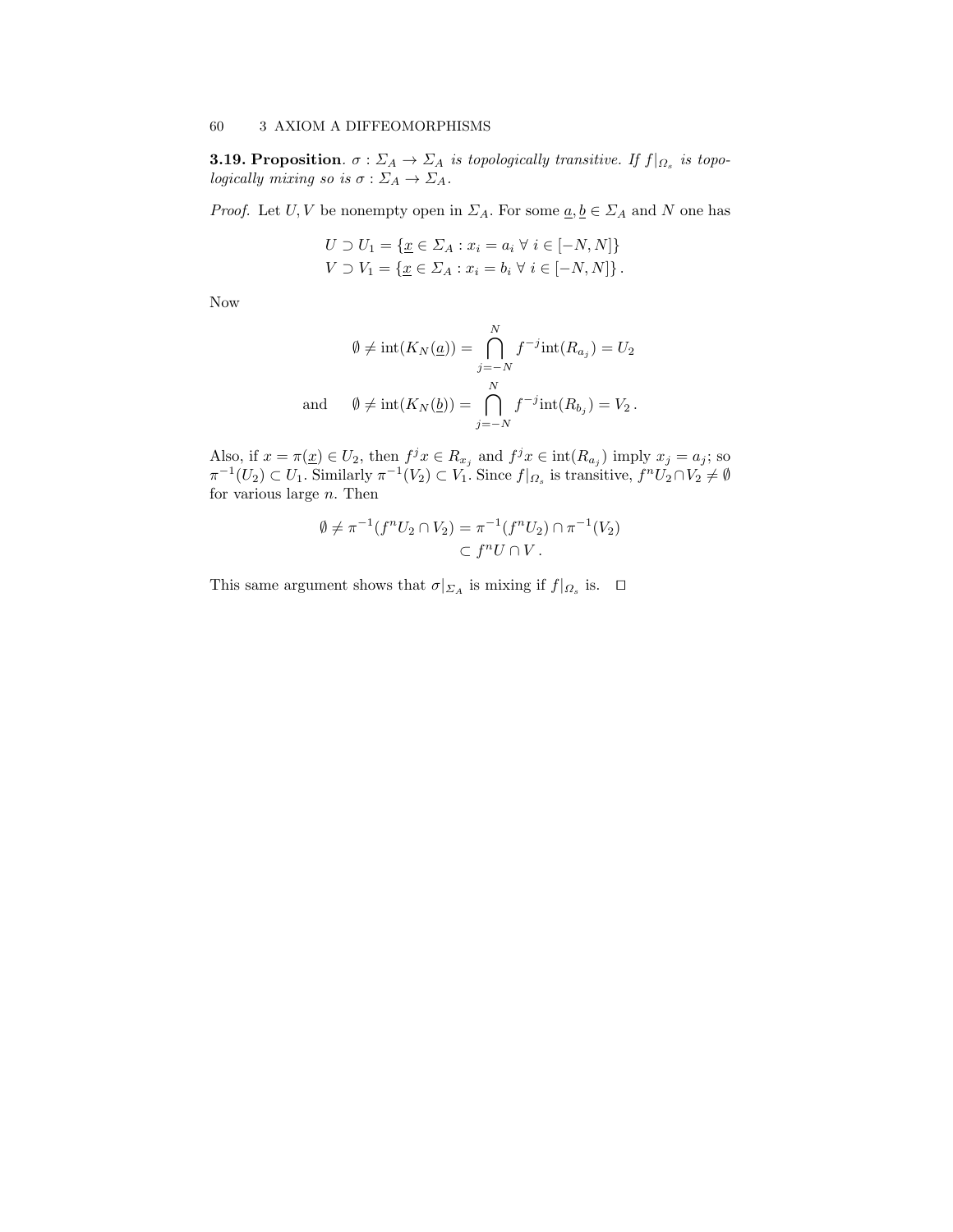## References

The basic references are Anosov [2] for Anosov diffeomorphisms and Smale [14] for Axiom A diffeomorphisms. The stable manifold theorem for hyperbolic sets is due to Hirsch and Pugh [8]. Canonical coordinates and spectral decomposition are from [14], with the mixing part of 3.5 from [4].

The idea of pseudo-orbit has probably occurred to many people. Proposition 3.6 is explicitly proved in [6], though earlier similar statements are in [4] and for Anosov diffeomorphisms in [2]. Sinai [12] stated 3.6 explicitly for Anosov diffeomorphisms. Corollary 3.7 is in [2] for Anosov diffeomorphisms and [3] for Axiom A diffeomorphisms. As the name implies, 3.8 is due to Anosov. Results 3.9 and 3.10 are from [7], [15] and for their proofs we have followed [6].

Symbolic dynamics for certain geodesic flows goes back to Hadamard and was developed by Morse [9]. It was carried out for the horseshoe by Smale [13] and for automorphisms of the torus by Adler and Weiss [1]. Sinai [10], [11] did Sections 3 and 3 for Anosov diffeomorphisms and this was carried over to Axiom A diffeomorphisms in [5].

- 1. R. Adler, B. Weiss: Similarity of automorphisms of the torus, Memoirs of the American Mathematical Society 98, American Mathematical Society, Providence, R.I. 1970.
- 2. D. Anosov: Geodesic flows on closed Riemann manifolds with negative curvature, Proc. Steklov Inst. Math. 90 (1967).
- 3. R. Bowen: Topological entropy and Axiom A, Proc. Sympos. Pure Math., Vol. XIV, Berkeley, Calif., 1968, pp. 23–41, Amer. Math. Soc., Providence, R.I., 1970.
- 4. R. Bowen: Periodic points and measures for Axiom A diffeomorphisms, Trans. Amer. Math. Soc. 154 (1971), 377-397.
- 5. R. Bowen: Markov partitions for Axiom A diffeomorphisms, Amer. J. Math. 92 (1970), 725-747.
- 6. R. Bowen:  $\omega$ -limit sets for Axiom A diffeomorphisms, *J. Differential Equations* 18 (1975), no. 2, 333–339.
- 7. M. Hirsch, J. Palis, C. Pugh and M. Shub: Neighborhoods of hyperbolic sets, Invent. Math. 9 1969/1970 121–134.
- 8. M. Hirsch and C. Pugh: Stable manifolds and hyperbolic sets, Proc. Sympos. Pure Math., Vol. XIV, Berkeley, Calif., 1968, pp. 133–163, Amer. Math. Soc., Providence, R.I., 1970.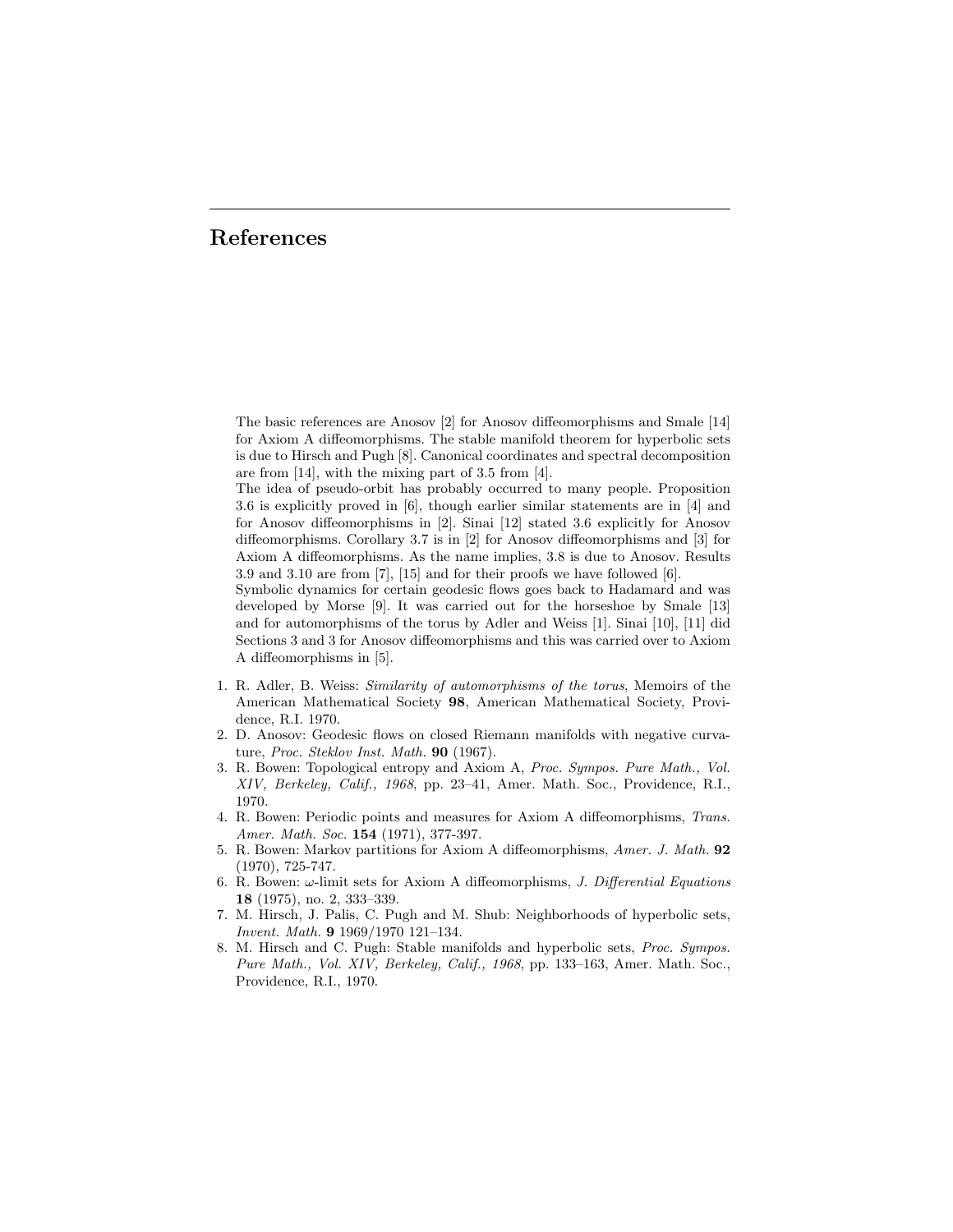- 62 References
- 9. M. Morse: A One-to-One Representation of Geodesics on a Surface of Negative Curvature, Amer. J. Math. 43 (1921), no. 1, 33–51.
- 10. Ya. Sinai: Markov partitions and C-diffeomorphisms, Func. Anal. and its Appl. 2 (1968), no. 1, 64-89.
- 11. Ya. Sinai: Construction of Markov partitions, Func. Anal. and its Appl. 2 (1968), no. 2, 70-80.
- 12. Ya. Sinai: Gibbs measures in ergodic theory, Uspehi Mat. Nauk 27 (1972), no. 4, 21–64. English translation: Russian Math. Surveys 27 (1972), no. 4, 21–69.
- 13. S. Smale: Diffeomorphisms with many periodic points, in "Differential and Combinatorial Topology". A Symp. in Honor of Marston Morse, pp. 63-80, Princeton Univ. Press, Princeton, N.J., 1965.
- 14. S. Smale: Differentiable dynamical systems, Bull. Amer. Math. Soc. 73 (1967), 747-817.
- 15. S. Smale: The Ω-stability theorem, Proc. Sympos. Pure Math., Vol. XIV, Berkeley, Calif., 1968, pp. 289–298, Amer. Math. Soc., Providence, R.I.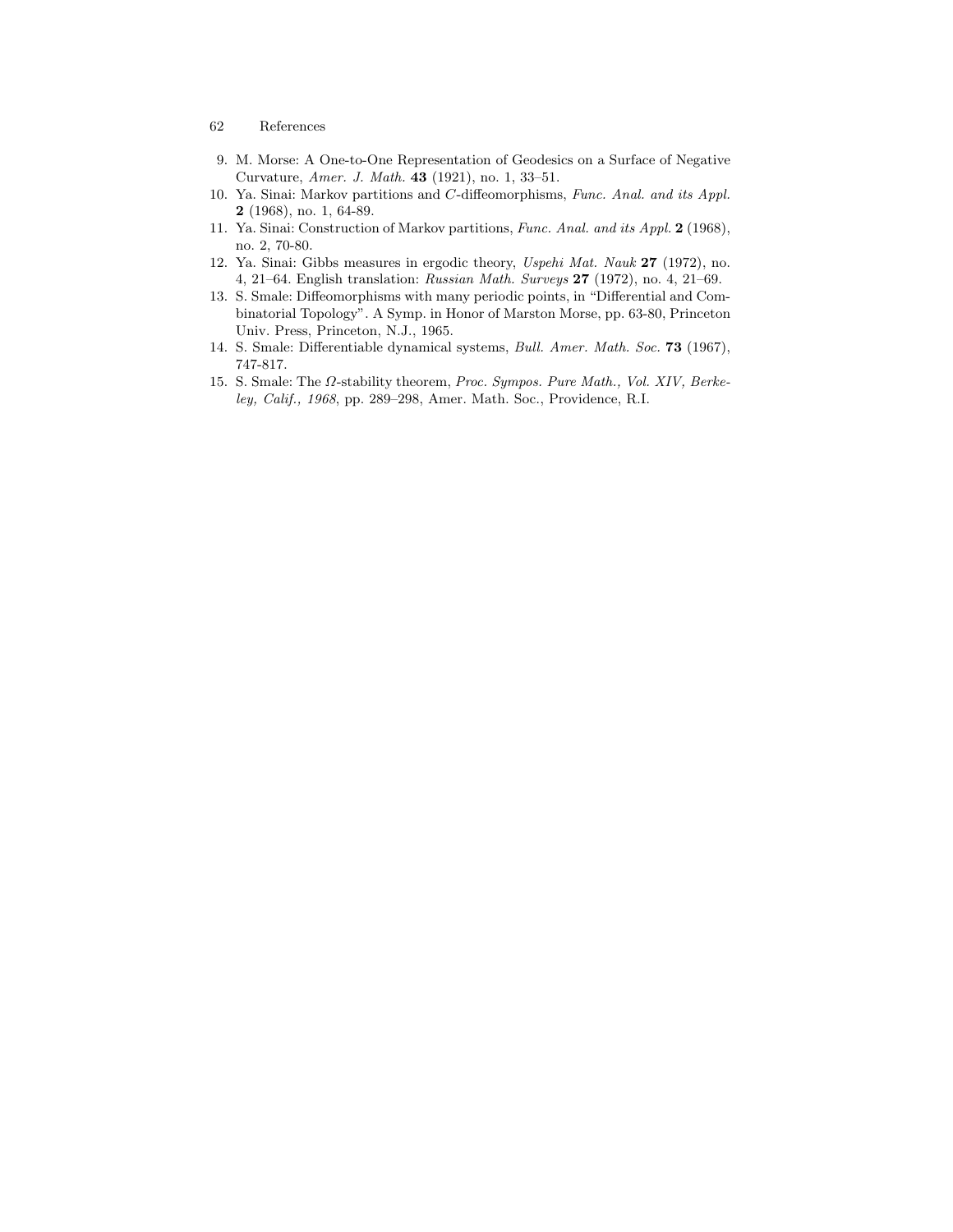# ERGODIC THEORY OF AXIOM A DIFFEOMORPHISMS

## A. Equilibrium states for basic sets

Recall that a function  $\phi$  is *Hölder continuous* if there are constants  $a, \theta > 0$ so that

 $|\phi(x) - \phi(y)| \leq a \, d(x, y)^\theta$ .

**4.1. Theorem.** Let  $\Omega_s$  be a basic set for an Axiom A diffeomorphism f and  $\phi : \Omega_s \to \mathbb{R}$  Hölder continuous. Then  $\phi$  has a unique equilibrium state  $\mu_{\phi}$  $(w.r.t. f|_{\Omega_s})$ . Furthermore  $\mu_{\phi}$  is ergodic;  $\mu_{\phi}$  is Bernoulli if  $f|_{\Omega_s}$  is topologically mixing.

**4.2. Lemma**. There are  $\varepsilon > 0$  and  $\alpha \in (0,1)$  for which the following are true:  $if x \in \Omega_s, y \in M$ , and  $d(f^k x, f^k y) \leq \varepsilon$  for all  $k \in [-N, N]$ , then  $d(x, y) < \alpha^N$ .

*Proof.* See p. 140 of [12].  $\Box$ 

**Proof of 4.1**. Let R be a Markov partition for  $\Omega_s$  of diameter at most  $\varepsilon$ , A the transition matrix for  $\Re$  and  $\pi : \Sigma_A \to \Omega_s$  as in 3.D. Let  $\phi^* = \phi \circ \pi$ . If  $\underline{x}, \underline{y} \in \Sigma_A$  have  $x_k = y_k$  for  $k \in [-N, N]$ , then

$$
f^k \pi(\underline{x}) \text{ , } f^k \pi(\underline{y}) \in R_{x_k} = R_{y_k} \text{ for } k \in [-N, N].
$$

This gives  $d(\pi(\underline{x}), \pi(y)) < \alpha^N$ ,  $|\phi^*(\underline{x}) - \phi^*(y)| \le a \ (\alpha^{\theta})^N$  and  $\phi^* \in \mathscr{F}_A$ .

First we assume  $f|_{\Omega_s}$  is mixing. Then  $\sigma|_{\Sigma_A}$  is mixing by 3.19 and we have a Gibbs measure  $\mu_{\phi^*}$  as in Chapter 1. Let  $D_s = \pi^{-1}(\partial^s \mathcal{R})$  and  $D_u = \pi^{-1}(\partial^u \mathcal{R})$ . Then  $D_s$  and  $D_u$  are closed subsets of  $\Sigma_A$ , each smaller than  $\Sigma_A$ , and  $\sigma D_s \subset D_s$ ,  $\sigma^{-1} D_u \subset D_u$ . As  $\mu_{\phi^*}$  is  $\sigma$ -invariant,  $\mu_{\phi^*}(\sigma^n D_s) = \mu_{\phi^*}(D_s)$ ; using  $\sigma^{n+1}D_s \subset \sigma^n D_s$  one has

$$
\mu_{\phi^*}\left(\bigcap_{n\geq 0}\sigma^nD_s\right)=\mu_{\phi^*}(D_s).
$$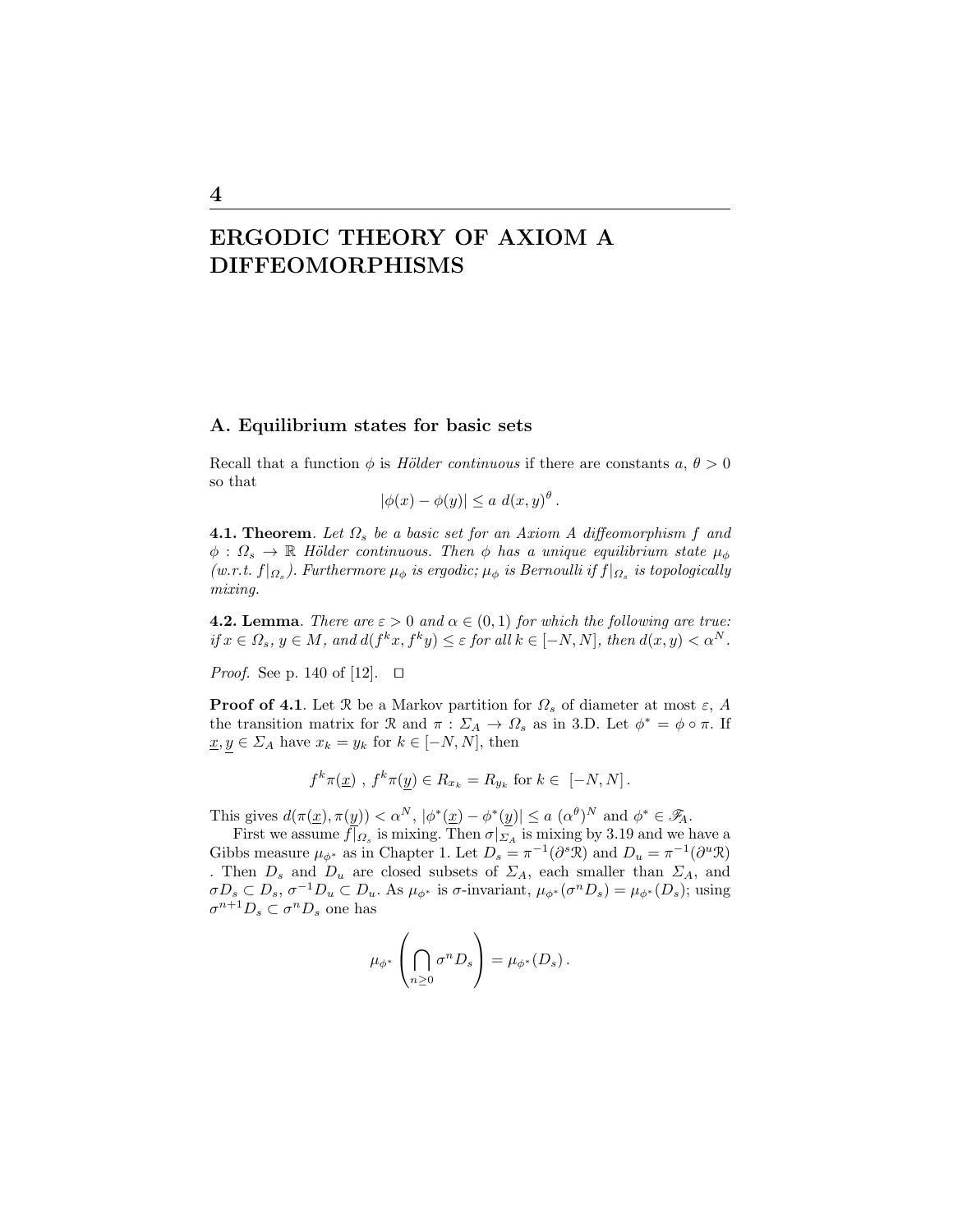Now  $\bigcap_{n\geq 0} \sigma^n D_s$  has measure 0 or 1 as it is  $\sigma$ -invariant and  $\mu_{\phi^*}$  is ergodic (see 1.14); since its complement (a nonempty open set) has positive measure by 1.4, one gets  $\mu_{\phi^*}(D_s) = 0$ . Similarly one sees  $\mu_{\phi^*}(D_u) = 0$ . Now let  $\mu_{\phi} = \pi^* \mu_{\phi^*}$ , *i.e.*,  $\mu_{\phi}(E) = \mu_{\phi^*}(\pi^{-1}E)$ . Then  $\mu_{\phi}$  is f-invariant and the automorphisms of the measure spaces  $(\sigma, \mu_{\phi^*}), (f, \mu_{\phi})$  are conjugate since  $\pi$  is one-to-one except on the null set  $\bigcup_{n\in\mathbb{Z}}\sigma^n(D_s\cup D_u)$ . In particular  $h_{\mu_\phi}(f)=h_{\mu_{\phi^*}}(\sigma)$  and so  $(1)$ 

$$
h_{\mu_{\phi}}(f) + \int \phi \ d\mu_{\phi} = h_{\mu_{\phi^*}}(\sigma) + \int \phi^* d\mu_{\phi^*}
$$

$$
= P_{\sigma}(\phi^*) \ge P_f(\phi).
$$

Hence (<sup>2</sup>)  $P_{\sigma}(\phi^*) = P_f(\phi)$  and  $\mu_{\phi}$  is an equilibrium state for  $\phi$  by Chapter 2. Now  $\mu_{\phi}$  is Bernoulli because of 1.25.

**4.3. Lemma**. For any  $\mu \in \mathcal{M}_f(\Omega_s)$  there is a  $\nu \in \mathcal{M}_\sigma(\Sigma_A)$  with  $\pi^* \nu = \mu$ .

*Proof.* This well-known fact is proved as follows.  $F(g \circ \pi) = \mu(g) = \int g d\mu$ defines a positive linear functional on a subspace of  $\mathscr{C}(\Sigma_A)$ . By a modification of the Hahn-Banach Theorem F extends to  $\mathscr{C}(\Sigma_A)$ , still positive. As  $F(1) =$  $F(1 \circ \pi) = 1$ , F is identified with some  $\beta \in \mathcal{M}(\Sigma_A)$ . By compactness let  $\nu = \lim_{k \to \infty} \frac{1}{n_k} (\beta + \sigma^* \beta + \dots + (\sigma^{n_k-1})^* \beta).$  Then  $\sigma^* \nu = \nu$  and  $\pi^* \nu = \mu$  $(\text{using } \pi^*(\sigma^k)^*\beta = (f^k)^*\pi^*\beta = (f^k)^*\mu = \mu).$ 

*Proof of 4.1 (continued)*. Suppose  $\mu$  is any equilibrium state of  $\phi$  and pick  $\nu \in \mathscr{M}_{\sigma}(\Sigma_A)$  with  $\pi^* \nu = \mu$ . Then  $h_{\nu}(\sigma) \ge h_{\mu}(f)$  and so

$$
h_{\nu}(\sigma) + \int \phi^* d\nu \ge h_{\mu}(f) + \int \phi d\mu = P(\phi) = P(\phi^*).
$$

Thus  $\nu$  is an equilibrium state for  $\phi^*$  and  $\nu = \mu_{\phi^*}$  by 1.22. Then  $\mu = \pi^* \mu_{\phi^*} =$  $\mu_{\phi}$ .

We have left the case  $\Omega_s = X_1 \cup \cdots \cup X_m$  with  $fX_k = X_{k+1}$  and  $f^m|_{X_1}$  mixing. For  $\mu \in \mathcal{M}_f(\Omega_s)$ , one has  $\mu(X_1) = \frac{1}{m}$  and so  $\mu' = m \mu|_{X_1} \in \mathcal{M}_{f^m}(X_1)$ . Conversely, if  $\mu' \in \mathcal{M}_{f^m}(X_1)$ , then  $\mu \in \mathcal{M}_f(\Omega_s)$  where

$$
\mu(E) = \frac{1}{m} \sum_{k=0}^{m-1} \mu'(X_1 \cap f^k E).
$$

One checks that  $\mu \leftrightarrow \mu'$  defines a bijection  $\mathscr{M}_f(\Omega_s) \leftrightarrow \mathscr{M}_{f^m}(X_1), h_{\mu'}(f^m) =$  $mh_\mu(f)$ , and  $\int S_m \phi \ d\mu' = m \int \phi \ d\mu$ . Finding  $\mu$  maximizing  $h_\mu(f) + \int \phi \ d\mu$ is equivalent therefore to finding  $\mu'$  maximizing  $h_{\mu'}(f^m) + \int S_m \phi \ d\mu'$ . For  $\phi$ Hölder on  $\Omega_s$ ,  $S_m \phi$  will be Hölder on  $X_1$  and therefore one is done since  $X_1$ is a mixing basic set of  $f^m$ .  $\Box$ 

<sup>1</sup> The second equality follows from Theorem 1.22; The inequality comes from Proposition 2.13 (note of the editor).

<sup>2</sup> Using the variational principle 2.17 (note of the editor).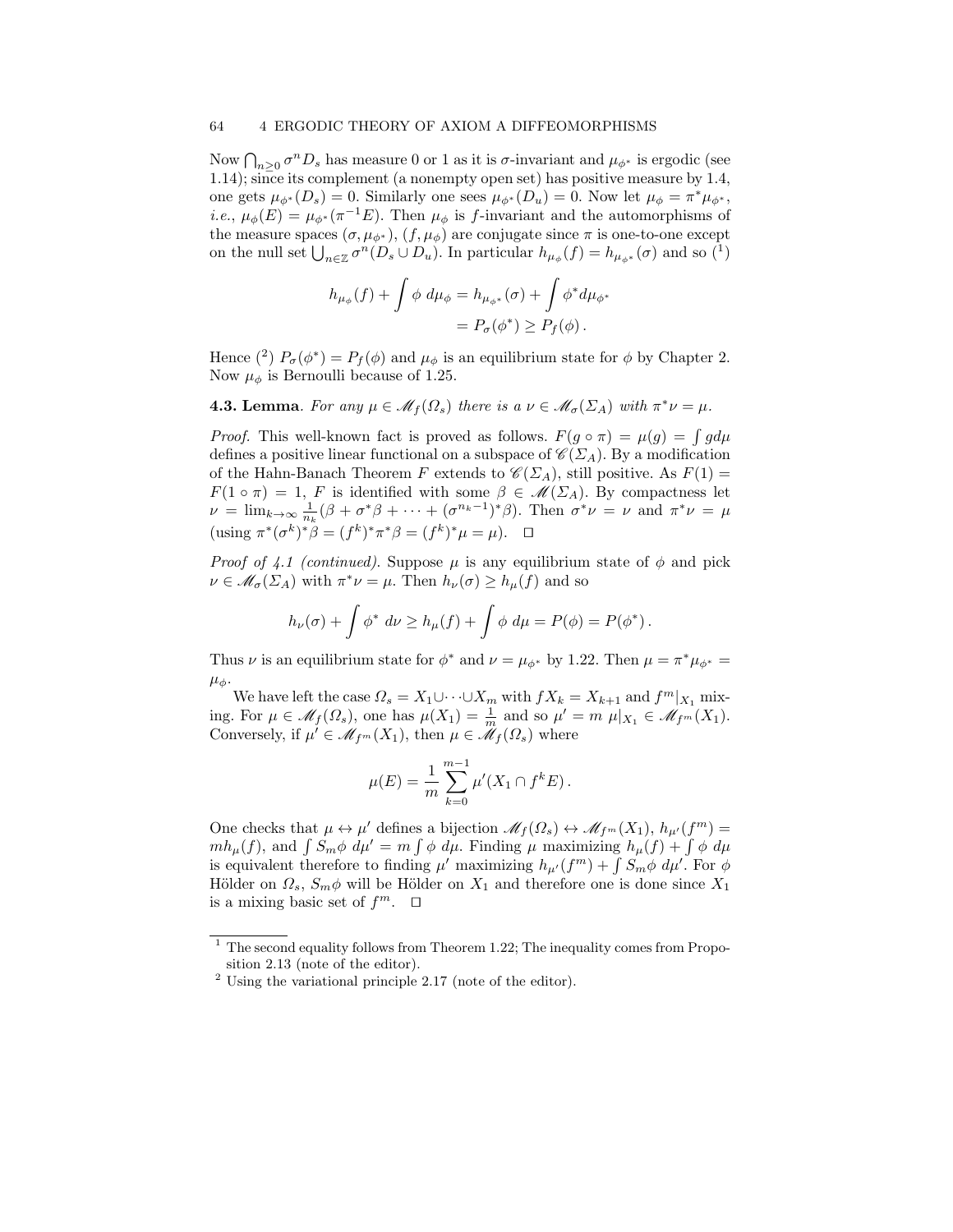**4.4. Proposition**. Let  $\phi : \Omega_s \to \mathbb{R}$  be Hölder continuous and  $P = P_{f|_{\Omega_s}}(\phi)$ . For small  $\varepsilon > 0$  there is a  $b_{\varepsilon} > 0$  so that, for any  $x \in \Omega_s$  and for all n,

$$
\mu_{\phi}\left\{y \in \Omega_s : d(f^k y, f^k x) < \varepsilon \ \forall \ k \in [0, n]\right\} \ge b_{\varepsilon} \ \exp(-Pn + S_n \phi(x)).
$$

*Proof.* Choose the Markov partition R above to have diam(R)  $\lt \varepsilon$ . Assume first  $f|_{\Omega_s}$  is mixing. Pick  $\underline{x} \in \Sigma_A$  with  $\pi(\underline{x}) = x$ . Then

$$
B = \{ y \in \Omega_s : d(f^k y, f^k x) < \varepsilon \ \forall \ k \in [0, n] \}
$$

$$
\supset \pi \{ y \in \Sigma_A : y_k = x_k \ \forall \ k \in [0, n] \} .
$$

Applying 1.4 and  $P(\phi^*) = P(\phi) = P$  one gets

$$
\mu_{\phi}(B) \ge c_1 \exp(-Pn + S_n \phi(x)).
$$

We leave it to the reader to reduce the general case to the mixing one as in the proof of 4.1.  $\Box$ 

**4.5. Proposition**. Let  $\phi, \psi : \Omega_s \to \mathbb{R}$  be two Hölder continuous functions. Then the following are equivalent:

(i)  $\mu_{\phi} = \mu_{\psi}$ .

- (ii) There are constants K and L so that  $|S_m \phi(x) S_m \psi(x) Km| \leq L$  for all  $x \in \Omega_s$  and all  $m \geq 0$ .
- (iii) There is a constant K so that  $S_m \phi(x) S_m \psi(x) = Km$  when  $x \in \Omega_s$ with  $f^m x = x$ .
- (iv) There is a Hölder function  $u : \Omega_s \to \mathbb{R}$  and a constant K so that  $\phi(x)$   $\psi(x) = K + u(fx) - u(x).$

If these conditions hold,  $K = P(\phi) - P(\psi)$ .

*Proof.* Let  $\phi^* = \phi \circ \pi$  and  $\psi^* = \psi \circ \pi$ . We assume  $f|_{\Omega_s}$  is mixing and leave the reduction to this case to the reader. If  $\mu_{\phi} = \mu_{\psi}$ , then  $\mu_{\phi^*} = \mu_{\psi^*}$  and by Theorem 1.28 there are  $K$  and  $L$  so that

$$
|S_m\phi^*(\underline{x}) - S_m\psi^*(\underline{x}) - Km| \le L
$$

for  $\underline{x} \in \Sigma_A$ . For  $x \in \Omega_s$ , picking  $\underline{x} \in \pi^{-1}(x)$ , this gives us (ii). Assume (ii) and  $f^m x = x$ . Then

 $L \geq |S_{m,j}\phi(x) - S_{m,j}\psi(x) - mjk| = j|S_m\phi(x) - S_m\psi(x) - mK|.$ 

Letting  $j \to \infty$  we get (iii). If (iv) is true, then

$$
\phi^*(\underline{x}) - \psi^*(\underline{x}) = K + u(\pi(\sigma \underline{x})) - u(\pi(\underline{x}))
$$

and  $\mu_{\phi^*} = \mu_{\psi^*}$  by Theorem 1.28. One then has  $\mu_{\phi} = \pi^* \mu_{\phi^*} = \pi^* \mu_{\psi^*} = \mu_{\psi}.$ 

Now we assume (iii) and prove (iv). Let  $\eta(x) = \phi(x) - \psi(x) - K$  and pick  $x \in \Omega_s$  with dense forward orbit (Lemma 1.29). Let  $A = \{f^k x : k \geq 0\}$  and define  $u : A \to \mathbb{R}$  by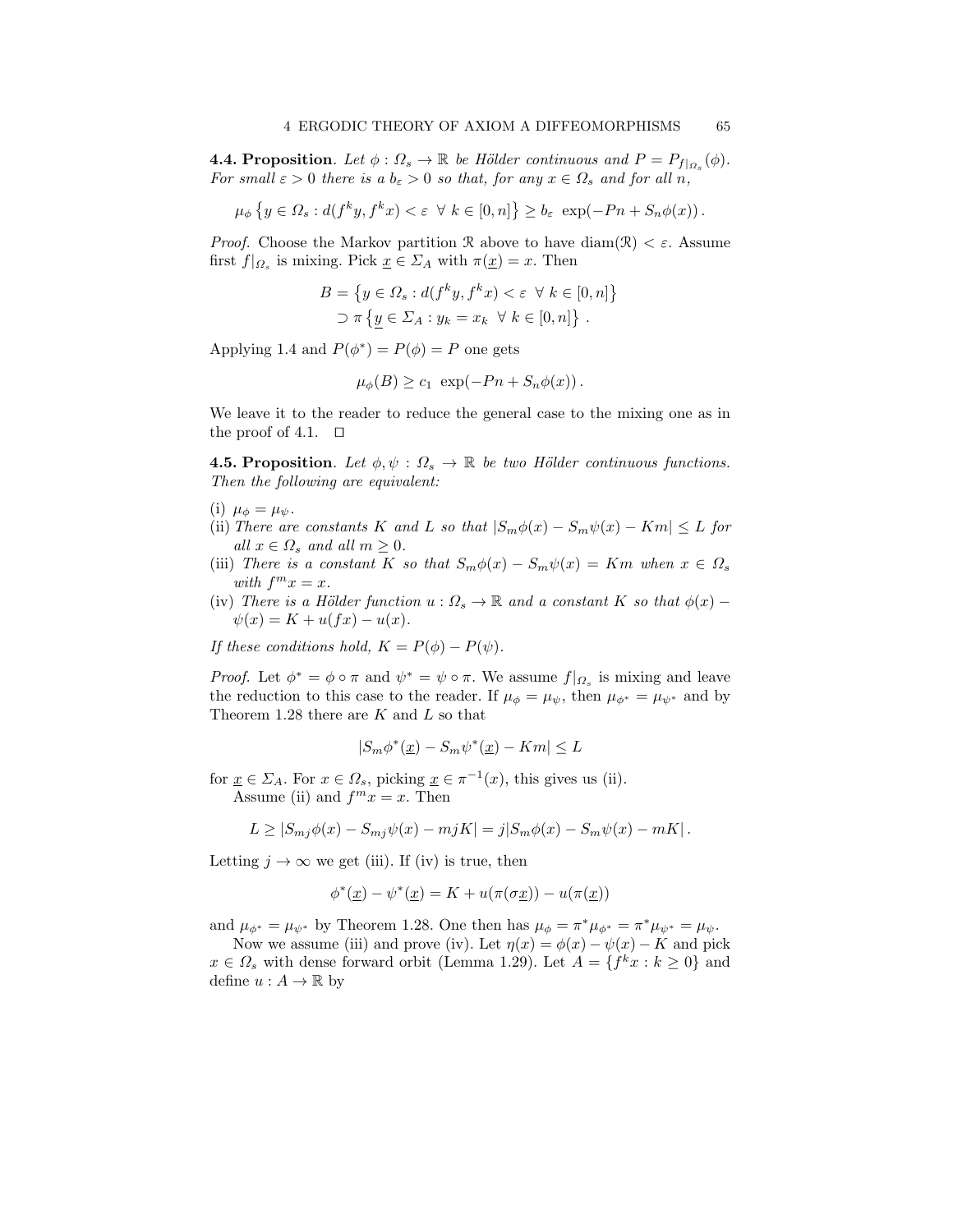#### 66 4 ERGODIC THEORY OF AXIOM A DIFFEOMORPHISMS

$$
u(f^{k}x) = \sum_{j=0}^{k-1} \eta(f^{j}x).
$$

For  $z \in A$  one has  $u(fz) - u(z) = \eta(z)$ . Pick  $\varepsilon$  and  $\alpha$  as in 4.2. By 3.7 there is  $\delta > 0$  so that if  $y \in \Omega_s$  and  $d(f^n y, y) < \delta$ , then there is a  $y' \in \Omega_s$  with  $f^n y' = y'$  and  $d(f^k y, f^k y') < \frac{\varepsilon}{2}$  for all  $k \in [0, n]$ .

Let R be the maximum ratio that f expands any distance. Suppose  $y =$  $f^k x, z = f^m x$  with  $k < m$  and  $d(y, z) < \epsilon/2R^N$ . Providing N is large one has  $z = f^n y$ ,  $n = m - k$ , and  $d(f^n y, y) < \delta$ . Then find y' as above with  $f^n y' = y'$ . Then, as  $S_n \eta(y') = 0$ ,

$$
|u(z) - u(y)| = |S_n \eta(y) - S_n \eta(y')|
$$
  

$$
\leq \sum_{j=0}^{n-1} |\eta(f^j y) - \eta(f^j y')|.
$$

By the choice of  $R$  and  $y'$  one sees that

$$
d(f^jy, f^jy') < \varepsilon
$$
 for all  $j \in [-N, n+N]$ .

For  $j \in [0, n)$  Lemma 4.2 gives

$$
d(f^jy, f^jy') < \alpha^{\min\{j+N, N+n-j\}}.
$$

Because  $\eta$  is Hölder,

$$
|\eta(f^j y) - \eta(f^j y')| \le a \alpha^{\theta \min\{j+N, N+n-j\}}
$$

$$
|u(y) - u(z)| \le 2a \sum_{r=N}^{\infty} \alpha^{\theta r} \le a' \alpha^{\theta N}.
$$

Pick N so that  $d(y, z) \in [\varepsilon/2R^{N+1}, \varepsilon/2R^N]$ . Taking  $\gamma > 0$  so that  $(1/R)^{\gamma} \ge \alpha^{\theta}$ one has

$$
|u(y)-u(z)|\leq a''d(y,z)^{\gamma}.
$$

Thus u is Hölder on A and extends uniquely to a Hölder function on  $\overline{A} = \Omega_s$ . The formula  $\eta(z) = u(fz) - u(z)$  extends to  $\Omega_s$  by continuity.  $\Box$ 

## B. The case  $\phi = \phi^{(u)}$

Recall that M has a Riemannian structure and this induces a volume measure m on M. We will assume for the remainder of this chapter that  $f : M \to M$ is a  $\mathscr{C}^2$  Axiom A diffeomorphism and  $\Omega_s$  is a basic set for f. For  $x \in \Omega_s$  let  $\phi^{(u)}(x) = -\log \lambda(x)$  where  $\lambda(x)$  is the Jacobian of the linear map

$$
Df: E_x^u \to E_{fx}^u
$$

using inner products derived from the Riemannian metric.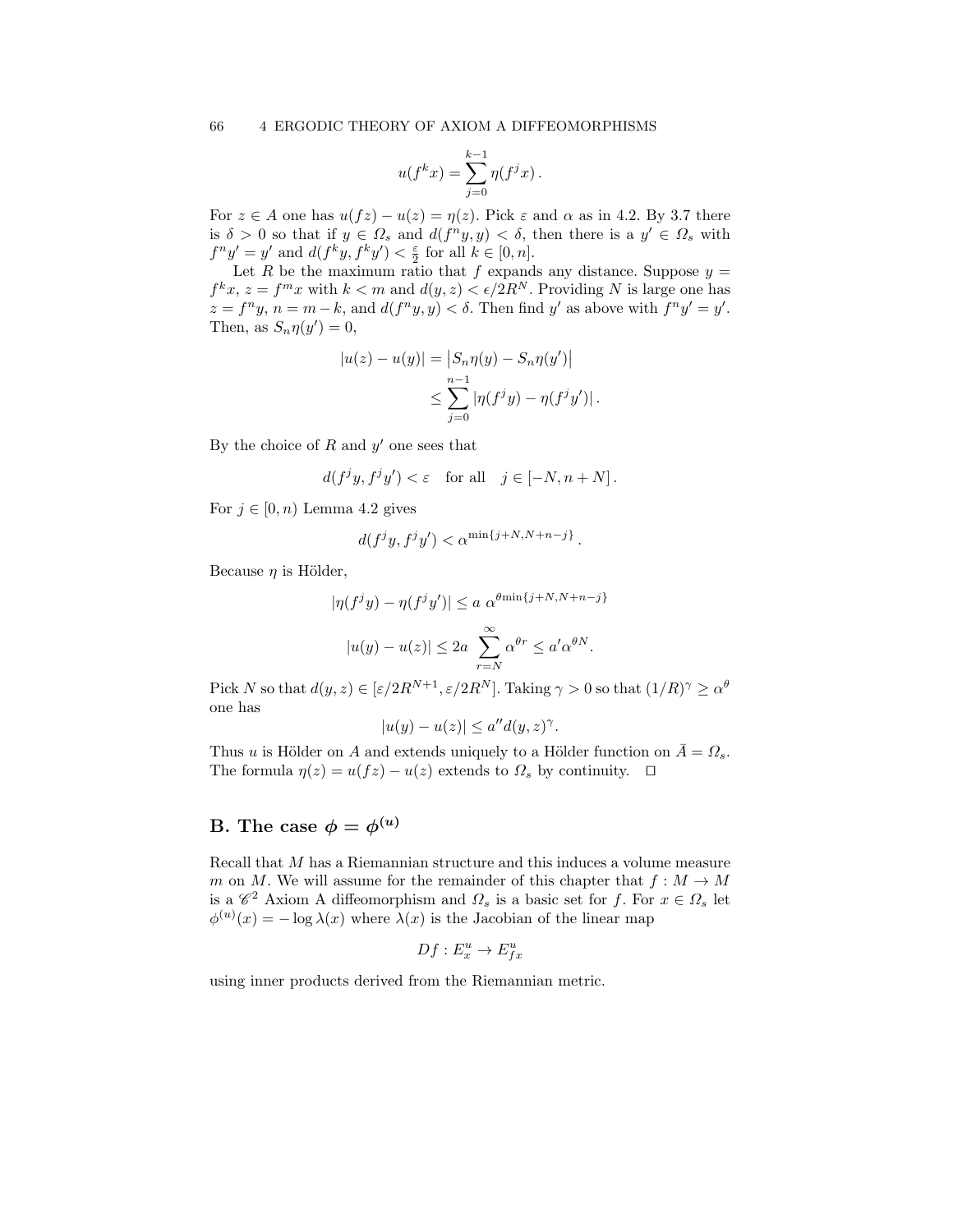**4.6. Lemma**. If  $\Omega_s$  is a  $\mathscr{C}^2$  basic set, then  $\phi^{(u)} : \Omega_s \to \mathbb{R}$  is Hölder continuous.

*Proof.* The map  $x \mapsto E_x^u$  is Hölder (see 6.4 of [12]) and  $E_x^u \mapsto \phi^{(u)}(x)$  is differentiable, so the composition  $x \mapsto \phi^{(u)}(x)$  is Hölder.  $\square$ 

By Theorem 4.1 the function  $\phi^{(u)}$  has a unique equilibrium state which we denote  $\mu^+ = \mu_{\phi^{(u)}}$ . While  $\phi^{(u)}$  depends on the metric used, when  $f^m x = x$ 

$$
S_m \phi^{(u)}(x) = -\log \operatorname{Jac}(Df^m : E_x^u \to E_x^u)
$$

does not depend on the metric (this Jacobian is the absolute value of the determinant). By 4.5 one sees that the measure  $\mu^+$  on  $\Omega_s$  and  $P(\phi^{(u)})$  do not depend on which metric is used.

#### 4.7. Volume Lemma. Let

$$
B_x(\varepsilon, m) = \left\{ y \in M : d(f^k x, f^k y) \le \varepsilon \text{ for all } k \in [0, m) \right\}.
$$

If  $x \in \Omega_s$  is a  $\mathscr{C}^2$  basic set and  $\varepsilon > 0$  is small, then there is a constant  $C_{\varepsilon}$  so that

$$
m(B_x(\varepsilon,m)) \in [C_{\varepsilon}^{-1}, C_{\varepsilon}] \ \exp(S_m \phi^{(u)}(x))
$$

for all  $x \in \Omega_s$ .

*Proof.* See 4.2 of [9].  $\Box$ 

**4.8. Proposition**. Let  $\Omega_s$  be a  $\mathscr{C}^2$  basic set.

(a) Letting  $B(\varepsilon, n) = \bigcup_{x \in \Omega_s} B_x(\varepsilon, n)$ , one has (for small  $\varepsilon > 0$ )

$$
P_{f|_{\Omega_s}}(\phi^{(u)}) = \lim_{n \to \infty} \frac{1}{n} \log m(B(\varepsilon, n)) \le 0.
$$

(b) Let  $W^s_{\varepsilon}(\Omega_s) = \bigcup_{x \in \Omega_s} W^s_{\varepsilon}(x)$ . If  $m(W^s_{\varepsilon}(\Omega_s)) > 0$ , then

$$
P_{f|_{\Omega_s}}(\phi^{(u)}) = 0
$$
 and  $h_{\mu^+}(f) = -\int \phi^{(u)} d\mu^+$ .

*Proof.* Call  $E \subset M$   $(n, \varepsilon)$ -separated if whenever  $y, z$  are two distinct points in E, one can find  $k \in [0,n)$  with  $d(f^k y, f^k z) > \delta$ . Choose  $E_n(\delta)$  maximal among the  $(n, \varepsilon)$ -separated subsets of  $\Omega_s$ . For  $x \in \Omega_s$  one has  $x \in B_y(\varepsilon, n)$  for some  $y \in E_n(\delta)$ ; otherwise  $E_n(\delta) \cup \{x\}$  is  $(n, \varepsilon)$ -separated. Then  $B_x(\varepsilon, n) \subset$  $B_y(\delta + \varepsilon, n), B(\varepsilon, n) \subset \bigcup_{y \in E_n(\delta)} B_y(\delta + \varepsilon, n)$  and by 4.7

$$
(*) \qquad m(B(\varepsilon, n)) \le C_{\delta + \varepsilon} \sum_{y \in E_n(\delta)} \exp(S_n \phi^{(u)}(y)).
$$

For  $\delta \leq \varepsilon$ ,  $\bigcup_{y \in E_n(\delta)} B_y(\delta/2, n) \subset B(\varepsilon, n)$  is a disjoint union and so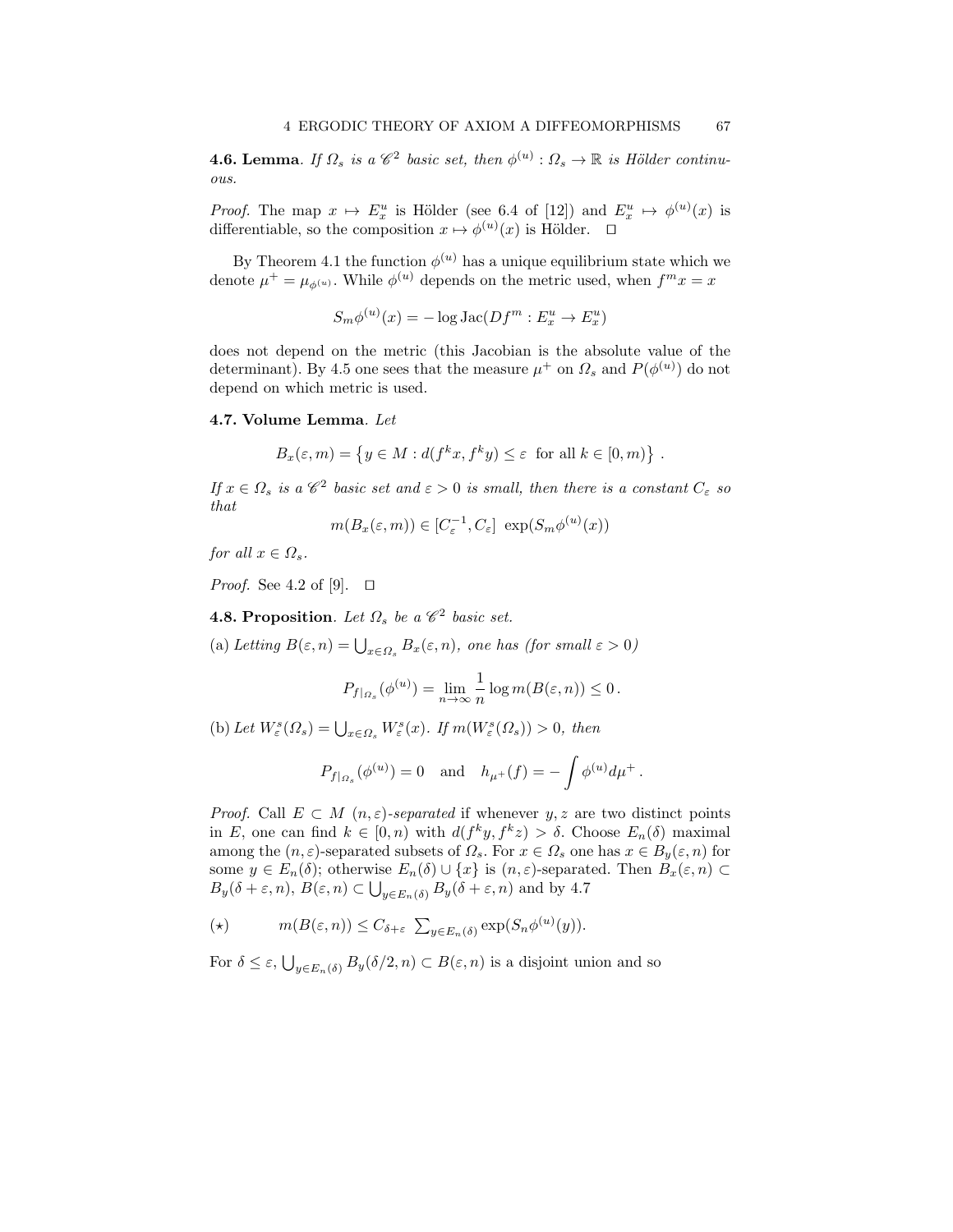$$
(\star \star) \qquad m(B(\varepsilon, n)) \ge C_{\delta/2}^{-1} \sum_{y \in E_n(\delta)} \exp(S_n \phi^{(u)}(y)).
$$

Since  $\phi^{(u)}$  is Hölder, we have

$$
|\phi^{(u)}(x) - \phi^{(u)}(y)| \le a \ d(x, y)^{\theta}
$$

for some  $a, \theta > 0$  and all  $x, y \in \Omega_s$ . Suppose  $x \in B_y(\varepsilon, n) \cap \Omega_s$ . Then for  $j \in [0, n)$ 

$$
d(f^jx, f^jy) < \alpha^{\min\{j, n-j-1\}}
$$

by Lemma 4.2. Hence

$$
|S_n\phi(x) - S_n\phi(y)| \le \sum_{j=0}^{n-1} |\phi^{(u)}(f^j x) - \phi^{(u)}(f^j y)|
$$
  

$$
\le 2a \sum_{k=0}^{\infty} \alpha^{k\theta} = \gamma.
$$

Fix  $\delta \leq \varepsilon$  and let U be an open cover of  $\Omega_s$  with diam(U)  $< \delta$ . Let  $\Gamma \subset \mathcal{U}^n$  cover  $\Omega_s$ . For each  $y \in E_n(\delta)$  pick  $\underline{\mathrm{U}}_y \in \Gamma$  with  $y \in X(\underline{\mathrm{U}}_y)$ . Then  $S_n \phi^{(u)}(\underline{\mathbf{U}}_y) \geq S_n \phi^{(u)}(y)$ . If  $\underline{\mathbf{U}}_y = \underline{\mathbf{U}}_{y'}$ , then  $d(f^k y, f^k y') \leq \text{diam}(\mathfrak{U}) < \delta$  and  $y = y'$  as  $E_n(\delta)$  is  $(n, \delta)$ -separated. Thus

$$
\sum_{\underline{\mathbf{U}} \in \Gamma} \exp(S_n \phi^{(u)}(\underline{\mathbf{U}})) \ge \sum_{y \in E_n(\delta)} \exp(S_n \phi^{(u)}(y)).
$$

Using this together with  $(\star)$  above one gets

$$
P(\phi^{(u)}, \mathcal{U}) = \lim_{n \to \infty} \frac{1}{n} \log \inf_{\Gamma} \sum_{\underline{U} \in \Gamma} \exp(S_n \phi^{(u)}(\underline{U}))
$$

$$
\geq \limsup_{n \to \infty} \frac{1}{n} \log m(B(\varepsilon, n)).
$$

Letting diam( $\mathcal{U}$ )  $\rightarrow$  0, one replaces  $P(\phi^{(u)}, \mathcal{U})$  with  $P(\phi^{(u)})$ .

Now let  $\mathfrak U$  be an open cover and let  $\delta$  be a Lebesgue number for  $\mathfrak U$ . For each  $y \in E_n(\delta)$  one can pick  $\underline{U}_y \in \mathcal{U}^n$  with  $B_y(\delta, n) \cap \Omega_s \subset X(\underline{U}_y)$ . Let  $\Gamma = {\{\underline{\mathrm{U}}_y : y \in E_n(\delta)\}}$ . Then  $\Gamma$  covers  $\Omega_s$  since every  $x \in \Omega_s$  lies in some  $B_y(\delta, n)$  with  $y \in E_n(\delta)$ . Also

$$
S_n\phi^{(u)}(\underline{\mathbf{U}}_y)\leq S_n\phi^{(u)}(y)+\gamma
$$

and so

$$
Z_n(\phi^{(u)}, \mathcal{U}) \leq \sum_{\substack{\underline{U}_y \in \Gamma^n \\ \underline{s} \in \mathcal{U}_n}} \exp(S_n \phi^{(u)}(\underline{U}_y))
$$
  

$$
\leq e^{\gamma} \sum_{y \in E_n(\delta)} \exp(S_n \phi^{(u)}(y)).
$$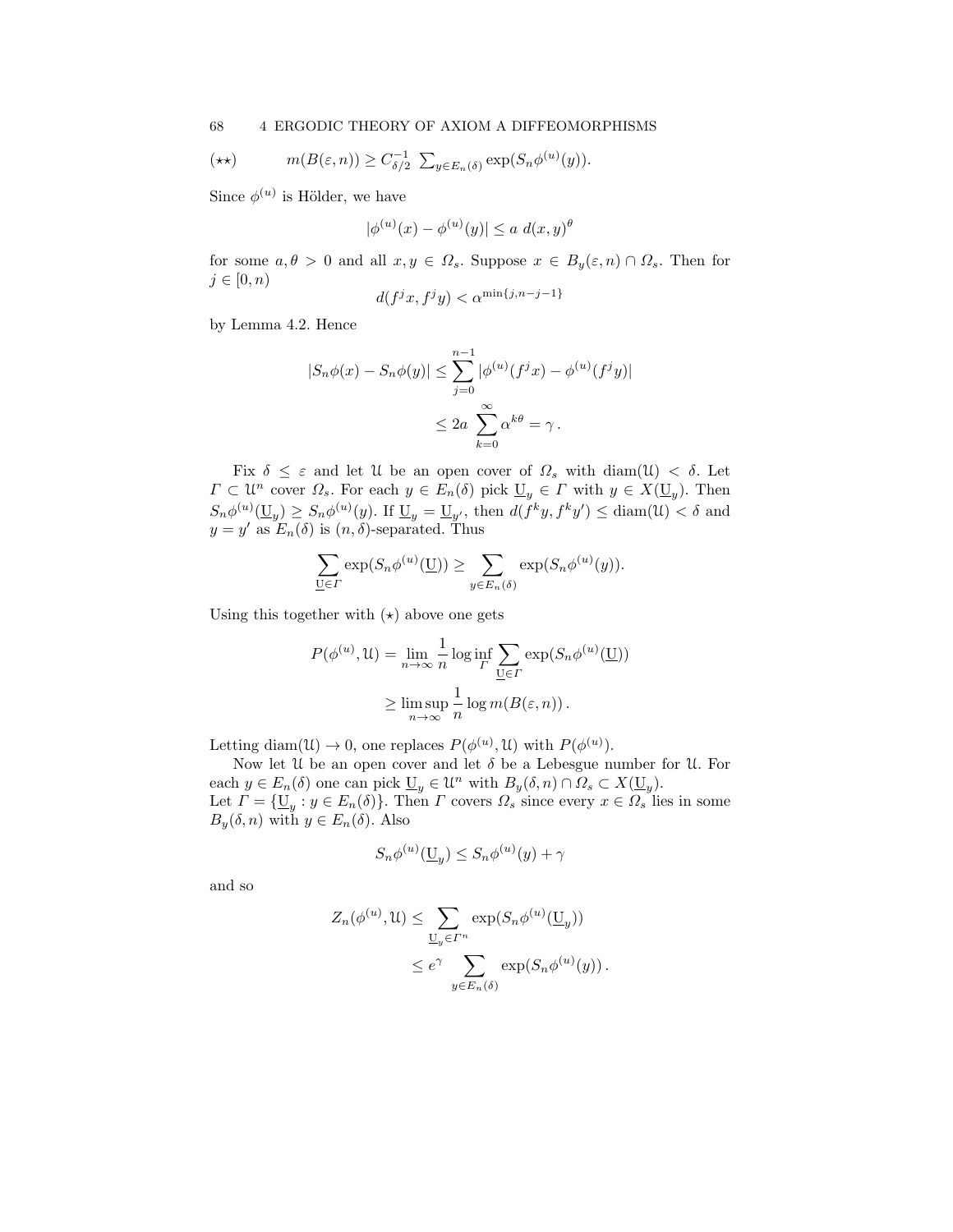Using  $(\star \star)$  we get

$$
P(\phi^{(u)}, \mathcal{U}) = \lim_{n \to \infty} \frac{1}{n} \log Z_n(\phi^{(u)}, \mathcal{U})
$$
  
\$\leq\$ 
$$
\liminf_{n \to \infty} \frac{1}{n} \log m(B(\varepsilon, n)).
$$

Noting that  $m(B(\varepsilon, n)) \le m(M)$ , the proof of (a) is complete.

Now  $m(B(\varepsilon, n)) \ge m(W_{\varepsilon}^s(\Omega_s))$  as  $W_{\varepsilon}^s(\Omega_s) \subset B(\varepsilon, n)$ . If  $m(W_{\varepsilon}^s(\Omega_s)) > 0$ , the formula from (a) yields  $P(\phi^{(u)}) = 0$ . Since  $\mu^+$  is an equilibrium state for  $\phi^{(u)},$ 

$$
h_{\mu^+}(f) + \int \phi^{(u)} d\mu^+ = P(\phi^{(u)}) = 0. \quad \Box
$$

A basic set  $\Omega_s$  is an *attractor* if it has small neighborhood U with  $f(U) \subset$ U. By Proposition 3.10 this is equivalent to  $W^s_{\varepsilon}(\Omega_s)$  being a neighborhood of  $\Omega_s$ .

**4.9. Lemma**. Let  $\Omega_s$  be a  $\mathscr{C}^1$  basic set. If  $W^u_{\varepsilon}(x) \subset \Omega_s$  for some  $x \in \Omega_s$ , then  $\Omega_s$  is an attractor. If  $\Omega_s$  is not an attractor there exists  $\gamma > 0$  such that for every  $x \in \Omega_s$ , there is  $y \in W^u_{\varepsilon}(x)$  with  $d(y, \Omega_s) > \gamma$ .

*Proof.* If  $W^u_\varepsilon(\Omega_s) \subset \Omega_s$ , then

$$
U_x = \bigcup \, \{W^s_{\varepsilon}(y) : y \in W^u_{\varepsilon}(x)\}
$$

is a neighborhood of x in M (see Lemma 4.1 of [11]). Choose a periodic point  $p \in U_x$ , say  $f^m x = x$ . For some small  $\beta$  one has  $W^u_\beta(p) \subset U_x$ ; if  $z \in W^u_\beta(p)$ lies in  $W^s_{\varepsilon}(y)$   $(y \in W^u_{\varepsilon}(\Omega_s))$ , then  $d(f^nz, f^ny) < \varepsilon$  and  $d(f^{-n}z, f^{-n}p) < \beta$ for  $n \geq 0$ . By Theorem 3.9 one has  $z \in \Omega_s$  and  $W^u_{\beta}(p) \subset \Omega_s$ . Then also  $W^u(p) = \bigcup_{k \geq 0} f^{mk} W^u_{\beta}(p) \subset \Omega_s.$ 

Now  $X_p = \overline{W^u(p)}$  and  $\Omega_s = X_p \cup fX_p \cup \cdots \cup f^N X_p$  for some N. For each  $x \in \bigcup_{k=0}^{N} f^k W^u(p) = Y$  one has  $W^u_{\varepsilon}(x) \subset \Omega_s$  and so  $U_x$  as defined above is a neighborhood of x in M. Since  $W^s_{\varepsilon}(x)$ ,  $W^u_{\varepsilon}(x)$  depend continuously on  $x \in \Omega_s$ , one can find a  $\delta > 0$  independent of x so that  $U_x$  contains the 2 $\delta$ -ball  $B_x(2\delta)$  about x in M for all  $x \in Y$  (see [11, Lemma 4.1]). Then

$$
B_{\Omega_s}(\delta) \subset \bigcup \{U_x : x \in Y\} \subset W^s_{\varepsilon}(\Omega_s)
$$

and  $\Omega_s$  is an attractor.

To prove (b) notice that the set

$$
V_{\gamma} = \{ x \in \Omega_s : d(y, \Omega_s) > \gamma \text{ for some } y \in W^u_{\varepsilon}(x) \}
$$

is open because  $W^u_{\varepsilon}(x)$  varies continuously with x. Also  $V_{\gamma}$  increases when  $\gamma$ decreases and  $\bigcup_{\gamma>0} V_{\gamma} = \Omega_s$  by statement (a). By compactness  $V_{\gamma} = \Omega_s$  for some  $\gamma > 0$ .  $\Box$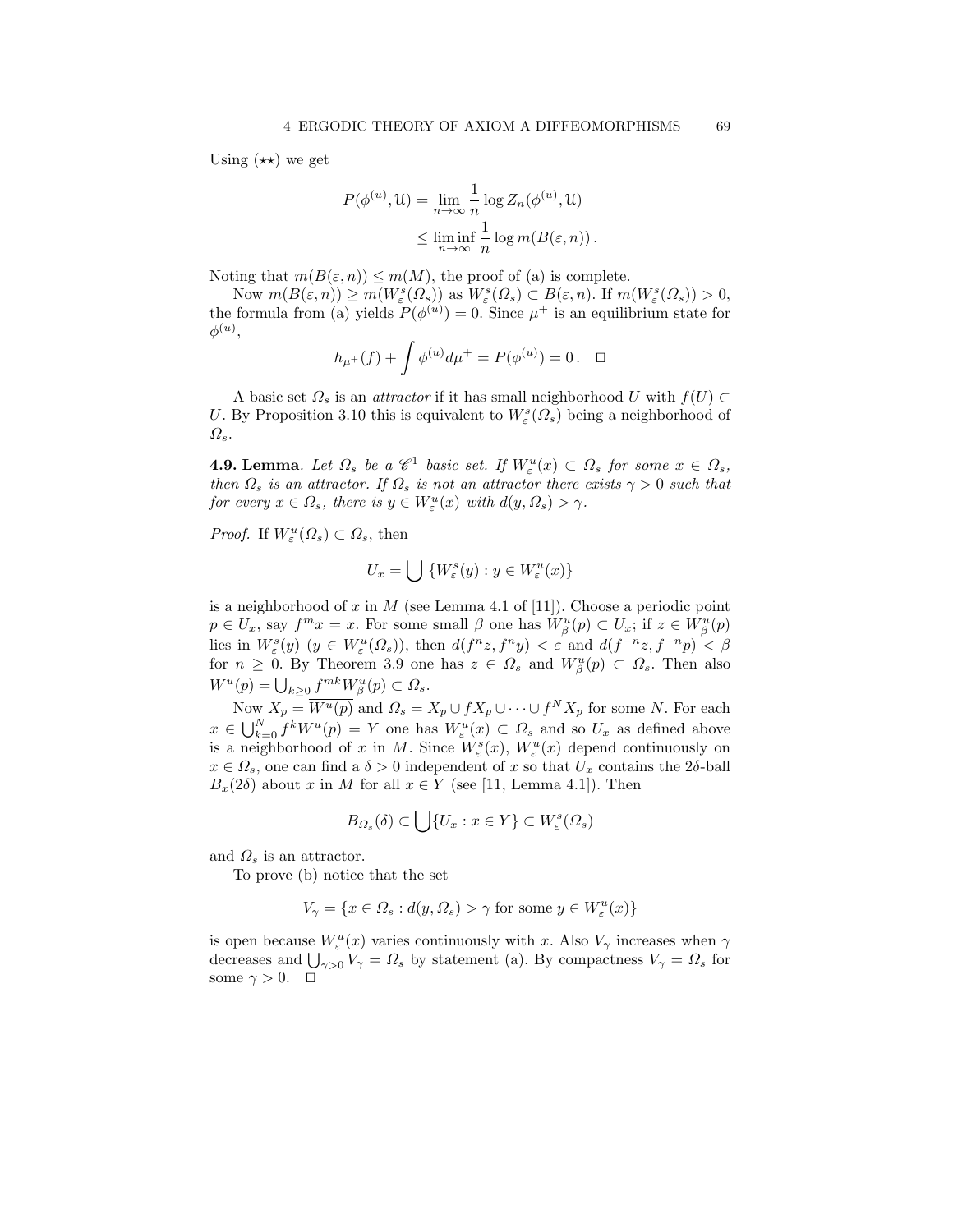**4.10. Second Volume Lemma**. Let  $\Omega_s$  be a  $\mathscr{C}^2$  basic set. For small  $\varepsilon, \delta > 0$ there is a  $d = d(\varepsilon, \delta) > 0$  so that

$$
m(B_y(\delta, n)) \ge d \ m(B_x(\varepsilon, n))
$$

whenever  $x \in \Omega_s$  and  $y \in B_x(\varepsilon, n)$ .

*Proof.* See 4.3 of [9].  $\Box$ 

**4.11. Theorem**. Let  $\Omega_s$  be a  $\mathscr{C}^2$  basic set. The following are equivalent:

- (a)  $\Omega_s$  is an attractor. (b)  $m(W^s(\Omega_s)) > 0$ .
- (c)  $P_{f|_{\Omega_s}}(\phi^{(u)}) = 0.$

Proof. As  $W^{s}(\Omega_s) = \bigcup_{n=0}^{\infty} f^{-n}W_{\varepsilon}^{s}(\Omega_s)$ , (b) is equivalent to  $m(W_{\varepsilon}^{s}(\Omega_s)) > 0$ . If  $\Omega_s$  is an attractor, then (b) is true since  $W^s_{\varepsilon}(\Omega_s)$  is a neighborhood of  $\Omega_s$ . (c) follows from (b) by Proposition 4.8 (b). We finish by assuming  $\Omega_s$  is not an attractor and showing  $P(\phi^{(u)}) < 0$ .

Given a small  $\varepsilon > 0$  choose  $\gamma$  as in 4.9. Pick N so that

$$
f^N W^u_{\gamma/4}(x) \supset W^u_{\varepsilon}(f^N x)
$$

for all  $x \in \Omega_s$ . Let  $E \subset \Omega_s$  be  $(\gamma, n)$ -separated. For  $x \in E$  there is a  $y(x, n) \in$  $B_x(\gamma/4, n)$  with

$$
d(f^{n+N}y(x,n),\Omega_s) > \gamma
$$

(since  $f^n B_x(\gamma/4, n) \supset W^u_{\gamma/4}(f^n x)$  and  $f^N W^u_{\gamma/4}(f^n x) \supset W^u_{\varepsilon}(f^{N+n} x)$ ). Choose  $\delta \in (0, \gamma/4)$  so that  $d(f^N z, f^N y) < \gamma/2$  whenever  $d(z, y) < \delta$ . Then

$$
B_{y(x,n)}(\delta, n) \subset B_x(\gamma/2, n),
$$
  

$$
f^{n+N} B_{y(x,n)}(\delta, n) \cap B_{\Omega_s}(\gamma/2) = \emptyset.
$$

Hence  $B_{y(x,n)}(\delta,n) \cap B(\gamma/2, n+N) = \emptyset$ . Using the Second Volume Lemma

$$
m(B(\gamma/2, n)) - m(B(\gamma/2, n+N)) \ge \sum_{x \in E} m(B_{y(x,n)}(\delta, n))
$$
  
 
$$
\ge d(3\gamma/2, \delta) \sum_{x \in E} m(B_x(3\gamma/2, n))
$$
  
 
$$
\ge d(3\gamma/2, \delta) m(B(\gamma/2, n)).
$$

Therefore, setting  $d = d(3\gamma/2, \delta)$ 

$$
m(B(\gamma/2, n+N)) \le (1-d) m(B(\gamma/2, n))
$$

and by Proposition 4.8 (a)

$$
P_{f|_{\Omega_s}}(\phi^{(u)}) \leq \frac{1}{N} \log(1 - d) < 0.
$$
  $\Box$ 

**Remark.** It is possible to find a  $\mathscr{C}^1$  basic set (a horseshoe) which is not an attractor but nevertheless has  $m(W<sup>s</sup>(\Omega<sub>s</sub>)) > 0$  [8].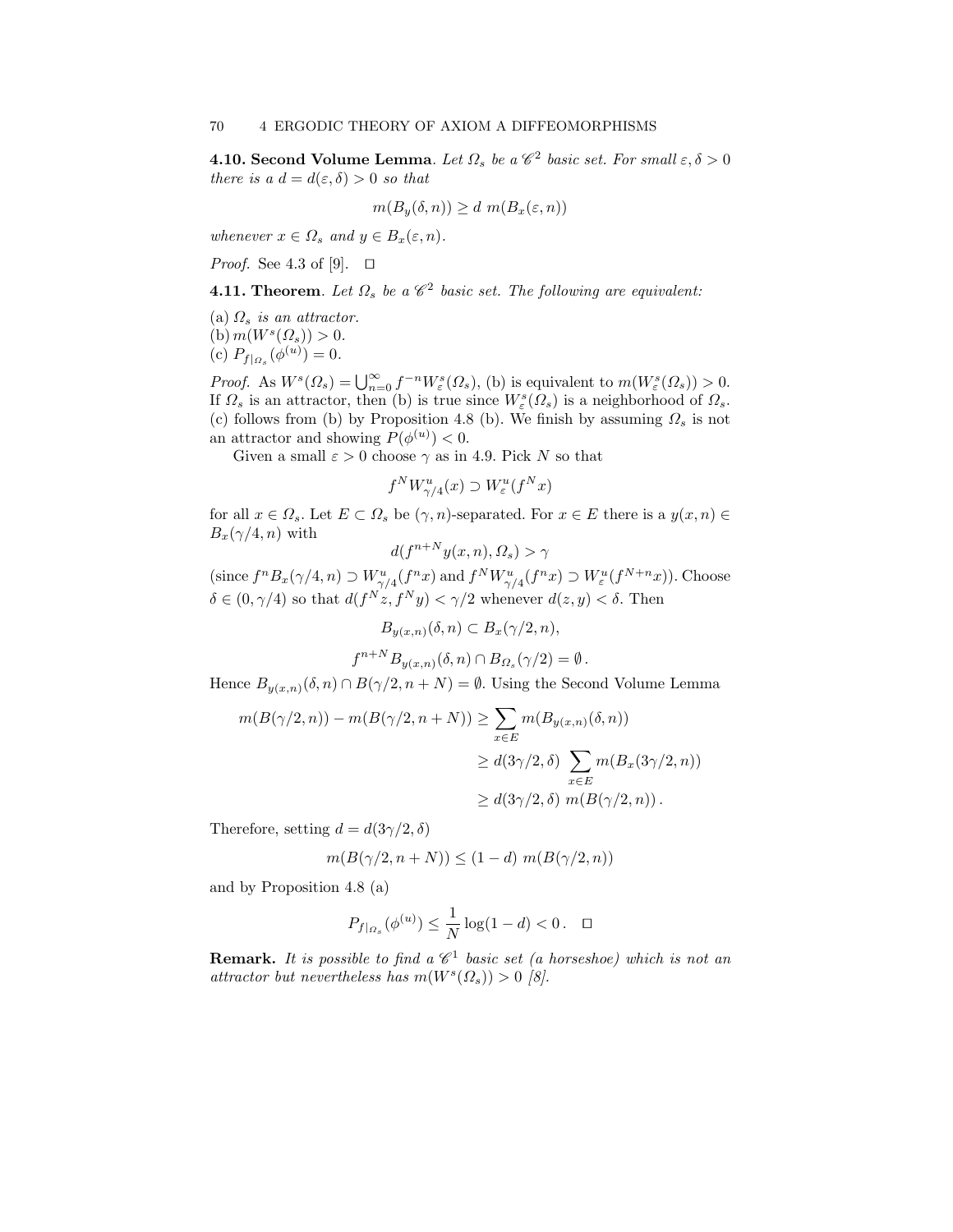### C. Attractors and Anosov diffeomorphisms

Because  $M = \bigcup_{k=1}^r W^s(\Omega_k)$ , Theorem 4.11 implies that m-almost all  $x \in M$ approach an attractor under the action of a  $\mathscr{C}^2$  Axiom A diffeomorphism f. This leads us next to the following result.

**4.12. Theorem**. Let  $\Omega_s$  be a  $\mathscr{C}^2$  attractor. For m-almost all  $x \in W^s(\Omega_s)$  one has

$$
\lim_{n \to \infty} \frac{1}{n} \sum_{k=0}^{n-1} g(f^k x) = \int g \ d\mu^+
$$

for all continuous  $g : M \to \mathbb{R}$  (i.e., x is a generic point for  $\mu^+$ ).

*Proof.* Let us write  $\overline{g}(n,x) = \frac{1}{n} \sum_{k=0}^{n-1} g(f^k x)$  and  $\overline{g} = \int g d\mu^+$ . Fix  $\delta > 0$  and define the sets

$$
C_n(g, \delta) = \{x \in M : |\overline{g}(n, x) - \overline{g}| > \delta\}
$$
  
\n
$$
E(g, \delta) = \{x \in M : |\overline{g}(n, x) - \overline{g}| > \delta \text{ for infinitely many } n\}
$$
  
\n
$$
= \bigcap_{N=1}^{\infty} \bigcup_{n=N}^{\infty} C_n(g, \delta).
$$

Choose  $\varepsilon > 0$  so that  $|g(x) - g(y)| < \delta$  when  $d(x, y) < \varepsilon$ .

Now fix  $N > 0$  and choose sets  $R_N, R_{N+1}, \ldots$  successively as follows. Let  $R_n$   $(n \geq N)$  be a maximal subset of  $\Omega_s \cap C_n(g, 2\delta)$  satisfying the conditions:

(a) 
$$
B_x(\varepsilon, n) \cap B_y(\varepsilon, k) = \emptyset
$$
 for  $x \in R_n$ ,  $y \in R_k$ ,  $N \le k < n$ ,  
(b)  $B_x(\varepsilon, n) \cap B_{x'}(\varepsilon, n) = \emptyset$  for  $x, x' \in R_n$ ,  $x \ne x'$ .

If  $y \in W^s_{\varepsilon}(\Omega_s) \cap C_n(g, 3\delta)$   $(n \geq N)$  and  $y \in W^s_{\varepsilon}(z)$  with  $z \in \Omega_s$ , then  $z \in C_n(g, 2\delta)$  by the choice of  $\varepsilon$ . By the maximality of  $R_n$  one has

 $B_z(\varepsilon, n) \cap B_x(\varepsilon, k) \neq \emptyset$  for some  $x \in R_k, N \leq k \leq n$ .

Then  $y \in B_z(\varepsilon, n) \subset B_z(\varepsilon, k) \subset B_x(2\varepsilon, k)$  and so

$$
W_{\varepsilon}^{s}(\Omega_{s})\cap\bigcup_{n=N}^{\infty}C_{n}(g,3\delta)\subset\bigcup_{k=N}^{\infty}\bigcup_{x\in R_{k}}B_{x}(2\varepsilon,k).
$$

Using the Volume Lemma 4.7 one gets

$$
m\left(W_{\varepsilon}^{s}(\Omega_{s})\cap\bigcup_{n=N}^{\infty}C_{n}(g,3\delta)\right)\leq c_{2\varepsilon}\sum_{k=N}^{\infty}\sum_{x\in R_{k}}\exp(S_{k}\phi^{(u)}(x)).
$$

The definition of  $R_n$  shows that  $V_N = \bigcup_{k=N}^{\infty} \bigcup_{x \in R_k} B_x(\varepsilon, k)$  is a disjoint union. The choice of  $\varepsilon$  gives  $B_x(\varepsilon, k) \subset C_k(\tilde{g}, \tilde{\delta})$  for  $x \in R_k \subset C_k(g, 2\delta)$  and so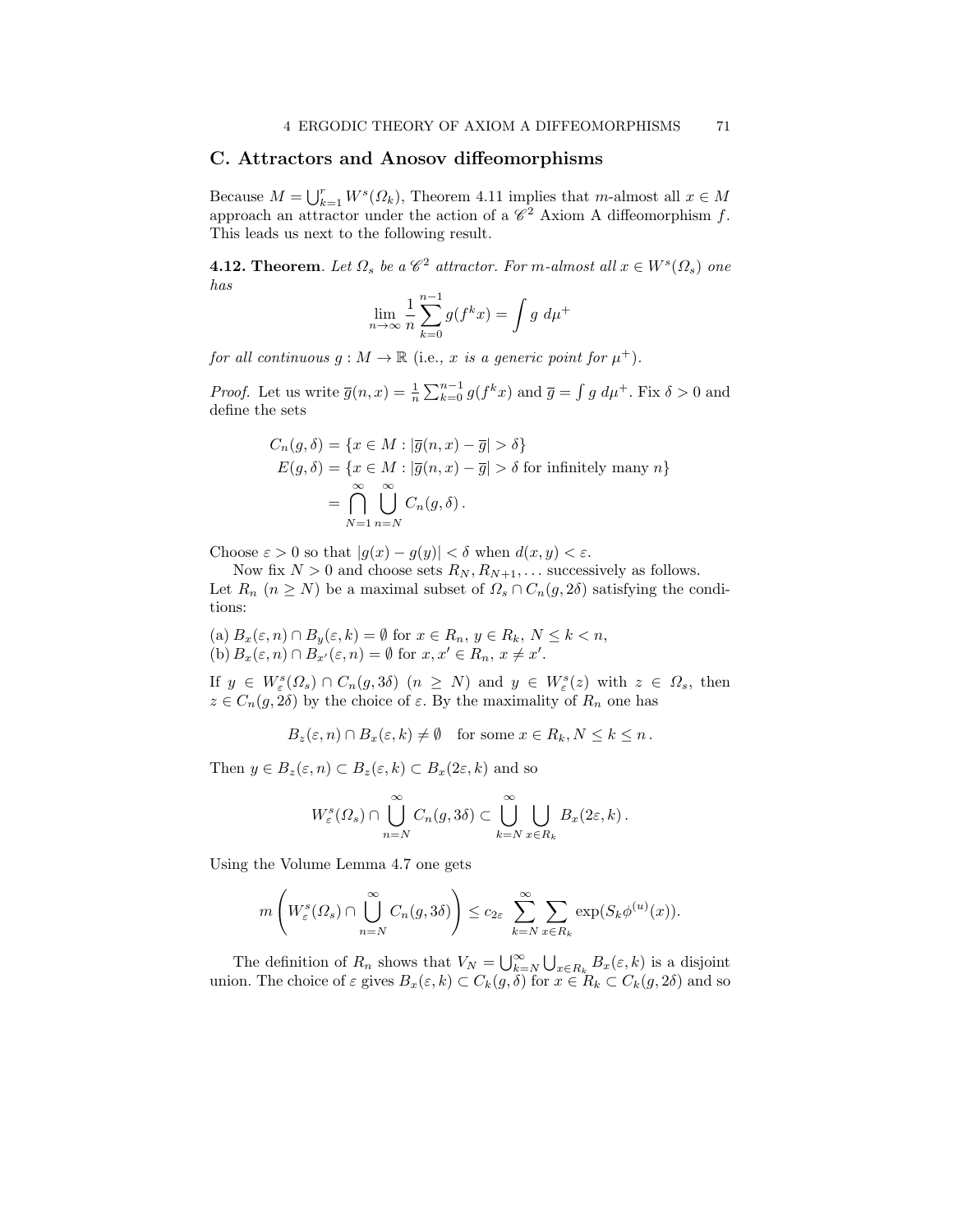$V_N \subset \bigcup_{k=N}^{\infty} C_k(g, \delta)$ . Since the measure  $\mu^+$  is ergodic, the Ergodic Theorem implies

$$
0 = \mu^{+}(E(g,\delta)) = \lim_{n \to \infty} \mu^{+}\left(\bigcup_{n=N}^{\infty} C_n(g,\delta)\right)
$$

and thus  $\lim_{N\to\infty}\mu^+(V_N)=0$ . By 4.8 (b) one has  $P_{f|_{\Omega_s}}(\phi^{(u)})=0$  and then by 4.4

$$
\mu^+(V_N) \ge b_{\varepsilon} \sum_{k=M}^{\infty} \sum_{x \in R_k} \exp(S_k \phi^{(u)}(x)).
$$

As  $\mu^+(V_N) \to 0$ , the sum on the right approaches 0 as  $N \to \infty$ . Using the inequality of the preceding paragraph one sees

$$
\lim_{N \to \infty} m\left(W_{\varepsilon}^{s}(\Omega_s) \cap \bigcup_{n=N}^{\infty} C_n(g, 3\delta)\right) = 0.
$$

This in turn implies  $m(W_{\varepsilon}^{s}(\Omega_s) \cap E(g, 3\delta)) = 0.$ 

For  $\delta' > 3\delta$  the set  $E(g, \delta') \cap f^{-n}W^s_{\varepsilon}(\Omega_s) \subset f^{-n}(E(g, 3\delta) \cap W^s_{\varepsilon}(\Omega_s))$  has measure 0 since f preserves measure (w.r.t.  $m$ ). Thus

$$
m(E(g,\delta') \cap W^s(\Omega_s)) \leq \sum_{n=0}^{\infty} m\left(E(g,\delta') \cap f^{-n}W^s_{\varepsilon}(\Omega_s)\right) = 0.
$$

Fixing g still but letting  $\delta' = \frac{1}{m} \to 0$  one gets  $\lim_{n} \overline{g}(n,x) = \overline{g}$  for all  $x \in$  $W^s(\Omega_s)$  outside an m-null set  $\ddot{A(g)}$ . Let  $\{g_k\}_{k=1}^\infty$  be a dense subset of  $\mathscr{C}(M)$ ; for  $x \in W^s(\Omega_s) \setminus \bigcup_{k=1}^{\infty} A(g_k)$  one gets that  $\lim_{n \to \infty} \overline{g}(n,x) = \overline{g}$  for all  $g \in \mathscr{C}(M)$ .  $\Box$ 

**4.13. Corollary**. Suppose  $f : M \to M$  is a transitive  $\mathscr{C}^2$  Anosov diffeomorphism. If f leaves invariant a probability measure  $\mu$  which is absolutely continuous with respect to m, then  $\mu = \mu^+$ .

*Proof.* In this case  $M = \Omega = \Omega_1$  is the spectral decomposition. Let  $g \in \mathscr{C}(M)$ . By the Ergodic Theorem there is a function  $g^*: M \to \mathbb{R}$  so that

$$
\lim_{n \to \infty} \frac{1}{n} \sum_{k=0}^{n-1} g(f^k x) = g^*(x)
$$

for  $\mu$ -almost all x. Let A be the set of  $x \in M$  with

$$
\lim_{n \to \infty} \frac{1}{n} \sum_{k=0}^{n-1} g(f^k x) = \int g d\mu^+.
$$

Because  $m(A) = 1$  and  $\mu \ll m$ ,  $\mu(A) = 1$ . It follows that  $g^*(x) = \int g d\mu^+$  for  $\mu$ -almost all x. Then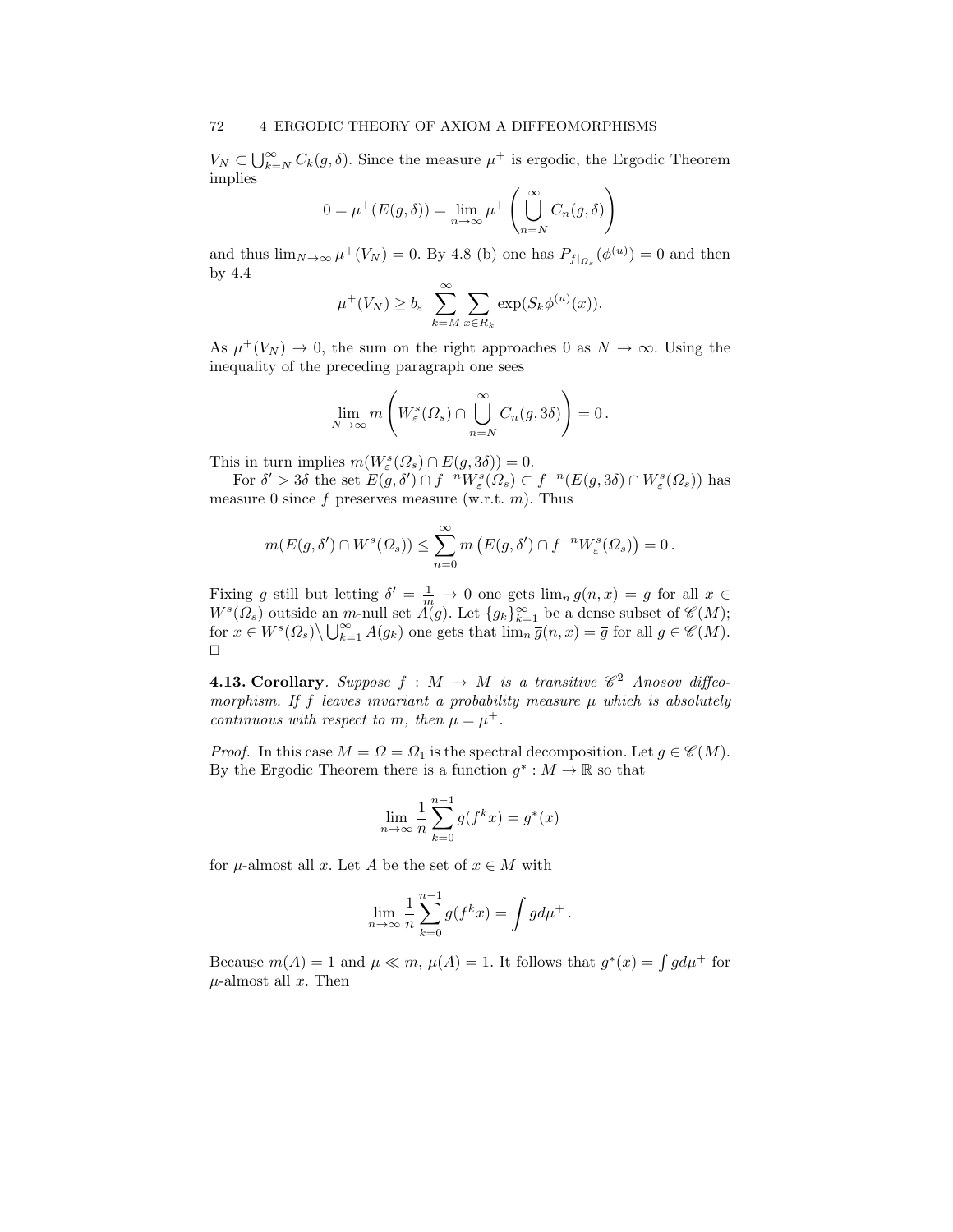$$
\int g d\mu = \int g^* d\mu = \int g d\mu^+ .
$$

As this holds for all  $g \in \mathscr{C}(M)$ ,  $\mu = \mu^+$ .  $\Box$ 

**Remark.** If M is connected, then  $M = \Omega_1 = X_1$  and f is mixing. So  $\mu$  above is Bernoulli.

**4.14. Theorem**. Let f be a transitive  $\mathscr{C}^2$  Anosov diffeomorphism. The following are equivalent:

(a) f admits an invariant measure of the form  $d\mu = hdm$  with h a positive Hölder function.

(b) f admits an invariant measure  $\mu$  absolutely continuous w.r.t. m.

(c)  $Df^n: T_xM \to T_xM$  has determinant 1 whenever  $f^n x = x$ .

*Proof.* Clearly (a) implies (b). Assume (b) holds. Let  $\lambda^{(s)}(x)$  be the Jacobian of  $Df: E_{f^{-1}x}^s \to E_x^s$  and  $\phi^{(s)}(x) = \log \lambda^{(s)}(x)$ . Now  $f^{-1}$  is Anosov with  $E_{x,f^{-1}}^u = \dot{E}_{x,f}^s$  an  $E_{x,f^{-1}}^s = E_{x,f}^u$ . Also

$$
\lambda_{f^{-1}}^{(u)}(x) = \text{Jacobian } Df^{-1} : E_x^s \to E_{f^{-1}x}^s
$$
  
=  $\lambda^{(s)}(x)^{-1}$ 

and so  $\phi_{f^{-1}}^{(u)}(x) = -\log \lambda_{f^{-1}}^{(u)}(x) = \phi^{(s)}(x)$ . There is an invariant measure  $\mu^$ so that  $\frac{1}{n}$ 

$$
\lim_{n \to \infty} \frac{1}{n} \sum_{k=0}^{n-1} g(f^{-k}x) = \int g \, d\mu^{-1}
$$

for *m*-almost all x;  $\mu^-$  is the unique equilibrium state for  $\phi_{f^{-1}}^{(u)}$  w.r.t.  $f^{-1}$ .

Notice that equilibrium states w.r.t.  $f^{-1}$  are the same as those w.r.t. f; for  $\mathcal{M}_f(M) = \mathcal{M}_{f^{-1}}(M)$  and  $h_{\nu}(f) = h_{\nu}(f^{-1})$ . So  $\mu^- = \mu_{\phi^{(s)}}$ . Applying 4.13 to both f and  $f^{-1}$  we see

$$
\mu_{\phi^{(u)}} = \mu^+ = \mu = \mu^- = \mu_{\phi^{(s)}}.
$$

By 4.8 (b),  $P(\phi^{(u)}) = 0 = P(\phi^{(s)})$ . By 4.5 one has, for  $f^n x = x$ ,

$$
\sum_{k=0}^{n-1} \phi^{(u)}(f^k x) - \sum_{k=0}^{n-1} \phi^{(s)}(f^k x) = 0.
$$

Exponentiating,

$$
1 = (\det Df^{n}|_{E_{x}^{u}}) (\det Df^{n}|_{E_{x}^{s}}) = (\det Df^{n}|_{T_{x}M}).
$$

Now assume (c) and let  $\phi(x) = \log \text{Jac}(Df : T_xM \to T_{fx}M)$ . Then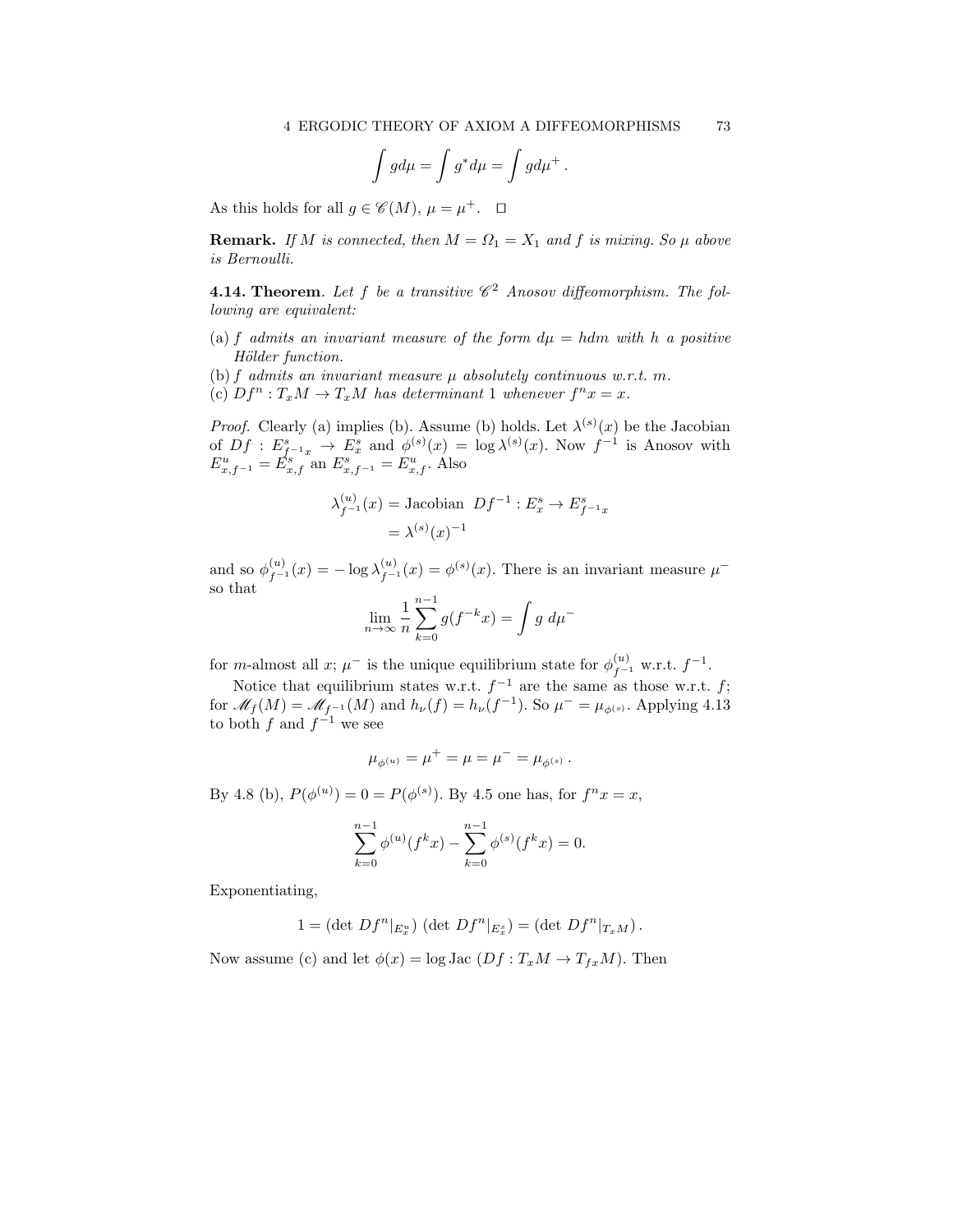$$
S_n \phi(x) = \log \prod_{k=0}^{n-1} \text{Jac} (Df : T_{f^k x} M \to T_{f^{k+1} x} M)
$$

$$
= \log \text{Jac} (Df^n : T_x M \to T_{f^k x} M) = 0
$$

when  $f^k x = x$ . By Proposition 4.5 (with  $\psi = 0, K = 0$ ) there is a Hölder  $u: M \to \mathbb{R}$  with  $\phi(x) = u(fx) - u(x)$ . Let  $h(x) = e^{u(x)}$ . Thinking of  $\mu = hdm$  as the absolute value of a form

$$
f^*(hdm)(fx) = h(x) e^{\phi(x)} dm(fx)
$$
  
=  $h(fx) dm(fx) = (h dm)(fx).$ 

So  $\mu$  is f-invariant.  $\square$ 

**Remark.** Actually h above will be  $\mathscr{C}^1$ . See [13, 14].

**4.15. Corollary**. Among the  $\mathscr C^2$  Anosov diffeomorphisms the ones that admit no invariant measures  $\mu \ll m$  are open and dense.

*Proof.* [18], page 36. We use condition 4.14 (c). Suppose  $f^{n}x = x$  and  $\det(Df^n|_{T_xM}) \neq 1$ . For  $f_1$  near f,  $f_1$  will be Anosov and have a periodic point  $x_1$  near x with  $f_1^n x_1 = x_1$ . Then  $\det(Df_1^n |_{T_{x_1}M})$  will be near  $\det(Df^n |_{T_xM})$ and not equal to one. We are using stability theory not covered in these notes. On the other hand, if  $f^n x = x$  with  $\det(Df^n |_{T_xM}) = 1$ , this condition is destroyed by the right small perturbation of  $f$ .  $\Box$ 

In the case where f admits no invariant  $\mu \ll m$ , the measure m is actually dissipative [10].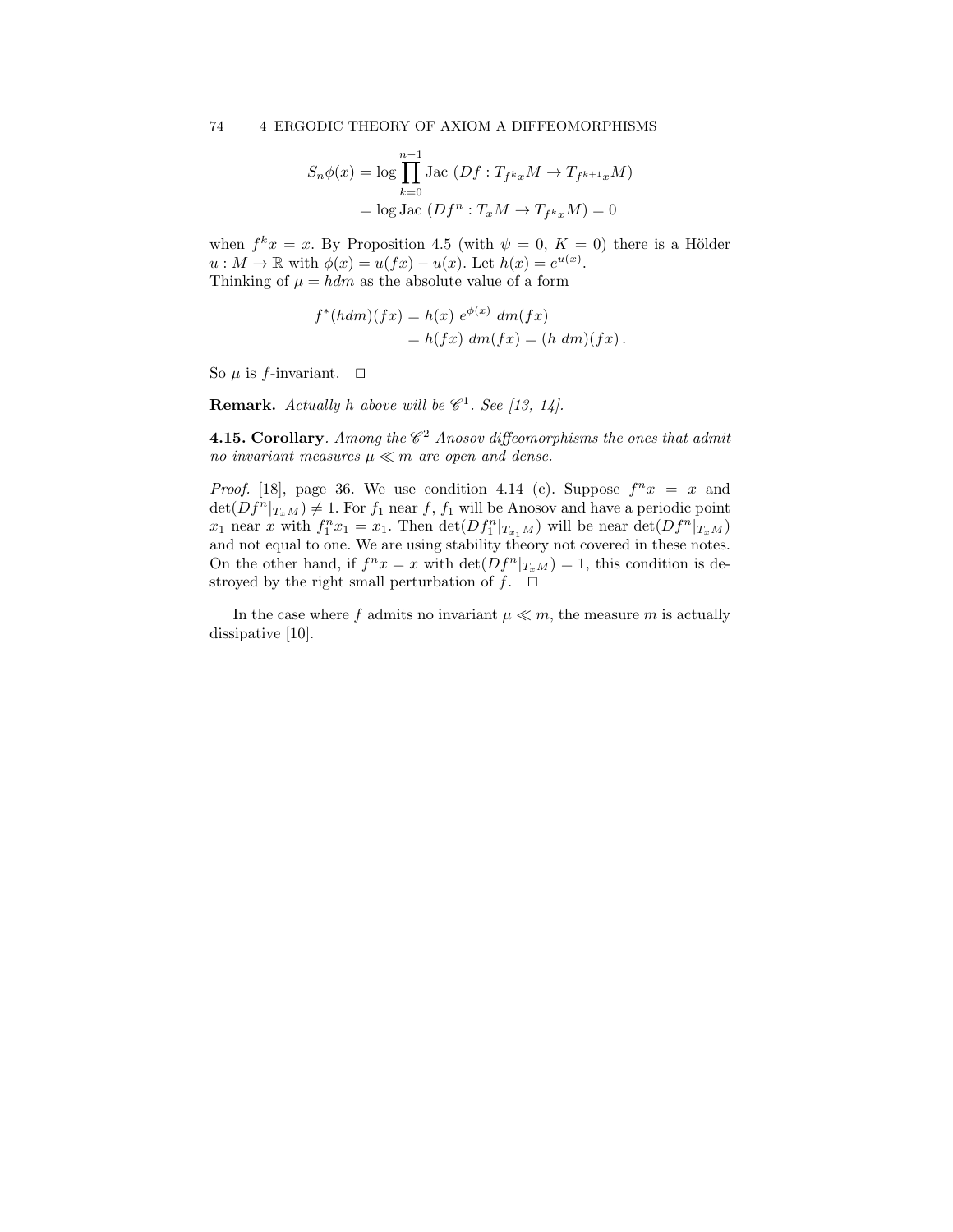## References

This chapter contains the main theorems of these notes. The notes as a whole constitute a version of Sinai's program [18] for applying statistical mechanics to diffeomorphisms. It was Ruelle who carried Sinai's work on Anosov diffeomorphisms over to Axiom A attractors [11] and brought in the formalism of equilibrium states [15].

Theorem 4.1 is from [6, 7]; see [18] for the Anosov case. Results 4.5, 4.13, 4.14 and 4.15 came from [13, 14, 18]. Section 4 is taken verbatim from [9]. Theorem 4.12 is due to Ruelle [16] (we followed the proof in [9]). Ruelle [16] along these lines also proved that  $f^n \mu \to \mu^+$  when  $\mu \ll m$  has support in a neighborhood of an attractor; for the Anosov case this result is due to Sinai [17]. That  $\mu^+$ is Bernoulli in the transitive Anosov case is due to Azencott [4]. The ergodic theory of Anosov diffeomorphisms with  $\mu^+ \ll m$  has been studied in many papers; see for instance [2] or [3].

In case  $\phi^{(u)}$  is a constant function  $\mu^+$  is the unique invariant measure which maximizes entropy ( $\phi = 0$  and  $\phi^{(u)}$  have the same equilibrium state). For hyperbolic automorphisms of the 2-torus  $\mu^+$  is Haar measure and construction in 4.1 is due to Adler and Weiss [1]. This paper is very important in the development of the subject and is good reading. When  $\phi^{(u)} \neq C$  the measure  $\mu$  which maximizes entropy still has the following geometrical significance: the periodic points of  $\Omega_s$  are equidistributed with respect to  $\mu$  [5]. K. Sigmund [19] studied the *generic* properties of measures on  $\Omega_s$ .

- 1. R. Adler, B. Weiss: Similarity of automorphisms of the torus, Memoirs of the American Mathematical Society 98, American Mathematical Society, Providence, R.I. 1970.
- 2. D. Anosov: Geodesic flows on closed Riemann manifolds with negative curvature, Proc. Steklov Inst. Math. 90 (1967).
- 3. D. Anosov, Ya. Sinai: Certain smooth ergodic systems, Uspehi Mat. Nauk 22 (1967) no. 5 (137), 107–172. English translation: Russ. Math. Surveys 22 (1967), no. 5, 103-167.
- 4. R. Azencott: Difféomorphismes d'Anosov et schémas de Bernoulli, C. R. Acad. Sci. Paris, Sér. A-B 270 (1970), A1105-A1107.
- 5. R. Bowen: Periodic points and measures for Axiom A diffeomorphisms, Trans. Amer. Math. Soc. 154 (1971), 377-397.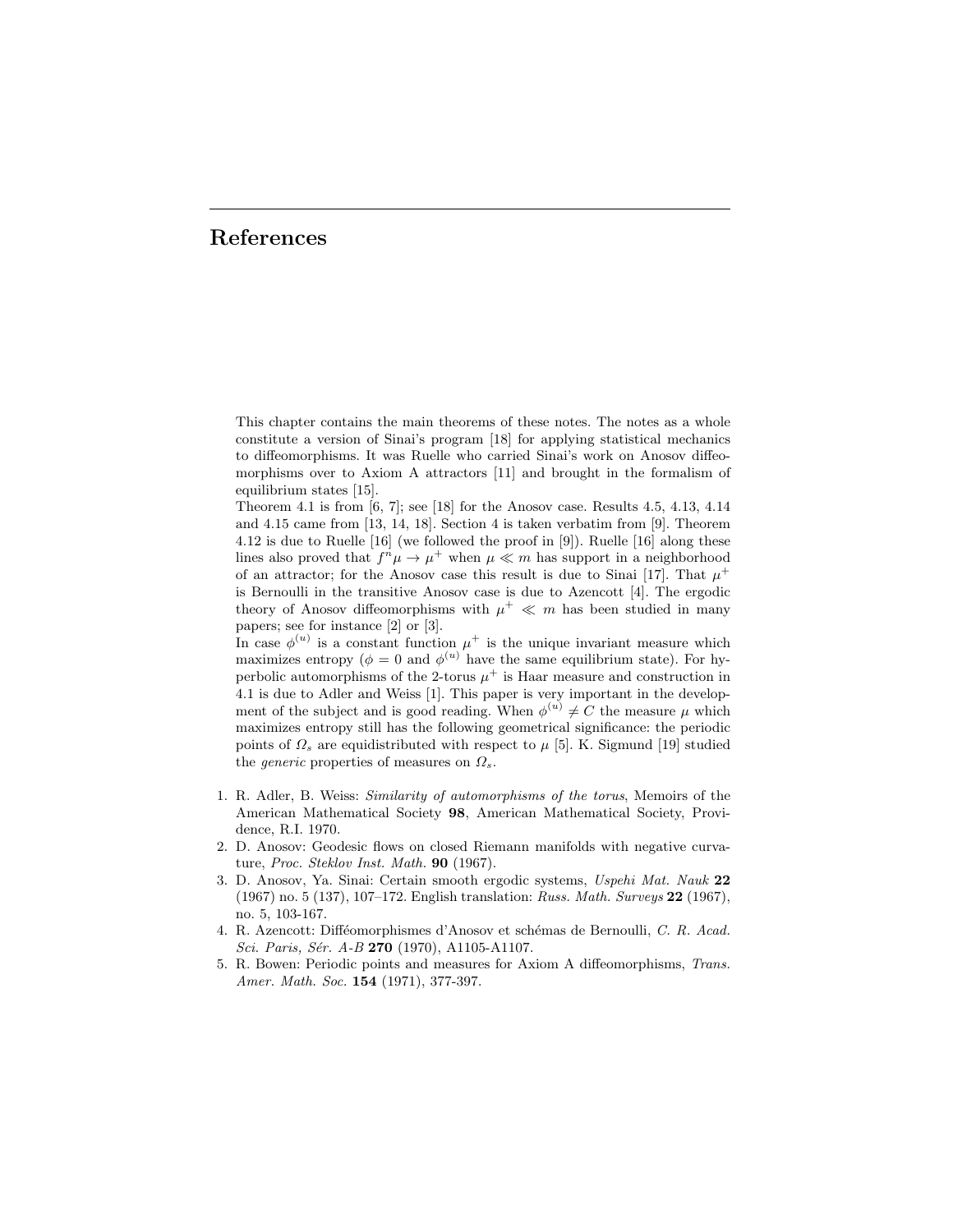- 76 References
- 6. R. Bowen: Some systems with unique equilibrium states, Math. Systems Theory 8 (1974/75), no.3, 193-202.
- 7. R. Bowen: Bernoulli equilibrium states for Axiom A diffeomorphisms, Math. Systems Theory 8 (1974/75), no. 4, 289–294.
- 8. R. Bowen: A horseshoe with positive measure, Invent. Math. 29 (1975), no. 3, 203-204.
- 9. R. Bowen, D. Ruelle: The ergodic theory of Axiom A flows, *Invent. Math.* 29 (1975), no. 3, 181-202.
- 10. B. Gurevič, V. Oseledec: Gibbs distributions, and the dissipativity of Cdiffeomorphisms, Soviet Math. Dokl. 14 (1973), 570–573.
- 11. M. Hirsch, J. Palis, C. Pugh and M. Shub: Neighborhoods of hyperbolic sets, Invent. Math. 9 (1969/1970), 121–134.
- 12. M. Hirsch and C. Pugh: Stable manifolds and hyperbolic sets, Proc. Sympos. Pure Math., Vol. XIV, Berkeley, Calif., 1968, pp. 133–163, Amer. Math. Soc., Providence, R.I., 1970.
- 13. A. N. Livšic: Cohomology of dynamical systems, *Math. USSR-Izv.* 6 (1972), 1278-1301.
- 14. A. N. Livšic, Ya. Sinai: Invariant measures that are compatible with smoothness for transitive C-systems, Soviet Math. Dokl. 13 (1972), 1656-1659.
- 15. D. Ruelle: Statistical mechanics on a compact set with  $\mathbb{Z}^{\nu}$  action satisfying expansiveness and specification, Trans. Amer. Math. Soc. 185 (1973), 237-251.
- 16. D. Ruelle: A measure associated with Axiom A attractors, Amer. J. Math. 98 (1976), no. 3, 619-654.
- 17. Ya. Sinai: Markov partitions and C-diffeomorphisms, Func. Anal. and its Appl. 2 (1968), no. 1, 64-89.
- 18. Ya. Sinai: Gibbs measures in ergodic theory, Uspehi Mat. Nauk 27 (1972), no. 4, 21–64. English translation: Russian Math. Surveys 27 (1972), no. 4, 21–69.
- 19. K. Sigmund: Generic properties of invariant measures for Axiom A diffeomorphisms, Invent. Math. 11 (1970), 99-109.